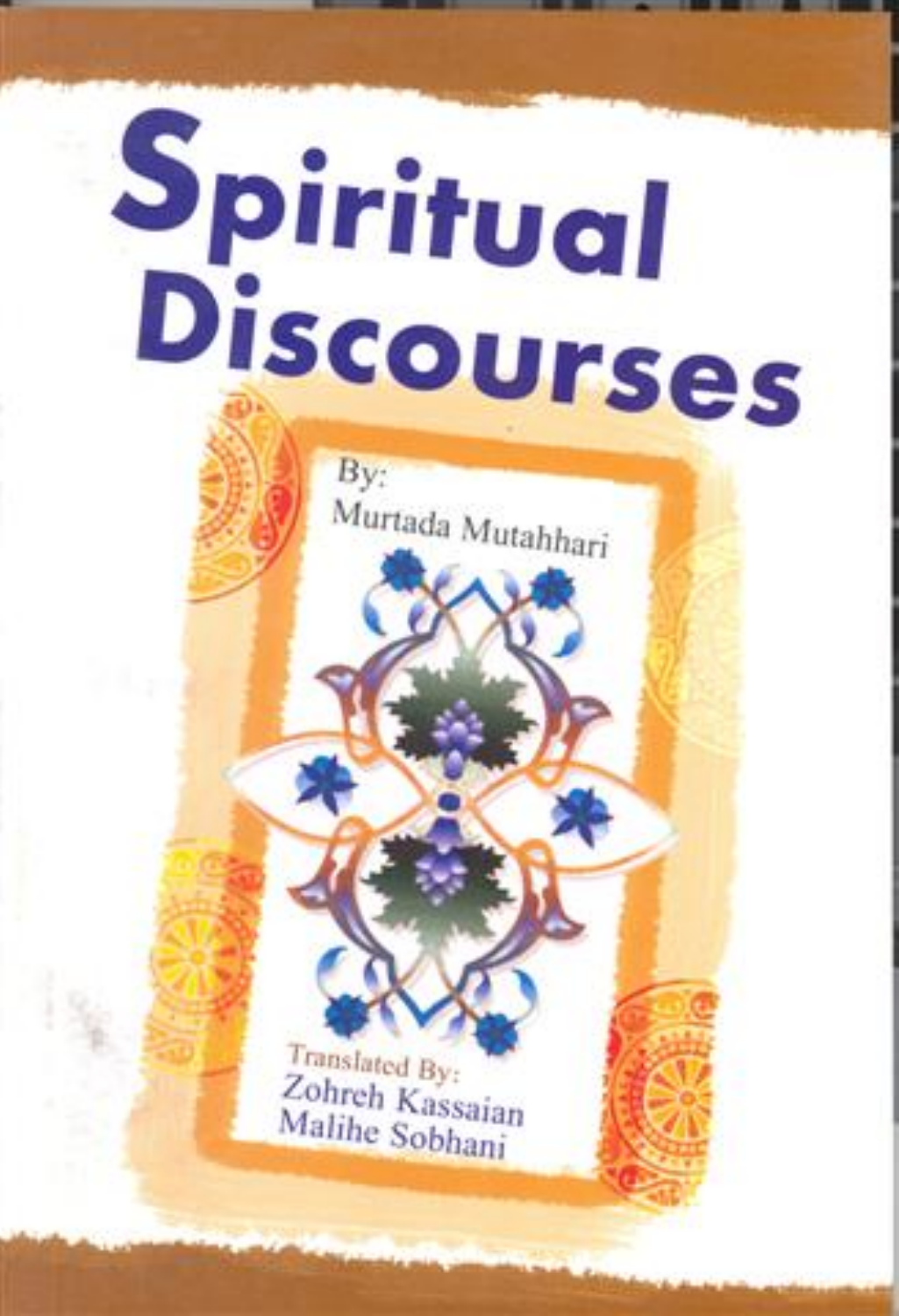# Spiritual Discourses

by (Martyr) Murtadha Mutahari

Translated by Dr. Aluddin Pazargadi Edited by Salman Tawhidi Discourse 1 [The Criteria for Humanity](#page-3-0)  Discourse 2 [The School of Humanity](#page-8-0) Discourse 3 [Spiritual Freedom I](#page-16-0) Discourse 4 [Spiritual Freedom II](#page-24-0)  Discourse 5 [Nobility and Magnanimity of Spirit](#page-31-0)  Discourse 6 [Worship and Prayer I](#page-37-0)  Discourse 7 [Worship and Prayer II](#page-44-0)  Discourse 8 [Repentance I](#page-51-0)  Discourse 9 [Repentance II](#page-59-0)  Discourse 10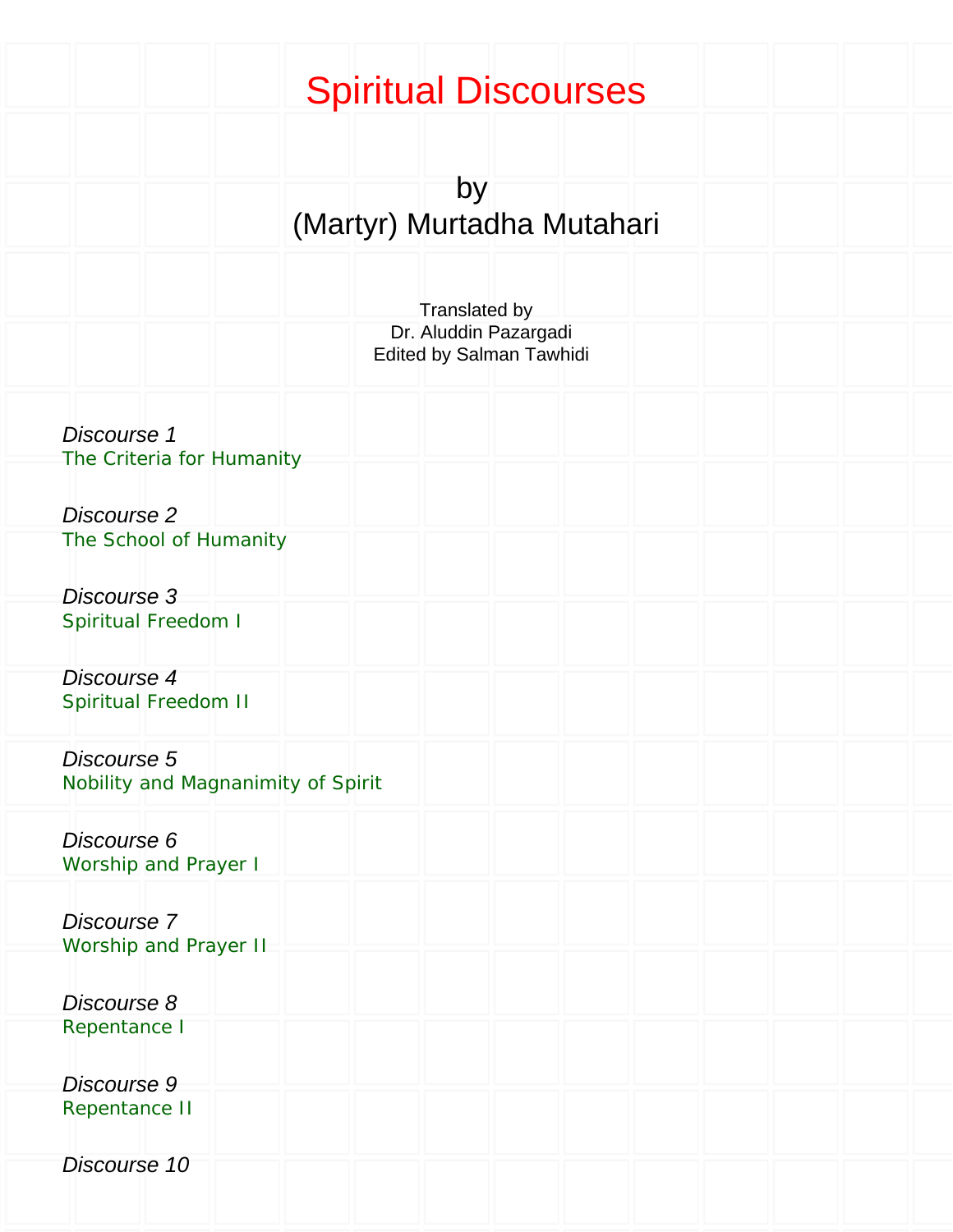| migration and sinda                  |                        |  |  |  |  |  |
|--------------------------------------|------------------------|--|--|--|--|--|
| Discourse 11                         | Migration and Jihad II |  |  |  |  |  |
| Discourse 12<br>Belief in the Unseen |                        |  |  |  |  |  |
|                                      |                        |  |  |  |  |  |
|                                      |                        |  |  |  |  |  |
|                                      |                        |  |  |  |  |  |
|                                      |                        |  |  |  |  |  |
|                                      |                        |  |  |  |  |  |
|                                      |                        |  |  |  |  |  |
|                                      |                        |  |  |  |  |  |
|                                      |                        |  |  |  |  |  |
|                                      |                        |  |  |  |  |  |
|                                      |                        |  |  |  |  |  |
|                                      |                        |  |  |  |  |  |
|                                      |                        |  |  |  |  |  |
|                                      |                        |  |  |  |  |  |
|                                      |                        |  |  |  |  |  |
|                                      |                        |  |  |  |  |  |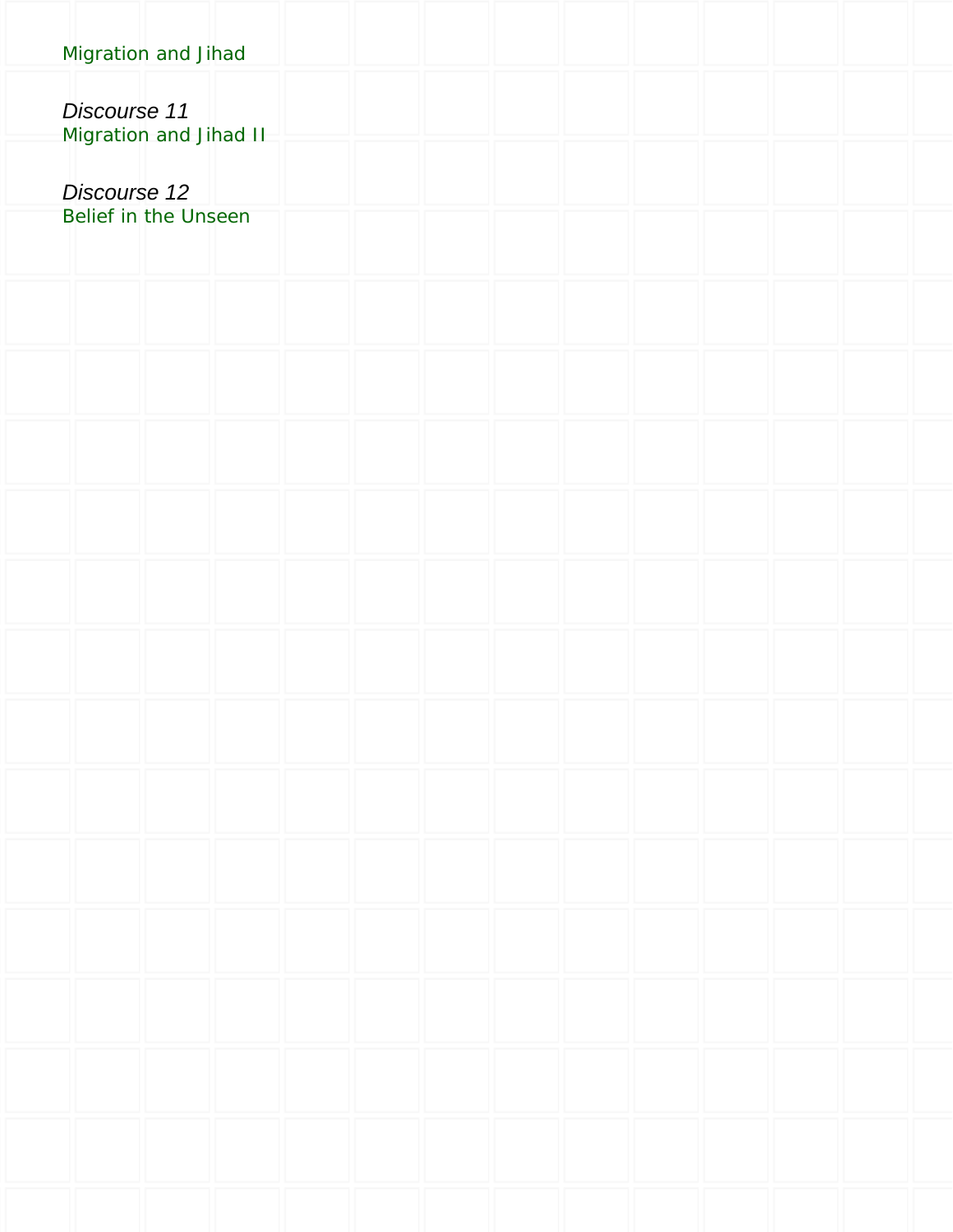# **Discourse 1** The Criteria for Humanity

<span id="page-3-0"></span>

But is humanity limited to the body? Is human perfection and mobility confined to man's physical aspect? In humanistic sciences there is talk of perfect and imperfect man, of the low and high kind. What type of human being is ethically and socially worthy of respect because of his or her perfection, or deserving of contempt because of his or her imperfections? This is a topic which has always attracted attention not only in human knowledge, but also in various religions. For example, the Quran speaks of human beings who are higher than angels and worthy of homage by the latter. It also mentions human beings who are inferior to animals.

What is the criteria which measures the differences between human beings? This question is not only related to religion. Materialistic philosophers, too, who do not believe in God and religion, discuss the question of man, humanity and superior and inferior beings.

What is the criteria according to these philosophers? Can we say that human beings are equal genetically, but that they differ in knowledge. That is, something which is acquired not inherited, so that a person with more knowledge is higher than one with less? Is this related to academic knowledge which gives superiority according to the level and stage of one's studies? Do we respect people only in proportion to their learning? Is Abu Dhar honoured because he was more learned than his contemporaries? Is Mu'awiyah blameworthy and disliked because he had inferior knowledge?

I do not believe that learning is a criterion for humanity. If it were so, we should say that Einstein was the most endowed with qualities of humanity since he was the most learned man of his time.

Another view is that although knowledge is one of the requisites of humanity, and although the importance of awareness of the self, of the society and of the world cannot be denied, it is inadequate. This view claims that humanity is measured by character and disposition. A person may be very learned, but if he has a bad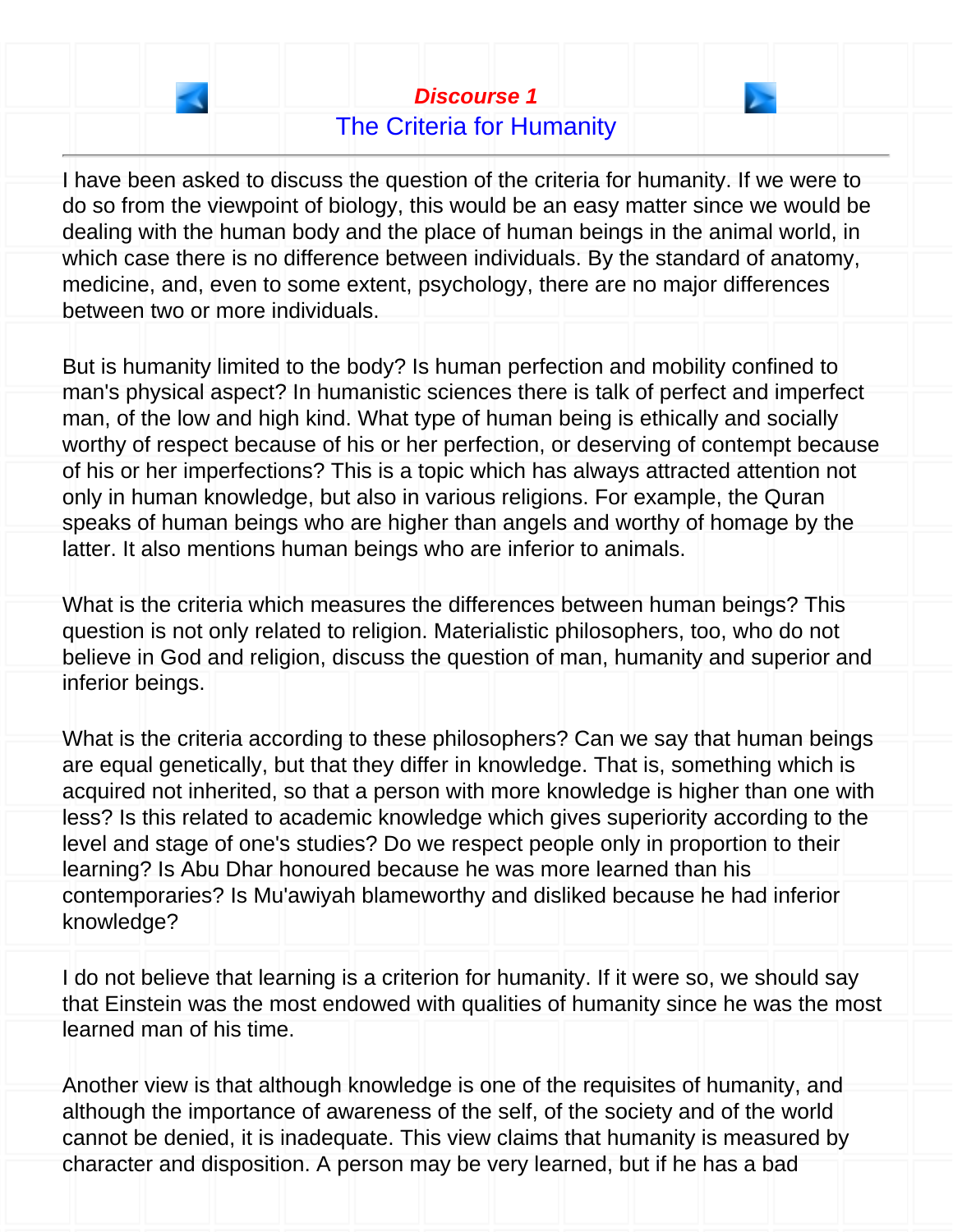character, would he be considered to be a real human being?

An animal behaves according to its instincts and it possesses no will to rule over its instincts. When we call a dog a faithful animal, its faithfulness is instinctive. An ant is prudent by instinct. There are also human beings in the world who have a disposition resembling that of an animal. They possess their natural instincts, but have done nothing to refinethemselves, and are condemned only to follow their nature.

The awareness of an animal is limited to its own time and place, while man's awareness allows him to know the past and have an idea of the future and also step beyond his own area and even his own planet. But the question of character is a different matter. Knowledge is related to what one is taught, while character is related to training and the forming of habits.

I do not think that knowledge as a criterion of humanity is acceptable and I will later explain what type of people support it. The second view, i.e., characteristics as a criterion of humanity, has more supporters. But we may ask what kind of characteristics and dispositions? One of the answers to this question is that love is the desired criterion, love, which is the mother of other fine dispositions. Thus, if one bases one's character on the love of human beings, one has real humanity. Such a person is as interested in others as in one's '"self " or even more interested in them.

In religion this is called self-sacrifice. There is a statement in a book that there is an instruction in all religions to love for others what you love for yourself, and dislike for them what you dislike for yourself. This has been stated in our traditions. This is the logic of love. As we know, in the Hindu schools and in Christianity, much emphasis is laid on love. But they have gone so far as to lose sight of everything else and maintain that love is to be a course of action in all circumstances. Thus the love of both these ideologies is a kind of stupefaction and the adequacy of love as a criterion of humanity is to be discussed.

But if we accept the love for other human beings as the criterion, the issue will be solved more easily than if we accept knowledge as the criterion. For example, concerning our preference for Abu Dhar over Mu'awiyah, we are in a better position to judge them on the basis of love. Mu'awiyah was a selfish and ambitious man who exploited others by force. Abudhar was the reverse, and although he had all the possibilities and even though Mu'awiyah was prepared to offer him many privileges, yet he was anxious about the fate of others, particularly those who were oppressed by Mu'awiyah. That is why he arose against this wicked man and spent his last years in exile where he died. Thus, we call Abudhar human as he loved others, and we consider Mu'awiyah inhuman as he was only interested in himself.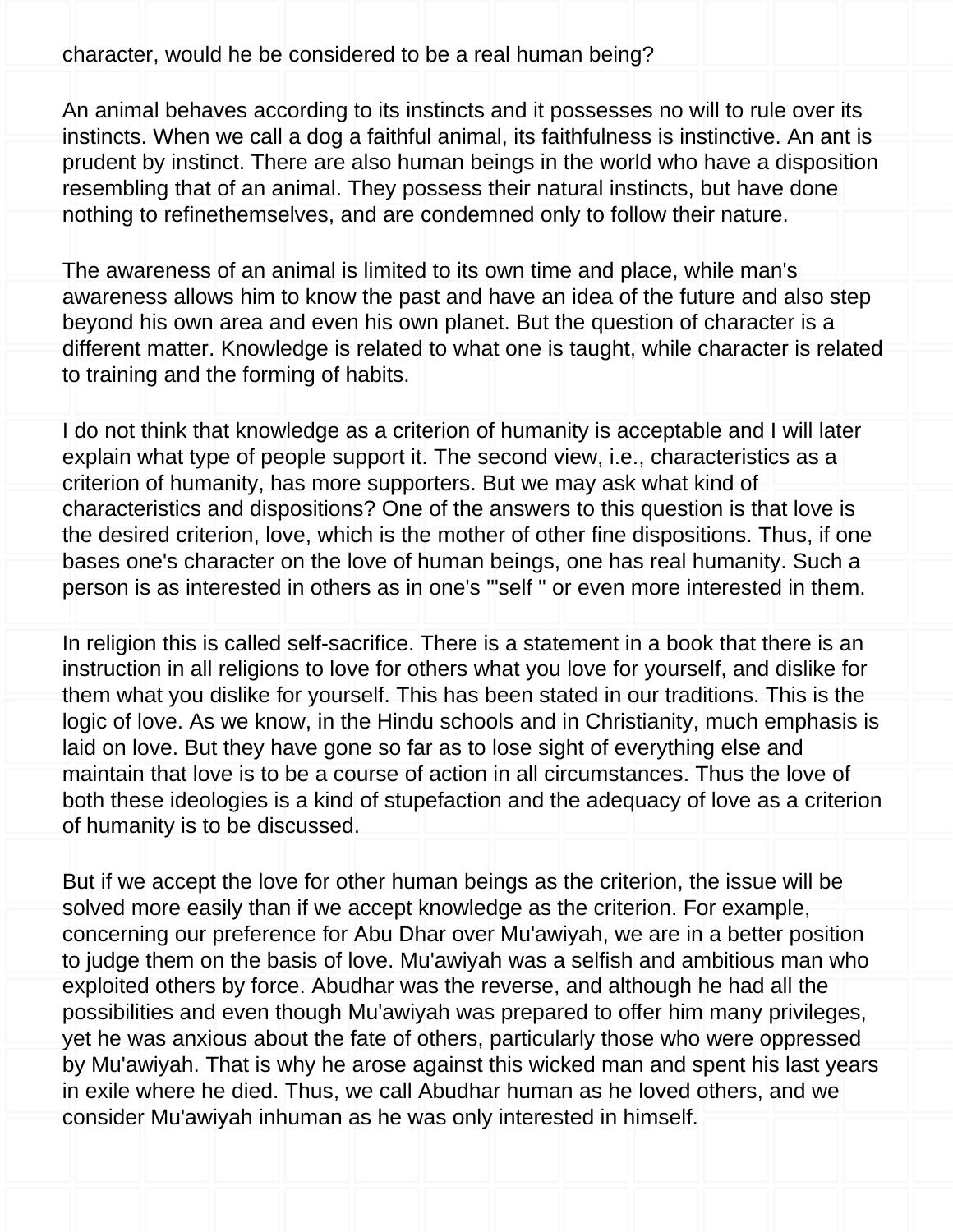Or, similarly, why do we think Hadrat Ali, peace be upon him, is a perfect human being? Because he felt society's pain, and his 'I' had become 'We'. His personality attracted all others. He was not an individual separated from others. He was a limb or organ of a whole body. He himself said that a pain in one part of society, as in a body, made itself felt in the other parts, one of which was himself. Ali had declared this long before the humanistic philosophy of thetwentieth century claimed it as an ideal.

When he heard that a governor appointed by him had attended a feast, he wrote him a letter of protest which is quoted in the Nahj ul-Balagha. It is not mentioned what kind of a feast it had been, whether there had been drinking or gambling or dancing. The governor was considered guilty by Hadrat Ali because he had participated in an aristocratic feast which was not attended by any poor people.

He says, "I never believed a governor and representative of mine would attend such a party of the nobility." He then describes his own life and says that he felt other people's pain more than his own and their pain prevented him from feeling his own. His words show that he was a truly learned and wise sage. Yet the reason why we honor him so deeply is not only because of his wide knowledge, but because he was human. He was not unaware of the destiny of others.

Another school of thought considers resolution and will power as the criterion for humanity. It claims that if a person can dominate himself, his instincts, nerves and passions by his will-power and reason and not be dominated over by his inclinations and desires, he is really human.

There is a difference between desire and will. Desire is an attraction by an exterior force, a relation between man and external objects, like a hungry man drawn by food, or sexual attraction. Even sleep is an attraction. So is desire for rank and position. But resolution is some thing internal, which liberates one from the urges of desire. It places desires at the disposal of will-power to employ them as it considers expedient. Most of our past moralists emphasized resolution as a criterion for humanity. People, unlike animals, which are ruled by instinct, can decide to act against their own inclinations. Thus a person of resolution is more human than one who cannot control the 'self'.

Another criterion for humanity is freedom. What does this mean? It means that to the extent that one tolerates no force, and is not captivated by any power and can choose freely, one is human. In modern schools of thought, much emphasis is laid on freedom as one of the criteria of humanity. Is this view correct or not? It is both correct and incorrect. As a requisite for humanity, it is correct, but as the sole criterion for humanity, it is wrong.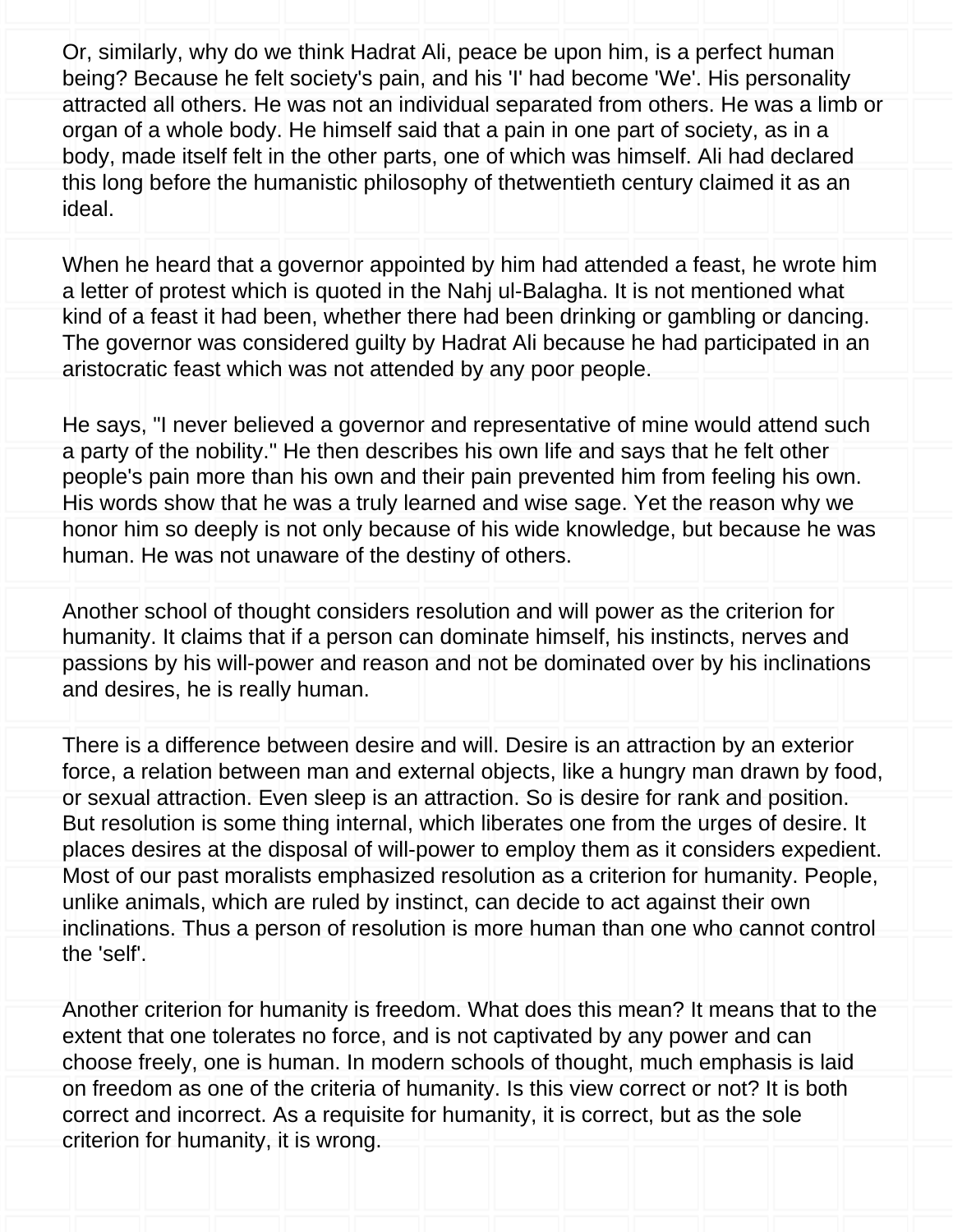Islam has laid great emphasis on self-control. I relate a story here in connection with it. It is narrated that the Prophet was passing by a place in Medina where a number of young men were testing their strength by lifting a heavy stone. When they saw the Prophet, they asked him to act as judge. The Prophet agreed, and at the end of the competition he said, "Do you know who is the strongest? It is he who controls his anger and does not allow it to overcome him. He must not use his anger in a way contrary to God's satisfaction and should be able to dominate over his own desires."

On that day, the Prophet transformed a physical contest into a spiritual one. What he meant was that physical strength shows manliness but it is not the only sign of it. True manliness is in the strength of will power.

We call Hadrat Ali the 'Lion of God', for he was more manly than all in two ways: Externally in society and on the battlefield where he could overthrow his strongest opponents; and, more important than that, internally, meaning that he was in perfect control of himself and of every whim and wish.

Jalal al-din Rumi tells a story in his Mathnavi about Hadrat Ali as a young man of 24 or 25 in which he portrays a fine picture of manliness. He had thrown down his adversary in a battle and was sitting on his chest, about to kill him. The man spit on Hadrat's face. Annoyed, Hadrat Ali temporarily leaves the man and walks about for a while. The man asks why he left him to himself. Hadrat answers, "If I had killed you then, it would have been in anger, not in the way of my duty to my goal and for the sake of God." This is a wonderful example of self control.

Hadrat says in his testament to his son, Imam Hasan, peace be upon him, "Consider yourself and your life above every mean deed. In return for what you pay out of your life for desires, you receive nothing. Do not make yourself a slave of others, for God has created you free." The question of freedom is something that the school of existentialism, too, accepts as a criterion for humanity.

Another criterion for humanity is the question of duty and responsibility which began with Kant and has been emphasized in our own time. This means feeling responsible to society, to oneself and to one's family. How should one obtain this feeling and what is its basis? Is it created in one's conscience?

Another school of thought, including Plato, considers beauty as the criterion for humanity. All schools recognize and approve of justice. One school approves of justice from an ethical viewpoint. Another one approves of it because it considers that there is a relation between justice and freedom, while Plato thinks justice is good in both the individual and society, because it leads to poise and beauty. Of course, his idea of beauty is obviously spiritual beauty.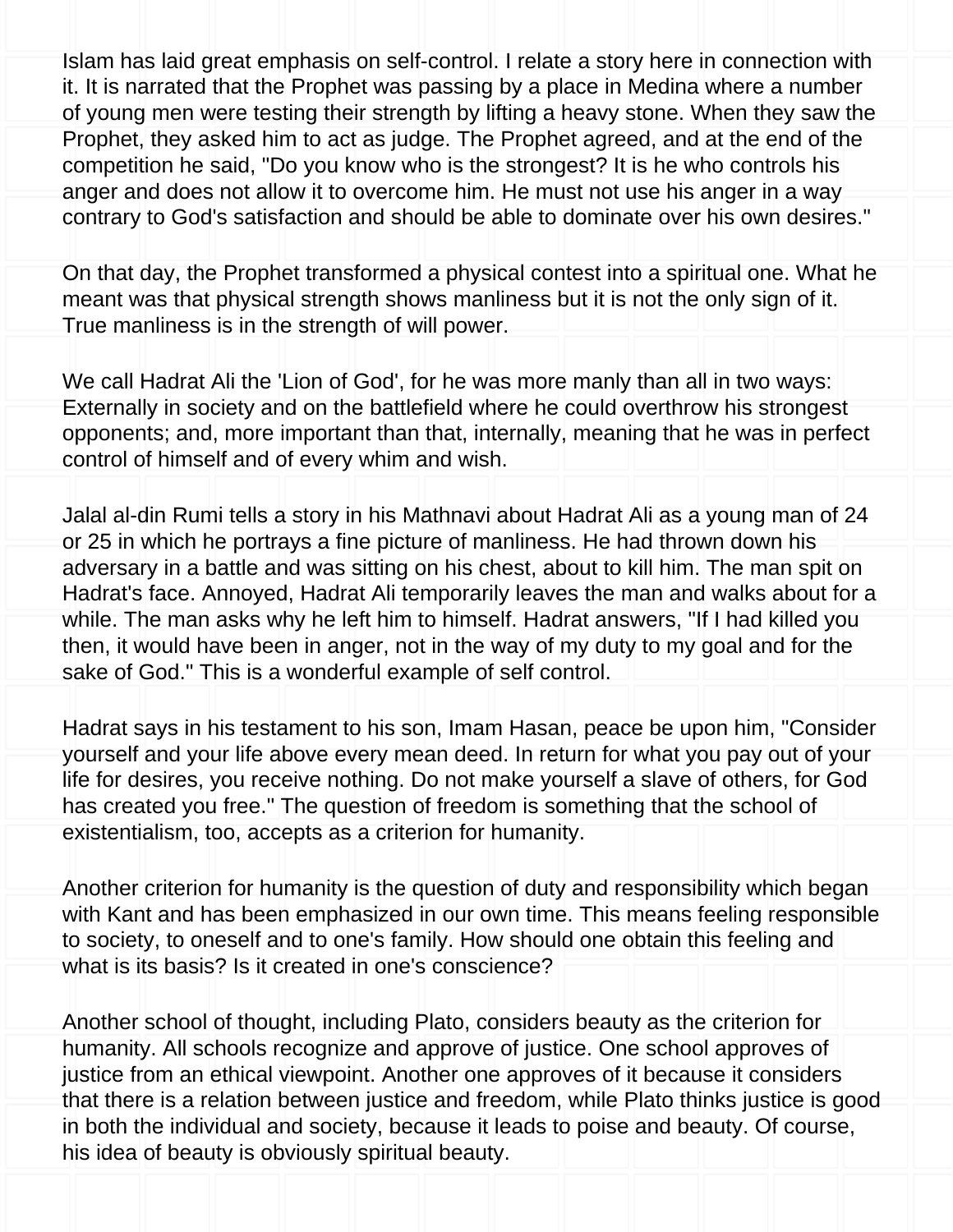On another occasion we will judge between all these schools and we will review the views of Islam on this issue.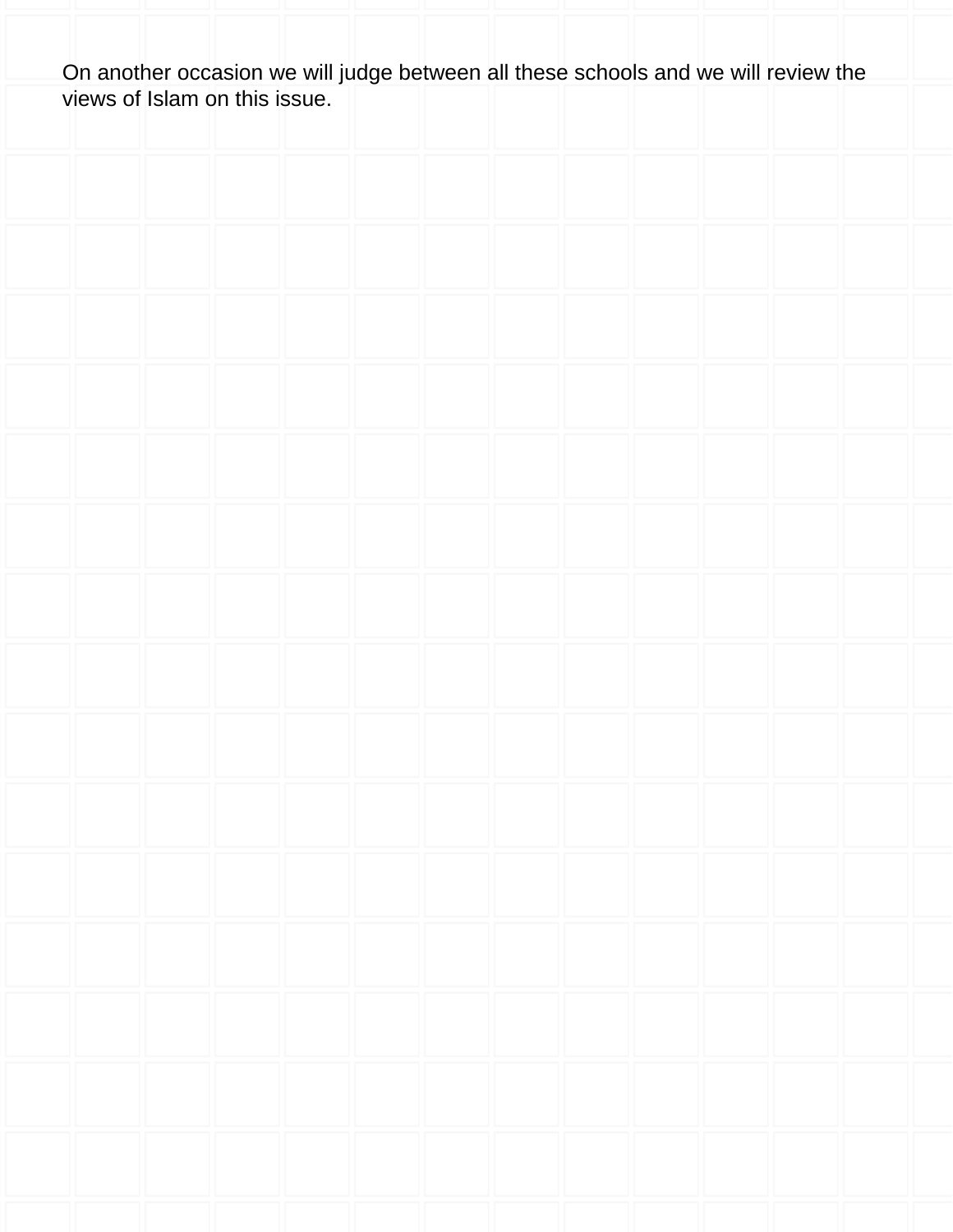## **Discourse 2** The School of Humanity

<span id="page-8-0"></span>The subject of our discourse is 'the school of humanity'. The human being who is the only inquisitive being in the world that we know, has always been subjected to investigation and discussion.

The word 'humanity' has always been connected with a sense of loftiness and sanctity as a being superior to animals from various points of view, such as knowledge justice, freedom, moral conscience, etc. Although many of humanity's sacred objects have been subjected to doubt and even denial, apparently no school of thought has yet gone so far as to scorn the special dignity of humanity andits superiority over other Creatures.

This fact has been elegantly expressed in the poems of Rumi and Sa'adi and by other poets of ours. This topic is also the theme of most of the world's literature, both religious and non-religious, in which the question of humanity and its glorification has been described. In Islamic literature, too, both in Persian and Arabic, we come across many such statements.

In the last two centuries, with the great advance of science, humanity has suddenly fallen from that pedestal of sanctity it had always been given. It fell with a real crash since the more one is elevated, the greater is the damage Caused by the fall. In the past, mankind has been exacted to the rank of a demi-god as witnessed in the poems of Hafiz and other poets.

The first discovery of humanity was the form of the universe which revolutionized its ideas. Before that, the earth was believed to be the center of the universe round which all the plants and stars revolved. Science proved that the earth was a small planet which revolved around the sun and the solar System was only an insignificant part of the universe.

It was then that the position of humanity as the center of all possibilities and as the goal of creation was subjected to doubt and denial, and no one dared any longer to make claims about its exalted position. Then, another severe blow dealt, was the idea that the human being was no longer a divine creature and vice gerent of God upon the earth was given up.

Biological research on the question of evolution and the origin of species at once showed the relationship of people with those same animals which they Scorned and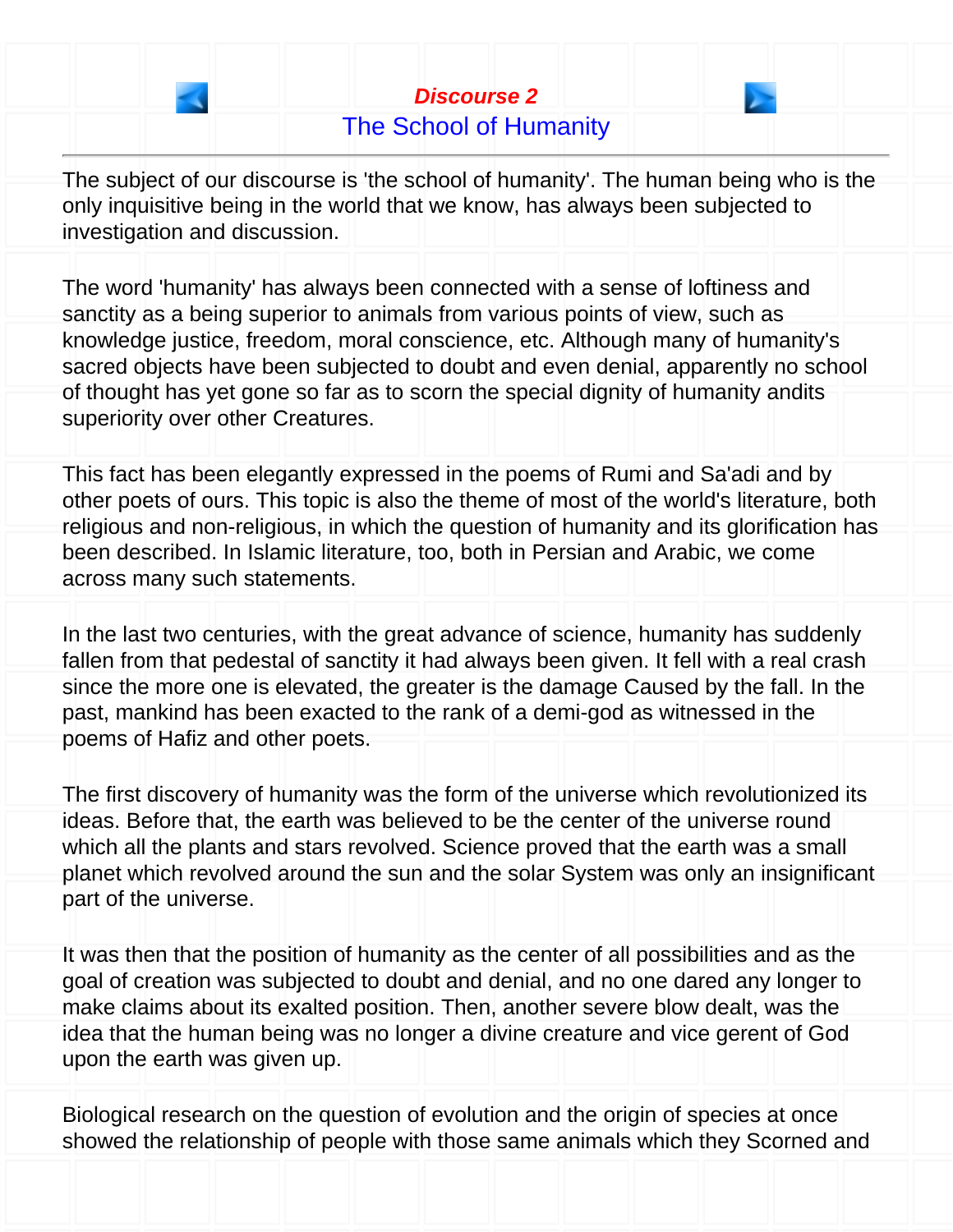despised. It proved them to be an evolved form of a monkey or some other animal and thus they lost their divine origin. Another strong blow as against humanity's apparently brilliant record of activities, namely, that it could act in such a way that showed only goodness and benevolence, whose motive was only the love of Cod, and lacking all animal aspects. The new thesis was that the claim of humanity to all that sanctity and virtue was false and all the activities to which it had given the name of the love of knowledge, art, beauty, morality and conscience, prayer and devotion and everything supernatural, are similar to those which can be found in animals, too, except in a more complex form and mechanism. It was said that the stomach is the source and cause of all activities. Some went so far as to say that the stomach was also the basis of its thoughts and feelings. There were still others who considered this position too high and claimed that the human being was even lower than he is.

Eventually it was concluded that this being who had formerly claimed divine origin and exaltation must be subjected to a careful study to discover its true nature. Another theory was offered that there is no difference between humans, plants and even inanimate objects. There is, of course, a difference in the texture and form, but not in the substance of which they were all made. It was stated that spirit and divine breath were non-existent because the human being is a machine which is only more complicated than other machines such as cars, planes, and satellites; that is, only a mechanical creature.

This was a great blow to humanity and yet human values were not wholly condemned except in some schools of thought where ideas like peace, freedom, spirituality, justice and compassion were considered as jokes.

But since the middle of the 19th century, humanity has won fresh attention in philosophical schools Such as schools of humanity and even worship of human beings. In the past the human being was only a sign of spirituality and the Quran speaks of the human being as being the worthiest creature through whom God could be understood.

Now the human being is trying to recover its former honor and sanctity and become a goal in itself but without the adoption of the former criteria and without a regard for its divine or non-divine aspect, or the points stated in the Quran that everything that is created on earth is for it and that God has breathed some of this spirit into it to making it a manifestation of Himself.

There is no longer any talk of the above matters, nor even a discussion of internal human motives, but only a belief in the sanctity of humanity and its intelligence. Now we see all schools of thought and even the declaration of human rights beginning their claims with respect for the inherent dignity of human beings. They say this in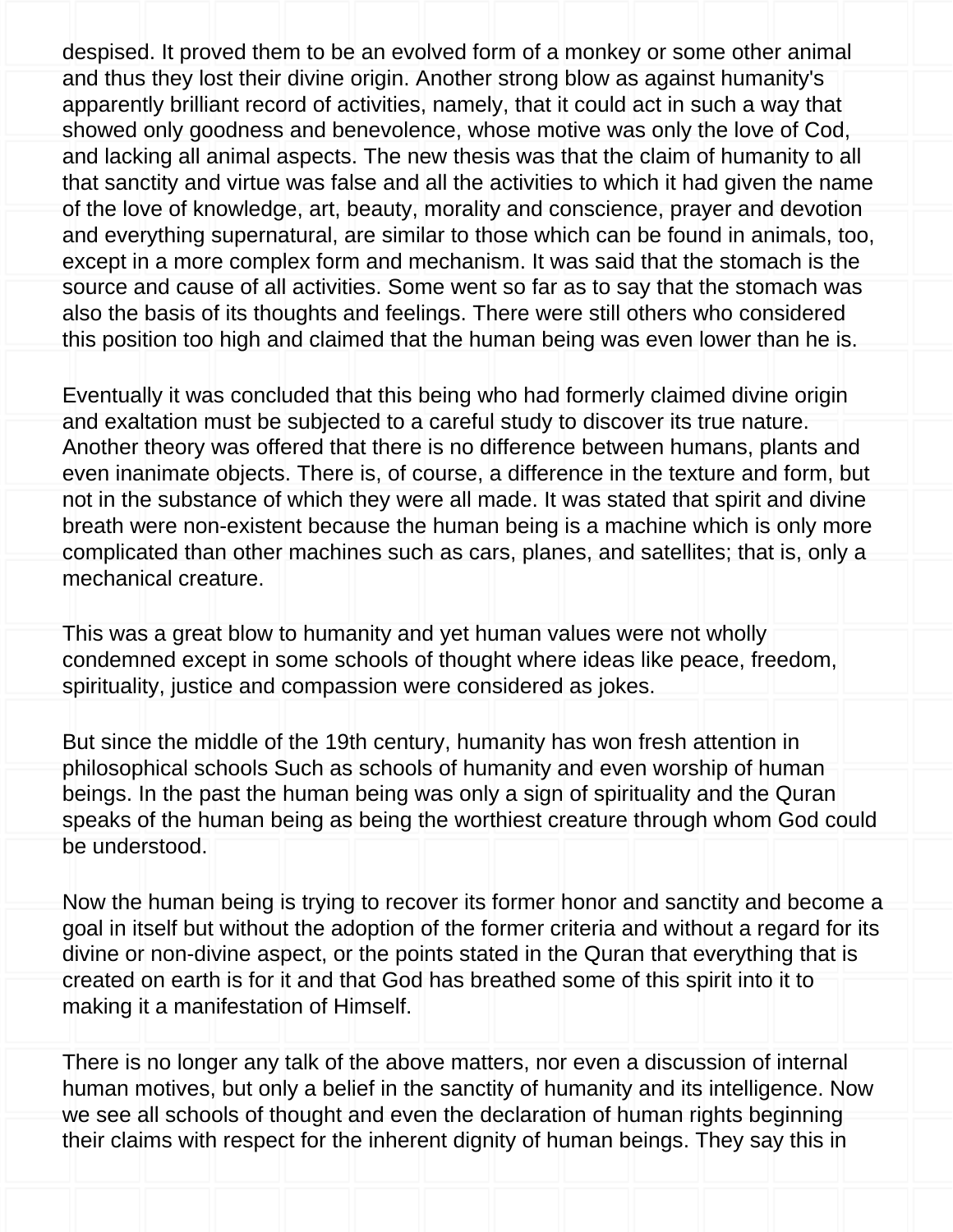order to base their education on its foundation and though each individual is able to violate the rights of others, this respect for the dignity and sanctity of humanity will serve as a check to such violations.

Most of those who follow the philosophy of humanitarianism, have criteria different from those of the past. But the difficulty lies in this same contradiction in the life, thought and logic of mankind today, a logic which lacks foundation .

I do not think that there are any scholars in the world who would interpret humanitarianism to mean universal peace. There are, of course, ordinary people who think all human beings in the world are the same and of equal worth. But this is not true. One is learned, another is ignorant; one is virtuous, another is impure; one is tyrannical, another is oppressed; one is benevolent, another is malevolent. Should we consider them all the same from a humanitarian point of view, irrespective of their knowledge, faith, chastity and benevolence or vice versa?

If we say so, we are betraying humanity. Let me give an example. Both A and B are human beings who are biologically similar. If you dislike one of them, it has nothing to do with his blood group. But if you are humanitarian, you cannot be indifferent to both of them and claim that they are equally human; for then both should be equally liked, or both equally disliked. But this is not so since the human being's basic difference with animals is that the human being has more potentiality than animals and less actuality. What does that mean? A horse on its birth possesses all the peculiarities that a horse should have and if it has less than that, it can gain it by practice. But a human being has potential only at birth. lt is not known what he or she will be in the future. The shape is human hut that person may, in reality, become a wolf or a sheep or a human being.

Mulla Sadra, the great Iranian Islamic philosopher, in pointing out the error of people in thinking human beings equal in everything, says that there are as many kinds of individuals as there are individuals. He is, of courses regarding the human being philosophically, not biologically. A biologist pays attention to human organs and limbs, while a philosopher concentrates on the human being's qualities and thus he cannot believe that human beings are all of the same kind. That is why human values are potential. Some attain the height of humanity while others fail to do so. As Hadrat Ali says, "The shape is humans but the mind may be a beast." Not all individuals have an interior proportionate to their exterior.

As I said before, to a great extent, the world is returning, once again to the school of humanity, meaning that philosophies of humanity have appeared; and the strangest of them all is the creed of humanity which Auguste Compte originated in the middle of the 19th century. This man wavered between his intelligence and mind on the one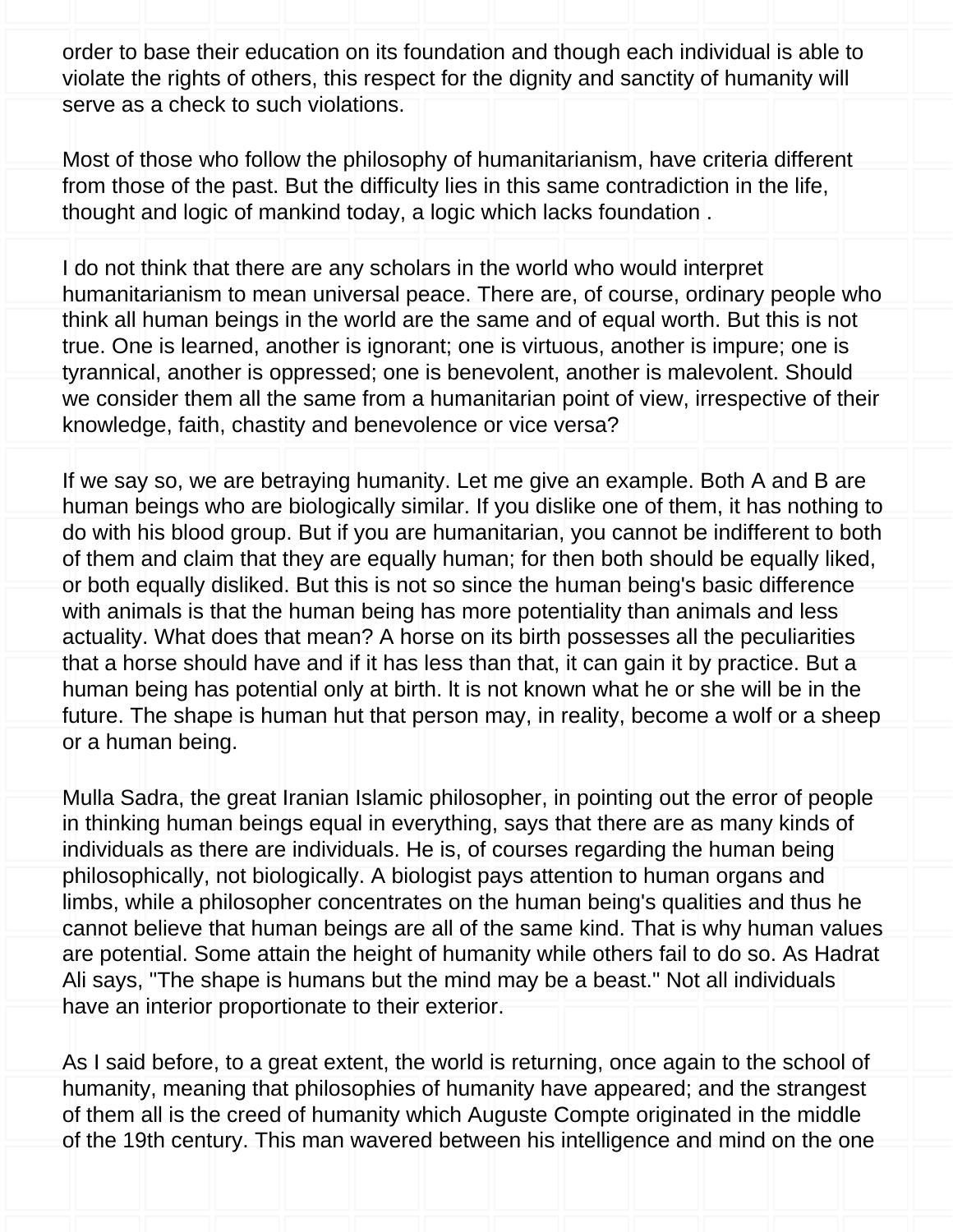hand and his heart and conscience on the other and came to the conclusion that the human being needed a creed, the absence of which results in all kinds of social corruption. According to him, past religion (Catholicism) is not adequate enough for modern mankind. He describes three stages of religion; The divine supernatural stage, the philosophical reasoning stage and the scientific positive stage. He said that Catholicism belonged to the human being's supernatural thinking and this is not acceptable to the person of the scientific age. His invented religion however, lacked an occult root, but he accepted all the traditions and rites which existed before, and even proposed having priests in this new creed, presenting himself as its prophet, but a prophet without a god. They say about him that he got his rites from Catholicism and he was criticized for this since he disbelieved that religion but imitated and adopted its ceremonies and traditions. He was right in one thing, that the human being needs worship and devotion as well as the performance of a number of rites.

He seems to have found a large number of followers in Europe and America and his house has become a center of pilgrimage for them. According to some Arabic books, he had fallen in love with a lady whose husband had been condemned to life imprisonment, but she died before he could win her and consequently he turned away frown the world of the intellect to the world of sentiments and eventually started his creed of humanity. This lady-love is considered by his followers as holy as Mary, the mother of Christ. But this school of humanity underwent a number of changes which gave it its present form.

One of the questions concerning the human being is freedom and responsibility. Is the human being really free and independent or does it have a responsibility and a mission to perform? According to the Quran, the human being is faced with no compulsion before God. On the contrary, the human being is created a free being with a fixed responsibility and mission. The Holy Quran refers to the human being as the vice-gerent of God, while no others Holy book has given such sanctity to the human being.

God says in the Quran, "**And when your Lord said to the angels, I am setting on the earth a vice-gerent, they said,What will You set therein one who will do corruption there and shed blood ... But God answered, Assuredly I know what you know not.**" (2:28)

All that, is evidence of the human being's talents and potentialities. You see, then, that Islam, which is a school of humanity, believes in the exalted position of the human being from a philosophical point of view. The Quran says again that God taught the human being the names of all things. Then it showed itself superior to the angels in this knowledge and God reproached the angels for what they did not know about humanity and while they supposed the human being to be a creature of wrath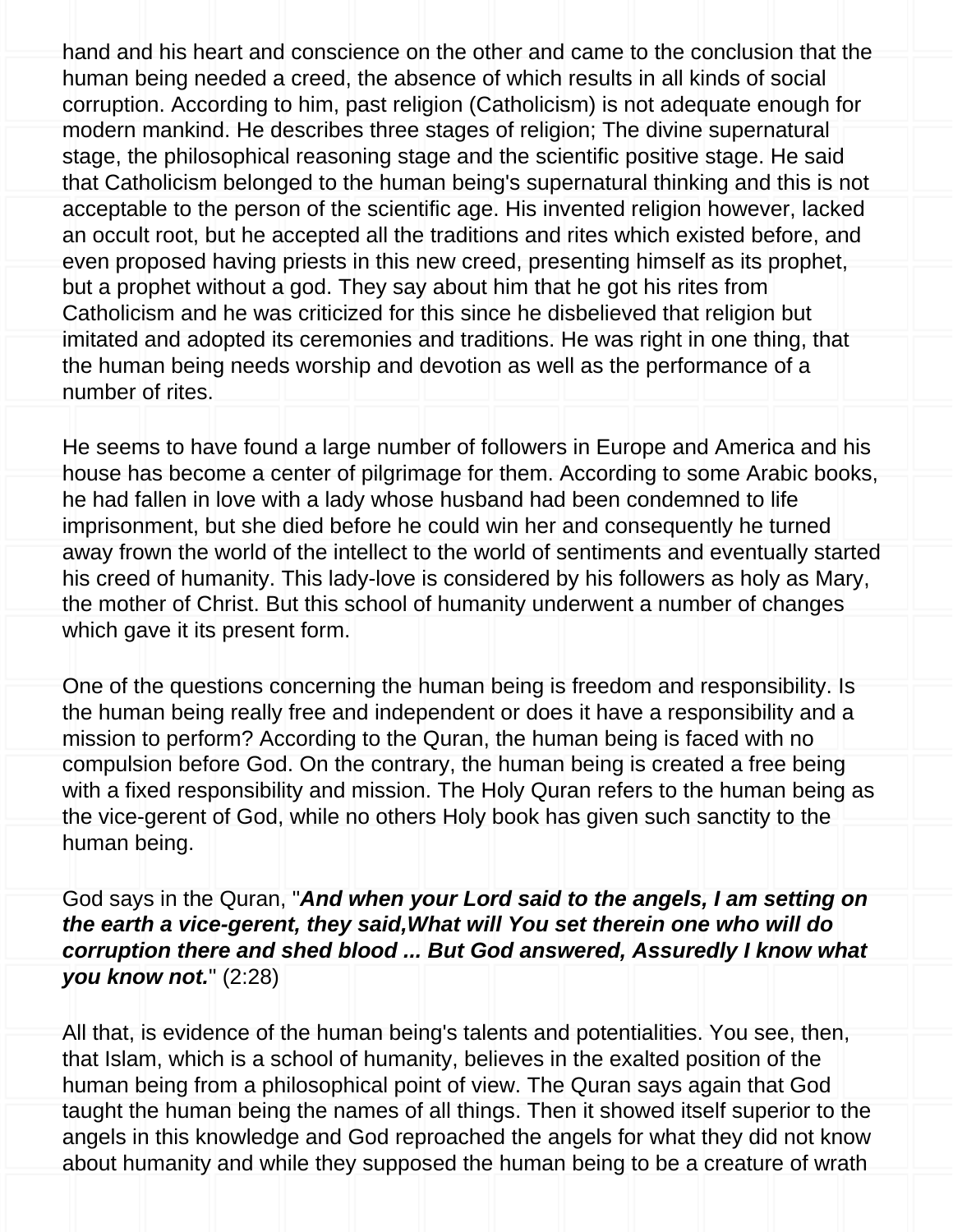and lust, they had ignored the other side of its character. The angels confessed their ignorance and begged for His forgiveness. Then God told the angels to prostrate themselves before His creature.

The greatest interpretation that can be given to this command in order to show the human being's mission freedom and option is that God makes it the vice-gerent of and the successor to himself. God is the Creator and here He confers some of His creative power on the human being to benefit from.

Another question shout the human being is its happiness and pleasure. I say briefly that the human being seeks pleasure. Where Should it be found? Is it from within the self or from without, or from both within and without and in what proportion? Those who focus their attention on sures outside themselves, wrongly supposing that the whole joy of life is this, have not been able to know themselves as human beings. They cannot consider the life within themselves as a source of joy and pleasure. Their exhilaration lies in a wine-cup, a cabaret.

How well does Rumi describe a person addicted to drinking and direct that person to righteousness and away from evil saying,

You are the symbol of existence, wherefore do you seek annihilation?

You who are an ocean, what do you intend to become?

Why do you make yourself indebted to wine?

He continues to say that the human being is the essence and the world is the form.

It is equally wrong to reject all external things and go to the other extreme of thinking that all joys must be sought internally. In some poems of Rumi we come across such an exaggeration when he says,

Consider that the way of pleasure is all from within, not without

And think it foolish to abandon customs and traditions.

Someone is happy and intoxicated in the corner of prison,

And another is full of grief in his garden.

He does not mean that all external things should be put aside but, at the same time,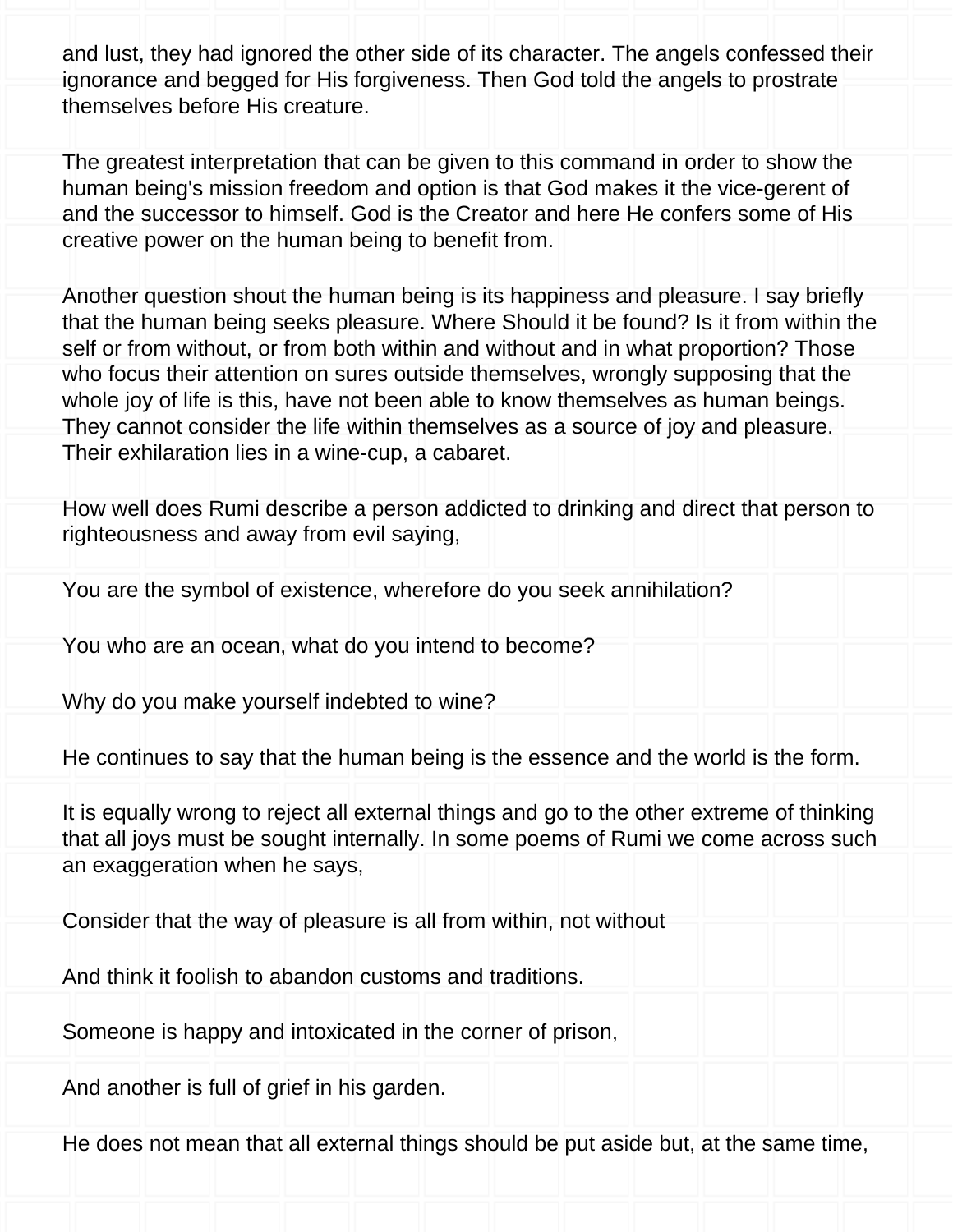it Should not be supposed that all joys are found in material things. The self is the center of joy and there should be an equilibrium between the internal and external.

There are many things to say about the human being. The school of thought which considers itself human should be able to answer certain questions in order to be accepted as a true human school. The human being was considered as the door of spirituality, that is, one could discover the spiritual work through one's own essence. Spirituality and humanism or religion and humanism are two inseparable matters. We cannot accept one of them and abandon the other . The contradiction which we claim to exist in various genuine humanistic schools lies in this point that when humanity suffered a downfall, however wrongly, namely through a change in the Ptolemaic astronomy, it should not make us doubt the exalted position of the human being as a goal in the course of creation. The human being is the goal of the universe whether the earth is the center of the universe or not. What does the phrase 'goal of the universe' mean? It means that nature moves in a certain direction in its evolutionary course whether we consider the human being a spontaneously created being or a continuation of other animal species. it makes no difference to this process whether we think it to possess a divine spirit or not.

God has said**, "We have breathed some of Our spirit into him.**" He has not said that the human being is the race of God. If He had said that thee substance of which the human being is made was brought from another world, then the human being would be a lofty and sacred being.

To those of you whose philosophy is humanitarian, we say, is there a sentiment in the human being either called benevolence, goodness or service, or not? If you say there is not, then to attribute Such a quality to the human being would be as meaningless as calling him a stone or an animal. But the human being has the sentiment. What is it? Some one may say the feeling of service in us is a kind of substitution. What does that mean? When we witness something and our humanitarian feeling is supposedly roused to go and instruct, serve and save the oppressed, we are told that if we ponder about it, we as human beings are putting ourselves in their place, thinking of them first as belonging to our group or our group related to them and then we substitute ourselves for them. Then, the feeling of selfishness which makes us defend ourselves is roused to defend the oppressed; otherwise there is no genuine sentiment in the human being to defend an oppressed person directly.

The school of humanity must firstly answer whether such a sentiment exists in the human being or not? We answer that it does on the basis of its being appointed the vice-gerent of God and as the manifestation of divine generosity and benevolence. It means that while the human bring in its Selfishness is duty-bound to show activity for its survival, tile whole of its existence is not selfishness. The human being also has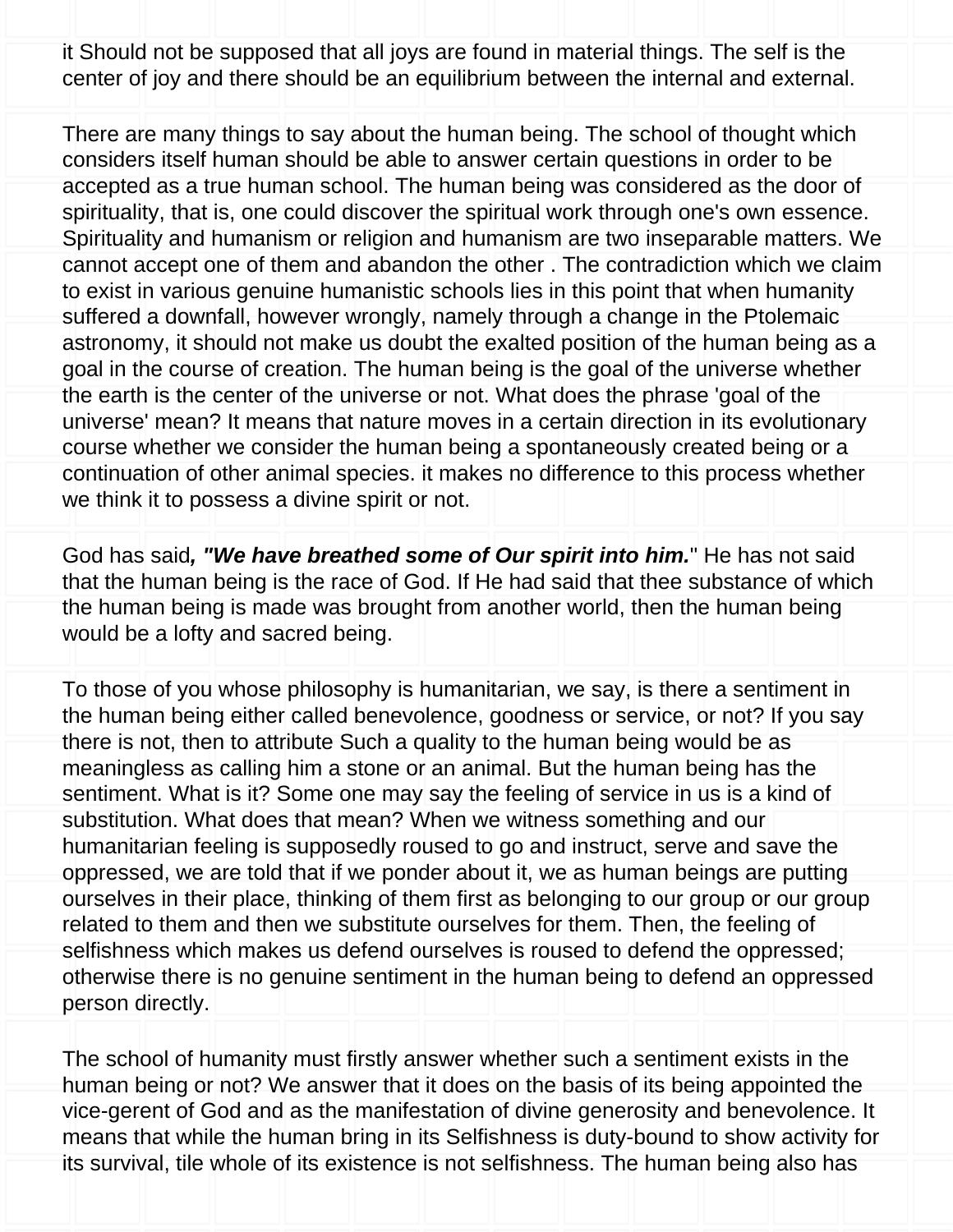benevolence, humanity, world-build ing and moral conscience.

Some time ago when I was in Shiraz, an organization called the Happy Organization was introduced to me consisting of individuals with an internal sentiment and personal faith and a gathering of the deaf and dumb. I visited one of their classes. For us fastidious people it would he exhausting to spend even one hour in such a class and watch them and their strange gesticulations for a remark. Their teacher was a Sayyid who was named after the first son of Imam and he was showing a great deal of interest and sympathy in those children even though his salary was less than an elementary school teacher's, for that organization was short of funds. He taught them how to write and made them understand words with a great expenditure of effort.

What is this sentiment in the human being? It is the manifestation of humanity and its genuineness. Generally speaking, what is this sense of praise for the good and dislike for the sick, even though they belong to the distant past? When we hear the names of Yazid and Shimr and remember their wickedness and crimes, and on the other hand, when the names of the martyrs of Karbala are mentioned, we have a feeling of hatred for the first group and a sense of wonder and respect for the latter. What is the reason for it? Is it a class feeling which makes us think of ourselves as belonging to the group of the martyrs of Karbala and dislike Yazid and Shimr as we dislike our enemies? Do we project our feelings of sympathy and hatred on to each group respectively, while in truth both are related to ourselves? If this is so then the person you consider your enemy will be no different from you. For in his turn he has the right to praise those you dislike and hate those you praise.

On the contrary you may look upon it from a different angle which is not personal and individual but is related to the whole of humanity in which there is no question of personal dislike but the truth. There your connection with the martyrs in your praise, and your dislike of their enemies, is not personal but general and universal.

The school of humanity must supply an answer to what these feelings are and whence they arise and to such problems as the human being's honest love of gratitude, to some one who has done a good deed. When the genuineness of human values are discovered, then the question of the human being crops up. Is the human being who has such genuine qualities the same person spoken of by materialism? Is that person a machine, a satellite? A machine, however big, is only big, if a machine is made a thousand times bigger than an Apollo, what could we say about it? We could say it is great, amazing and extraordinary but not noble or sacred. Even if it is made a billion times bigger, possessing a billion pieces, again it can only be called amazing and extraordinary but never noble, holy and honorable. How can the declaration of human rights and communist philosophers who support human genuineness in various forms, speak of the human being's inherent prestige and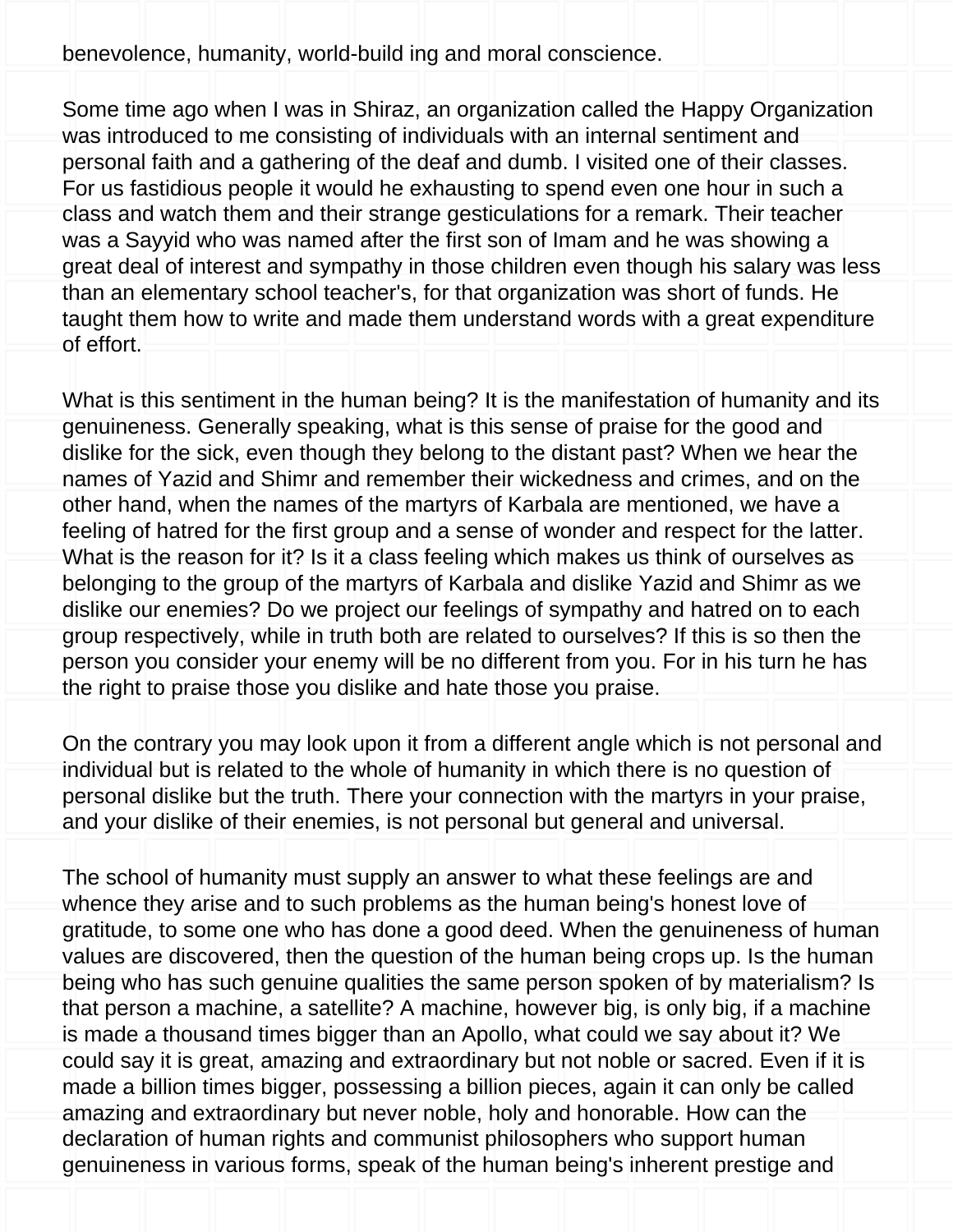sacredness without paying attention to God's words saying, **"We breathed some of Our spirit into him,**" When they ascertain the genuineness of these values then they can realize the genuineness of the human being itself.

Now supposing we realize this genuineness of the human being is it only the human being who exists in this universe which is in infinite darkness? As a European says, is the human being only a drop of sweat in an ocean of poison created accidentally? Or is the human being a drop of sweet water in a sweet ocean? Does this small light represent universal light?

Here the relation of the genuineness of the human being with God will become clear, for both of them are inseparable. In the phrase of the Holy Quran**, God is the light of the heavens and the earth**, the word God is not what Aristotle calls the first Cause for that is different from the God of Islam. His god is separate from and foreign to the universe. But the God Of Islam, when the phrase, **He is the First, He is the Last, He is the Outer and He is the Inner**. (57:3) is heard, it at once gives you a different view of the universe. Then you understand the meaning of all the genuine qualities within yourself and realize that there is a goal. You will see that if you are a beam of light then a whole world of light exists and if you are a drop of sweat water it is because an infinite ocean of sweetness exists there and a ray of His light is within you.

Islam is a humanistic school based on human criteria There is nothing in it based on wrong discriminations between human beings. In Islam there exists no country, race, blood, zone and language. These things are not an evidence and criterion of privilege for human beings. That criterion in Islam is those human values. If it respects those values, it is because it believes in the genuineness of the human being and the universe; that is, it believes in God Almighty. That is why Islam is the only humanistic school that has for its foundation proper logic and there exists no other such school in the world.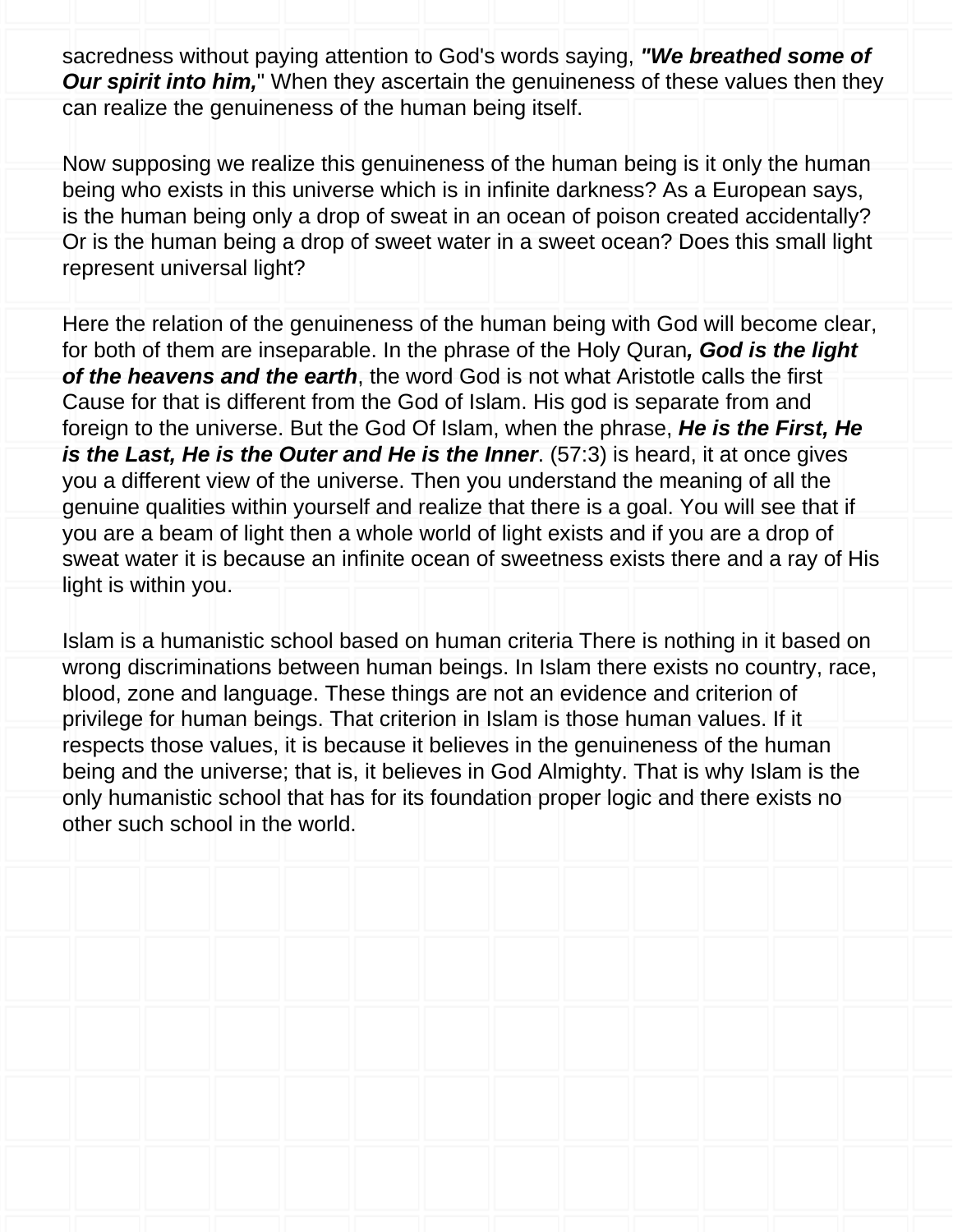

<span id="page-16-0"></span>**Say, oh people of the Book! Come now to a word common between us and you that we worship none but God and that we associate not aught with Him and do not some of us take others as Lord, apart from God.** (3:64)

The subject of our discussion is spiritual freedom. The points that I wish to submit to this gathering tonight are as follows: Firstly, the nature of freedom; secondly, how many kinds of freedom there are though I confine myself to two types here, namely, spiritual freedom and social freedom and thirdly, the relationship between these two types of freedom and the extent to which spiritual freedom is possible without social freedom and vice versa. The discussion will mainly be centered round the last point, namely, the connection between the two types of freedom.

I begin my discourse with a point which is relevant to this occasion, the birthday anniversary of Hadrat Ali, the Master (mawla) of the virtuous, peace be upon him. One of the words we often use in connection with his personality is the word master and master of the virtuous and master of the masters. When we quote his sayings we add one of the above epithets instead of his name.

This epithet was first used by the Holy Prophet about him in his famous remark, "Ali is a master for him who accepts me as his master (when he lifted him up to present him to his followers), an uttering unanimously affirmed by both the Shi'ites and the Sunnis. The word has also appeared in the Holy Quran, "**If you both turn to God then indeed your hearts are already inclined (to this); and if you hack up each other against him, then surely God is Who is his Master and Gabriel and the believers that do good, and the angels after that are the aiders.** " (66:4)

What does the word master mean? I do not wish to go into great lengths about it tonight but to be brief. The original meaning of it is 'proximity' of two things which are close to one another. Therefore it is sometimes used with two opposite meanings. For example, God is said to be the Master of His servants. It is also used to mean a master or even a slave. Another meaning of it is both liberator and liberated.

In which sense, then, did the Prophet use the word 'mawla' in his utterance meaning, "As I am a master and friend to a person, then Ali is his master and friend."I have no intention of saying which meaning was, in my opinion, expressed here. But in connection with my discourse I may mention that the poet Jalal ul-din Rumi has tastefully used the word in his Mathnavi and taken it to mean liberator. The word occurs in chapter six of his work in a well-known story of the woman and the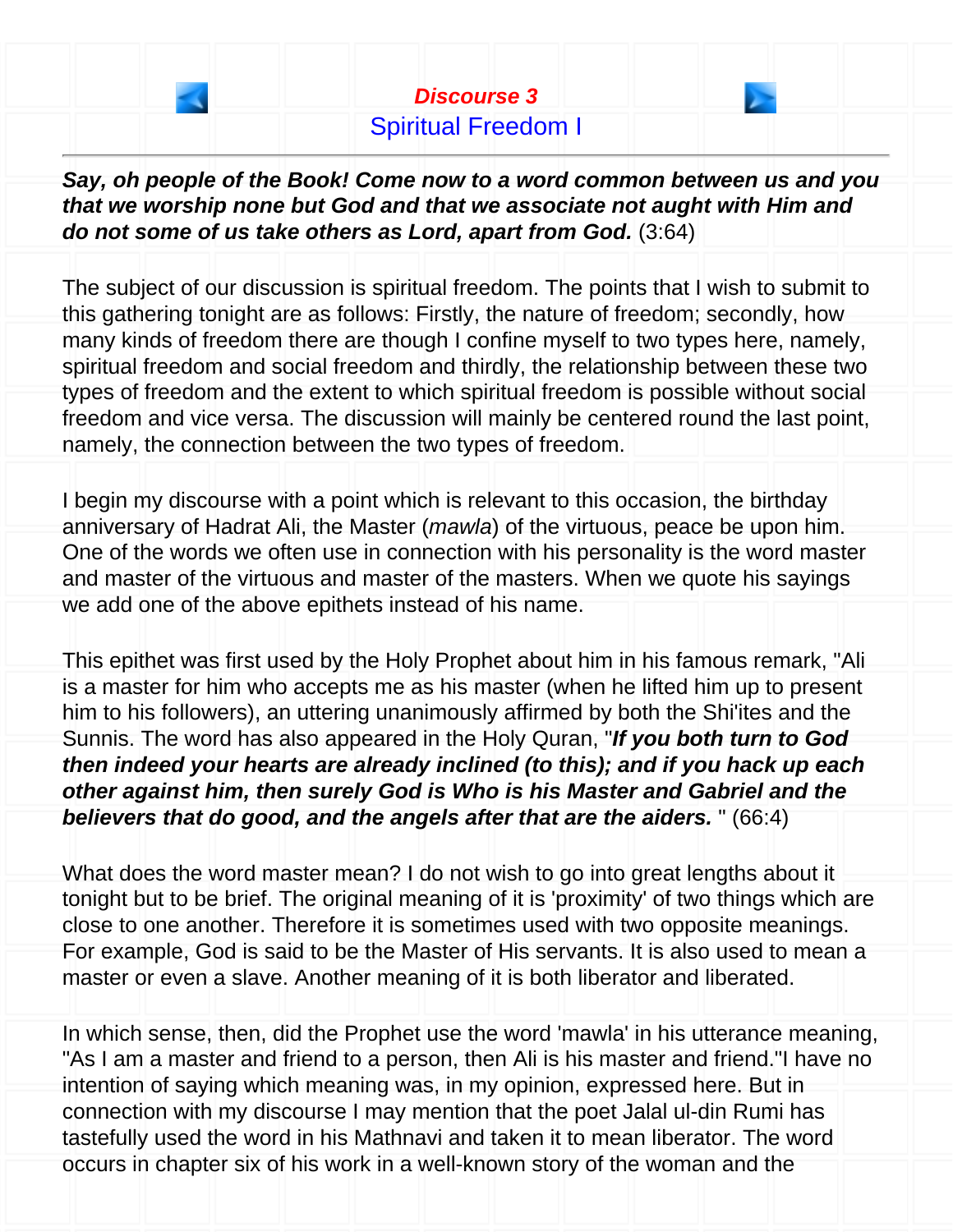treacherous judge. In this story the judge wants to hide in a chest. He is hidden there and the chest is given to a porter to carry. The judge begs the porter with the promise of a fine reward to go and find the judge's assistant to come and buy the chest. The assistant comes and buys the chest. Here the poet makes a digression to say, "All of us are confined in the chest of the lustful body without being aware of it and we need liberating prophets and apostles to deliver and save us." Then he goes on to say,

It was for this reason that the assiduous Prophet Applied the word Master to himself and Ali

Saying whoever has me as his master and friend

Must have Ali, my cousin, as his master too.

Who is a master? He is one who liberates you.

And removes the fetters from your legs.

This is really true whether the Prophet's remark, "Whoever has me as his master has Ali as his master," would have the same meaning or not, that is, whether he used the word master to mean that he and Ali were liberators or not. The fact remains that every rightful Prophet is sent to liberate people and every rightful Imam possesses the same quality.

Now let us see what is the meaning of freedom and liberty. Freedom is a requisite of life and evolution and one of the greatest needs of living creatures, whether they are plants, animals or human beings. The difference in their freedom lies in their differences of structure. The human being needs a freedom beyond that of plants and animals. Every living thing must grow and find perfection. It cannot remain stationary. Solids do not grow so they have no need of freedom. But living creatures need three things for their growth and evolution: nurturing, security and freedom.

Nurturing consists of a number of factors required by living creatures for their growth . For example, a plant needs soil and water as well as light and heat in order to grow. An animal needs food and other things. A human being's needs are the same as those of plants and animals plus a series of other needs which would come under the heading of nurturing, all of which are like food for it. How can one live without food? The faculty of nourishment is a necessary asset to a living being.

The next requisite of a living being is security. What does security mean? It means being able to keep the means and equipment necessary for living. It should not be withheld from them by an enemy or a foreign power. Next to this nurturing it needs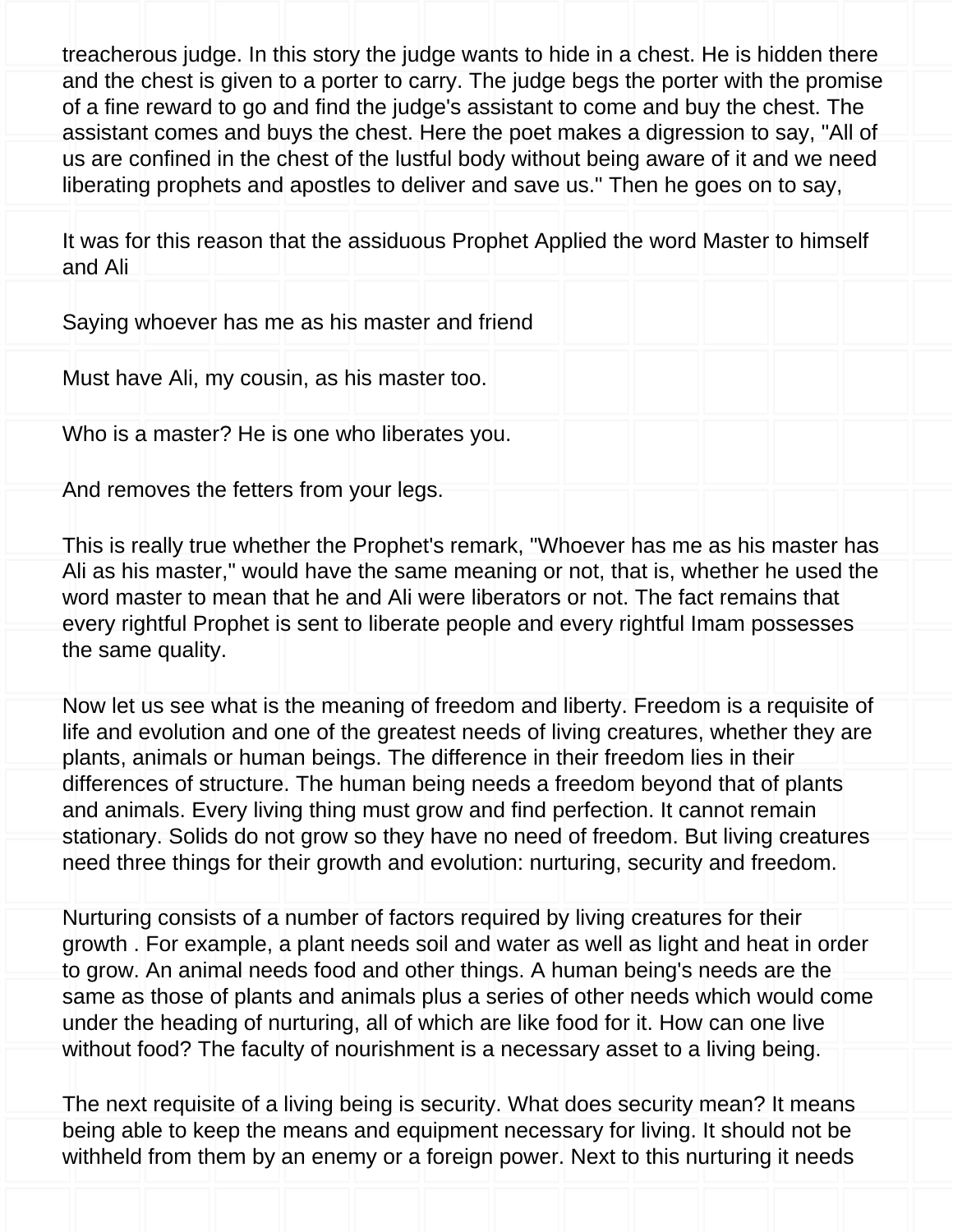security in order to keep its life and wealth and health and belongings safe against aggression.

The third need is freedom. What does freedom mean? It means the absence of obstacles in the way of growth. For example, in growing a plant, in addition to other requisites, you must provide a suitable environment for it and remove all obstacles. If you plant a tree under a roof, you are depriving it of free space above to attain its full growth. Thus every living being needs freedom for its growth and evolution. What is this freedom? It is the absence of barriers. Free persons are those who fight against all obstacles set in their way of growth and perfection. They do not submit to obstacles.

Now we must see what types of freedom there are. The human being is a peculiar being and his or her life is a social one, in addition to being a complex creature in his or her individual life. Human beings are quite different from plants and animals; they have certain other needs which may be divided into two kinds. One of them is social freedom. What does social freedom mean? It means having freedom in connection with other individuals in society, so that they do not hinder their growth, do not imprison them to check their activities, do not exploit or enslave them, do not exploit all their physical and mental powers in their own interests. This is called social freedom which may in its turn be of several types.

One of the greatest problems of human beings throughout history has been this same abuse of power by powerful elements in subjugating others and enslaving them so as to enjoy the whole fruits of their lives and labor.

Do you know what exploitation means? It means picking someone else's fruits. For each person his or her essence is a fruitful tree and his or her labor and thoughts are the product of that tree. This crop must be his or hers. But when others seize these fruits by one means or another, we say a person is exploited by another or others. Throughout history one person has been exploited by another person or a people by another people or enslaved by them. Or at least they have been deprived of the opportunity to give the exploiter a greater chance to secure maximum benefits. For example, suppose a piece of land belongs to two men but one of them who is stronger takes possession of the whole land and expels the other or employs him as a laborer; that will be a form of slavery.

In the Holy Quran, one of the explicit purposes of the prophets has been to offer mankind social liberty and deliver them from their mutual enslavement. The Quran is a wonderful Book. Some ideas flourish in a particular period while they lose their brilliance at other times. But the case is different with the Quran for its ideas and words possess a permanent lustre and this is something of an epic and miracle. One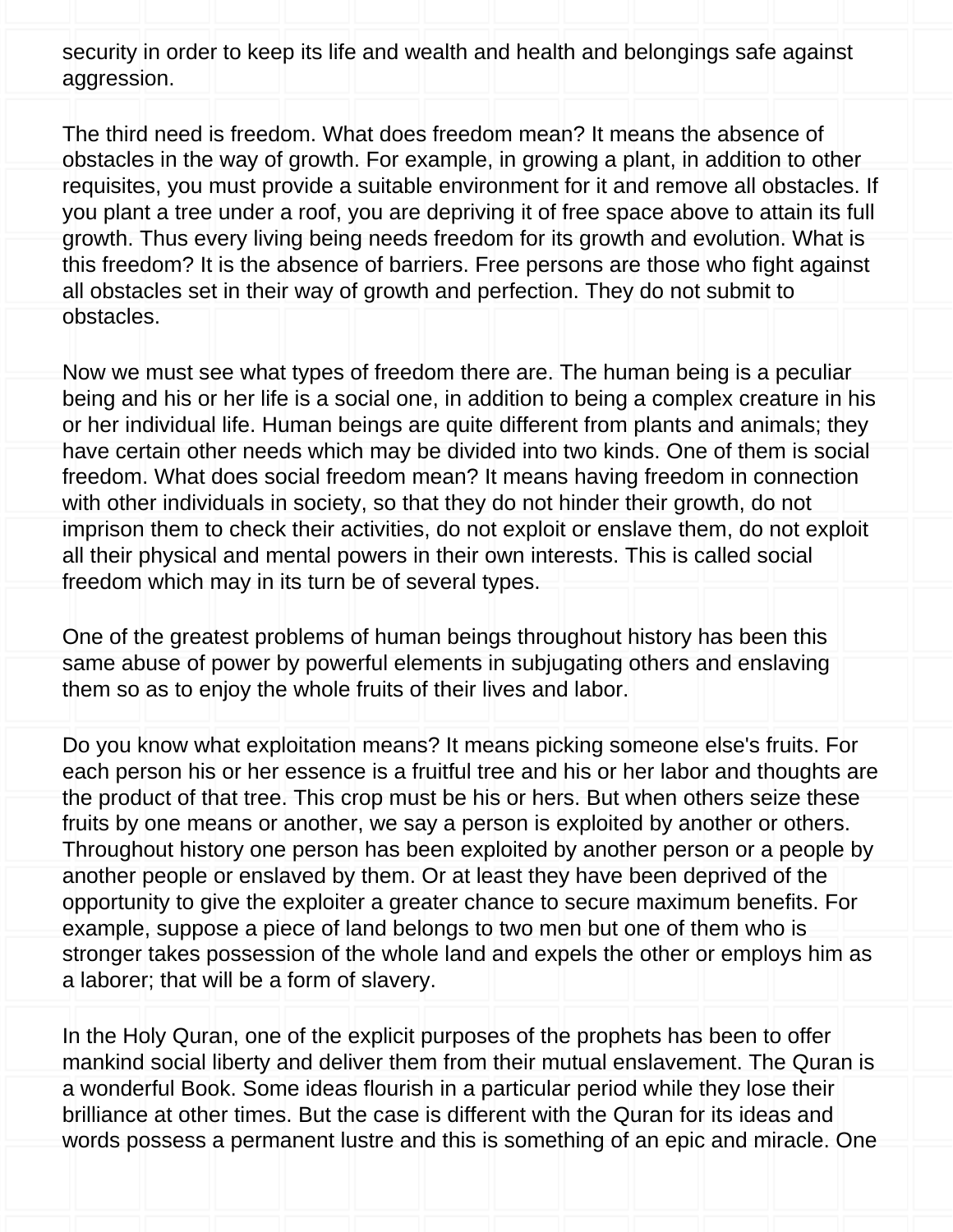example of which is this idea of social liberty. I do not believe that you can find a sentence elsewhere or at any time about this matter more lively and surging than what you meet in the Quran. It has been unrivaled in all the last three centuries when the motto of philosophers has constantly been liberty. This is the sentence, "**Oh Prophet tell all those who claim to follow a divine book of the past (to the Jews, Christians and Zoroastrians or perhaps even the Sabeans whose name occurs in the Quran and to all people who follow a previous divine book) to come and assemble around one tenet and under one banner.**" (3:64)

What is this banner? The banner consists of two sentences: The first one is that nothing must be worshipped but the unique God, neither Christ nor any other nor the devil should be worshipped. Only God. The second one is that 'none of us must consider another as his slave or master.' This means the abolition of the order of servitude, the system of exploitation, of the exploiter and exploited, getting rid of inequality and doing away with the right of enslavement. This is not the only verse about this matter in the Holy Quran. There are many of them but as I wish to be brief, I will mention a few of them. The Quran, quoting Moses in his argument with the Pharaoh, quotes the latter's remarks: "**And you did (that) deed of yours which you did; you are one of the ungrateful**." (26:19) Moses answers, "**And is it a favor of which you remind me that you have enslaved the children of Israel?"** (26:22)

The Pharaoh had said to Moses, "You are the man who grew up in our house and at our table and when you grew up you committed the crime of killing a man."(All this was meant to make Moses feel lowly and under obligation.) But Moses answered, "Should I remain silent at your enslavement of my people solely because I have grown up in your house? I have come to save these slaves."

The late Ayatullah Nai'ni says in his book Tanzih ul-ummah, "Everyone knows that the tribe of Moses never worshipped the Pharaoh as the Egyptians did but as the Pharaoh used them as his slaves, the Quran employs the word enslavement as uttered by Moses." We definitely know that one of the aims of the Prophets is to establish social freedom and fight against every form of enslavement and social deprivation.

The world of today, too, considers social freedom as being sacred and if you have read the universal declaration of human rights, you will see that the major cause of all wars, bloodshed and misfortunes in the world is that individuals do not respect the freedom of others. Is the logic of a Prophet so far in accord with modern logic? Is liberty sacred? Yes, it is sacred and very much so.

The Prophet always feared the Umayyids and was worried about their future in connection with the Islamic ummah. So he (according to a successive narration)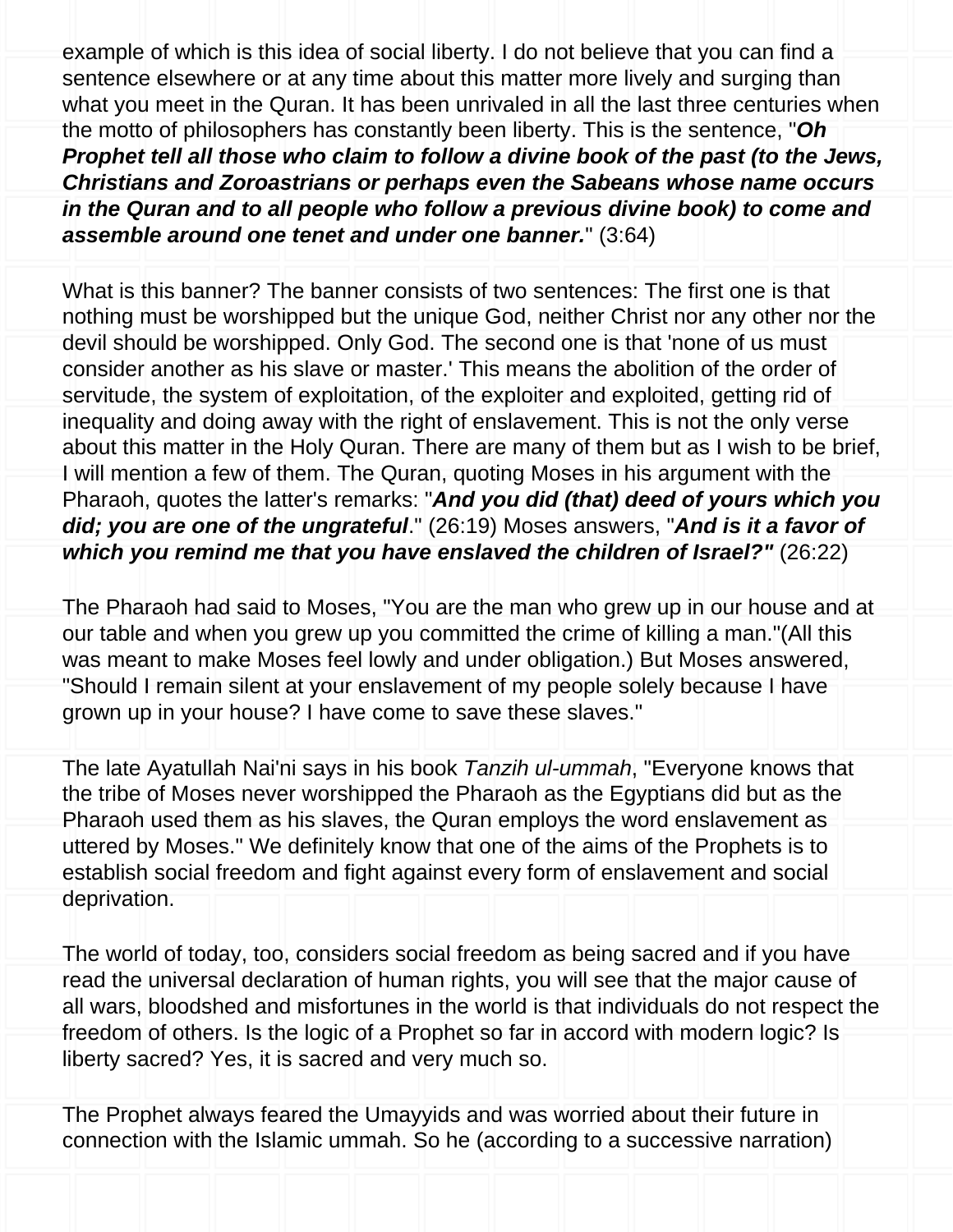said, "If the offspring of Ibn Aas reach thirty in number, they will consider God's property as their own and God's servant as their own servants and will introduce their own innovations in God's religion."

It is true then that social liberty is sacred. Another kind of liberty is spiritual freedom. The difference between the Prophets' school and other human schools is that the Prophets have come to offer spiritual freedom to mankind as well as social freedom, the former having a greater value than anything else. Both social liberty and spiritual freedom are sacred and the former liberty is not possible without the latter. The trouble with modern human society is that it tries to safeguard social liberty without seeking spiritual freedom. In fact it has not the ability to do so, since spiritual freedom is obtainable only through prophethood and Prophets, and through faith and divine books.

Now let us see what spiritual freedom is. The human being is a complex being with various powers and instincts, with strength, appetites, anger, greed, ambition and love of excess. On the other hand, it has been granted reason, mental and moral conscience. Internally and spiritually the human being may feel the self free or enslaved. It may be a slave of its greed, lust, anger and love of excess or it may be free of all these vices. As the poet says,

I tell the truth and feel thereby happy

I am a slave to love and free in both worlds.

A person may be so human that that person is socially free and rejects abjectness and servitude and preserves social liberty so ethically; that person also keeps his or her conscience, spirit and intelligence free. This kind of freedom is called 'selfpurification' or 'virtue' in religion.

Can human beings have social freedom without spiritual freedom? That is, can they be slaves to their own lust, anger and greed and at the same time respect the freedom of others? Today they say yes and they practically expect each person to be a slave to his or her greed, anger and lust and at the same time to respect social liberty. This is one of the many examples of contradictory ideas from which human society suffers.

Human beings in ancient times had no respect for freedom and trampled upon it. Why? Was it because they were ignorant and so they deprived others of their freedom? Can we say that when they gained wisdom, they found it necessary to respect the freedom of others? Is this similar to the question of illness? Faced with sickness, they could rarely find their accidentally-found drugs effective but now with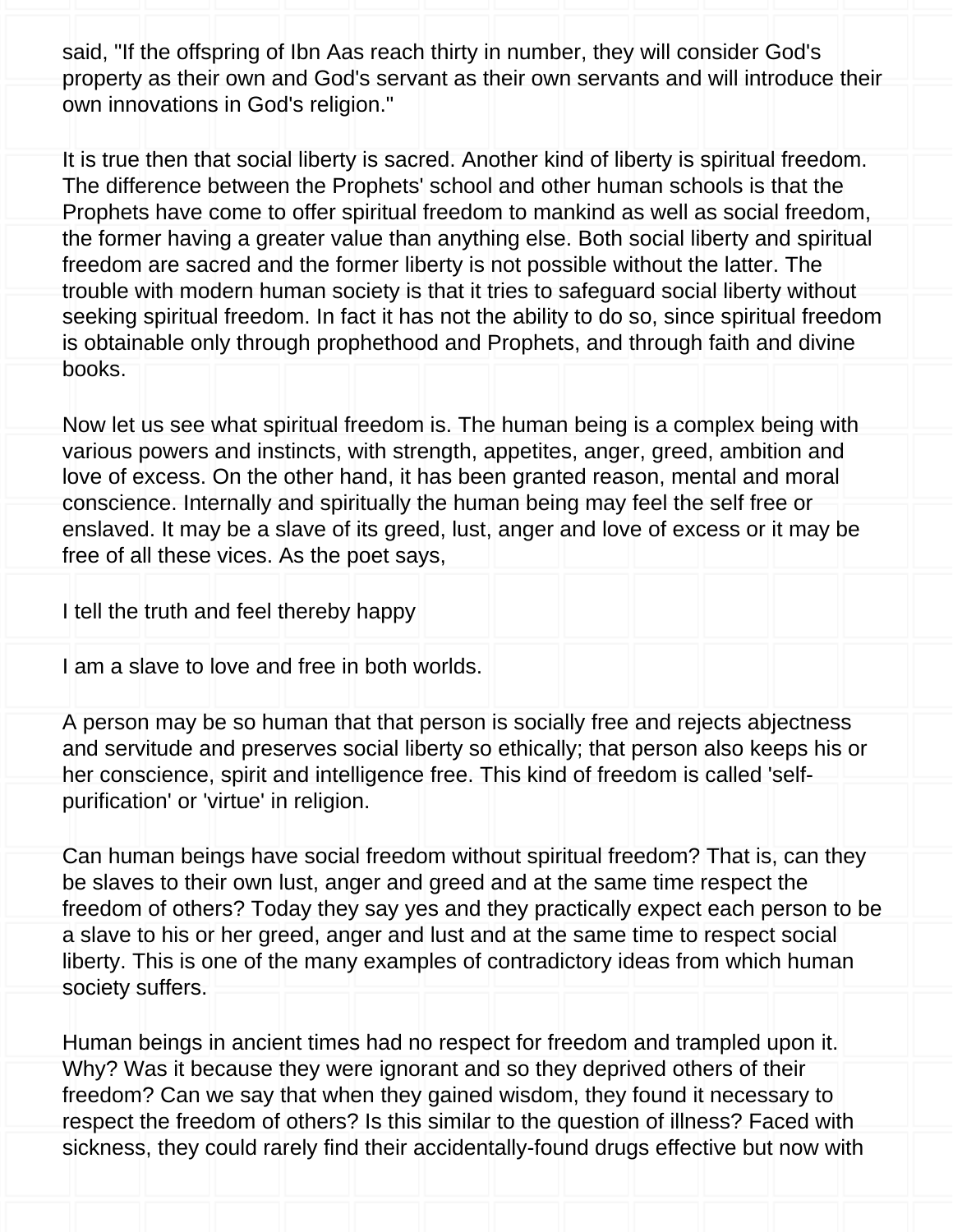their increase of knowledge they can afford to discard old treatments and resort to new and efficacious ones.

We wish to know whether the action of ancient people in depriving others of their freedom was solely due to ignorance? No. It had nothing to do with ignorance or knowledge. Human beings were fully aware of their actions which served their interests. Was their lack of respect for the rights of others and liberty due to the forms the law took? If so, could a change of law bring about a change of behavior? For example, did the abolition of slavery in America really put an end to slavery? Or did it only change the form of slavery without changing the context? Was this disregard of the freedom of others due to their way of thinking and their philosophy?

It was none of these; it was nothing but self-interest. As an individual, the human being sought only to secure maximum profit for himself and get benefit from every possible means. Other human beings were one such means for him and he used them in the same way that he used wood, stone, iron and domestic animals. When he planted a tree or cut it down, the last thing that he cared about was the tree itself. He thought only of the way that the tree benefitted him. When he fattened a sheep and then slaughtered it, what was his purpose but self-interest? When he enslaved other human beings and deprived them of their rights, it was to benefit himself. Thus all his actions including trampling on other people's liberty were based on selfinterests. Is he the same today? Yes. He is and he has not changed at all. On the contrary, it should be said that his mouth is even opened wider to swallow more.

Neither science nor law has been able to check greed. The only thing they have done is to change the form of it. The content is the same with a new cover. Ancient man was an outspoken being and had not yet reached the state of hypocrisy. When the Pharaoh enslaved people, he frankly declared to Moses, "**What is your answer, Moses? These are my servants and slaves**." (23:48)

The Pharaoh did not hide his deeds of exploitation and enslavement. But today human beings deprive others of all their rights and freedom in the name of a free world and under the pretext of defending peace and liberty. Why is it so? Because human beings lack spiritual freedom and are not virtuous and free in their souls. Hadrat Ali has an utterance about virtue which, like his other sayings, is highly worthy, even though to some people it seems old fashioned. He says, "Divine virtue is the key to every truth, provisions for the resurrection day, factor of release from any sort of slavery and deliverance from any cause of perditions."

The phrase shows that virtue delivers the human being from every kind of servitude and frees him or her spiritually to enable him or her to give freedom to others. Who, then, is a true liberal in the world? It is men like Ali ibn Abi Talib, peace be upon him,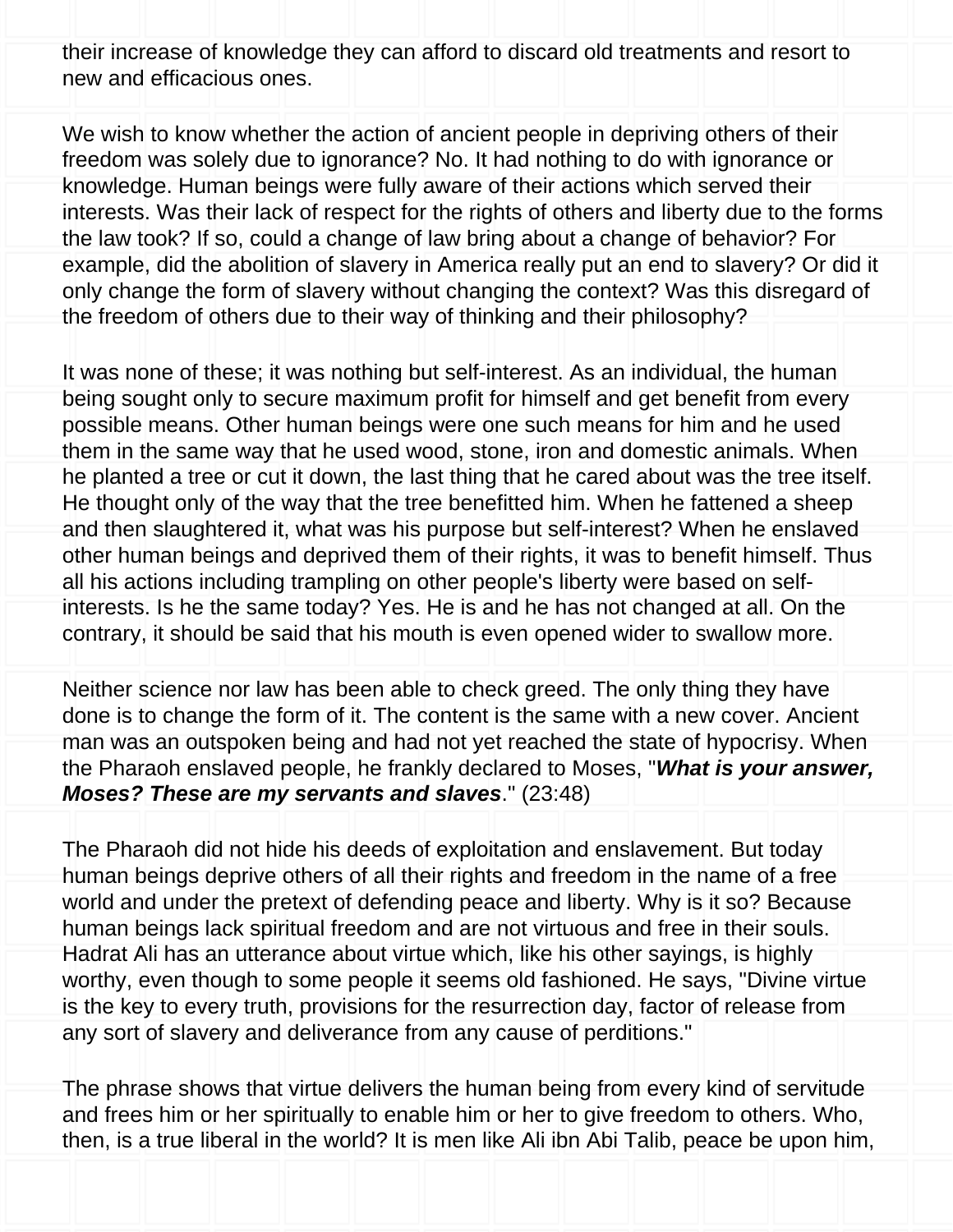who stand in the same rank as he or are trained in his school. For they are, in the first place, liberated from the bonds of sel f. Ali, peace be upon him, says, "Shall I content myself with being entitled 'Amir ul-muminim' (the master of the faithful) and how can I oppress anybody for my own sake?"

Only a person who resembles Ali can truly be free and generous at all times or is at least his follower and calls his mind and spirit to account. When Ali was at the altar of prayer, stroking his beard, he said, "Oh worldly things. Oh gold and silver. Go away and deceive others but Ali, for he has divorced you forever." Only a person in whose heart and conscience there is a heavenly call can truly have a respect for people's rights and liberty without feeling the slightest hypocrisy. When such a man who possesses such chastity and spirituality and fears God is in a position of governor, he never feels that he is a man of power and other men are subjugated by him. Although custom makes people keep their distance from him, he persuades them not to do so and to come close to him. When Ali started his campaign for the battle of Siffin, he reached the town of Anbar which is now a part of Iraq but was then an old Iranian town. A number of the great citizens such as the mayor and aldermen had come forth to welcome the Caliph in a fitting manner, for they imagined Ali to be a royal successor to the Sassanid Kings. The moment he arrived on horseback, they started running towards him. Ali called them and asked what they meant by such behavior. They answered that it was their way of showing respect to their kings and great men. The Imam told them not to act thus for it meant abasing themselves before their Caliph. He said, "I am one of you and you are treating me badly by such behavior for you may (God forbid) fill me with pride and cause me to consider myself superior to you."

This is what is meant by a generous person who possesses spiritual freedom and has welcomed the call of the Quran, "**To worship nothing other than God** " . No man or stone or heaven or earth or any human attribute is worthy of worship but God. I will read you a sermon of Ali, peace be upon him, so that you may have an idea of his generosity and spirituality.

The sermon is rather long and is related to the mutual rights of the governor and the governed towards one another. Ali as a ruler advises his people to feel free with him and not to consider their governors as being superior to themselves. He says, "Do not use for him the expressions they use for tyrants by which they might abase themselves and elevate them." He wants them to speak with him as they do with ordinary people. He says, "If by chance they found him angry and hot-tempered, they should not lose courage, but should freely state their objections." He continues that they should not confirm and express agreement with every word and action of his . He says that they should not suppose their true words to seem to him too heavy to bear. On the contrary, he would be well pleased to hear truth and proper criticism. He goes on to say that even though he is their ruler and Caliph and they are his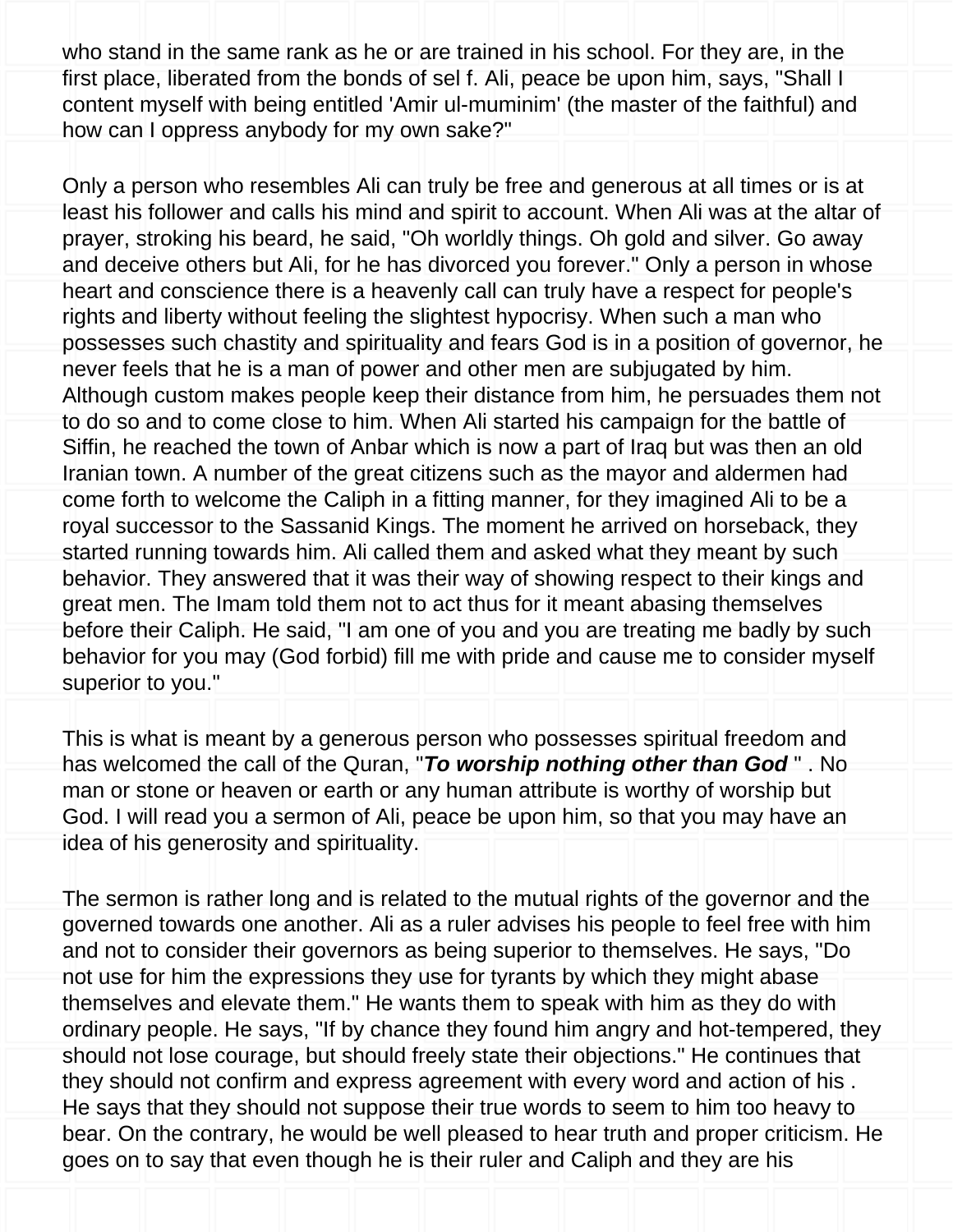subjects, they should not praise and flatter him. Then he lays down a general principle by saying that a man who cannot bear hearing truth will find it even more difficult to act truly.

Christensen writes that Anushiravan, the Sassanian King, had assembled a number of people to discuss a matter. He stated his own opinion and everyone agreed with it. A secretary present, supposing this gathering to be a truly group discussion was duped into asking permission to express his own view. He did so and criticized the King's opinion. The King angrily called him insolent and at once ordered him to be punished. They knocked him so much on the head with his own pen box that he died.

In conclusion, Ali makes a request . He begs them never to withhold their true words and objections and counsels from him.

This is an example of a perfect man who is spiritually free while he enjoys the rank of a ruler and in this way he grants social liberty to others. I pray God to make us a follower of Ali, peace be upon him.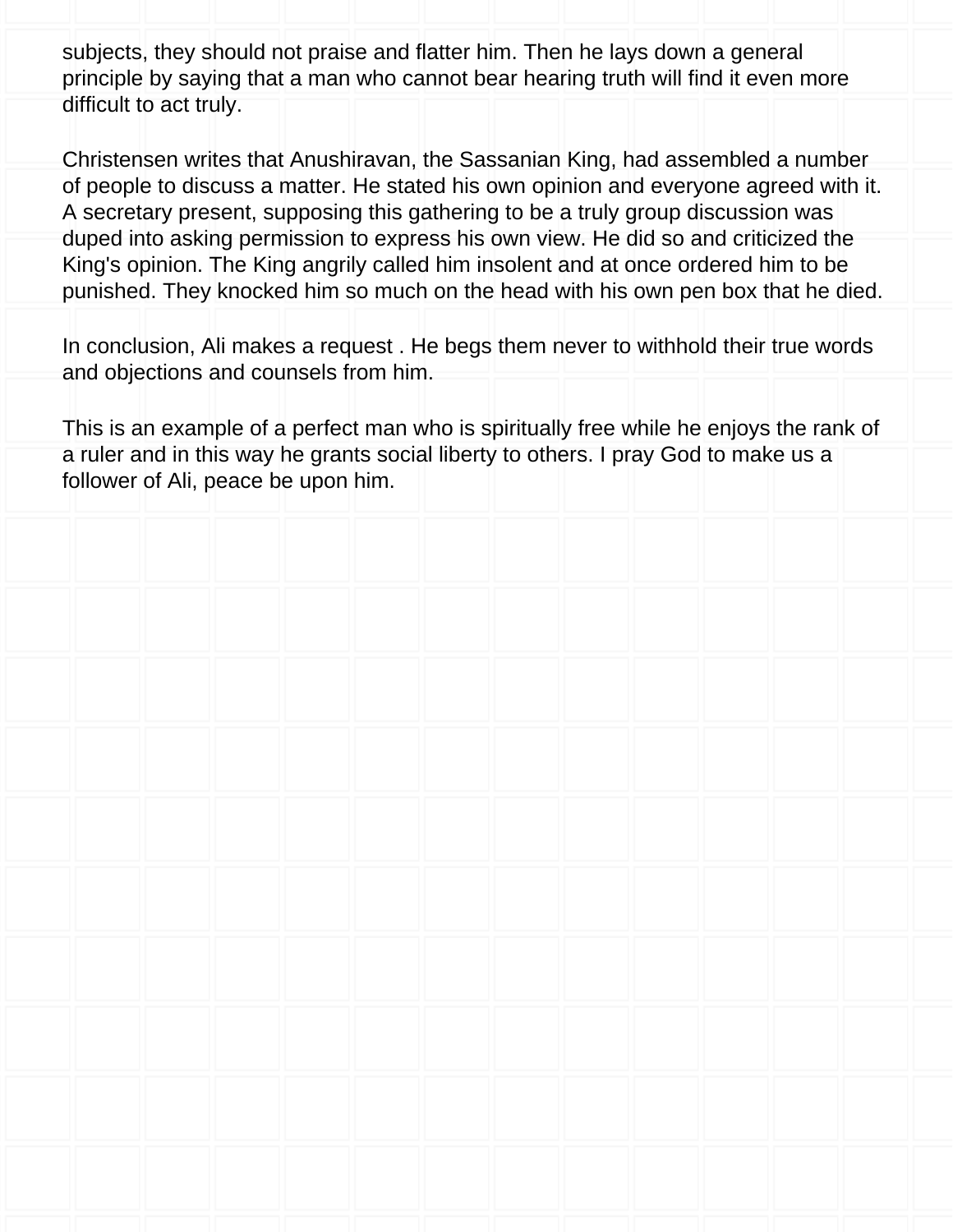<span id="page-24-0"></span>

Last week I mentioned that our discussion consists of three parts: The meaning of freedom, the two kinds of freedom, namely social and spiritual freedom and the dependence of these two types of freedom upon one another, especially the dependence of social freedom on spiritual freedom.

Tonight, I wish to devote myself to the subject of spiritual freedom, its meaning and its necessity for mankind. This is particularly urgent since today little attention seems to be paid to spiritual freedom by human societies, which is the cause of many present troubles. This is so evident that many people consider spiritual freedom as something abolished, even though the need for it is much greater than in the past. What does spiritual freedom mean? Freedom requires two sides so that one side becomes free of the bond of the other. In spiritual freedom what must the human be free of? Spiritual freedom is freedom from one's self as against social freedom which is freedom from the bonds of others. One may be asked whether the human being can be enslaved by the self.

Can a person be both a slave and a slave owner? The answer is in the affirmative. In the case of animals this may not be true but what about this strange being called the human being? How is it possible for it to be at the same time a slave and master? The reason is that the human being is a complex creature and that is a fact which has been confirmed by religion and philosophy by scientists and psychologists and about which no doubt exists.

Let me begin by an interpretation of the Quran on Creation which says, "**So when I have shaped him and breathed into him of My spirit, fall you down, bowing before him.**" (15:29) It is not necessary to know what this divine spirit means, but it is enough to know that this earthly being is granted something else which is unearthly. According to a Tradition, the Prophet says that God created angels and granted them only intelligence. He created animals and gave them only appetites and He created man and granted him both intelligence and appetite; an utterance of the Prophet that has been used in a poem by Rumi. Now, besides these verses of the Quran and Traditions and what has been affirmed by philosophers and psychologists, what does spiritual freedom consist of in simple language. We will begin with something which everyone would understand. Undoubtedly we need food to live and the more of it the better, and we need clothing and the finer the better and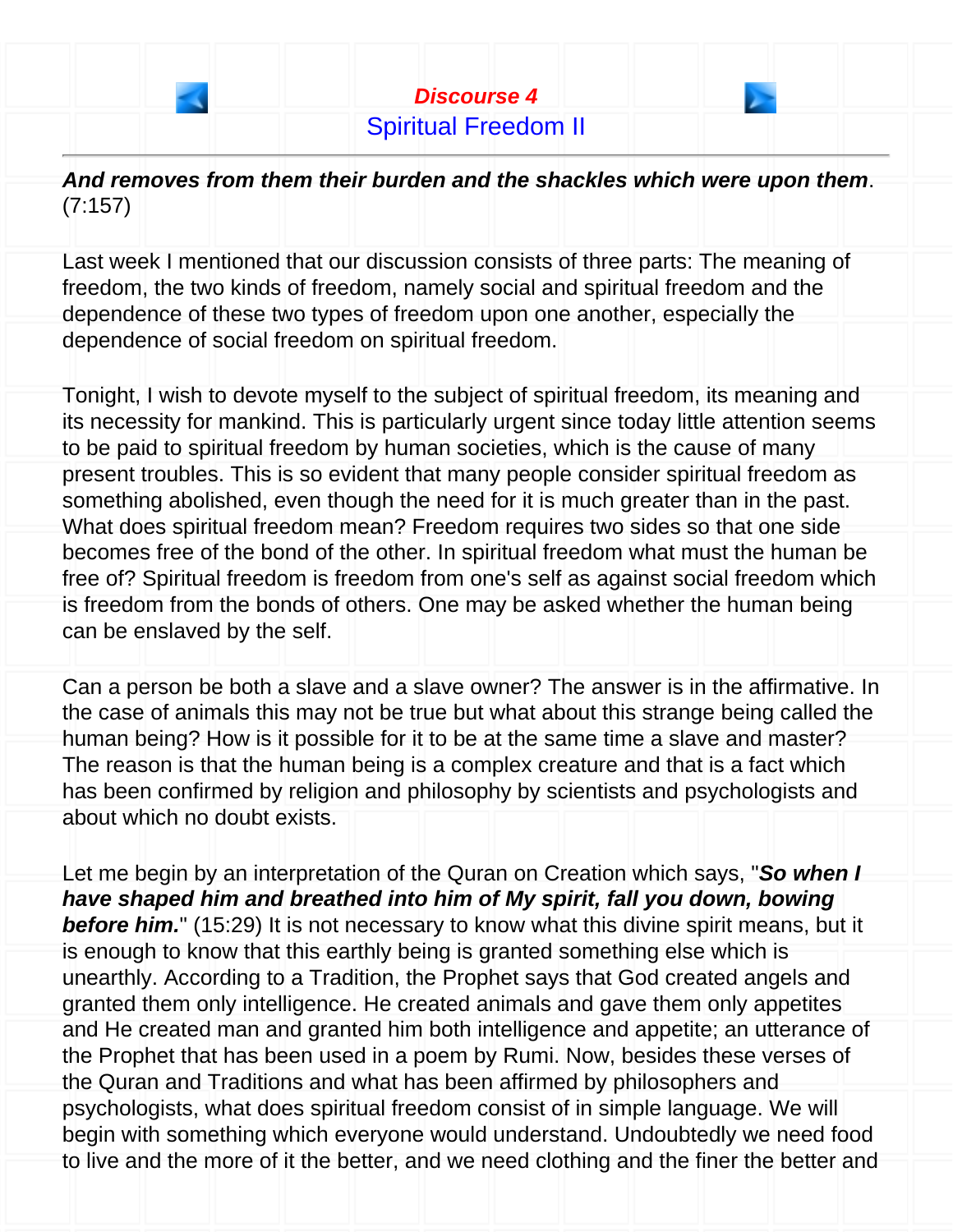we require a dwelling and the more magnificent the better. We desire wives and children, luxury, money and material things. But at one point we may reach a crossroad where we should keep our honor and nobility and at the same time put up with poverty, eat dry bread, wear shabby clothes, live in a poor hut and have no money and be distressed. If we ignore our honor and nobility and submit to abjection, then all material benefits will be provided for us. We see that many people are not willing to suffer abasement for the sake of material things while others readily accept this exchange, even though they and their consciences are ashamed of themselves.

In the Gulistan, Saidi describes two brothers, one of whom was rich and the other poor. The former was in the service of the government and the latter was an ordinary worker who secured a livelihood by manial labor. One day thc rich brother said to his poor brother, "Why don't you accept government service, to be delivered from hardship and distress?" The poor brother answered, "Why don't you work to be delivered from abjection?"

That kind of service with all its accompanying wealth means lack of freedom, for, it involves bowing to others and being humbled. Sa'di goes on to say that according to the wise, sitting down to eat your own bread is far better than wearing a golden belt and standing to serve others.

You may be well-versed about this subject but I wish you to analyze it from a psychological point of view. What feeling makes the human being prefer pain and hardship, labor and poverty to humbling himself or herself betore others? He calls it captivity to serve others though it is not of the type of material slavery. It is not his or her strength that is enslaved but the spirit. There is a quatrain attributed to Ali, peace be upon him, saying, "If you desire to live freely, labor like a slave, work and suffer pain and shut your eyes from Adam's offspring whoever they may be, even from Hatam Ta'i (a heroic figure famous for his generosity in pre-Islamic Arabia). So have no expectation not only from mean people but also from the generous."

He goes on to say that when a job is offered to someone, that person considers it below his or her dignity to accept it. He or she thinks every kind of manual labor as mean. But Ali, peace be upon him, believes that every kind of work and labor is better than extending your hand before others begging for something. He says, "Nothing is worse than going to others to beg for something."

Having no need of others means being superior to them. Once I came across a remark of the poet Hafiz who was an extraordinarily eloquent man and had a deep respect for Ali, peace be upon him. He quotes nine sayings of his which are relevant to our discussion, one of which is, "You may be in need but remember that if you have need of someone, you still turn yourself into his slave. But if you do away with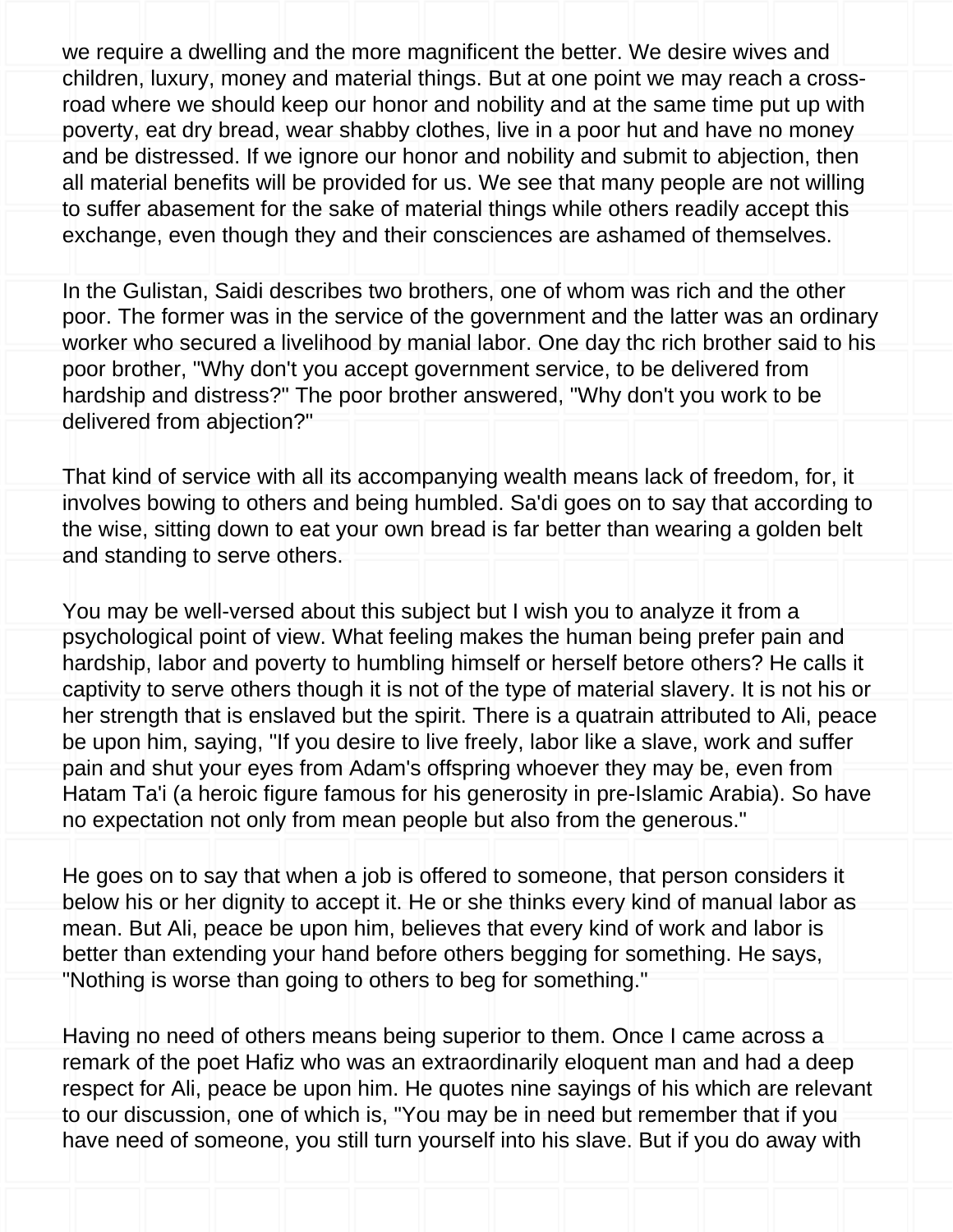that need, you will be his equal and if you show benevolence to someone, you will be his master."

So you see that your need makes you someone's slave What kind of slavery? Slavery of spirit. These sayings are fine but today they are disregarded since mankind prefers to discuss other problems and pays little attention to ethical ones.

Again Ali, peace be upon him, says, "Greed means perpetual slavery." Thus he considers greed worse than slavery. Here then, spiritual slavery is mentioned as something worse than physical slavery. There is also slavery to wealth against which all moralists have warned mankind.

Another saying of Ali is, "The world is a passage not a residence." Again he says, "There are two groups of people in the world." He continues, "One of these two groups come and sell and enslave themselves and go and the others come and buy their freedom and go." These two attitudes can also be applied to wealth, either to be a slave of wealth or free from it. A person should say that as he or she must not be a slave to riches, he or she should say, "I am a human being. Why should I make myself a slave of inanimate things like gold and silver, land and other things?"

But the truth is that when a person thinks the self to be a slave of wealth, that person is in fact a slave to his or her mental characteristics, a slave to greed and one's animal nature. For inanimate things like money, land, machine and even animals have no power to enslave that person. When one ponders deeply over this matter, one finds the source of slavery to lie in one's own peculiarities such as greed, lust, anger and carnal desires.

The Quran says, "Have you noticed someone who 11as made his carnal desires his god?' Wealth itself is not to blame when a person is warned against his or her own desires. Thus if one liberates oneself from the bond of one's wicked desires, one will realize that one is not at the service of wealth.

It is then that one finds one's own true worth and understands the significance of this verse of the Quran, **"All We have created on the earth is for you.** " Thus riches are at the service of the human being and not vice versa. If so, then, envy and avarice have no meaning and if one engages in them, one is enslaving oneself. There are two stages for the human being: A lower, animal stage and a higher, human one.

The Prophets are sent to preserve the spiritual freedom of humanity. What does that mean? It means preventing human honor, humanity, intelligence and conscience from being subjugated to its own lust, passion and love of profits. If you overcome your passion, you are free. If you conquer your lust and not vice versa, you are free.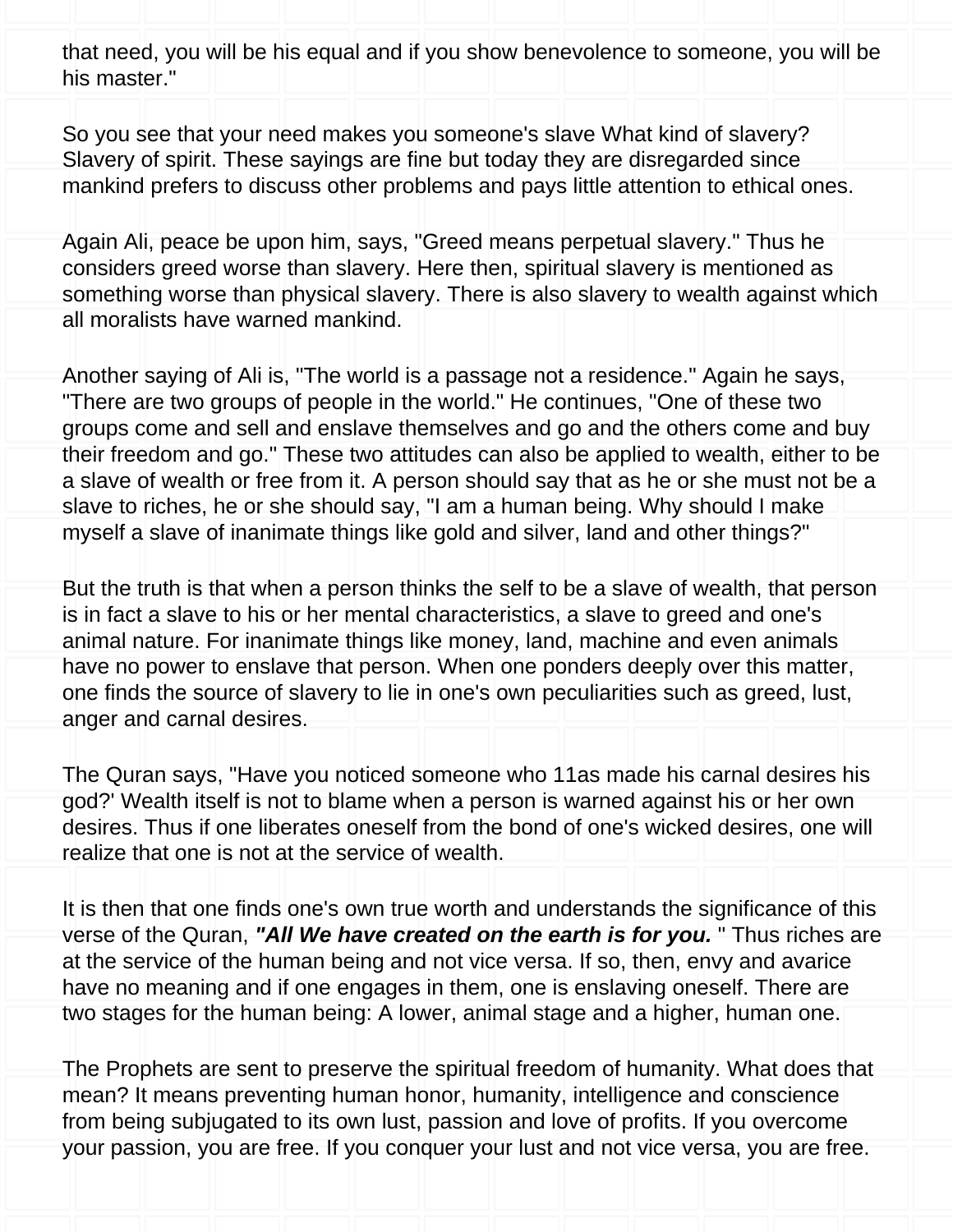If you are in a position to gain an illegitimate profit, but your faith and conscience and intelligence forbid you to do so, you have overcome your desire and then you can say that you are really spiritually free.

If you see a woman, but you check your lustful desires and obey your conscience, then you are a free human being. But if your eyes, ears, and stomach incite you to satisfy them by whatever means, then you are their slave. The human being is ruled by two types of ego: An animal ego and a human one. This fact and this contrast are well illustrated by Rumi in a story of Majnun (in eastern literature, Majnun is the equivalent of Romeo and Laila is the equivalent of Juliet) and the camel.

The story goes that Majnun was riding a camel intending to visit Laila's home. The camel happened to have a baby camel and Majnun, in order to ride faster to his destination, confined the baby camel to the house. He was deep in thought about his Beloved while the camel was worried about its young. Every moment Majnun absentmindedly let the reins loose, the camel turned back towards home. This was repeated several times until the camel collapsed. The poet digresses to say that thc human being has two kinds of inclinations: that of the spirit and that of the body.

If you wish to be free in spirit, you cannot be a glutton, a woman-worshipper, a money-lover, a lustful person of passion. I have come across a narrative in the Nahj ulbalagha which says that one day the Prophet went among the Companions (the ansar who were the poor followers of the Prophet in Medina who had migrated there. The Prophet first let them stay in a mosque, but a divine command was issued to him to find another home for them since a mosque was not a proper place to live in and they obeyed the order. Subsequently, they lived in a large shelter near the mosque). One of them said to the Prophet, "I feel as if the whole world is worthless in my eyes." He did not mean that he made a similar use of stones and gold but that neither of them had the power to attract him. The Prophet looked at him and said, " Now I can say that you are free." Thus we can say that spiritual freedom is in itself something real.

We can give other reasons to show that the human being's personality is complex and that one can either be spiritually free or a slave. God Almighty has granted this power to a person to be one's own judge. In society, a judge stands apart from the plaintiff and defendant. Have you ever heard a person to be his own plaintiff and defendant and judge, all at the same time?

A person is called just. What is a just human being? Does it not mean that a person can judge impartially about one's own problems and issue a verdict against one when guilty? Does this not show the complex nature the human being? Many a time you have seen people who judge fairly about themselves and prefer the rights of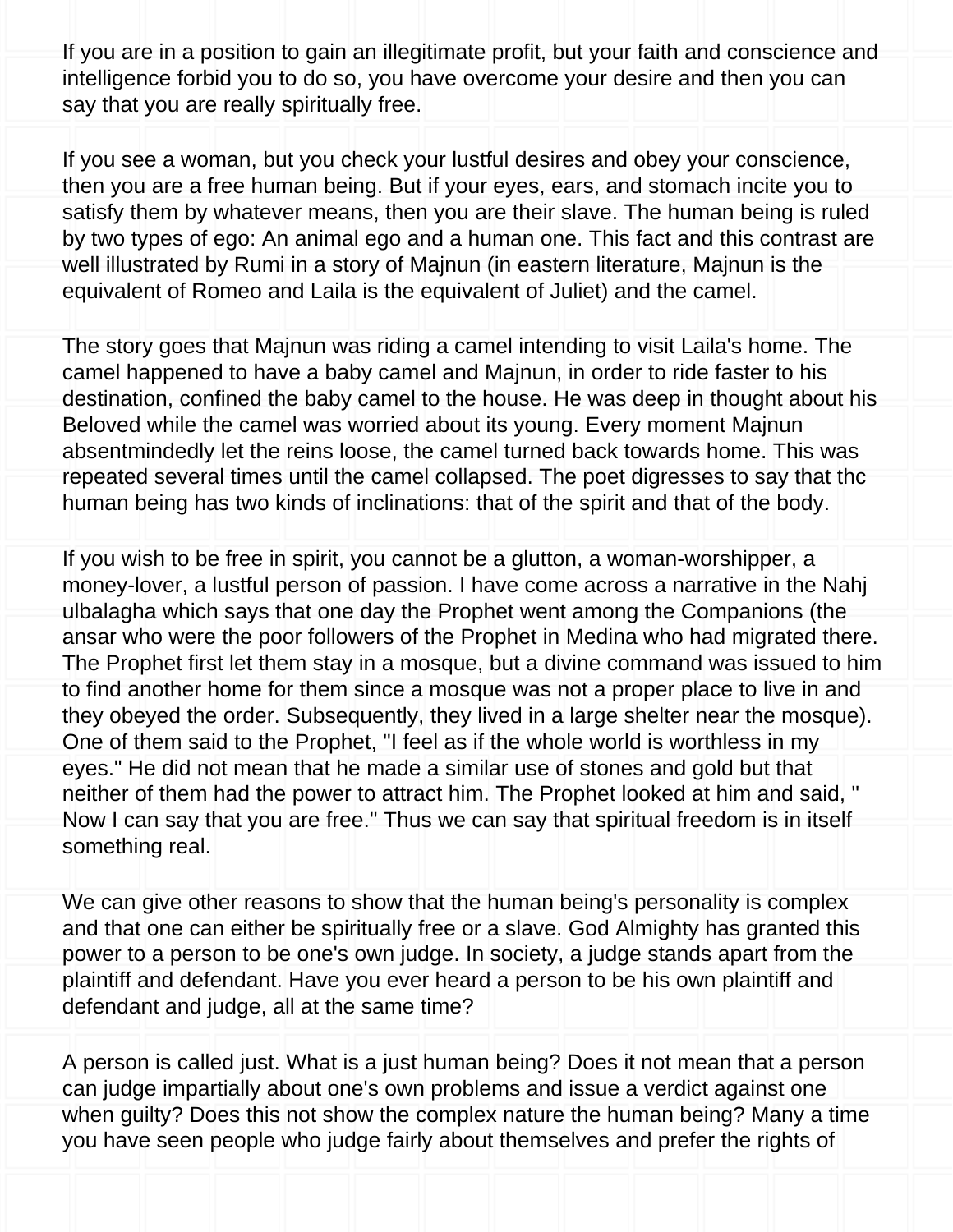others to their own. The late Sayyid Husain Kuh Kamari who was a great religious authority with a following and an uncle o the late Ayatullah Hujjat Kuh Kamari who was our teacher was such a man. It is narrated about him that he had theological class in Najaf which had not yet won the reputation it had later on, especially as his stay in Najaf had not been long for he had been in the habit of travelling here and there to benefit from the teachings of the great masters in various towns such as Mashhad, Isfahan and Kashan.

The late Shaykh Ansari who was dressed poorly and whose eyes suffered from trachoma happened to teach in the same mosque as Sayyid Husain, each in turn, the Shaykh first and Sayyid Husain next, without meeting each other. One day the latter happened to arrive an hour earlier than usual. As there was no time to go home and come back, he thought he would wait there for his pupils to arrive. He noticed a peculiar looking Shaykh sitting there teaching two or three fellows. He sat in a corner and could hear the Shaykh's words. He found them to be profound and wise. It was a strange experience for a great scholar like him to meet an unknown but erudite teacher. He decided to go earlier to the mosque once more to see how things went. The second visit proved to be as beneficial as the first and he found the Shaykh very learned and in fact more of a scholar than himself. On repeating the experience for the third time, he was fully convinced of the man's profound knowledge. So he decided to join the small class and when his own pupils arrived, he said to them,"I have news for you. That Shaykh is much more learned than I am as I have discovered and I advise you to accompany me to join his class." They arose together and attended the Shaykh's class.

What is the implication of such fairness? Sayyid Husain turned himself into a pupil of Ansari and gave up his claim to being an authority. He must have felt, as we do, what respect and mastership are and must have been pleased at being an authority. And yet his noble and free spirit allowed him to judge fairly between himself and that man, and issue a verdict against himself. This is proof of the human being's complex personality. A person commits a sin and then blames the self. What is this prick of conscience? Exploiting governments train individuals in such a way as to kill their conscience . And yet when that conscience is supposed to be dead, a small light is noticed to scatter its beams at its proper time. The pilot of the plane who bombed Hiroshima was actually trained for such a crime but when he dropped his bomb and saw the city burning and the innocent men and women and children who had no connection with war, being annihilated, he felt spiritually sick. In America they gave him a fine welcome but they could not check that torture of conscience which led him eventually to a lunatic asylum. The Quran says, **"Nay, I swear by the Selfreproaching soul ...** " (75:2).

Ali, peace be upon him, says, "He who is not granted a preacher within himself by God, will not be affected by other's preaching." Do not deceive yourself into thinking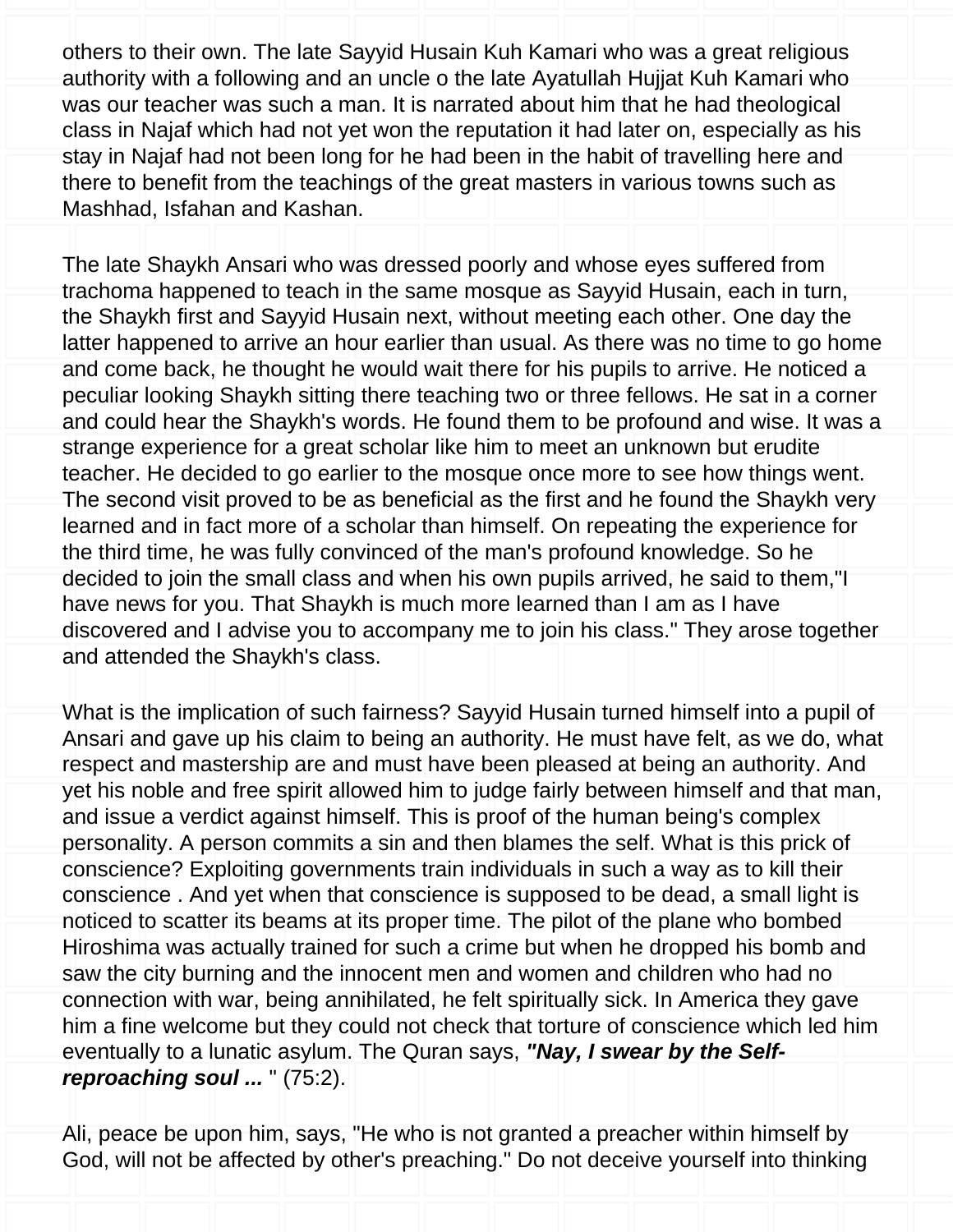that you will be influenced by others if you are not influenced by your own conscience. One of our religious injunctions is to judge ourselves and issue a verdict against ourselves when necessary. "Call yourself to account before you are called to account." "Weigh yourself before you are weighed for your deeds on the Day of Resurrection."

All these show the human being's complex personality which has a lower animal side and higher human side. Spiritual freedom means that the higher side is free from the lower one.

In connection with self-punishment, I remember a case related to Hadrat Ali. A man came to him to repent, supposing that by saying the sentence of repentance, everything would be all right. Ali reprimanded him sharply by saying, "May your mother mourn for you. Do you know what repentance means? It is very much higher than saying a sentence." Then he told the man that repentance is based on several things: Two principles, two conditions of acceptance and two conditions of completion. That is, a total of six points.

He then explained this by saying, "The first principle is that one should be truly penitent of one's past wicked deeds. The second is to decide never to commit that sin in the future. The third is to grant people their right if one owes it to them. The fourth is to perform the obligatory devotions which one may have forsaken." The last two points, Ali, peace be upon him, mentioned are most relevant to my discourse. They are: Fifthly, to melt down the flesh that is grown on you by lustfulness through sorrow and constant grief; and lastly, to give this body which has in the past been addicted to the pleasure of sin, the pain of worship and devotion.

Have there been people in the past who have reached this stage? Yes. There have. Today we may forget that repentance exists. But we can cite a fine example of it by mentioning Mulla Husain Quli Hamadani who was a great moralist of modern times and a pupil of the great religious scholars, the later Mirza Shirazi and Shaykh Ansari. A sinful man goes to him to be guided. When the man came back after a few days, he could hardly be recognized due to his extraordinary leanness. The Mulla used neither a whip nor a weapon nor a threat. But he could offer true spiritual guidance. He managed to awaken that man's conscience to fight his lust and passion.

The most significant program of the prophets is to provide spiritual freedom. Selfpurification is in fact spiritual freedom. The Quran says, "**Prosperous is he who purifies it and failed has he who seduces it**." (91:9-10)

The greatest damage of our time is speaking of freedom and confining it to social freedom. Spiritual freedom is never spoken of and, in consequence, social freedom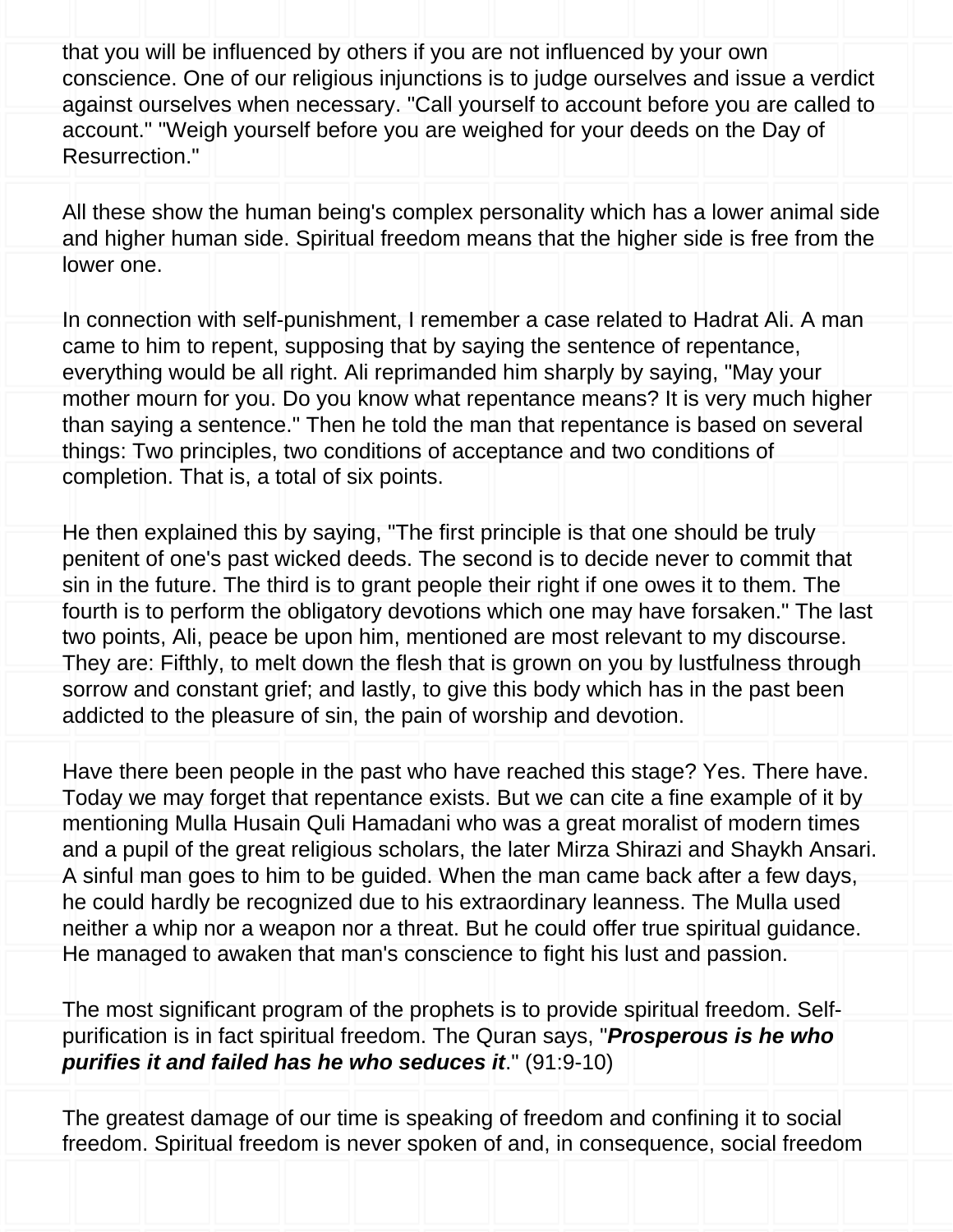is not secured. A great crime is committed in our time in the form of philosophy and philosophical schools totally ignoring the human being, its personality, spiritual honor and God's revelation, "**I breathed into him of My Spirit**,"is quite forgotten. They deny that the human being has two aspects an animal side and a human one. They claim that this human being is no different from animals and is subject to the survival of the fittest. This means that each individual' effort is for his or her own interests. Can you imagine how much damage this attitude has done to humanity? They say that life is a battle and the world a battlefield. They also say that a right is what one seizes, not what one ,rants. But the truth is that a right must both be taken and given and not only something which is snatched by force.

The prophets did not come to make such a statement that a right must be seized by force. They came to persuade the oppressed to secure their rights. They also compelled the oppressor to rise against their evil deeds and grant others their rights.

In conclusion I pray God to liberate us all from our carnal desires as he has done for truly generous beings; and to grant us social freedom and blessings in this and the next world; to acquaint us with the facts of Islam; to meet our legitimate needs and to grant salvation to our deceased ones.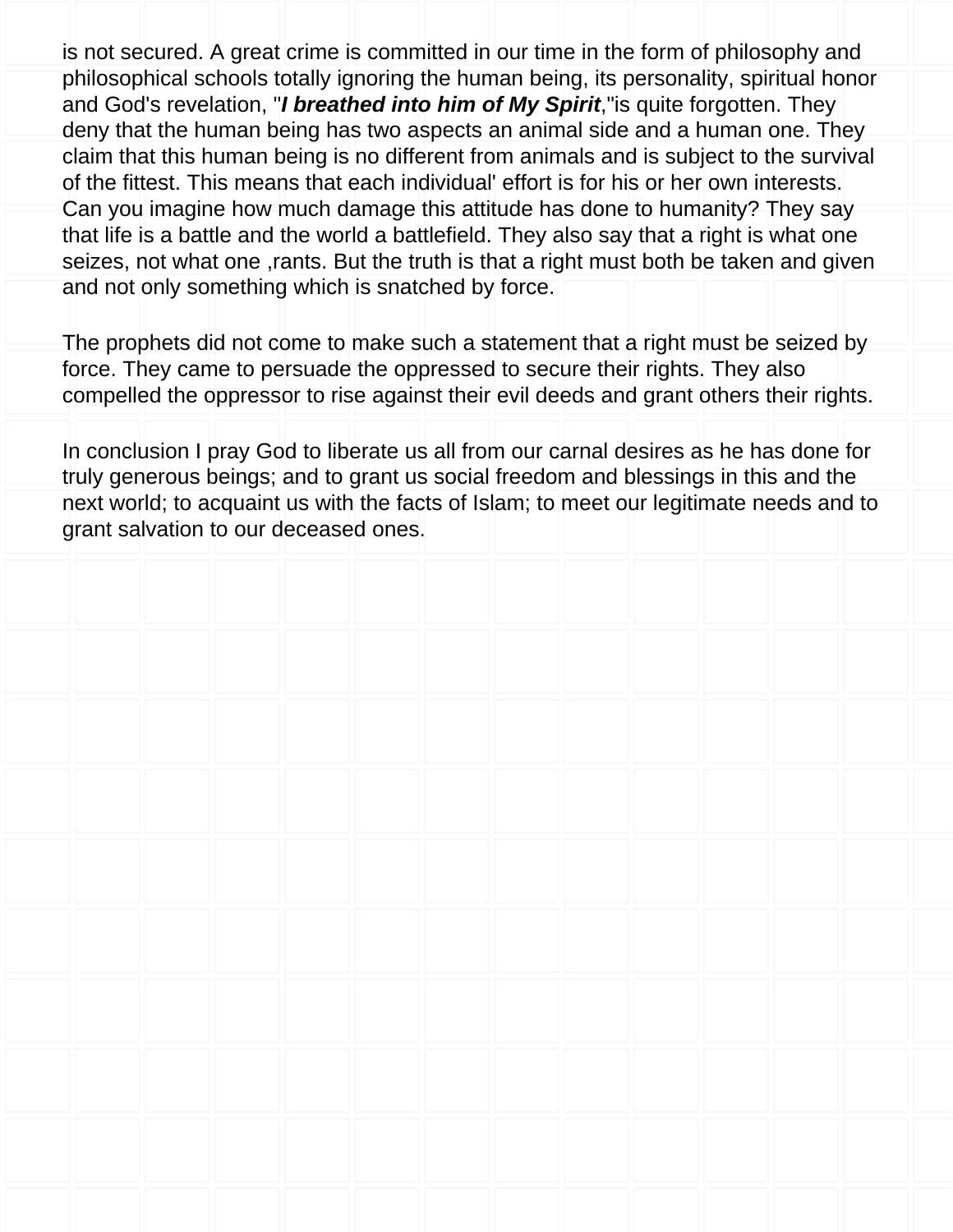### <span id="page-31-0"></span>**Oh soul at peace return unto your Lord, well pleased, well-pleasing. Enter among My servants. Enter My paradise**. (89:28-30)

On the holy birthday anniversary of Imam Husain, peace be upon him, last Monday I began a discourse saying that anyone who possessed a lofty spirit must suffer physical discomfort while only those who have loose spirits live in comfort, sleep soundly and enjoy delicious dishes and other benefits.

Tonight, I wish to discuss the greatness and nobility of the spirit and show the differences between the two. Greatness of spirit is one thing but nobility is a higher quality. In other words, every greatness is not nobility but every nobility is also greatness.

Determination is obviously a sign of greatness of the spirit and there are different levels of determination. One person is content to secure a diploma while another knows no limit to the pursuit of knowledge, and his aim is to make the utmost use of his life and gain as much knowledge as he can.

You may have heard the well-known story of Abu Rayhan Biruni, a man whose true worth according to scholars, is not quite known. He was so extraordinary a mathematician, sociologists and historian that he is considered by some to be superior to Abu Ali Sina (Avicenna).

These two were contemporaries. Abu Rayhan was in love with knowledge, research and discoveries. Sultan Mahmud summoned him to attend his court and he had to obey the call. He accompanied the King in his conquest of India and found a great treasure of knowledge in that country. But he did not know Sanskrit, so he began learning it. Inspite of his old age, he learned it to a very high degree and after many years of study, he produced a book called Tahqiq mal al-Hind min maqulihi marzalah fi al-aql wa maqbulat, which is a very valuable source of reference for the Indianologists of the world.

He was on his death bed when a jurisprudent neighbor of his, learning of his serious illness, went to visit him. Abu Rayhan was still conscious and, in seeing the jurisprudent, asked him a question of jurisprudence concerning inheritance or some other issue. The jurisprudent was amazed that a dying man should show interest in such matters. Abu Rayhan said, "I should like to ask you which is better, to die with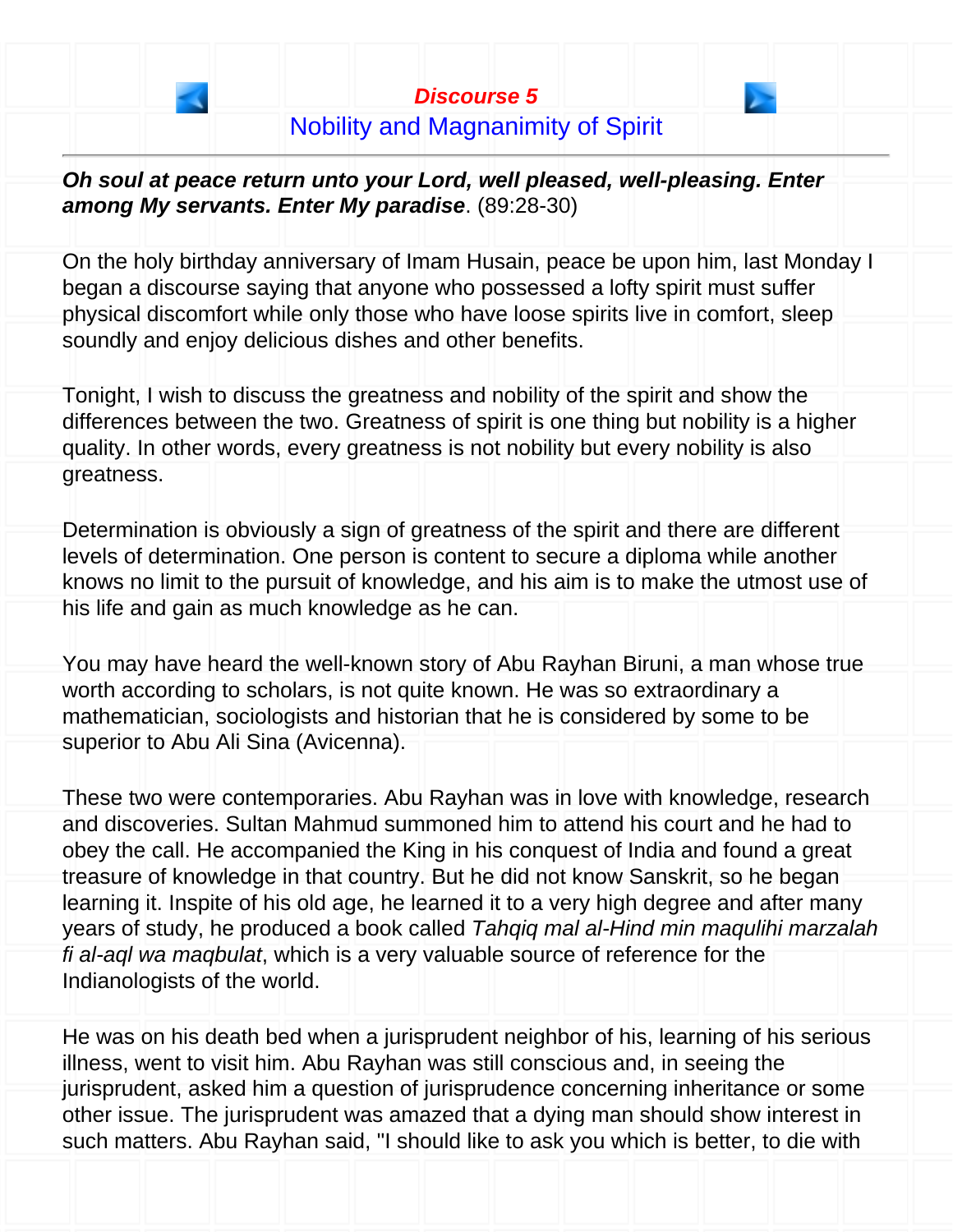knowledge or without it?" The man said, "Of course it is better to know and die." Abu Rayhan said, "That is why I asked my first question." Shortly after the jurisprudent reached home, the cries of lamentation told him that Abu Rayhan had died. This shows his determination even at the moments of death.

One person is great in gathering wealth, for example, while others show no such endeavors and are content with earning a simple livelihood by whatever means they can, whether it is by serving others or begging or submitting to abasement. Are those two types of effort equal? Not at all.

Sometimes you see the people who lack the resolution to get rich, simply because they are weak and others scorn and laugh at them. They recite verses of the Quran about asceticism, based on fallacious reasoning. But they are wrong. The person who pursues the amassing of wealth, with all his misery, with all his devotion to the world, is still better than those having a weak determination or no determination, who resemble beggars and thus, he has more character. This person is not blameworthy before him.

These persons can be considered blameworthy only before a real ascetic who himself is a man of determination. Like Ali, peace be upon him, he can gather riches, not because of his own needs, but to spend on others and help the needy. He is in a position to reproach another for whom storing and hiding riches have become a goal, not a means.

Similarly, one may seek high rank and position. Alexander the Great was such a man who desired to rule the world. He is a superior to a man who lives in servility and has no determination for feelings of nobility. Nadir Shah is another example of highmindedness. These men have great spirits but it cannot be said that they have noble spirits.

Alexander is an example of a great ambition, and his greatness has developed only in one direction, in ambition, fame and influence, in being the most powerful man in the world.

His spirit is noble only to that extent. But did he experience any ease and comfort? Could Nadir have had an easy life with his tyranny, and his building of minarets with the skulls of those he had killed, the man who pulled men's eyes out of their sockets, the man who was madly ambitious? He had no time sometimes to take off his boots for ten days. A story is told about him that in a very severe winter night he reached a caravan serai by himself. The keeper was awakened by a loud knock, and when he opened the gate he saw a burly-looking man riding a big horse. He asked the keeper what food he had, and the latter said he only had eggs.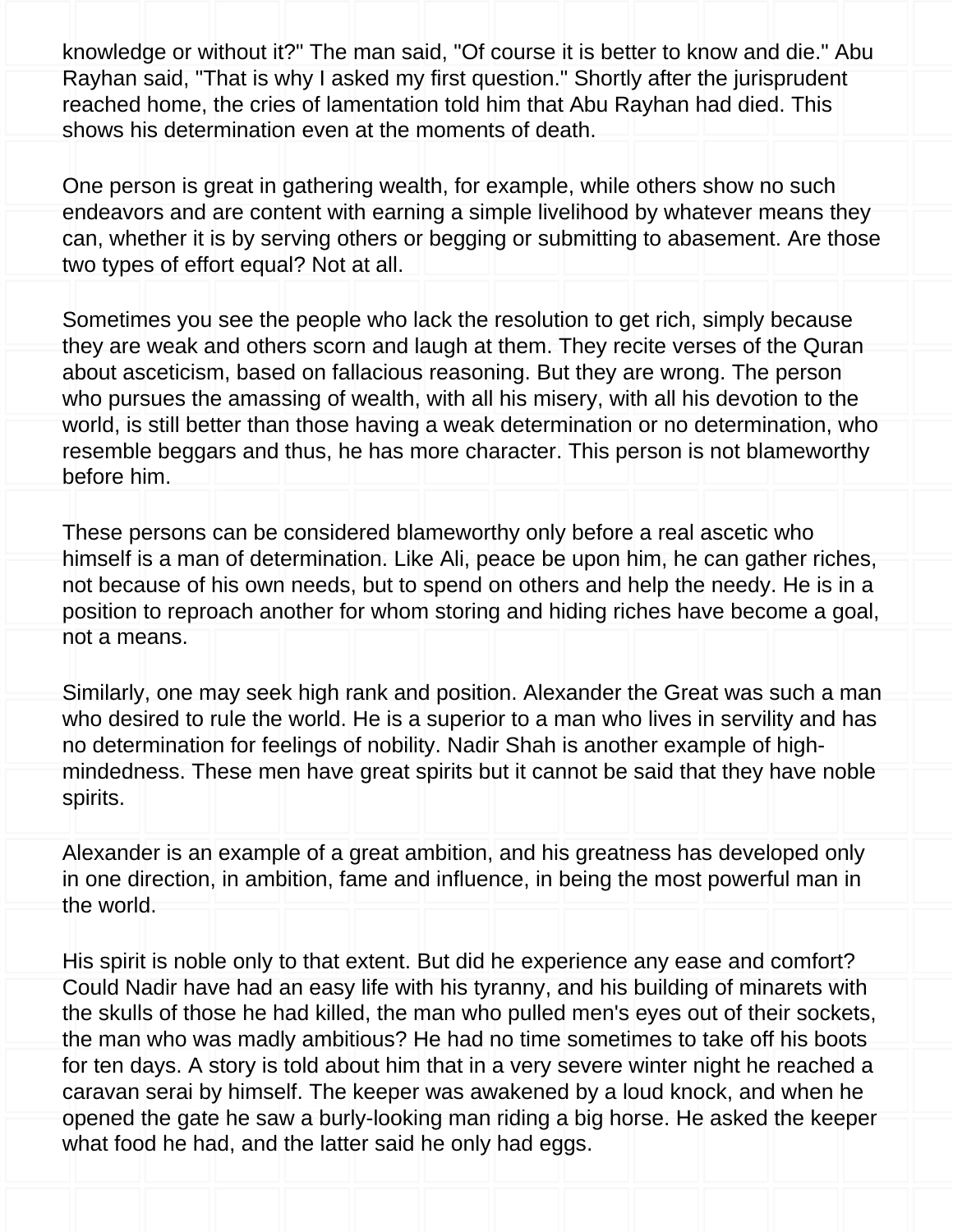He was sharply ordered to fry the eggs and bring it with some bread for him and some fodder and barley for his horse. The keeper did so and the man rested there an hour or two and after grooming his horse, he threw some gold coins on to the keeper's lap and said, "Very soon a column of soldiers will reach here. Tell them Nadir has gone in that direction and they must follow at once." On hearing the name of Nadir, the keeper was so frightened that he let the coins fall down. Nadir ordered him to go on the roof and shout to the soldiers on their arrival not to linger a moment but to follow him speedily. The men grumbled when they heard the message but none of them dared to stay a minute to refresh himself.

One may become a Nadir, but he can never enjoy a comfortable bed, fine food and hundreds of other luxuries. His body can never relax. And eventually he will die. Whoever has great determination, in whatever area it may be, will have no physical ease. But none of these men possessed noble souls. Their souls were great but were not noble. Suppose a man to be a great man of learning without any other good quality. He has lofty thoughts about human knowledge. Another is skillful in gathering wealth. Someone else is full of rancour, envy or ambition. All of them are extremely selfish but none of them is noble and magnanimous.

The point is that from a psychological and philosophical point of view, there is another kind of greatness which does not depend on selfishness and which is called humanity.

I have not yet seen how materialists explain away this aspect of the human being. What makes the human being or, at least, some individuals, have a feeling of honor in their spirits, something which is beyond and above selfishness? Such a human being wishes to be noble and great, but not at the expense of another. One's spirit does not allow one to tell a lie. Nobility is the opposite of baseness and a person avoids baseness completely.

Mussolini, the well-known Italian dictator, is reported to have said to a friend that he preferred to live like a lion for one year, rather than like a sheep for a hundred years. He insisted that his friend should not quote his words to anyone since his being a lion must mean that other people are sheep and if other people learned what Mussolini desired, they, too, would want to be lions in which case the dictator could no longer remain a lion. There is no nobleness in such an attitude.

But what is a noble person like? It is a person who wants all people to be lions rather than sheep in the world. The Prophet has said, "I was appointed to perfect the morality of nobility," not "I was appointed to perfect good morals." The latter is not the correct meaning. Every innovator of a school claims that what he teaches is right. Even Nietzche who believes in might and has no compassion for the weak, considers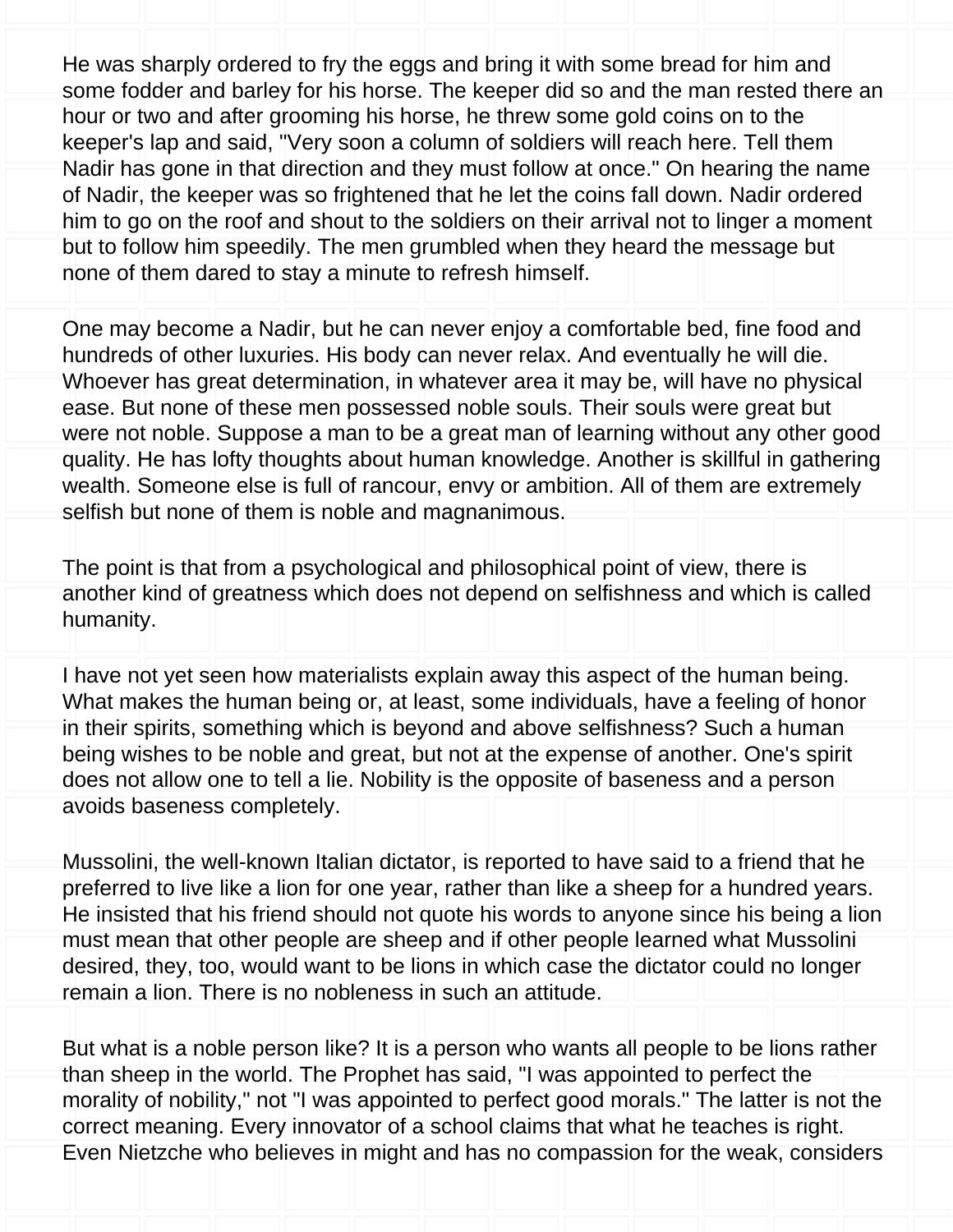his school as one of the true ethics. His words mean nobleness not mastery over others.

Ali, peace be upon him, says to his son, Imam Husain, peace be upon him, "Uplift your spirit above every mean act and think that your spirit is worthier than to be polluted by meanness." He advises his son to think himself nobler than to demean himself by lies or by abasing himself before others. Ali, peace be upon him, says that an honorable person never commits adultery and this is irrespective of the fact that it is forbidden by the divine law and punishable in both worlds. In the epic of the Nahj ul-balagha it is said that in the first encounter of Ali, peace be upon him, with Mu'awiyah, in the Battle of Siffin, the Imam had no desire to fight and wished to settle matters through letters and emissaries. But when Mu'awiyah seized the access to the waters of the Euphrates to prevent Ali's army from reaching it, hoping to inflict defeat on them through lack of water, he wrote a letter asking Mu'awiyah to desist from such strategy since fighting had not begun yet and there was the possibility of reaching an agreement.

Mu'awiyah refused to forego his advantage and when Ali found that his insistance was of no avail, he gathered his men and delivered a discourse saying, "These people are seeking war like food. If so, do you know what should be done? You are thirsty and there remains only one way, and that is to quench your swords with their blood in order to satisfy yourselves. If you die victoriously, you are alive but if you live in defeat, you are dead."

This is how Ali, peace be upon him, inspired the spirit of nobility and self-respect in his followers. Ali, peace be upon him, believes that all vices are caused by the baseness of character. For example, he thinks slandering is the act of a weak person. A brave person is so noble and magnanimous that he or she expresses the objections he or she feels for another to that person's face or at least keeps silent. One who is covetous towards others is making the self contemptuous. One who laments one's misfortune before others is abasing the self.

Someone came before Imam Sadiq, peace be upon him, lamenting his distress and poverty. The Imam asked an attendant to go and pay him a few dinars. The man said in apology to the Imam, "I did not intend to ask for anything." The Imam said, "I did not say that you did but my advice to you is to abstain from narrating your difficulties before others, for you lose your worth, and Islam does not wish a believer to be humbled before others."

Ali, peace be upon him, says, "He who describes his helplessness for others is destroying his self-respect and honor which are the dearest things for a true believer. And he who lets his carnal desires dominate him is abasing himself." Ali peace be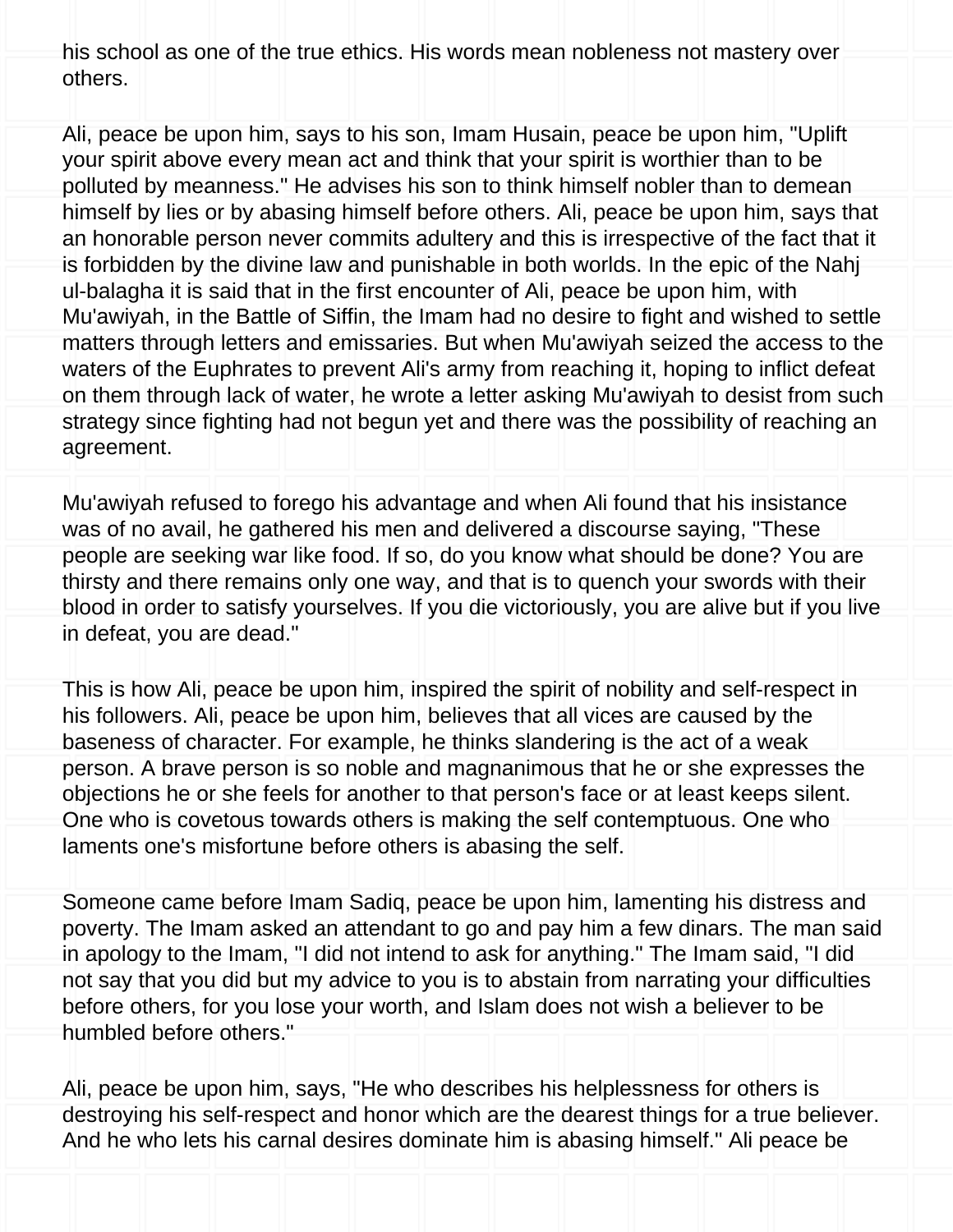upon him, believes that all virtues are due to the nobleness of spirit. Being truthful, honest, perseverant and avoiding all vices are the result of that nobleness. Drinking, to give an example, causes drunkenness, even though temporarily robbing one of reason and reducing one to the level of a stupid animal.

He also says, "I do not base my life on excess." The teachings of our gnostics and Sufis have many exalted thoughts. But one of the problems that Islam suffered through the teachings of the gnostics and Suifis was that it was influenced by the teachings of Christianity, Buddhism and Manicheanism. They lost hold of the correct balance in what they called forgetting the self and killing the self. If they had paid attention to Islam, they would have realized that Islam is in favor of annihilating one aspect of the self and reviving another aspect of it. It advises you to forget your animal self and strengthen your noble spirit. I have come across the same idea in the works of the poet-philosopher, Iqbal Lahouri.

Islam believes that one of the divine punishments is that the human being is brought to forget the self altogether. The Quran says,

### **Be not one of those who forgot God and so He caused them to forget their souls.** (59:19)

Do you know of anyone like Ali who called people to renounce the world? Ali did this but at the same time he emphasized self respect and magnanimity. He says to his son, Hasan, peace be upon him, "Do not be the slave of another being. God has created you free." How is it that Ali, peace be upon him, as the most humble man in the world, invites people to regard the self? This self that he respects is the noble side of man kind.

We have in hand many sayings of this kind belonging to Ali, peace be upon him, but few quotations from his two sons, a result of the despotic conditions of their time. But in the books containing the words of Imam Husain, peace be upon him, the question of narrowness of the spirit is noticed abundantly, particularly his sayings in the last moments before his martyrdom, blaming those who had sold themselves to tyrants. He says, "If you are not religious and do not fear the Resurrection, at least be free men in your world." In his discourse in Mecca, he says that his spirit does not allow him to live and see such corrupt conditions, let alone be a part of it. Again he says, "Verily I consider death to be nothing but felicity and life with these tyrants to be anything but misery." By this he means that it is an honor for him not to be amongst such people who bring nothing but weariness and sorrow to his soul.

To those who advised him to abandon his fight against tyrants, he quoted the sentence of one of the Prophet's friends, said as an answer to his cousin who wished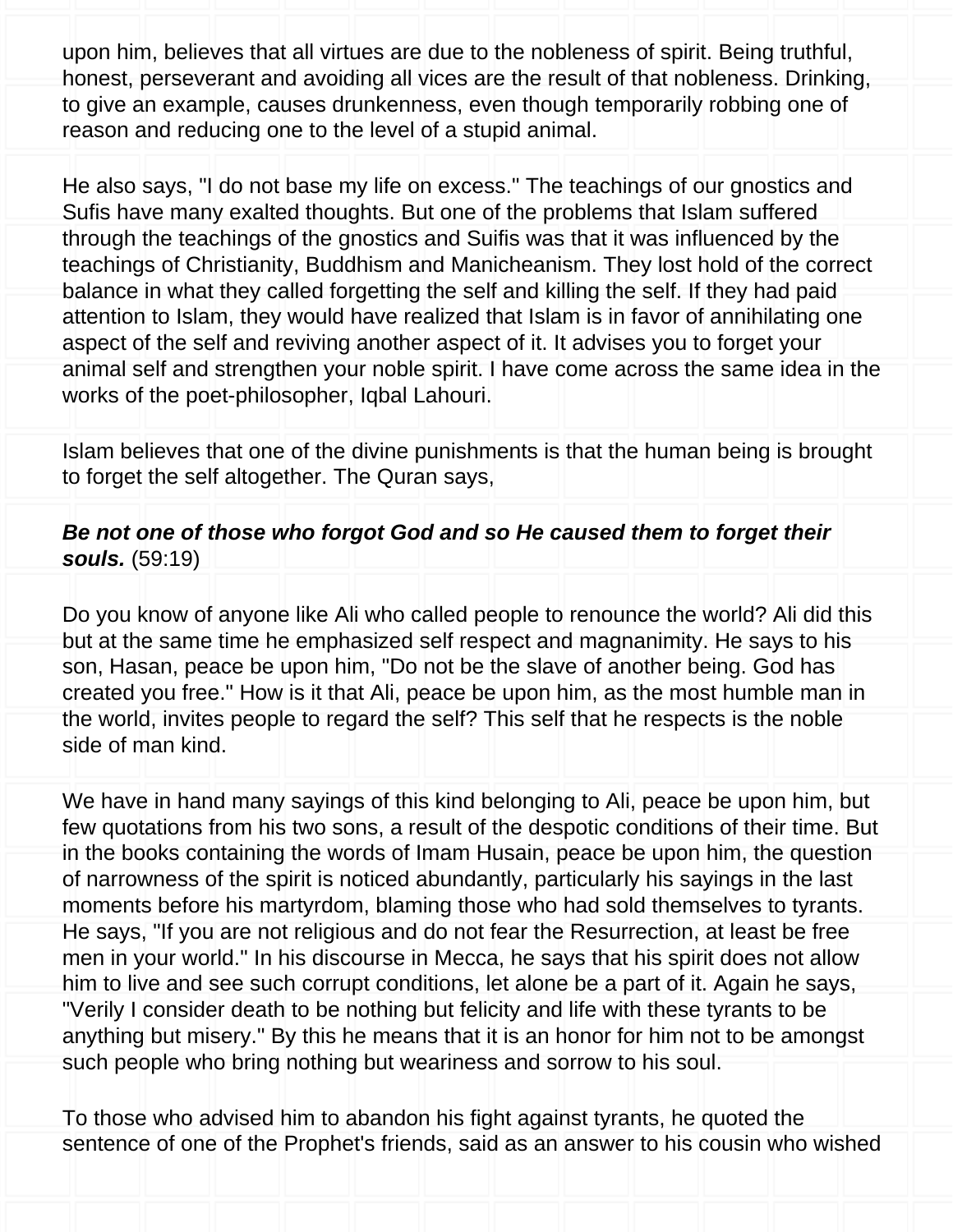to prevent him from fighting. The sentence is, "No. I will go forth. Death is no disgrace but honor for a free man whose intention is to follow the right path and fight a holy war. Death in aiding the good and opposing the wicked is an honor." He continues saying,"You who forbid me this humility is enough for you to live in abjection. Do you not see that they do not act according to what is right and no one forbids all this corruption?" Again he says, "A believer must seek death." When it was reported to Ali that Mu'awiyah's army had plundered the town of Ambar, and seized the earnings of a Muslim woman, he says, "By God, if a Muslim dies in sorrow for such a happening, he is not blameworthy."

On the day of his martyrdom (the 10th of Muharram), Imam Husain, peace be upon him, gives this answer to the messenger of Ibn Ziad who was demanding allegiance, "I will never offer my hand in humiliation nor confess like a slave (that I have been in error)." Even in his last moments of fighting when all his relatives and companions died and he himself, in facing death, and his household is in danger of capture, he continues to declare his exalted goal of nobility and freedom.

Thus we see that all great men are not noble but all noble ones are great. About Imam Husain, peace be upon him, we must say that he was great in his good deeds, his indifference to wealth, his endeavours in enjoining to good and forbidding the wrong, in his lack of ambition and vengefulness, in his insistance on prayer and communion with God and in his revival of the noble self in fighting for (God and the truth. I pray God to grant us such spirits of nobleness and to give us the awareness of our destiny .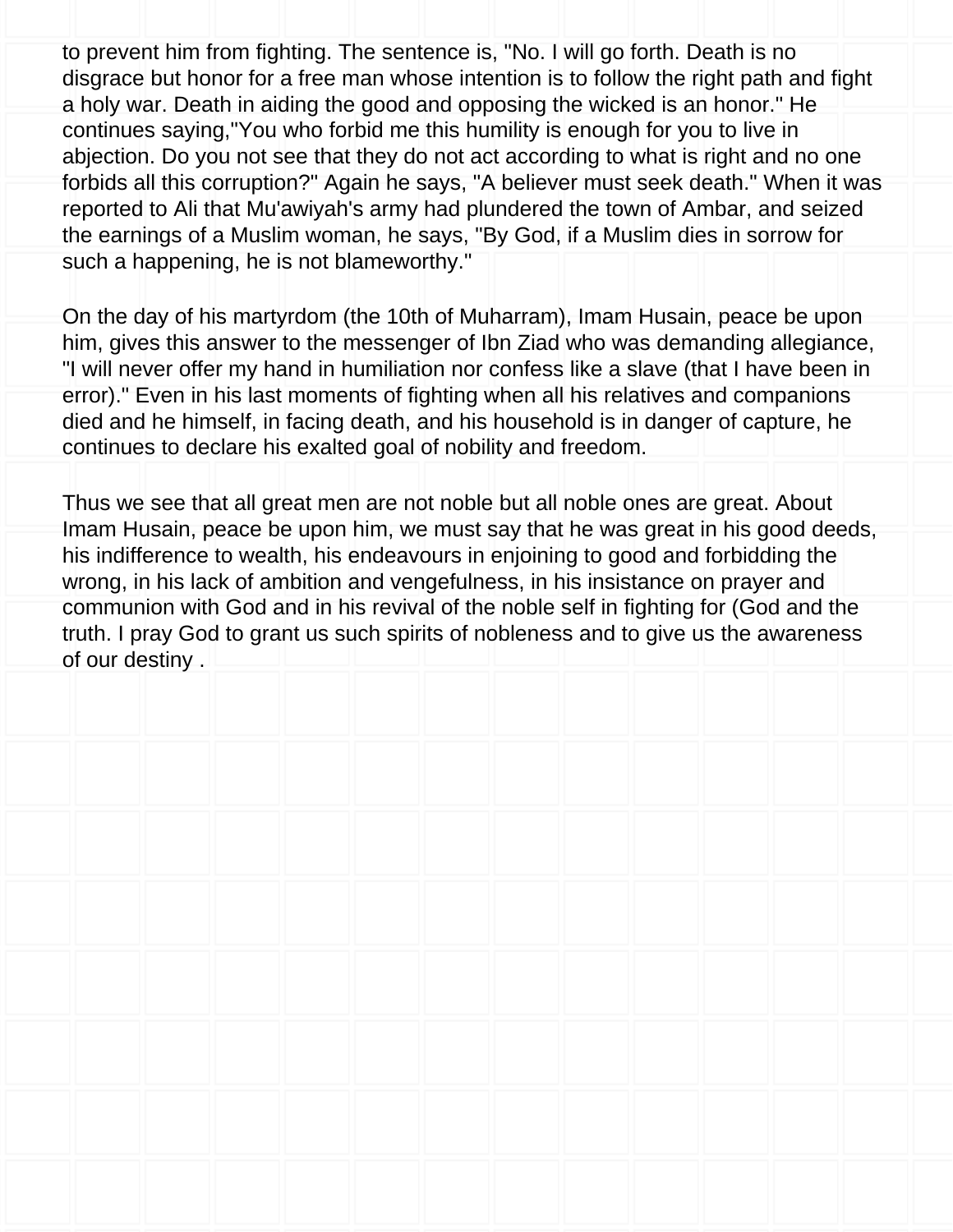## **Discourse 6** Worship and Prayer I



We sometimes notice points in our Islamic interpretations that raise questions for some of us in connection with worship. For example we are told in the case of prayer that either the Prophet or the Imams have said, "Prayer is the pillar of religion," or if we think of religion as a tent, 'prayer is the pole that keeps it standing." This remark is also quoted from the narrations attributed to the Prophet, "The requisite for the acceptance of other human deeds is the acceptance of prayer". In other words, the good deeds of the human being will be null and void if prayer is incorrect and thereby unacceptable.

Another Tradition says, "Prayer is the means of proximity of every virtuous being to God." Another Tradition says that the devil is always uneasy with a believer and shuns him who is devoted to his prayer. The Quran, too, shows the remarkable importance of prayer in many verses.

But sometimes it is stated by some persons that all these traditions about prayer must be forged and unreliable and uttered not by the Prophet and his successors but by some devotees in order to win more followers particularly in the 2nd and 3rd centuries of the hegira when the matter of worship had gone to such excess that it had more or less led to monasticism and Sufism.

We see that some people concentrated all their efforts on acts of worship to such an extent that they ignored other religious duties. For example there was among Ali's companions a man called Rabi' ibn Husain, who was later known as Khajah Rabi' whose tomb is in Mashhad. He was known as one of the eight famous ascetics of the Islamic world and he went so far in asceticism and devotion that he had dug his own grave long before his death. (It is said that for twenty years he never spoke a word about worldly matters). Sometimes he went and lay in it reminding himself that the grave was his home. The only words he was ever heard to say besides prayer was on the occasion of hearing of Imam Husain's martyrdom. He said, "Woe upon these people who murdered the dear descendant of their Prophet." It is reported that afterwards he repented having uttered a sentence other than the invocation of God.

He was a warrior in the time of Ali, peace be upon him, and one day he came to Hadrat Ali and said that they had doubts about that war they were fighting, as it seemed to them to be unlawful, for they were fighting against those who in their prayer turned their faces to Mecca and uttered the formulas of the Islamic creed. This man at the same time did not want to abandon Ali, peace be upon him, so he asked to be given a task in which there was no doubt.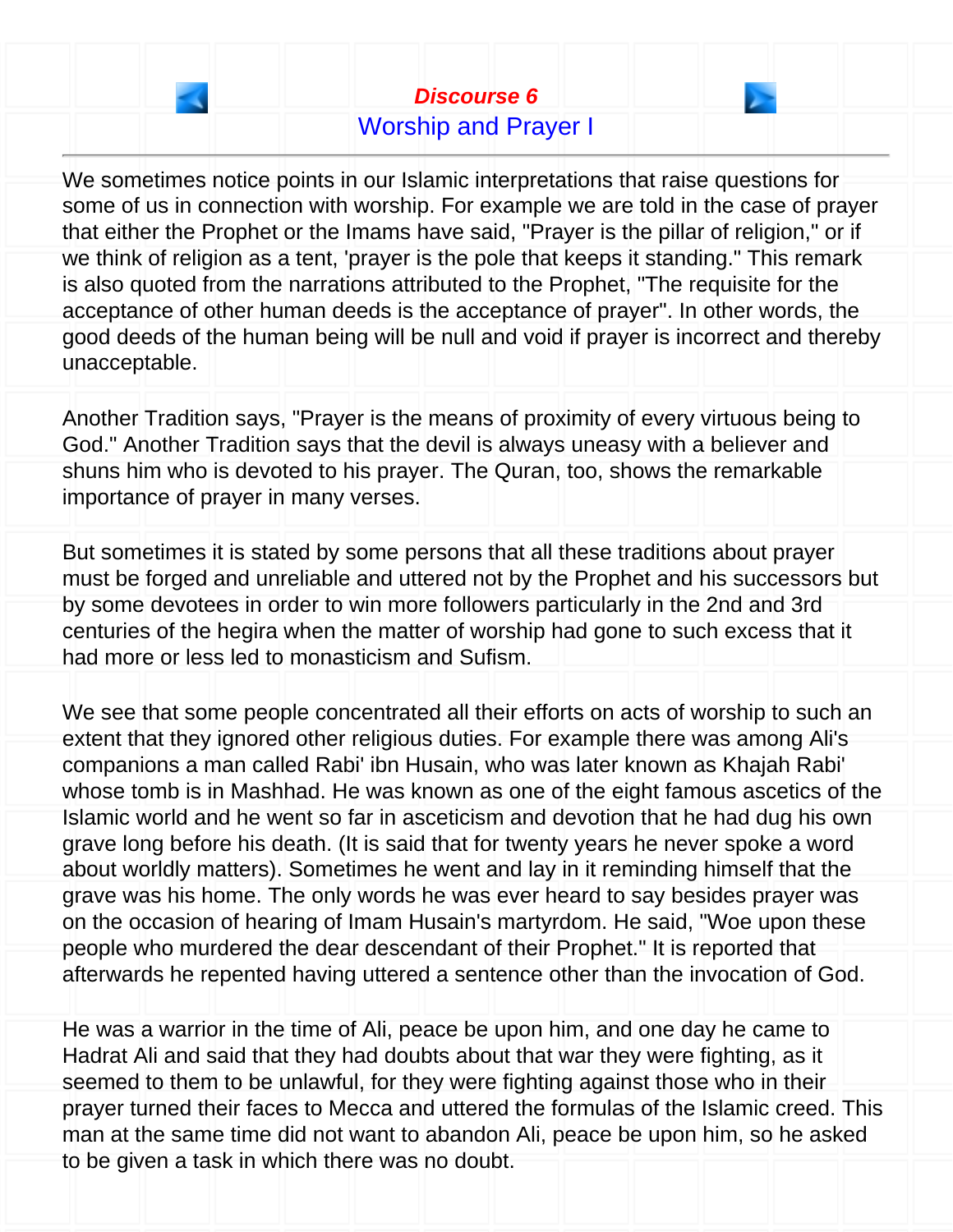Ali, peace be upon him, agreed and sent him to a frontier again as a soldier so that in case of fighting he would face non-Muslims or idolaters. This man was a type of ascetic of the time but of what worth was his asceticism and worship? It is useless to be the follower of a man like Ali, peace be upon him, and at the same time have doubts about the way shown by him in a holy war. Sometimes people use the phrase, "Why should one observe a fast based on doubt and uncertainty? It is worthless." Islam requires insight combined with practice but Khajah Rabi' had no insight. He lived in the time of Mu'awiyyah and his son Yazid. He had nothing to do with the social problems of the Islamic society and he used to retire to a corner praying day and night and uttering nothing but the Name of God and regretting his own remark about the martyrdom of Imam Husain, peace be upon him.

This kind of thing does not accord with Islamic teachings and as the saying goes, "An ignorant person either goes too fast or too slowly." Some may say that the phrase, "Prayer is the pillar of religion," is not in harmony with Islamic teachings since Islam pays more attention to social matters than any other. Islam says**, "God orders to do justice and benevolence**. " (16:92) **We sent our prophets with manifestations and the Book and justice to make people do justice also.**" (57:25) It commands people to direct others to goodness and forbid evil (3:110) Islam as a great religion is the creed of activity and work. If these matters are important in Islam, then acts of worship and devotion are not so significant. Thus, according to such people, one should follow social teachings and leave acts of devotion and prayer to idle people who have no other task to perform.

But such thoughts are wrong and very dangerous. Islam should be recognized as it is. I emphasize this point since I feel that our society is suffering from a sickness. Unfortunately those who have religious ardor are two groups: One group follow the way of Rabi' and think of Islam only as a creed for prayers, hymns and pilgrimage and refer to certain standard books of theology to guide them. They have nothing to do with the world or social regulations or Islamic principles and education.

The reaction to the slowness of this group is the appearance of a second group who go too fast and move on the path of excess. They pay all their attention to social matters, which in itself is a worthy attitude, but ignore acts of worship. I have met people who can well afford to go on a pilgrimage to Mecca, an injunction which is regarded as an important matter in Islam. They ignore prayers, and put aside the matter of imitating a religious leader. They believe that problems related to acts of worship should be solved by oneself, without the need of the guidance of others. Thus everyone is assumed to be a religious expert or a jurisprudent. One is one's own physician and has no need of consulting a doctor or a specialist. There are some who are slack in fasting and its conditions in the case of permanent residence or on a journey and do not believe in making amends for failure to perform acts of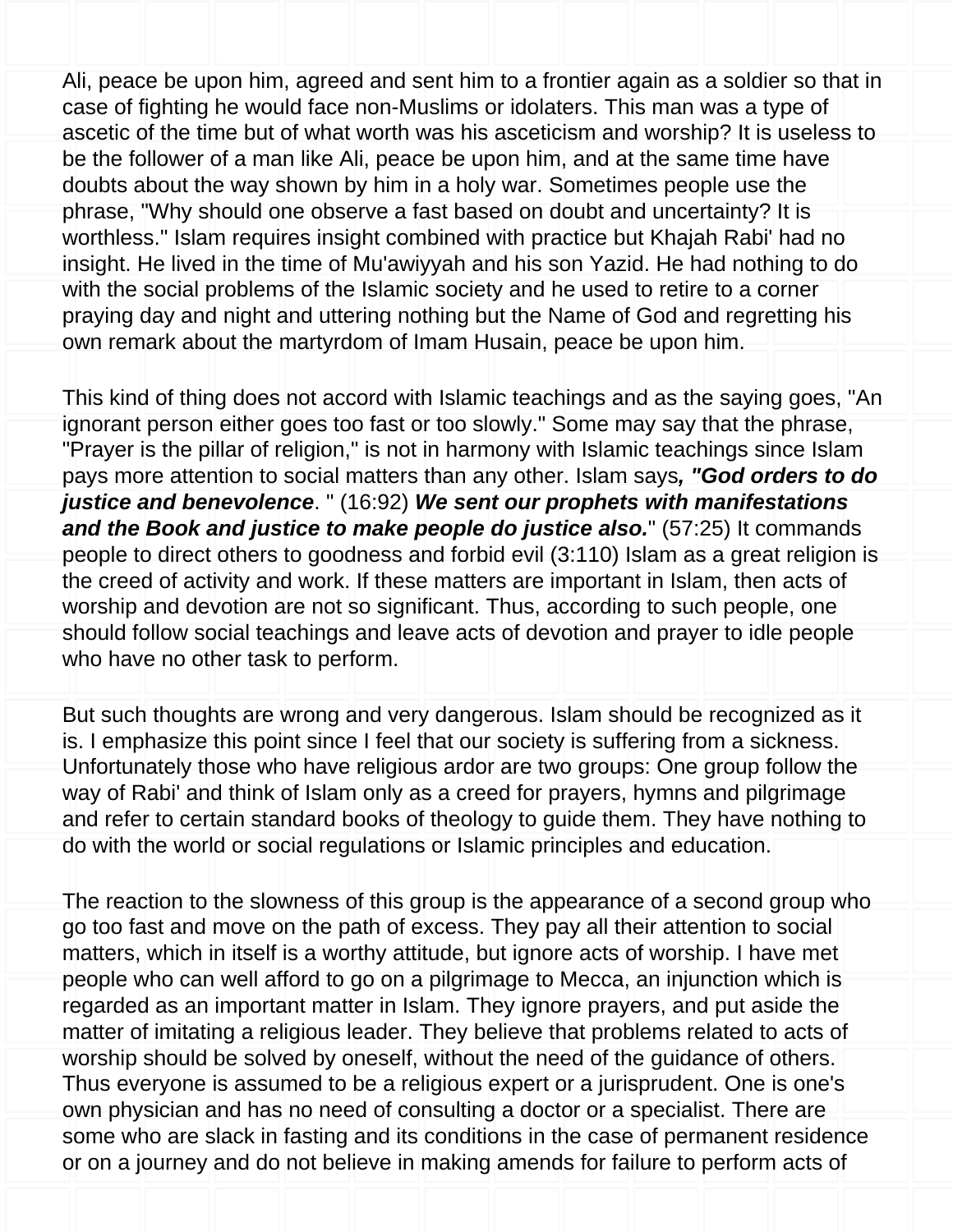worship in their proper time and place.

Both groups consider themselves Muslims but they are not wholly so. Islam does not agree with the phrase, "To believe in some things and disbelieve in other things."79It cannot agree with the acceptance of worship coupled with the rejection of its moral and social questions, or vice versa. You notice that whenever the Quran says, "**Perform your ritual prayer**," it is followed by, "**Pay your alms**."

The first injunction concerns the relation between a creature and God and the second one shows the relation between one creature and others. Thus a true Muslim has a dual responsibility towards God and towards human beings and to their society in a permanent way. No Islamic society can be built without worship and invocation of God and prayer and fasting. In the same way, no pious society can exist without directing to goodness and forbidding evils and without kindly relations between individuals, even though a person may be a pious individual.

We see Ali, peace be upon him, as the most exalted, pious man, so much so that his worship was proverbial, a worship full of terror and love and tears. After his death, a man called Zirar, who was a companion of his, met Mu'awiyyah who asked him to describe Ali, peace be upon him, for him. Zirar narrated something he had witnessed about Ali, peace be upon him. He said, "One night I saw him in his special worshipping place of worship.' He was twisting with the fear of God like a man bitten by a snake and weeping with deep sorrow and saying, 'Oh, for the fire of hell'"; Mu'awiyyah wept on hearing this.

Before Ali's death, Mu'awiyyah met Adass bin Hatam and intended to provoke him against Ali, peace be upon him, so he asked him about his three sons who had been killed fighting for Ali, peace be upon him. He wished to hear Adass blame Ali, peace be upon him and so he said, "Was it fair of him to deprive you of your three sons and save his own sons from death in the battlefield?"

Adass answered, "It was I who was unfair to him. I should not be alive while he is buried in the earth." When Mu'awiyyah saw that he had failed in his purpose, he asked Adass to describe Ali, peace be upon him, fully for him, which he did. When he ended his narration, he noticed tears flowing down Mu'awiyyah's beard and wiping them with his sleeve, saying, "Alas! Time is too sterile to produce a man like Ali." You see how truth reveals itself.

But was Hadrat Ali only a pious man of the altar? No. We see him also as the most social being, well aware of the conditions of the poor and helpless and all who brought their complaints to him. Though he was a Caliph, he went among the people, dealing with their affairs. When he met merchants he shouted, "You should first go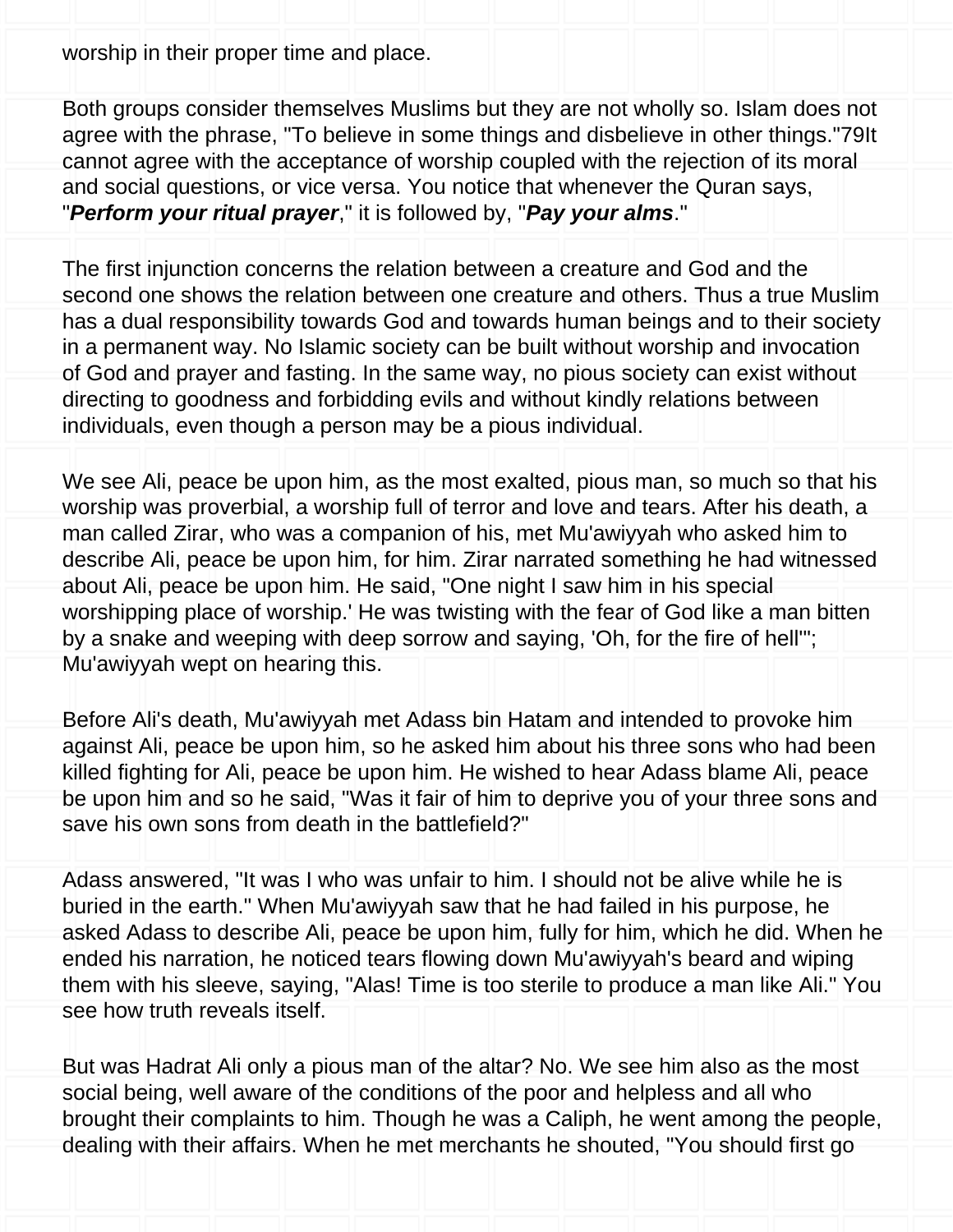and learn Islamic questions of trade." In other words, before engaging in commerce, they should know divine injunctions about what is lawful and unlawful in every deal. He is also reported to have used a phrase to a poor beggar who begged him for something. Ali, peace be upon him, looked at him and saw that he was capable of working but had chosen begging as a trade. He gave him advice and said, "Follow your honor and dignity, " a phrase that he addressed to every person. For work brings dignity and honor.

Ali, peace be upon him, is thus a true Muslim: Pious in worship, a just judge in the court, a brave soldier and commander on the battlefield, a fine orator at the pulpit, a remarkable teacher in his chair, and a wonderful and perfect example in every other accomplishment.

Islam can never approve of half-hearted acceptance of its injunctions or belief in some of them and not in others. This is a wrong way adopted by some ascetics who considered Islam to consist of praying, or those who ignored acts of devotion altogether.

# The Quran says, "**Muhammad is the Prophet of God and those who are with him are hard against the unbelievers, compassionate among themselves.** " (48:29)

In this sentence, the feature of an Islamic community is portrayed. In the first part of it, the matter of following faith and the Prophet is expressed and in the latter part, the question of standing firmly against infidels is mentioned. Thus these seeming devotees who make a mosque their home and say no word when they are driven on by a single soldier, are not Muslims. The most important quality of a Muslim according to the Quran is showing firmness and strength against an enemy.

The Quran says, "**Faint not, neither sorrow; you shall be the upper ones if you are believers**." (3:133) Islam does not allow weakness in religion. Will Durant says in his History of Civilization that no religion but Islam calls upon its followers to be so strong and steadfast.

To bend the neck with helplessness, to dress poorly and in a dirty way, to walk lazily and to pretend to be forelorn and indifferent to all around you and sigh and groan are all contrary to Islam. The Quran says**, "And as for the favor of your Lord, announce (it).**" (93:11) God has given you blessings like health and strength. Why do you show yourself so helpless? This is ingratitude. Ali, peace be upon him, was never such a man. He stood ably and strongly against enemies.

What about being kind to others ? We sometimes meet devotees who are never kind and are usually glum and unsociable. They never laugh and seldom smile as if the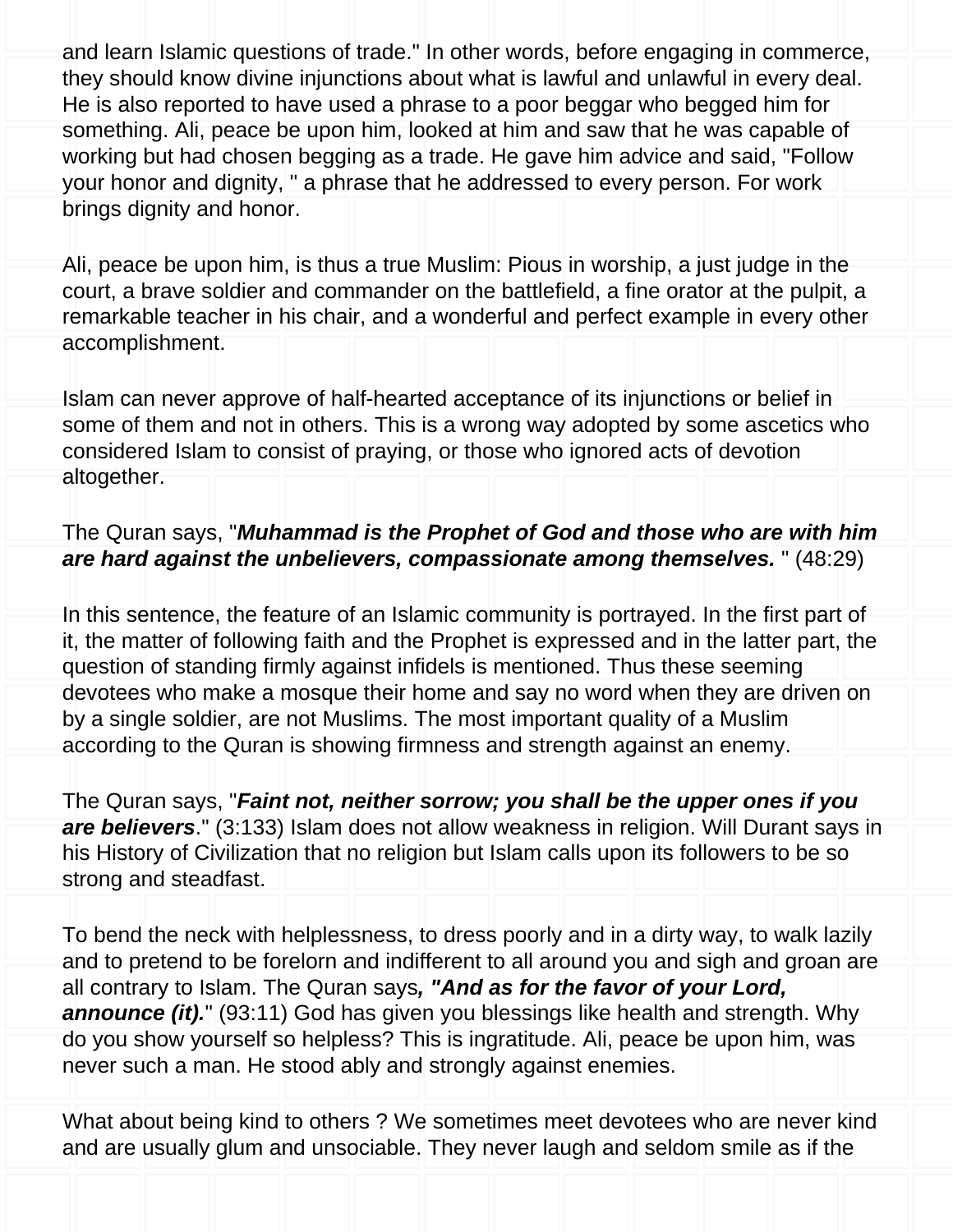whole of humanity is indebted to them and yet they suppose themselves to be attached to Islam. Is it enough to stand firmly against enemies and be kind to Muslims? The answer is no. The Quran says, "**You will see them bowing down, prostrating themselves, seeking grace from God and good pleasure.**" (48:29) This speaks of those who have the two above qualities of steadfastness and kindness and in their prayers and prostrations sink so deeply in their devotion that you can see in their faces all signs of chastity and godliness.

It is narrated from the Prophet that the disciples of Christ asked him with whom they should associate and he answered, "Sit with someone whose sight reminds you of God, whose speech increases your knowledge and whose conduct persuades you into doing good." The verse continues, "**That is their description in the Old Testament and their description in the New Testament like a seed-produce that puts forth its sprout, then strengthens it so it becomes stout and stands firmly on its stem, delighting the sowers that He may enrage the unbelievers on account of them**." (48:29).

A nation possessing all the above attributes must be a remarkably find nation. Now, tell me, why should Muslims be so decadent, docile and miserable. Which of those qualities mentioned before do we possess? What should we expect? Although we admit that Islam is a social creed, why should we scorn worship and prayer and communion with God? Let me assure you that taking prayers lightly is a sin as ignoring them is a sin.

On the death of Imam Ja'far Sadiq, peace be upon him, as Abu Bassir came to offer Umm ul-Hanida his condolences, the latter wept and so did the former. Umm ul-Hanida then narrated something that had happened in the last moments of the life of the Imam. She said that he sank into a trance and then opened his eyes and asked for all his relatives to be present. After they had all gathered there, the Imam addressed them the following remark and then died. He said, "Those who take ritual prayers lightly will never gain our intercession."89You see that he did not speak of those who ignore ritual prayers altogether, for, the consequence of that is obvious. What does 'taking the ritual prayers lightly' mean? It means that inspite of having time, an opportunity, one may postpone them and just before it is getting too late, perform the acts of devotion hastily and perfunctorily, without giving the mind and spirit the necessary tranquility before beginning to say the ritual prayer.

Experience has shown that in a household where ritual prayers are taken lightly, no interest is shown by its members to pray or to pray properly. One should choose a spot in the house allotted to acts of devotion, or, if possible, a separate room for them and carry on with ablution without haste and spread a clean prayer-carpet and accompany all the preliminary acts with the convocation of God. Ali, peace be upon him, began with, "In the Name of God and with the help of God. Oh God place me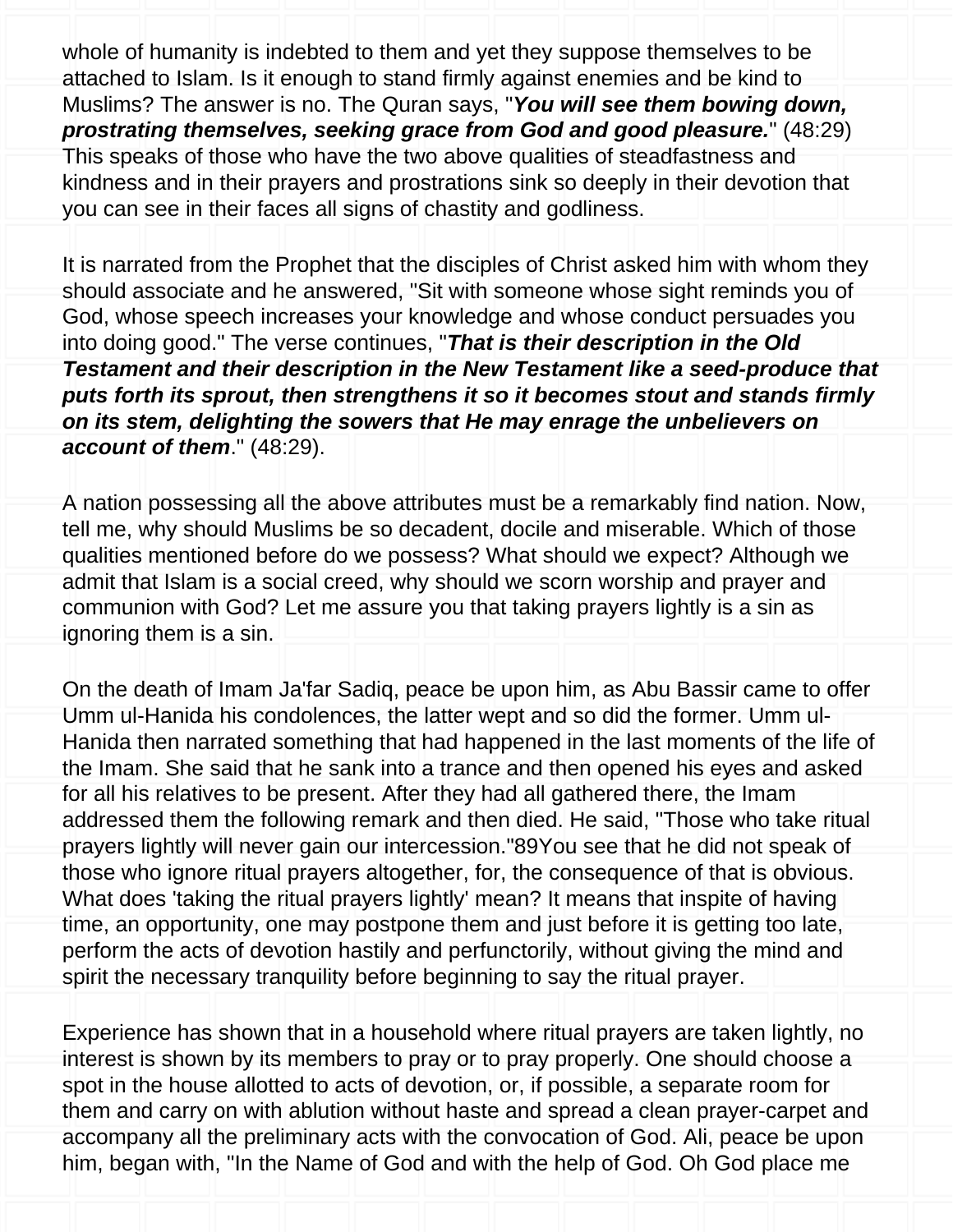among those who repent; place me among those who cleanse themselves."

Two nights ago I spoke about repentance and explained that repentance meant purifying oneself. Washing the body is the prelude to purifying the spirit; it refreshens the face, but since the intention is to cleanse the spirit, too, it gives one a sacred aspect. Ali, peace be upon him, in his ablution prayed to God to illuminate his face on the Day of the Resurrection where many faces are black with shame and sin. Then he said this prayer on washing his right hand, "Oh God, on the Day of Resurrection, put my book of deeds in my right hand," and on washing his left hand, he said, "Oh God, do not give me my book of deeds in my left hand nor from behind my back. Oh God, do not let it be shackled to my neck; I seek refuge from You from the fire of hell."

Then, on touching his forehead with water, he said, "Merge me into your grace and blessings." Then on touching his feet with water he said, "Oh God, direct my efforts towards such a path of your satisfaction."

Such an ablution which is accompanied by so many pleadings is of a different worth and merit than what most of us are accustomed to perform. We should not lightly disregard all these rites and confine ourselves only to the absolutely obligatory parts.

Let us see what religious authorities say about this. Should we repeat the following sentence three times or only once, "Glory be to God, praise be God, there is no god but God and God is great." An authority may say, "Once is enough, since it is obligatory but the second and third repetitions are recommended." Should we, on the basis of this verdict, confine ourselves to saying this prayer only once?

In the same way, fasting may be taken lightly. I am saying this as a joke, but if I were God I would not accept such fasts. I know some people who stay awake at night in the month of Ramadhan, not to worship and pray, but to drink tea, smoke and eat fruit. In the morning, they say their ritual prayers and go to sleep. Some of them sleep all day and wake up near sunset to say their daily ritual prayers hastily before it is too late and get ready to break their fast. What kind of a fast is this? When you do not give yourself the chance of feeling the pain of abstemiousness? This is fasting lightly and is really an insult to a fast.

Again we go on a pilgrimage to Mecca but perform the rites lightly in the same way as our prayers and fasts. Similarly the matter of the call to prayer may be taken lightly; it is said that the call to prayer should be utterest melodiously to attract and invite people to prayer, in the same way that the Quran should be recited clearly, fluently and with a fine voice. Some people are gifted witll a fine voice, but if you ask them to sing out the call to prayer, they consider it below their dignity to be known as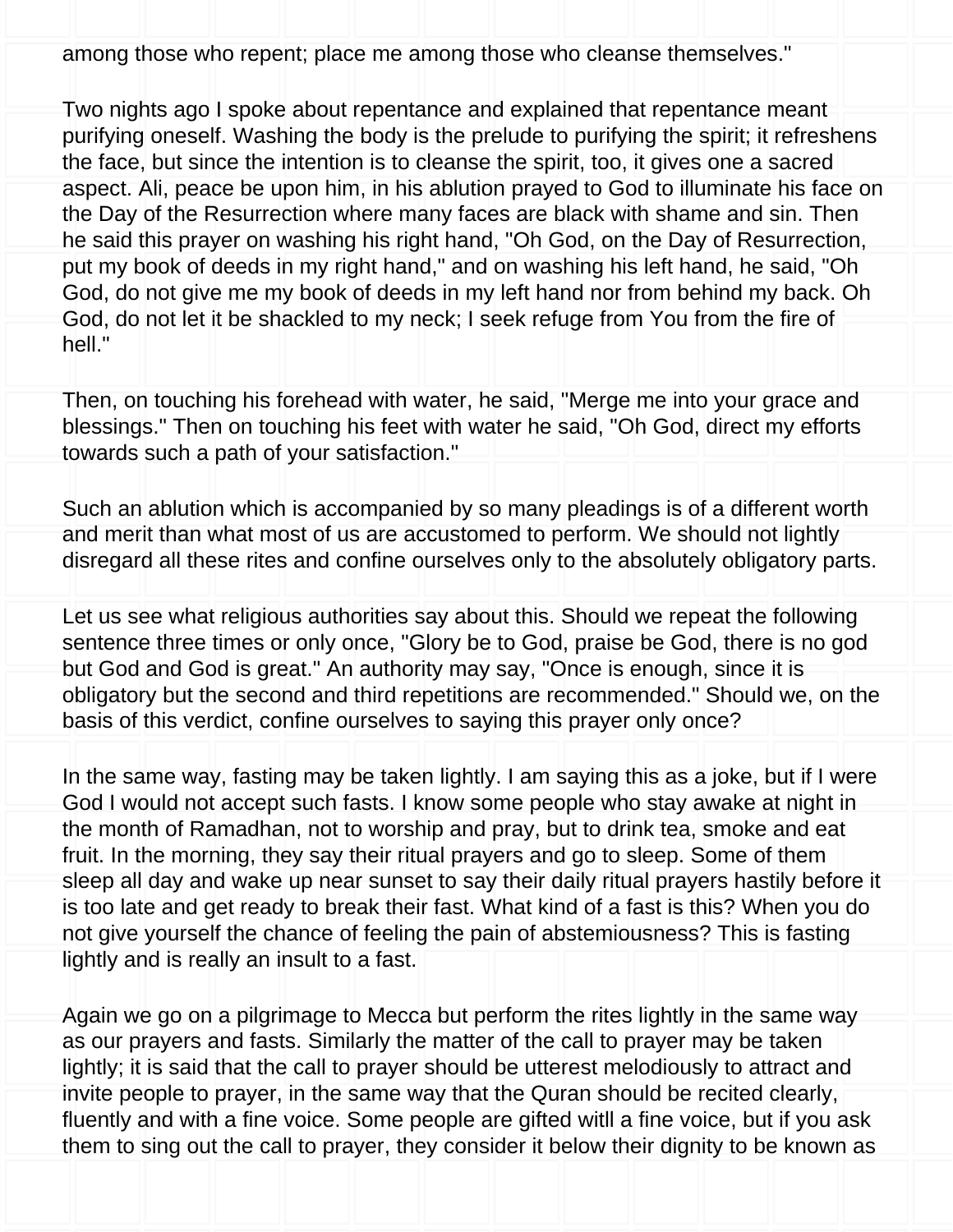a muizzin. But it is really an honor to be one. Ali himself was one, even when he was a Caliph. There is no disgrace attached to this task and no nobility to forsake it.

Thus no act of worship should be taken lightly. The merit of Islam is in its comprehensiveness, not in being so absorbed in devotion as to ignore every other duty, nor to be so involved in social matters to forget acts of devotion. Although a prayer is for its own sake and for proximity to God, if we scorn worship, we are ignoring other duties, too. Worship is the executive and guarantor of other Islamic injunctions.

Here I end my discourse and pray God to make us true worshippers, to acquaint us with the comprehensiveness of Islam, to make us whole-hearted Muslims, grant us pure intentions, forgive our sins in these precious nights, and grant salvation to our deceased ones.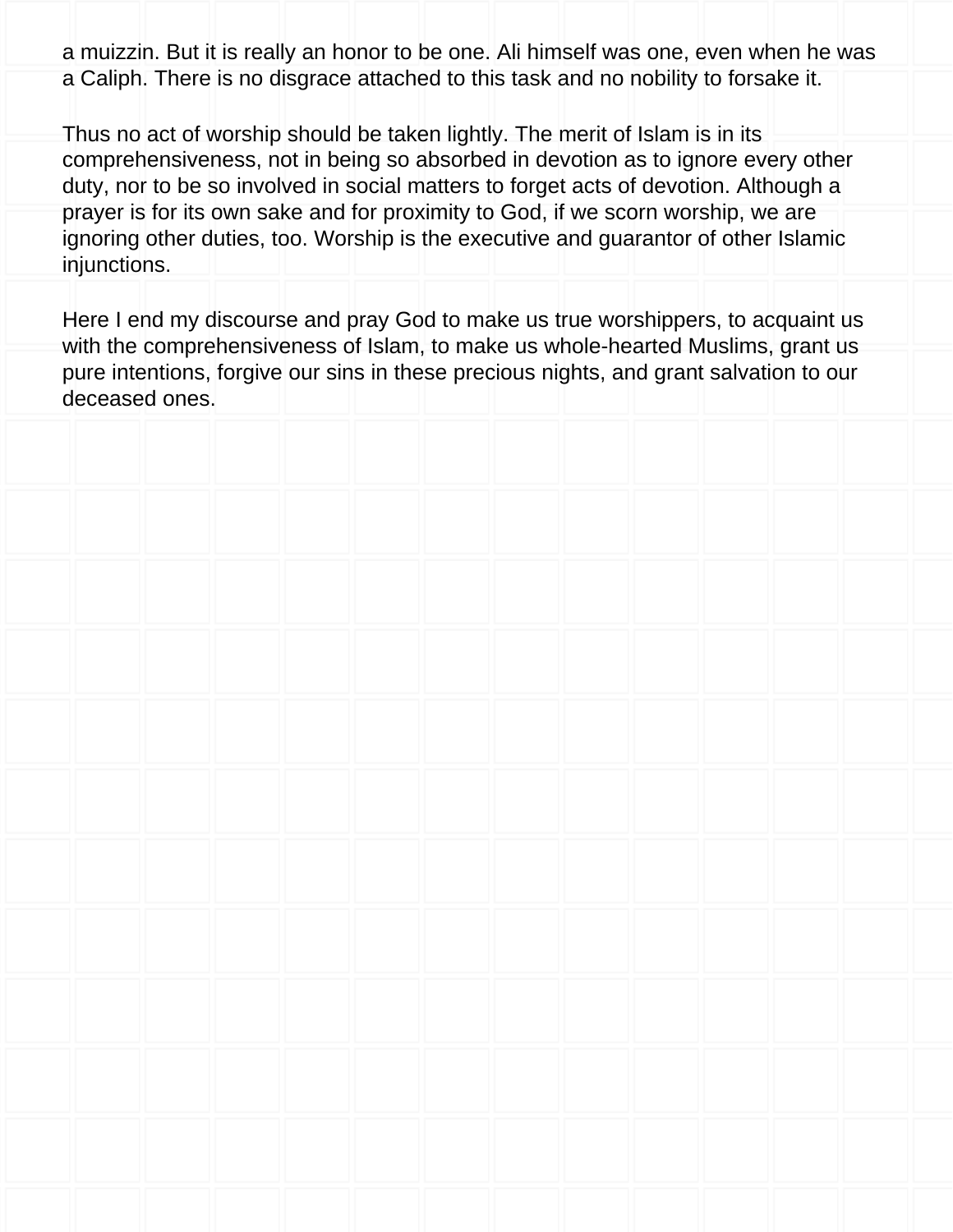

**Surely prayer keeps (one) away from indecency and dishonor and certainly the remembrance of God is the greatest.** (29:44)

In Islam, acts of devotion, in addition to their preeminence, are a part of its educational program. By genuineness is meant being a goal of creation irrespective of the matter of human life in any other respect. The Quran says, "**And I have not created jinn and mankind except to worship Me.** (51:59)

Worship is a means of the human being's proximity to God as well as one's true perfection. That is, that which is the manifestation of the human being's perfection is, at the same time, a goal in itself. It desires to train individuals morally and socially and so a means has been adopted which is most effective on human morals and spirit. It enables one to forget the self and self-interests.

In social matters, the basic principle is justice, which is respecting other people's rights. This is the main difficulty of humanity in both morality and society. There is no one who is ignorant of morality and its necessity. The difficulty is practising it. When a human being wants to put this principle into practice, that person is faced with interests on one side and morality on the other; truthfulness on one side and profit on the other. One should either resort to falsehood and treason in order to gain profit, or tell the truth and forsake profit. Here we see a man who speaks of justice, acting against ethics and justice in practice. The only thing that acts as a support to the human being's morality and justice and enables one to forsake profit is faith. Faith in what? In justice and morality themselves. When a person believes in both justice and morality as something sacred? When a person has faith in the basis of sacredness, namely God. So, a person is bound to both justice and morality to the same extent that one is bound to God, and has faith in Him.

This is the problem of our time: That science is supposed to be sufficient for mankind. If we recognize justice and morality and act according to them, we can be both just and moral. But it is actually shown that when knowledge is separate from faith, not only is it not useful for morality and justice, it is harmful. As Sana'i, the poet, says, "When a thief carries a light, he can pick more choice objects." But with faith, both morality and justice will endure. In Islam, worship of God is not set up as something separate from morality and justice.

To illustrate this point, here is a question. Where in the world have you seen a guilty person come forth voluntarily for punishment? A guilty person usually flees from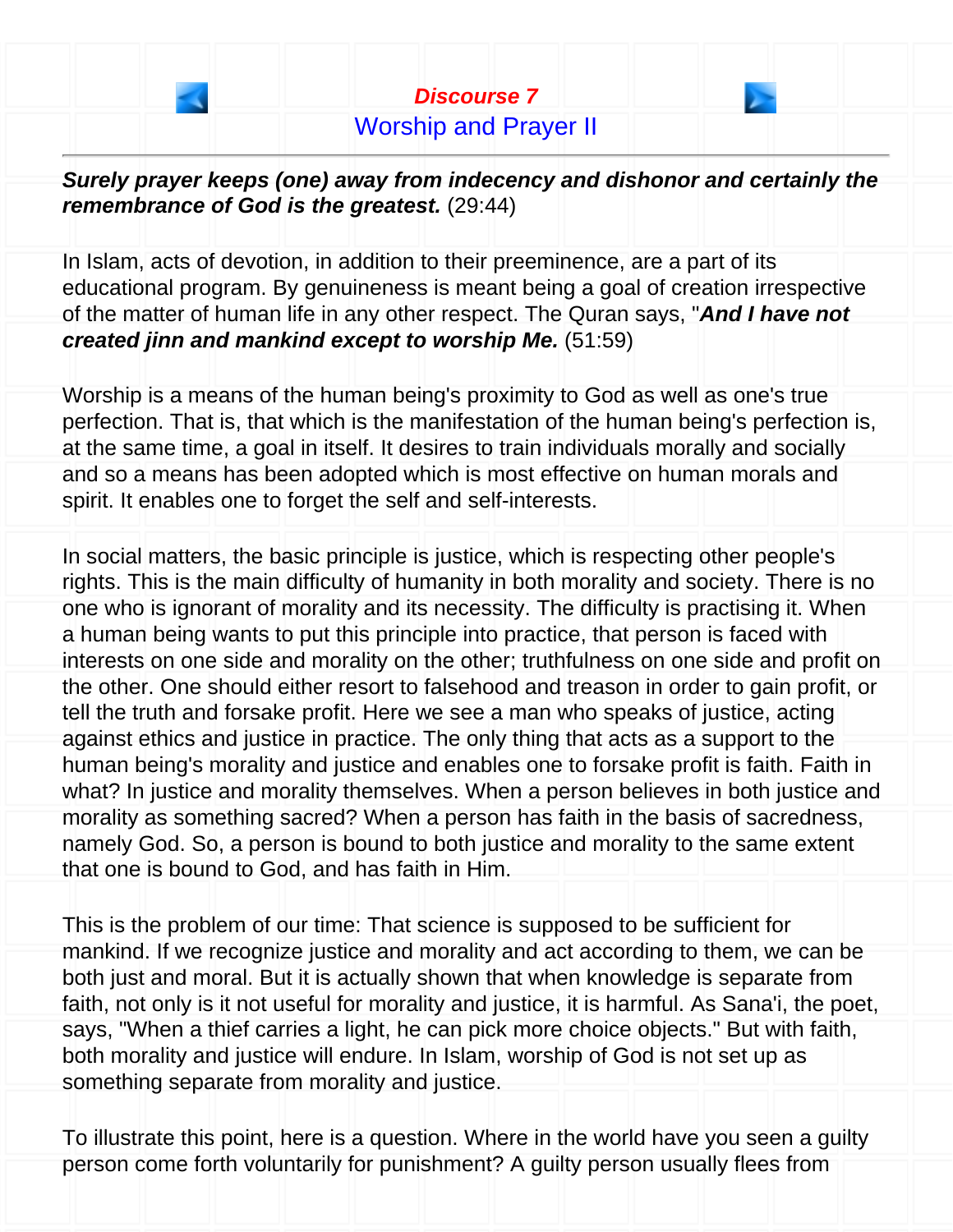justice. The only force that can make a human being voluntarily submit to punishment is faith. We see many examples of this in early Islam. Islam has envisaged punishment for all sins, such as drinking, adultery and theft. At the same time it says, "Punishments are abandoned with the slightest doubt." Islam does not compel a judge or governor to seek out a guilty person; rather it places an urge within a guilty person to come forward for punishment. This kind of thing often happened in the time of both the Prophet and Hadrat Ali. A man would come before them begging to be punished in order to purify himself.

A man came to the Prophet, confessing adultery. In such matters the confession should be repeated four times to be credible. The Prophet said, "Maybe you mean you kissed her?" The man said, "No. It was adultery." The Prophet said again, "Perhaps you only gave her a pinch, " hoping again that he would say ,"Yes," and he would then be pardoned. But the man gave a negative answer. This dialogue went on until it was quite clear that adultery had been committed and the man begged for punishment in order to be relieved of punishment in the next world.

There is another case of a woman who came to Ali, peace be upon him, and said, "Oh Commander of the Faithful, I am married and in the absence of my husband, I have committed adultery and I am now pregnant. I wish to be purified from my sin." Hadrat Ali said, "One confession is not sufficient. It should be repeated four times." Then he said, "The punishment for the adultery of a married woman is being stoned to death. If you are dealt this punishment, what happens to the baby in your womb? The baby has done no wrong and must not be stoned. Go away until your baby is born."

After a few months, the woman came again. This time with a baby in her arms and asked to be purified since the baby was born . This was her second confession. Again Ali, peace be upon him, said, "We might stone you but this baby is not guilty. It needs milk and a mother to nurse it. So, go away now since the baby needs you."

The woman returned home uneasily and after two years reappeared before the Imam, and said, "Purify me now as the baby has been weaned and is growing up." Ali, peace be upon him, said, "Go away. This child still needs a mother." The mother wept and said, "Oh God, I have confessed three times but the Imam has sent me away three times and refused to stone me. I cannot bear being polluted with sin."

As it happened, a hypocrite called Amr bin Hariz saw the woman and asked what the matter was. She explained what had happened and the man said, "I will settle this. Give me the child and let me be his guardian." She was not aware that Ali wanted her not to make the fourth confession.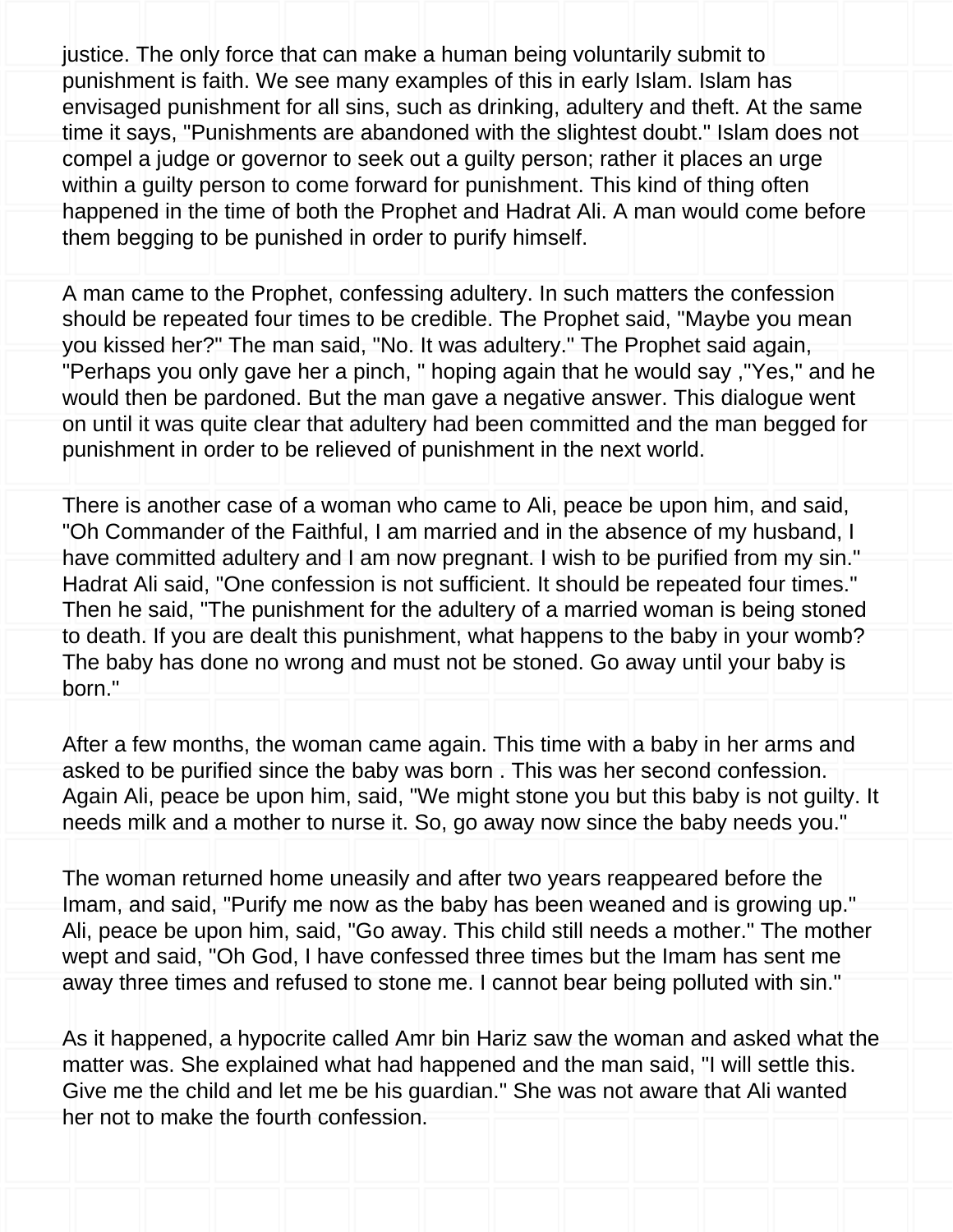They went back to Ali, peace be upon him, and the woman asked to be purified since the man had agreed to look after the child and insisted on receiving the punishment. Ali, peace be upon him, felt very uncomfortable that the matter reached a point where no alternative was left for him but to order her to be punished.

This is an example of true faith in religion capturing one's conscience and making one submit to justice. The purpose of worship is to revive one's religious life and give it freshness and strength. The greater one's faith, the more one turns to God and the less one sins. Sinning and not sinning are not the concern of knowledge; they are the concern of faith and neglecting faith leads to sinfulness.

Let me explain a point about the immaculateness of Prophets and Imams. What does this mean? You may say they never sin. That is true, but there are two answers to this. One is that God intentionally prevents them from sinning. If this is the case, then sinlessness is not an accomplishment. If this is the case, no one could sin, since he is hindered by a power beyond himself. Therefore Prophets and Imams may be supposed to have no superiority over other people except that they are treated discriminately by God. So it is not a question of their desiring to sin but being prevented from doing so by God.

Purity is a high degree of faith in God and thinking constantly of him. A person without faith rarely or never thinks of God; that person is altogether negligent. There are others who are occasionally negligent and commit sins in this state of negligence, but when they turn to God, they naturally avoid sin. But if faith attains a perfect state of permanently thinking of God, a person is never negligent and every act of that person is based on faith.

The Quran refers to those who are engaged in trade but never forget God. It does not speak of avoiding trade and commerce. Islam does not prohibit trading. On the contrary it encourages work and commerce and at the same time expects one to think of God and therefore never sin.

Let me give an example. Has it ever happened to you to put your hand in the fire knowingly-? It does not as a rule happen unless you wish to burn yourself. Why do we avoid fire? Because our knowledge tells us it is dangerous and we are sure of this knowledge. In this way we are pure in relation to fire and our certainty and belief about fire serves as a check.

The friends of God, too, are innocent since they are certain of the burning power of sins and thus, thinking of God and thereby being attached to morality, justice and rights, enables them to avoid sin. In Islam the life of both worlds is inter-related. Christianity, on the other hand, separates the reckoning of each world. For example,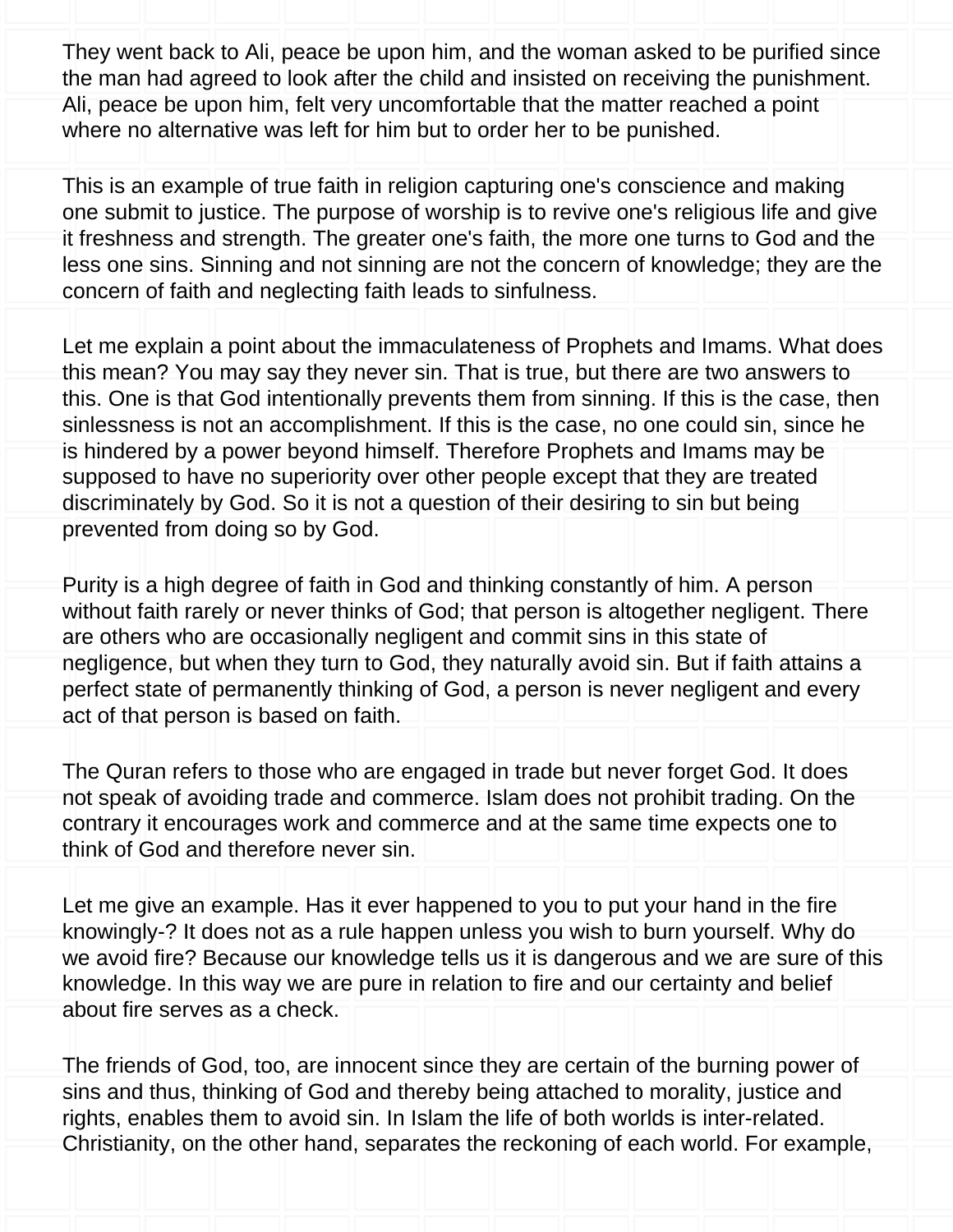the other-worldly aspect of the Islamic prayer is thinking of God and fearing Him, otherwise why should so many rites be necessary. Being clean in body makes no difference to God for proximity to Him for He says, "**When you stand up for the prayer you should have first performed ablution by washing your face and hands as far as the elbows**. "

Cleanliness has been combined with acts of devotion. Again according to the injunction, "When your body is unclean, you must wash yourself completely." Your place of worship must be lawful and not usurped. So must be your prayer-carpet and your clothes. If one single thread of these is gained illegitimately, your prayer is null and void. Again, worship must be combined with respect for others' rights. If a house is seized by force, praying in it is invalid for hirn who has violated the owner's right. Such a house should have either been bought by the latter in order to render his acts of worship correct, or the owner's satisfaction should have been secured first. The same applies to clothes and carpets. Moreover if a religious tax is due on the property of the worshipper, it should have been paid.

Then we are told to face the Ka'ba in the prayer. Where is the Ka'ba? It is the first temple built in the world for the worship of God. Everyone should perform the ritual prayer standing facing the direction of the first mosque built by the Prophets Abraham and Ismail. Why should we face it? Is God there? The Quran says, "**Whither so ever you turn, there is the Face of God."** Why should we face the Ka'ba? It is meant as a social education for all to face one spot, for, facing any direction one wants, means dispersion and confusion. Thus facing the first temple is devotion.

Again we are told that there is a definite time for devotion, even to the minute. Morning ritual prayer times is between dawn and sunrise, and performing it even a minute before dawn or a minute after sunrise makes it void. You cannot offer the excuse of being sleepy, for, this has no meaning for God since all hours are the same to Him. But the purpose of regarding time is to train and educate human beings. The same punctuality applies also to noon, afternoon, evening and night prayers.

Prayer and worship are inseparable. In praying you are not free to do what you like, such as crying in memory of something unpleasant or laughing at a funny incident. Praying is the control of feelings. There is no turning to any side but the point in front, no glancing at anything which might attract your attention. Nor are you allowed to eat or drink while praying. All such diversions are contrary to the spirit of worship, which requires total self-control.

Another point is bodily control. Unnecessary movements of the limbs in standing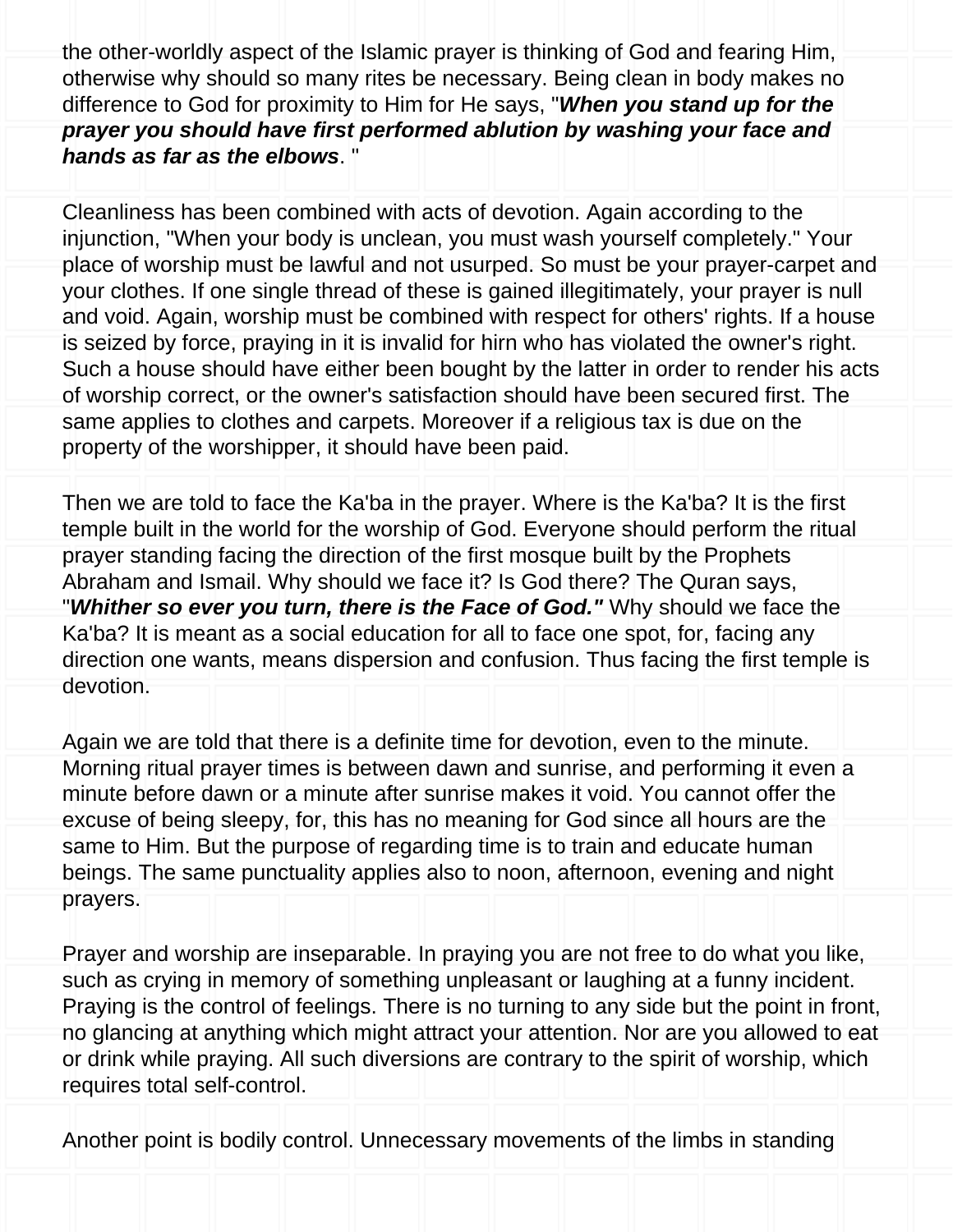position, in bowing and prostration are not allowed. The whole body must be calm and stable before the phrase allahu akbar is uttered. If you feel pain in some part of your body, rest awhile in the same position before resuming your prayer.

Now we come to other parts of the prayer which means attention to God only, and we utter the phrase, "Greetings to all worthy servants of God." This is a declaration of peace and goodwill towards all good beings. This means mingling worship of God with educational matters. In spiritual matters, the more one forgets one's self, the better it is, but from a social viewpoint, one should never forget others.

In the first chapter of the Holy Quran which we recite as part of the ritual prayer, **"We worship only You, Oh, God, and beg only Your help**." Here we do not use the word 'I' but 'we' to show that all Muslims are inter-related in an Islamic community. In Islam, 'I' is always replaced by 'we'. All these are lessons to learn. When we say allahu akbar are we expressing our fear of God? It is natural for the human being to be afraid of anything which is great, whether it is a mountain, a sea, or a powerful person. But when we say "God is Greater," in a convinced manner, nothing else and no one can frighten us by their greatness, for God is Greater than anything we may imagine and all other things are trivial in comparison with Him.

Hadrat Ali says, "God has manifested Himself in the spirit of the true believers and thus everything else unrelated to God seems small in their eyes."

Smallness and greatness are, of course, relative. If you were in a smaller place before coming here, this hall would seem very large to you; the reverse is also true. Therefore, those who are acquainted with the greatness of God, consider other things insignificant. Sa'di says that for mystics nothing exists but God and only those who understand truth realize the meaning of his words, while others criticize him lor those words. He then asks, "If there exists nothing but God then what are the heaven and earth and men and monsters and beasts?" He answers this question himself by saying that all these things are too small to say they exist as compared with God's existence. He then compares this with an ocean and a drop of water and with the sun and a tiny particle.

When you utter the phrase "God is Greater" in all sincerity, His greatness is personified before you and thus nothing else finds enough significance to be flattered or feared or shown humbleness. In this way, devotion to God brings freedom: you become God's servant but free in relation to everything else. Each of the following words in the ritual prayer has a meaning illustrating God's greatness: "God is great. Glory be to God. Praise belongs to God. Glory be to my great Lord and I am praising Him. Glory be to my great Lord and I am praising Him. Glory be to my Lord the Most High and I am praising Him."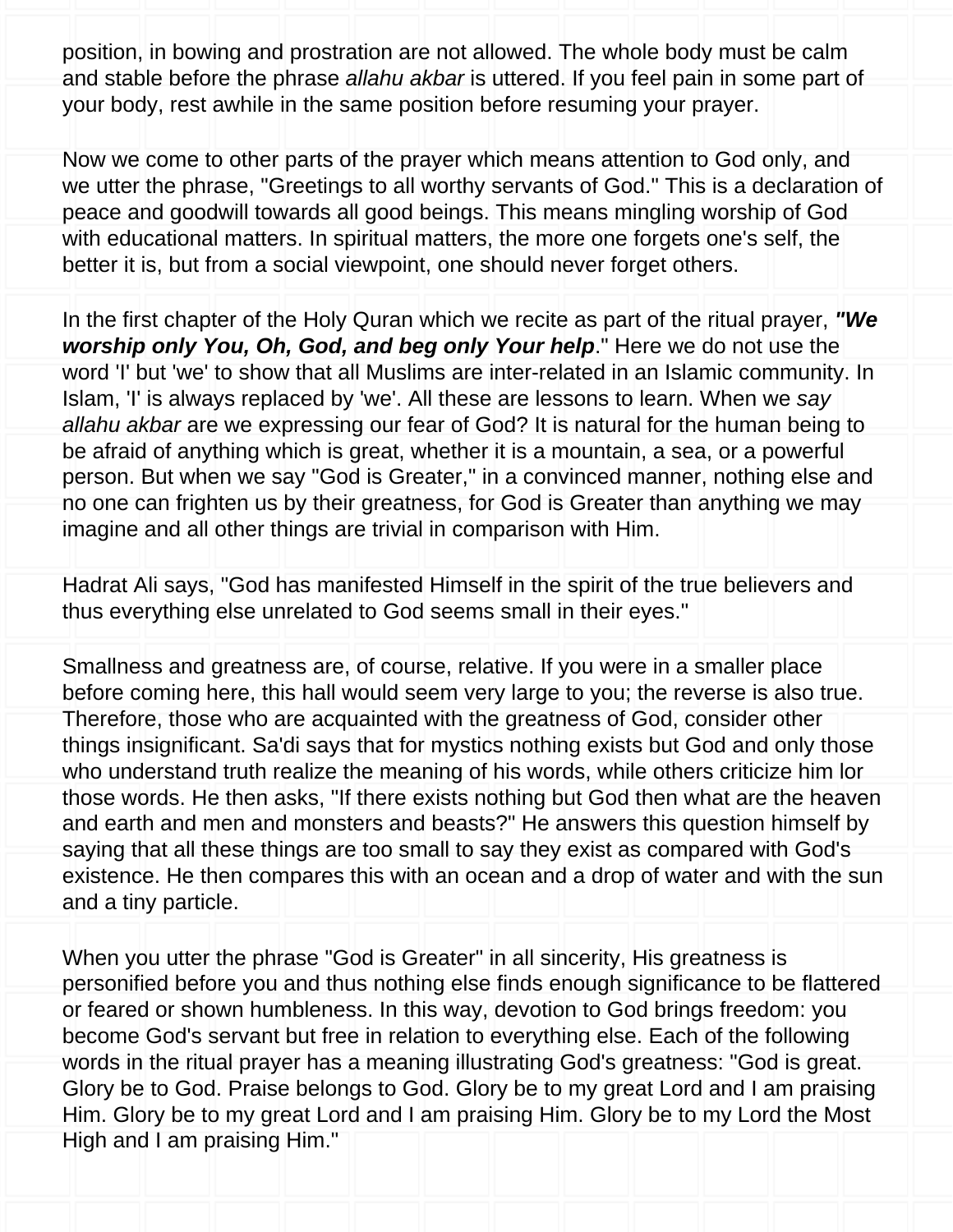Many other phrases have been used in the ritual prayers. Someone asked Ali, peace be upon him, why in each cycle of the ritual prayer there are two prostrations and only one bowing. You know, of course, that prostration shows more humility than bowing. In prostrating, the head, which is the dearest part of the body, is placed on the low earth, as a sign of humility and worship.

In answer, Ali, peace be upon him, said, "In the first prostration you are reminding yourself that you are made of dust and in the second one you remember that you will die and return to dust and by raising your head once more, you will think of the day you will be raised again for a future life." Let me tell you in connection with the importance of daily prayers that each of us is responsible, not only for the performance of one's own acts of devotion, but also for that of the other members of one's household. This phrase is addressed to the Prophet: "Bid your family to pray and be patient in it." This Command is not only for the Prophet; all of us are dutybound to it.

What about children? Should they be trained to perform ritual prayer from childhood? The injunction is that children should be taught to perform the ritual prayers from the age of seven. They cannot, of course, yet utter the sentences with the correct pronunciation but they can be trained to observe the form of it as a habit when they begin their elementary education. It should, however, be remembered that force must not be used in this matter. They should be encouraged and give the chance to perform it willingly. There are many ways of encouragement such as praising, rewarding, showing greater affection and providing an environment conducive to such a performance.

Taking a child to congregational ritual prayer in a mosque is an effective way of encouragement and religious training. Even adults are greatly influenced by the spirit of worship in a group. Negligence in making habitual visits to places of devotion causes a frequent lack of inclination towards ritual prayer. This is especially true of children who have not been brought up to regard this as a religious duty and who when they reach the age of manhood, they are quite indifferent towards it.

If the objection is raised that mosques are often not kept clean enough to attract people or that preacher's sermons are sometimes boring, these are matters which could be remedied and not a reason to ignore a religious duty. The Quran says, "**What brought you into hell? They shall answer, 'We were not of those who prayed, neither did we feed the poor and we used to talk vanities with vain talkers**." (74:43-46)

Now you understand why in Islam the ritual prayer has been called a pillar of religion by the Prophet, for everything will be accepted when the ritual prayer is correctly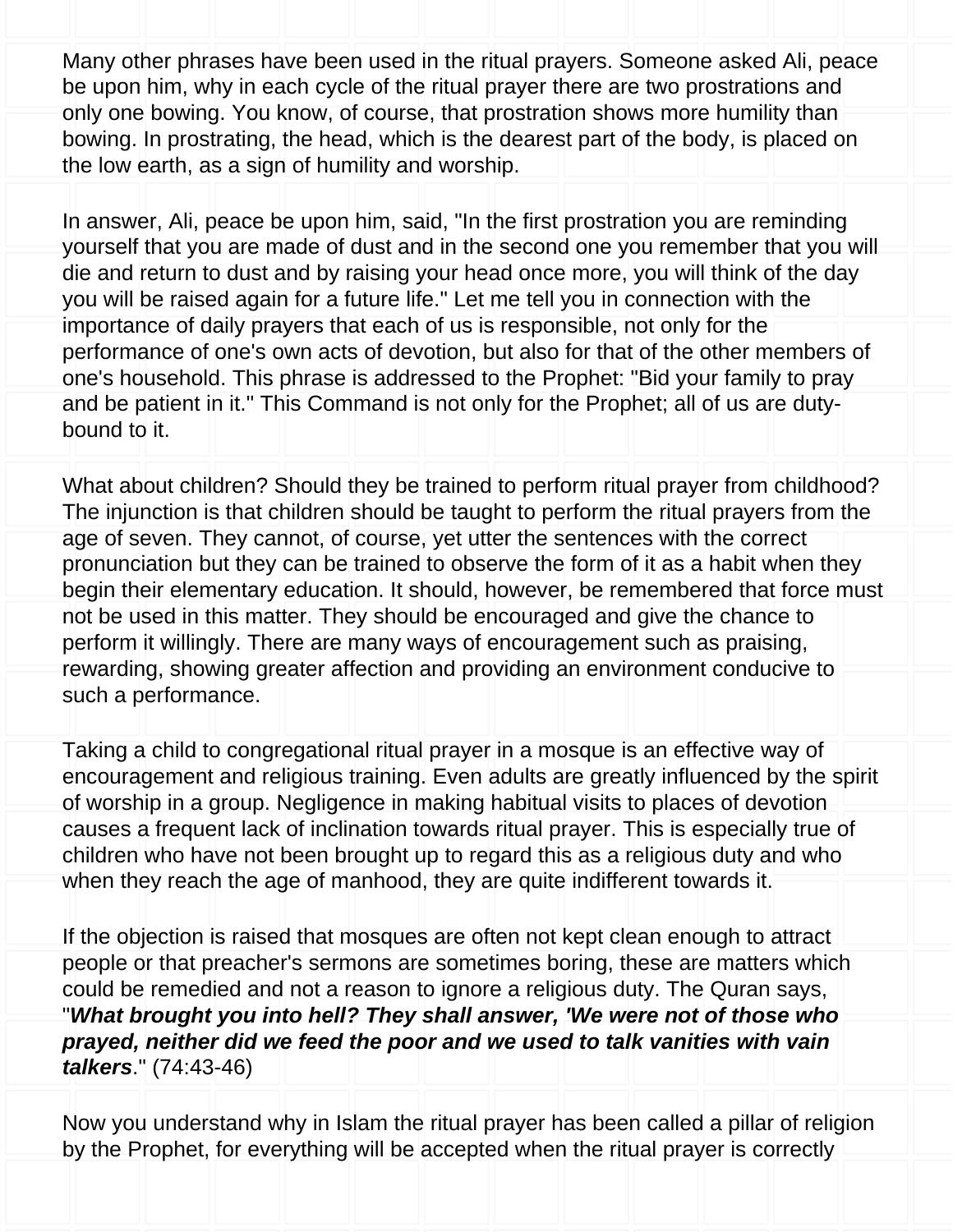performed. In his last moment of life, Ali, peace be upon him, invited people to take the remark of the Prophet about prayer most seriously. You may have heard that on Ashura (the 10th of Muharram when Imam Husain and his followers were martyred), the martyrdom of Imam Husain took place in the afternoon, so by noon most of the Imam's household and companions were still alive, and only thirty of tnem were killed before noon. One of the Imam's companions realized suddenly that it was noon and the time to perform the ritual prayer. He begged the Imam for a collective prayer for the last time. The Imam agreed and said, "You have remembered your ritual prayer so may God make you a devoted man in praying."

It was fitting for this warrior to be spoken of thus by the Imam. At any rate, they performed the ritual prayer together on the battlefield, a ritual prayer which is called 'ritual prayer of fear' in jurisprudence, consisting of two cycles instead of four since it must be brief enough to see the line of defence against the enemy when half of the army prays and the other half is on the alert in case of enemy attack. Then the groups change places for performing the ritual prayer and military duty.

Imam Husain, peace be upon him, performed the ritual paryer in this manner, no'. far from the enemy's line. The shameless enemy did not even at this moment leave them at peace and continued their assaults with their bows and arrows and by their biting tongues, sneering at these devouted soldiers. Two of the men who shielded the Imam in his ritual prayer fell by the enemy's arrows. One of them was Sa'id bin Abdullah Hanafi who was at the point of death when the Imam finished his ritual prayer. When the Imam went to him, Sa'id said, "Oh Abu Abdullah. Have I done my duty?" implying that he would have wished to do more."

This was Imam Husain's ritual prayer in Karbala. In the battlefield of Karbala, he was bowing forward when he received an arrow in his chest, which he draw out from his back. In his prostration, when the right side of his face was on the earth, for he could not lay his forehead on the ground as he had fallen off his horse. At this moment, he said, "In the Name of God and with the help of God and with the religion of the Prophet of God and there is neither might nor power but in God the Most High, the Great. Oh God bless Muhammad and his chaste family."

In conclusion I pray God grant us a happy end, give us the favor of worship and devotion to Him, make us true performers of ritual prayer, make our intentions pure, protect us against jinn and human beings, and grant salvation to our deceased ones.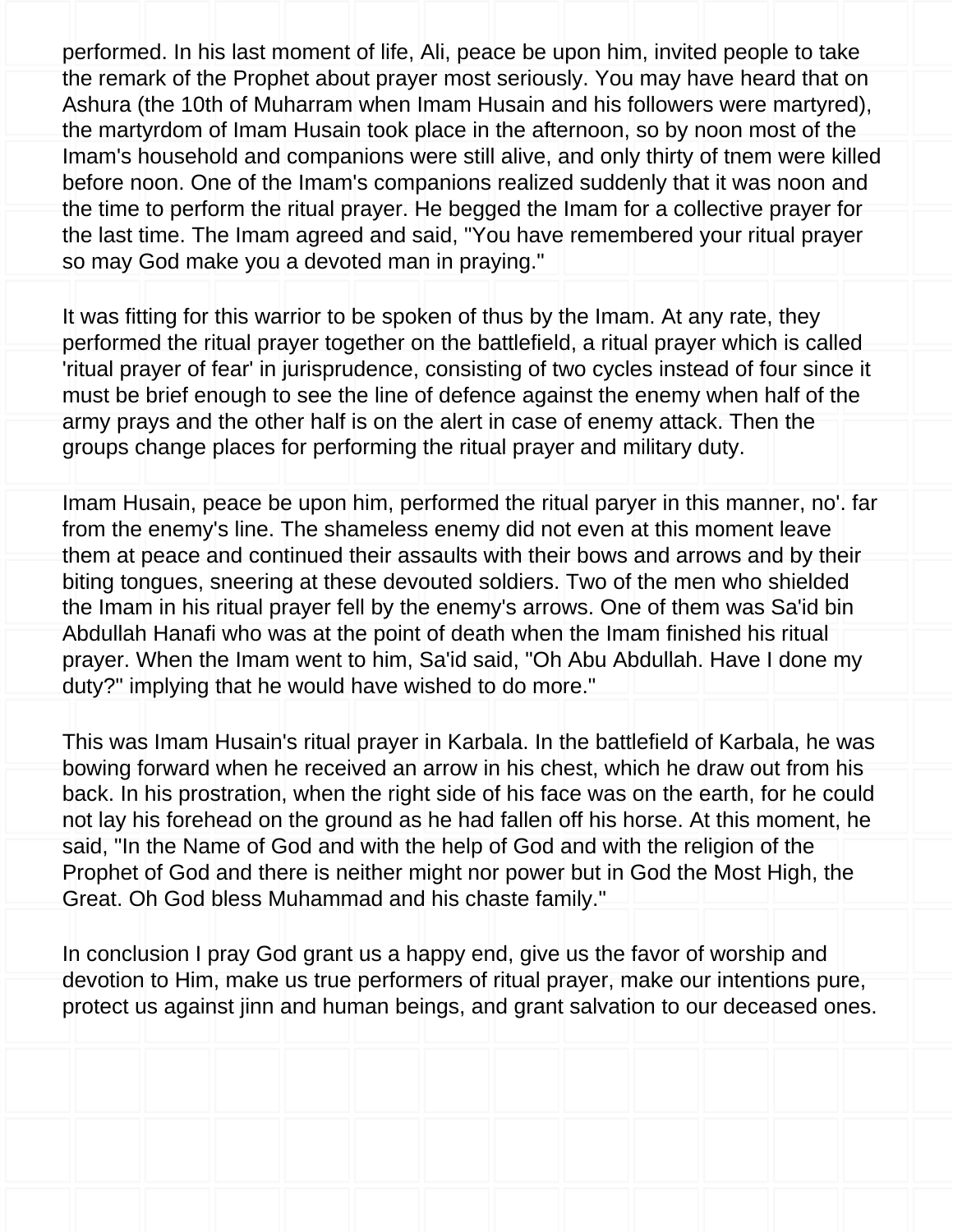



**And (remember) Jonah when he went forth enraged and thought that We would have no power over him, then he called out, "There is no God but You. Glory be to You. I have done evil." So We answered him and delivered him out of grief even so do We deliver the believers.** (Quran 21:87-8)

In my last two discourses, I explained that worship and prayer, if correctly performed, eventually leads to a true affinity to God. The human being, through worship, will be a real servant of God and a real servant has a true affinity to God. In other words, to be a real servant of God implies a sacred journey which culminates in affinity to God.

Tonight I wish to discuss the first stage of the sacred journey, the point where we must begin our journey towards affinity to God. And this is what we need today. We who have not taken any steps in this sacred path, will not benefit from discussing the higher stages of those travelling this path.

If we are practical beings, we should realize the first step and the first stage and how we should begin our worship.

The first step on the path of affinity to God is repentance, which is the topic of my talk tonight. What does repentance means and what is its nature psychologically and what is its consequence spiritually? For many of us, it seems a simple matter but have we ever thought of analyzing it psychologically? Repentance is a characteristic of the human being that sets it apart from animals. The human being possesses certain high aptitudes and distinctive qualities which are not found in animals. One of these is the ability to repent. It does not mean only uttering the phrase, "I seek forgiveness from God, the Most High and I repent to Him."

It is not something verbal. It is a psychological and spiritual state, a revolution of the mind and the above phrase describes that state but it is not the state itself. So if we utter this phrase several times a day, it does not mean we are penitent. True repentance once a day brings us stage by stage nearer to God.

As an introduction, let me say that there is a difference between inanimate and living things in the fact that inanimate things have not the ability to change the course they follow by their own power such as the revolution of the earth around the sun or the movement of the stars in their orbits or a stone which is dropped from a height and pulled down by the force of gravity. There must be an external factor to be able to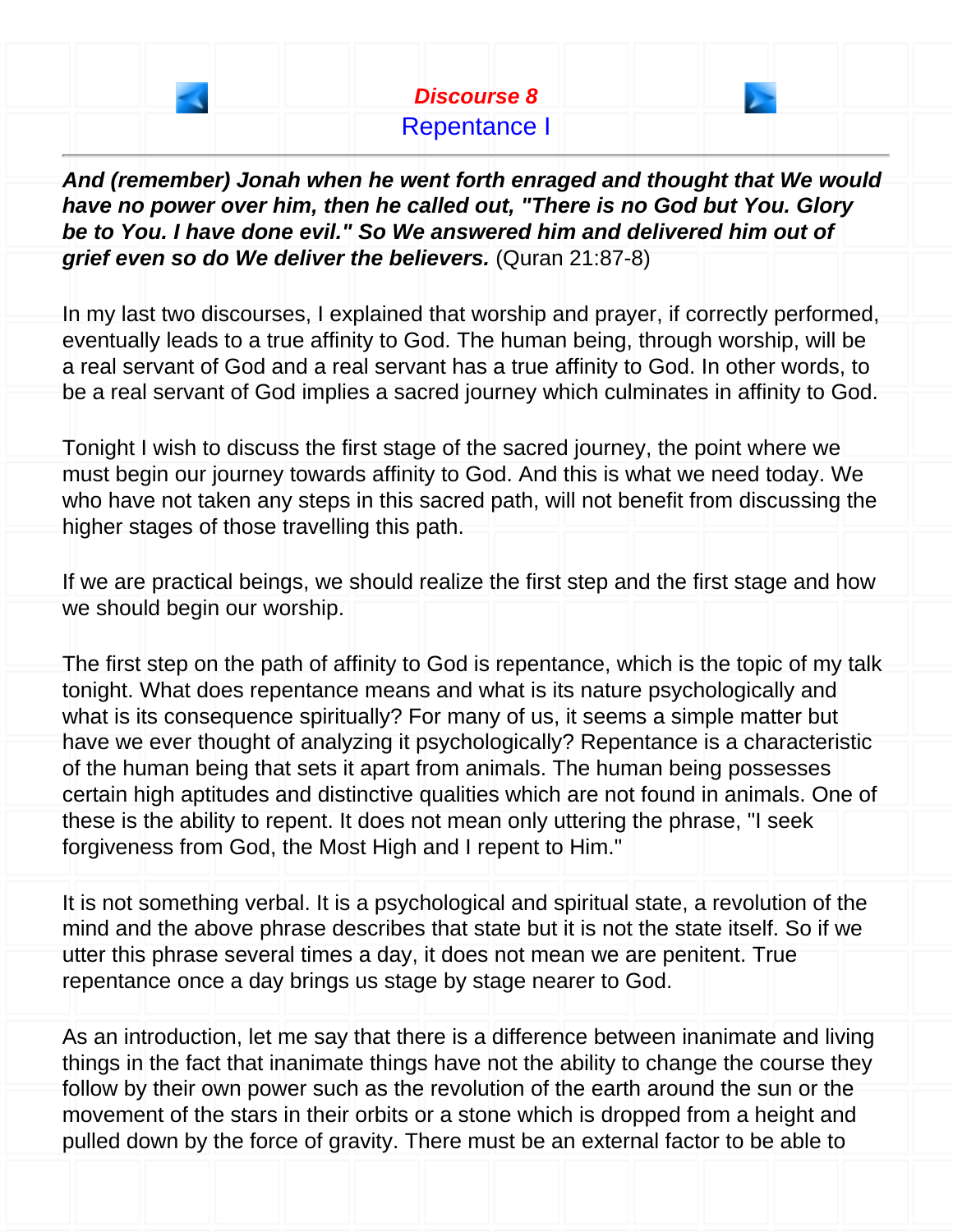deliver them from their habitual course.

On the other hand, living things such as plants and animals have the ability to change their course from within themselves and if they meet conditions which do not accord with their life and its continuation, they themselves change their course. When a sheep, a pigeon or even a fly meets an obstacle in its way, it will change its course even to the extent of a hundred and eighty degrees, thus moving in quite the opposite direction.

Even plants can choose and change their course within certain limits and conditions. When the roots of a tree reaches a stone, they change its course.

The human being, too, is similar to plants and animals in this matter. Repentance is in fact a change of the course, not a simple one like that of plants and animals, rather something much more complex and worthy of analysis.

Repentance is an internal revolution of the human being against the self. Plants and animals do not act against themselves yet the human being has the ability to do so. The rise of one group of human beings against another group is a natural and obvious matter since we expect the oppressed to arise against the oppressor. This is also true of the rise of one country or nation against another country or nation. But the rise of a person against the self is not so simple and obvious. Why does it happen? The reason is that, in spite of having one body, a human being is intellectually and spiritually a complex being. The human being is a mixture of animal ferocity and passion, on the one hand, and of angelic qualities on the other. Sometimes the pig takes over the command as a lustful being, giving no choice to the ferocious beast, devil or angel within to act. Suddenly one part rebels against this rule and subverts it in favor of the domination of another of its aspects.

A sinful being is one who is dominated by the beast or devil within by which the angel and its noble qualities are imprisoned. Repentance is the arising of the noble qualities within against one's own mean and wicked aspects, putting an end to their domination and destroying all their force.

The converse is also true and the base aspects of the human being can defeat the noble aspects and govern the person to its own destruction. It is true that all the instincts and forces granted to human beings have some use and must be employed in their proper place and time. But there is a limit for each of them which must be observed.

A horse and dog must be taken care of in order to be useful. There are conditions for proper attention to them and a limit to using them. For a child, play is a necessity for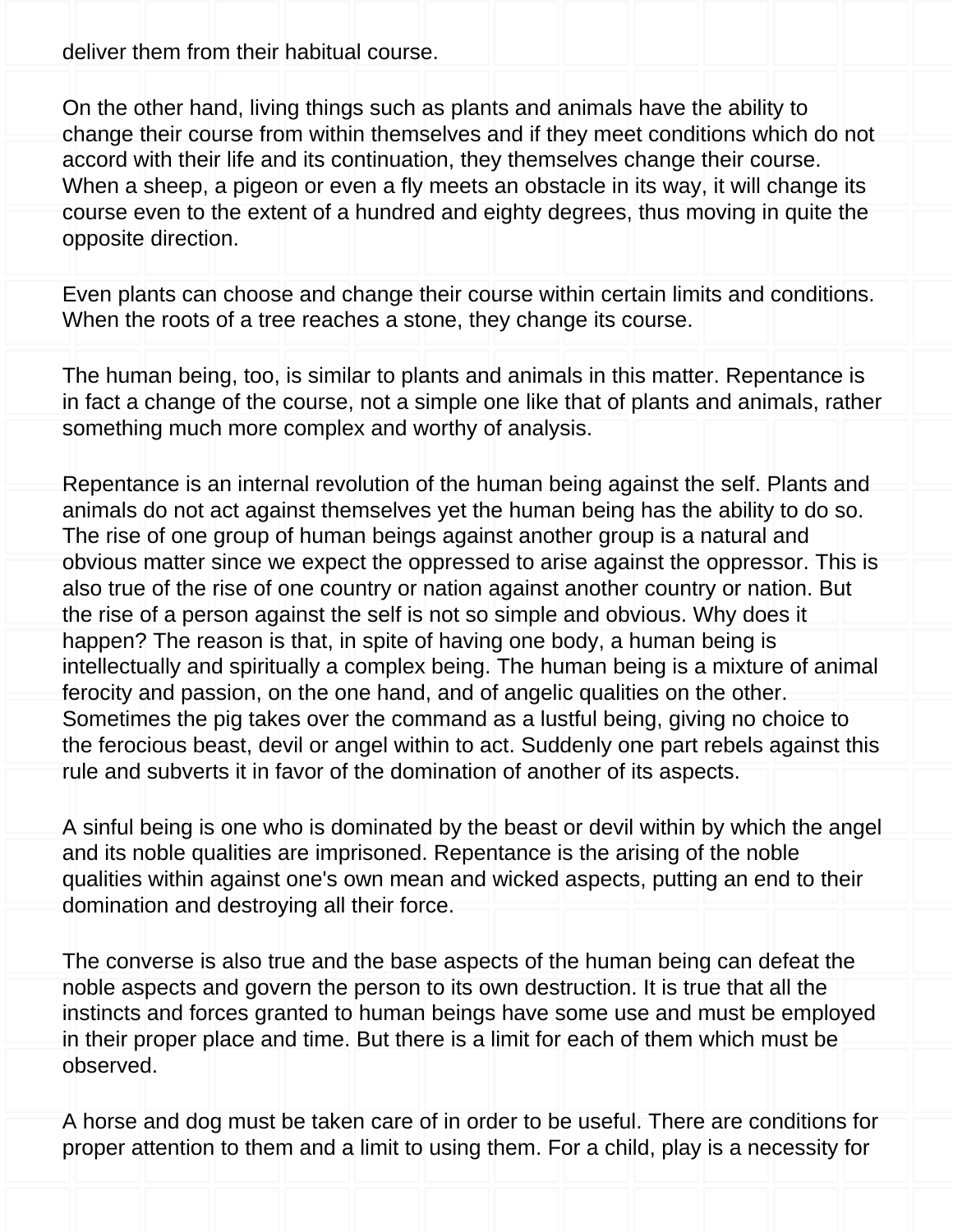the excess of energy to be spent and for the child to learn. It would be mis-education to hinder the child from its natural playfulness. It would be unnatural to force it to attend the society of adults. It would be wrong of a clergyman to compel his young son to wear the garment and turban of a mullah and to prevent him from following his natural desire of playing with other children.

You may have come across children who, at their father's persistent suggestion, engage in ritual prayer and other acts of devotion for many years but when they attain manhood they are suddenly changed into libertines who know no limit in their debauchery. Why is it so? Because natural instincts have long been suppressed on the excuse of promoting higher spiritual education. Of course, inclination towards godliness and worship forms a part of a child's nature but these should not be strengthened at the price of checking all his other natural instincts, each of which has a share and importance in developing a perfect human being. Otherwise, when by chance a child sees a sexy film or meets a woman, the whole of the structure which has been forcefully imposed upon him will collapse causing irreparable damage and ruin.

Repentance is quite the reverse of the above conduct. When a person sinks deeply into sin and lust, and the angel within is not satiated, a catastrophe suddenly occurs. A human being does not have only one mouth; it has hundreds of mouths to be fed, the mouth of desire, the mouth of love, and the mouth of worship. The spirit must be fed with worship and devotion. But when it is starved, the subsequent uneasiness is terrible. A young man who is well off and for whom everything has been provided, suddenly commits suicide. Everyone wonders why he did so. The reason is that a holy power had been imprisoned in him causing him so much pain that it was beyond his endurance and he chose that way out. You meet someone living a luxurious life in a lovely garden and yet he is dissatisfied and uncomfortable. For he lacks the spiritual pleasures which he needs and which must be produced from within him, not from the outside.

Thus, repentance is a reaction of the holy, and noble spirit of the human being against the lower animal self; a holy rebellion of the angelic side against the evil and beastly vices within.

How does this retrocession occur? You should firstly remember that if the holy elements in the human being's personality go wholly out of action and are so completely fettered as to make release impossible, then one cannot gain the divine favor of repentance. But just as the presence of only a few virtuous and chaste people in a country may motivate a revolution, so the existence of a few fine and noble elements in a human being will make repentance possible. If one knows God, this repentance may take the form of turning to God. If not, it will take some other form and may even lead to madness.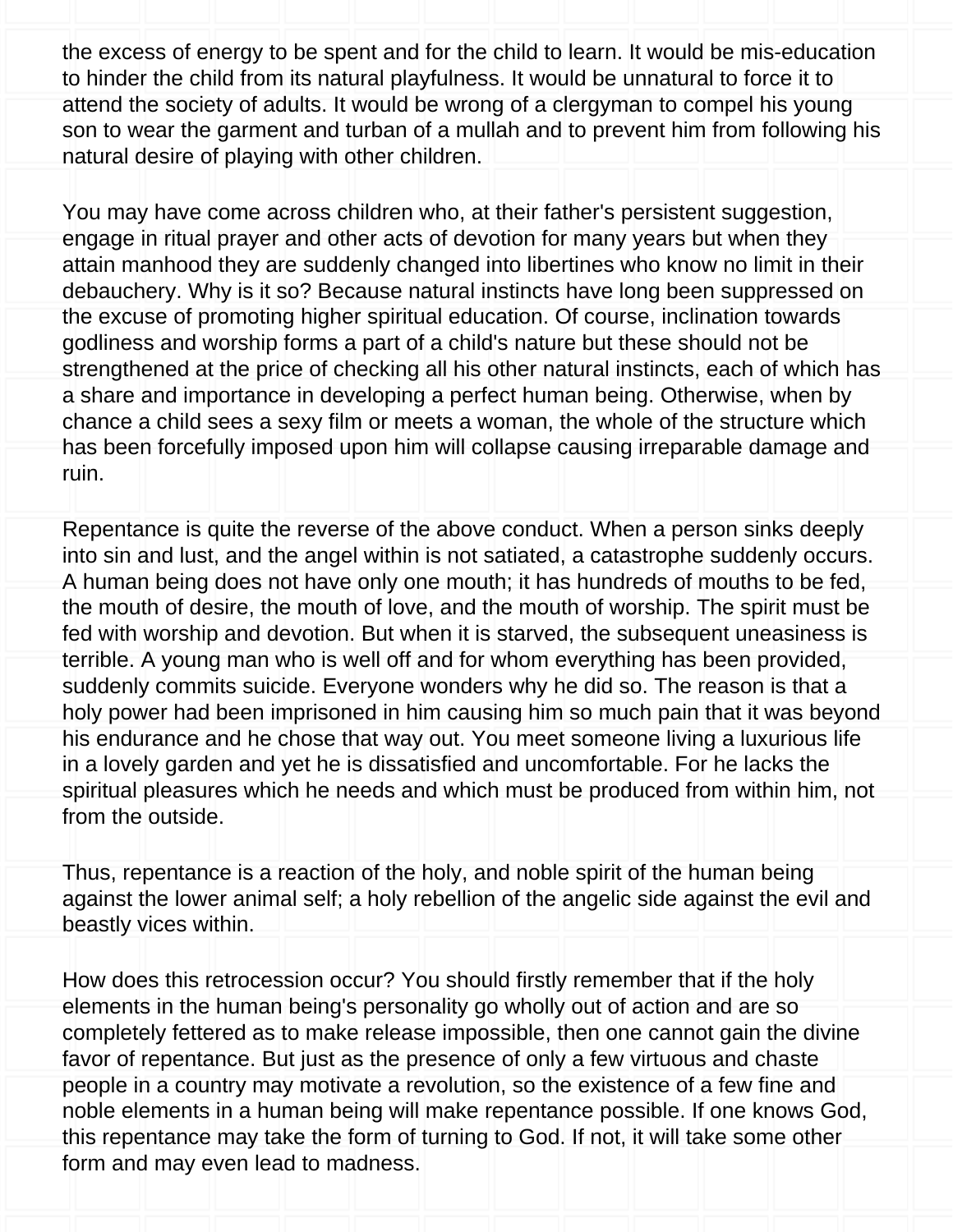We called repentance a reaction. When you throw a ball down, it rebounds. Throwing it is an action and the rebound is its reaction. How high the ball rebounds depends on two things: Firstly, the intensity of the action, namely the sin. If it is small, the reaction will be small and if it is great, the reaction in the spirit will be great. So the more cruel a person is, and the bigger his crime, the more intense will be the reaction. The American pilot of the plane which bombed Hiroshima, on looking down at the city he had bombed and the old and young people he had destroyed, felt such a pang of conscience that when he returned to his country to receive his countrymen's welcome and the wreath around his neck, he was a changed man altogether, even though he had been picked for that task in the first place for his cruelty and indifference. He may have smiled at the words of praise showered on him but in the privacy of his home when he was alone with his conscience he felt such a criminal that he ended his life in a lunatic asylum.

Bushr ibn Artas was a most cruel general of Muawiyyah. A policy of Mu'awiyah was to send him or other equally hard-hearted men at the head of an army to penetrate the frontiers of Ali's realm and do as much damage as possible; They were given a free hand to kill, burn, pillage and destroy. This Bushr once attacked Yemen, committing many crimes including the capture and beheading of the two small sons of Ubaidullah ibn Abbas, Ali's cousin, who was the governor there. Later his conscience troubled him so much for this ugly deed that neither in his sleep nor while awake even for a moment could he forget this bloody action. Finally he went out and rode a wooden horse in the street with a wooden sword in one hand and a whip in the other, followed by groups of children hooting and laughing at him.

The second factor on which the intensity of the reaction of repentance depends is the nature of a person's conscience and the strength of his faith. That is why even small blunders which may hardly be called sins rouse the conscience of those who are spiritually firm and strong, while most of us may commit hundreds of these blunders everyday without worrying about them.

Chaste and spiritually strong people are constantly in a state of penitence. One such man was my great teacher, the late Haj Mirza Ali Agha Shirazi. Once he visited us at Qum and then invited me to accompany him to a gathering, where, as it happened, the choicest pieces of both Persian and Arabic poetry were recited . He took an active part in the discussions and was amongst those who recited some poetry. Never did I realize that he had such a profound knowledge in this field. The poetry was of the poets Sa'di and Hafiz and others like them. Of course, to recite poems, especially poems like this, is no sin. But to recite poems at night is undesirable and when we left that house he kept on repeating words of repentance as if he had committed a great sin while many of us would not have worried about acts which may have been considered even more wrong.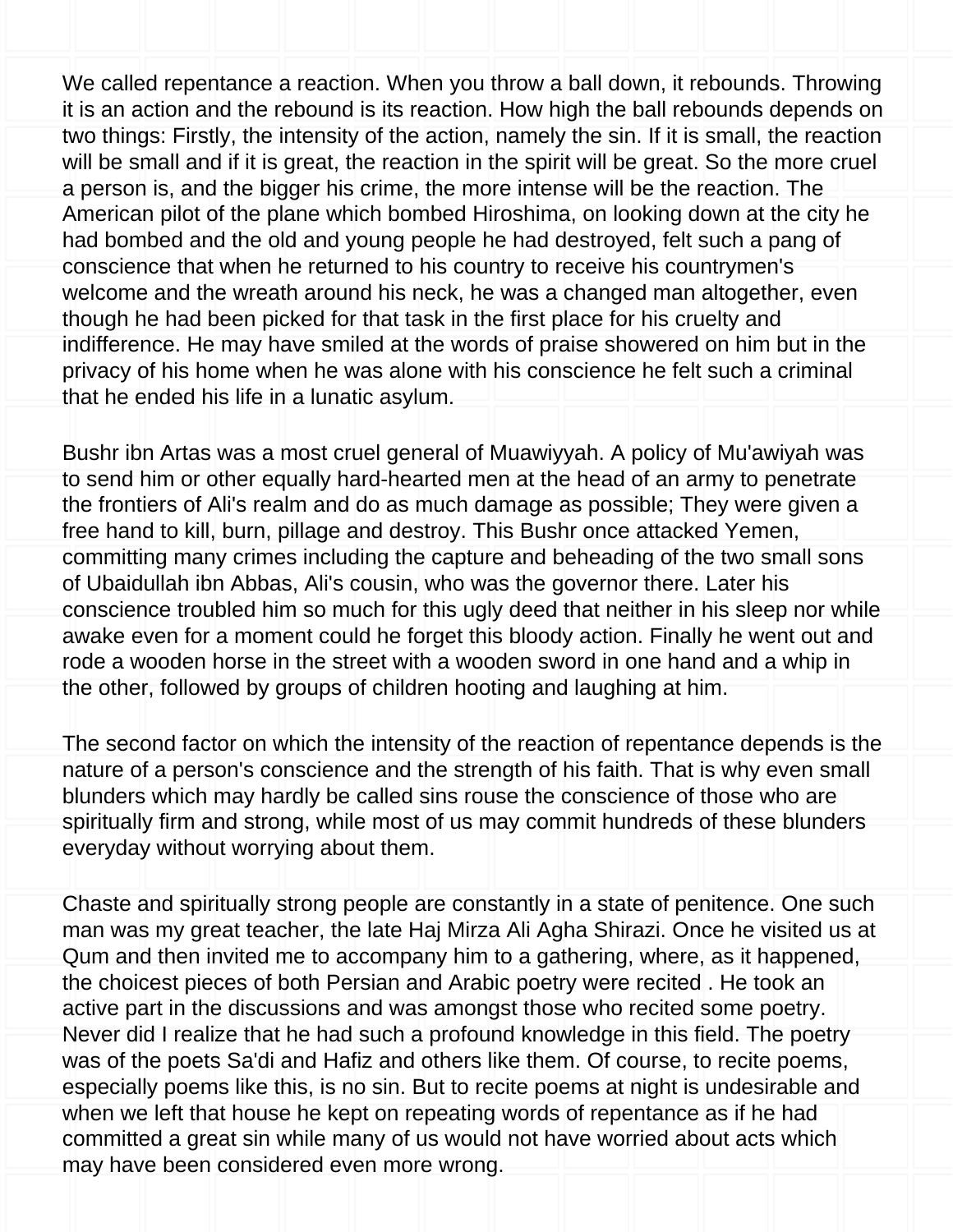The punishment that God has appointed for such beings is such that we are not worthy of them. This man was in the habit of rising two hours before dawn and it was by his example that I understood the meaning of devotion, godliness, penitence and complete absorption in God. But the next morning he happened to wake up later than his habitual hour for prayer and he declared that this was God's punishment for his listening to poetry the night before. In this man's belief, a man who wastes two hours at such an occupation is not worthy of two hours of necessary convocation with God.

I can cite you another example. If you leave a clear mirror in a place where you think, the air is pure and fine, you will see a layer of dust collected on it an hour later even though you had not felt that any dust was in the air before or on the wall or furniture. When a wall is dirty no stain shows on it in an obvious way and if it is blackened with tar, you cannot distinguish any trace of dirt or stain on it.

When the Prophet sat in a gathering, he uttered the following words of penitence many times: I feel traces of turbidity on my heart and everyday I repent for them seventy times." Such things seem like a clear mirror to us while for him they are dimness and turbidity. Even talking to us human beings about God may seem turbidity to him inspite of seeing God in the mirror of our existence.

It has been narrated by Umm Salmah and others that for two months before his death, wherever the Prophet sat or did something, he always uttered the following prayer, "Glory be to God. I seek forgiveness from Him and I repent to Him." She says, "I asked him why he uttered words of repentance so often and he answered that he was commanded to do so. It was later that we realized that the last chapter of the Quran had been revealed to him and he felt that it was a declaration of his end." This was Sura 110, having those three verses, "**When comes the help of God and victory and you see men entering God's religion in throngs, then proclaim the praise of your Lord and seek His forgiveness for He is the Acceptor of Forgiveness.**"

This chapter was revealed to him even later than the verses concerning the completion of religion of Islam and the succession of Ali, peace be upon him, and it informed him that his task was done and it was time for the Prophet to think of himself and this is why he continually glorified God and sought His forgiveness.

But we poor creatures are like that tarred wall and repeated sins produce no reaction in our spirit. I do not know where and for how long in our spirit we have been imprisoned that we see no signs of regret for our dark past and realize that we had gone astray and must now turn to God. Then we will be at the starting point of our heavenly journey.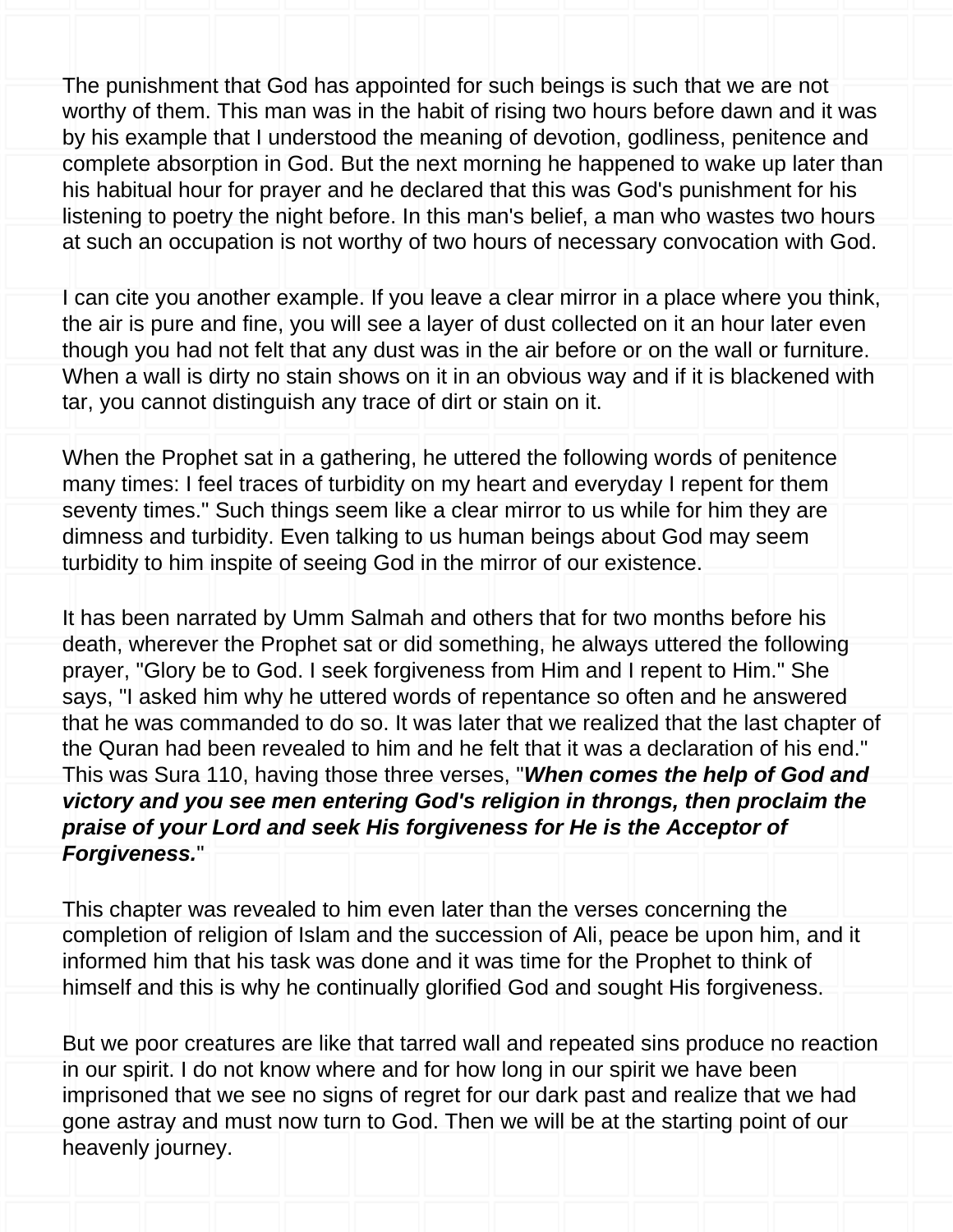A man came to Ali, peace be upon him, asking for advice. He said, "Be not one of those who long for the next life but do nothing for it." This is actually what some of us are like. We claim to love Ali, peace be upon him, but it is not real love for if it were, we would accompany it with action. Such people suppose that Ali, peace be upon him, needs a crowd, even if they are not true followers. The same behavior is true of those who weep for Imam Husain, peace be upon him, unaccompanied by good deeds. But if it were true love, they would do something to prove it.

The second advice of Ali, peace be upon him, was, "Be not one of those who feel repentance to be necessary and yet they postpone it." People often think that they are too young to start repenting for they see old people engaged in worship and penitence. But the truth is that the time for repentance is youth. A young branch can be straightened, but when it grows thicker it does not lend itself to a change of shape. In old age no strength is left to make penitence practicable. By that time, our back is too bent with sin to make repentance effective. Rumi, the poet, tells a story about a man who had planted a bramble on the people's path. When it grew up, he was asked to uproot it but he said, "It is too early, There is no hurry. It is easily uprooted." He kept on offering the same excuse year after year. But the brambles grew thicker and its roots firmer and its thorns sharper and more dangerous, while the man grew older and weaker and unable to pull it out by the root.

The poet means that vices take root rapidly in a person. You can remove them when you are young but as you grow older, you become more and more helpless against them. It is then too late to do anything. I swear by God that even one hour's delay is important; so is one night and one day. Today is better for repentance than tomorrow and tonight better than tomorrow night. Worship is no use without repentance. Just as one washes oneself for ritual prayer, so one should first repent before one performs an act of devotion whether it is praying, fasting, reading the Quran, going on a pilgrimage or even attending sermons.

Someone came to Ali, peace be upon him, claiming strongly his intention to repent. The Imam realized that he was not serious and asked him, "Do you know what repentance is? It is an act worthy of exalted being; it is a holy state of mind which makes you feel that God has bestowed His grace on you and that you are surrounded by angels. You lose your egoism and feel you are purified." In repentance there is no need to go to a clergyman or to another human being. Repent to your God as it is said in the Quran,

## **Say, " Oh my people who have been prodigal against yourselves, do not despair of God's Mercy," surely God forgives sins altogether**. (Quran 39:53)

The following sentence has been quoted in a Sacred Tradition,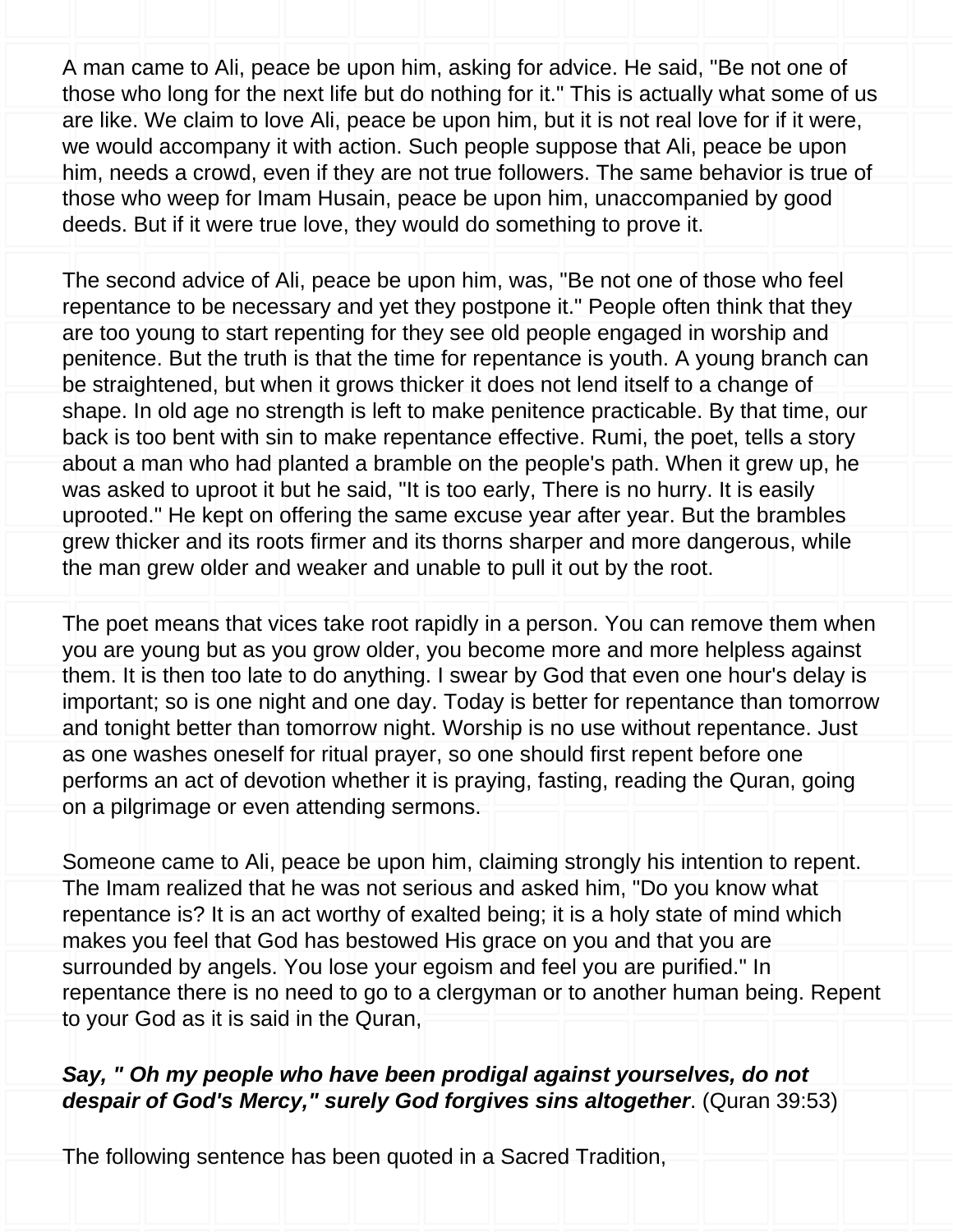The groan (of repentance) of sinners is dearer to Me than the glorified glorifications (of Me) so you should sigh and groan in these precious nights. Be your own judge and censor, confess all your sins and be sure that God will forgive you and purify your soul. Then you taste the sweetness of worship and sin and the pleasure obtained from them will seem to you so trifling that you will never feel inclined to commit them any more nor to lie or slander or accuse others.

Ali, peace be upon him, has considerd six conditions necessary for repentance: Two form its basis, two are the requisites for its acceptance and two for its completion. These six points will be explained in my next discourse.

The greatest joy of chaste people has always been to admit to God their shortcomings, their faults, their needs and their poverty, saying that they show nothing but negligence, while God grants nothing but favor and grace. The following prayer is quoted from Imam Husain, peace be upon him,

My Master, when I glance at my sins I am overcome by fear but when I glance at Your Grace I am filled with hope.

Let me say a few words about the tragedy of Karbala. On the 9th of Muharram, the day before the martyrdom of Imam Husain, peace be upon him, the army of Umar Ibn Sa'd launched their assault on the orders of Ubidullah Ibn Ziad intending to give battle at night. Imam Husain, peace be upon him, asked through his brother, Abu'l Fadl al-Abbas for a respite of one night. To remove suspicion that he intended to delay the fight, he said,

Dear brother, God Himself knows that I love to offer my ritual prayers to Him and tonight which is the last night of my life, I am more eager to do so and to offer my repentance and beg His Forgiveness.

It was a wonderful night of joy for them, full of hopes of martyrdom. They made themselves neat and tidy and even cut their hair. They set aside one of the tents especially for this. One person would be inside and two men were standing outside when one of them began joking. The other one told him that it was no occasion for mirth and joy. He answered that as a rule he did not joke but he felt that night to be a night for mirth.

When others (the enemy) approached the tents, they heard sounds like the buzzing of bees and asked what it was. They were told that the Imam, his household and companions were busy praying and invoking God's Name. The Imam spent that night in devotion and worship. He saw to the affairs of his family and it was then that he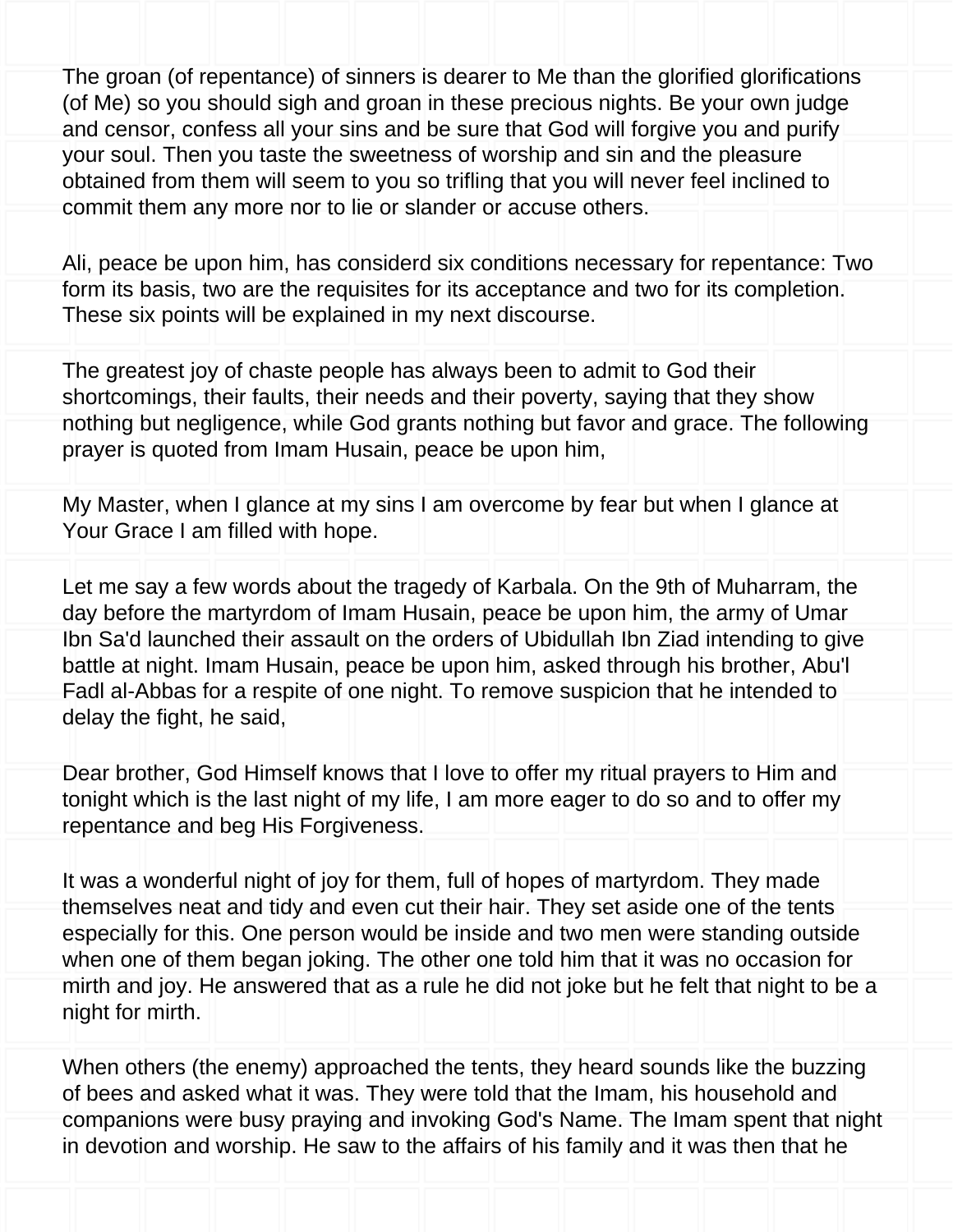delivered his last, eloquent sermon to his followers.

Let me mention a penitent of Karbala that night, a real penitent whose repentance was accepted: Hurr ibn Yazid Riahi. He was a brave warrior of Kufa. When Ibn Ziad wanted to send a thousand men for the first time against Imam Husain, peace be upon him, Hurr was the man chosen. In doing so he oppressed and mistreated the Prophet's household. It is said that Hurr was seen to be trembling like a leaf. The same narrator was surprised and, approaching him, asked him the reason and whether he was afraid. Hurr told him,

No. I have no fear of fighting but I see myself at a cross roads between heaven and hell and I am wondering which route to take.

At last he chose the right route. Slowly, slowly he turned his horse away in such a way that no one knew what he intended to do. When he reached a certain point, he spurred his horse on until he reached the Imam's tent with his shield turned backward as a sign of coming in peace.

On seeing the Imam, he cried out, "Is my repentance acceptable?" Then the Imam said, "Yes." His chivalry was such that he did not put one word of blame upon him for his past conduct. Hurr begged the Imam to let him go and fight. The Imam said, "You are our guest. Get down off your horse and stay with us awhile." But he felt shy, whispering to himself with shame for his past, for having sinned against the family of the Prophet. That is why he again requested that Imam Husain let him go and fight the attacking foes lest one of the children look at him and cause him to die of shame.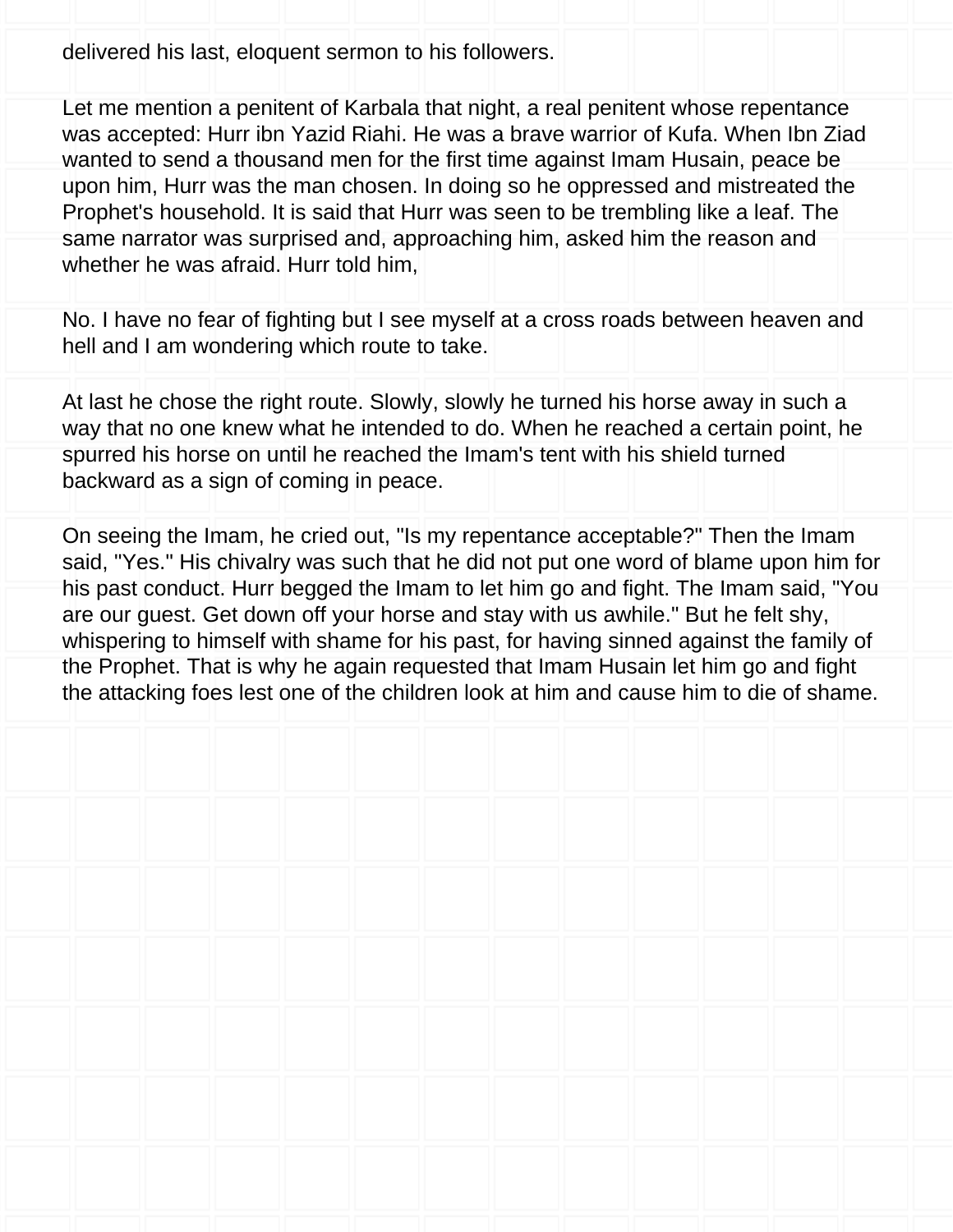

# **Lord we have wronged ourselves and if You do not forgive us, and have mercy upon us, we shall surely be among the lost**. (7:23)

In my previous discourse, I explained that repentance is the first step of the devotees on the journey of affinity to God and I promised to mention in this discourse the explanation of Imam Ali (as), peace be upon him, about the conditions and phases of repentance. Before doing so, I wish to answer this question, "When is the time for repentance and when is it accepted?"

A person has the opportunity to repent as long as that person is alive and before death comes. When a person is in the cluches of death, no time is left to be saved through repentance. According to traditional interpretations, this death time is the moment that one feels and sees death and gets a glimpse of the next world.

Repentance in the next world has no meaning for one is not in a position to repent nor can it be real. But the reason why at the time of death repentance is not acceptable, is explained in the Quran.

**Then when they saw Our might, they said, 'We believe in God alone and we disbelieve in that we were associating with Him. ' But their belief when they saw Our might did not profit them ...** (40:84)

Why is it so? Because repentance does not mean simply regret or a return from the wrong path due to one factor or another. Repentance is real when an internal revolution takes place in a person, causing a rise against all lustful, evil forces and wicked deeds, and domination over them all.

Seeing divine vengeance approaching and then experiencing belief and repenting is not an internal revolution. The Quran says about Pharaoh,

# **Till when the drowning overtook him, he said, 'I believe that there is no god but He in whom the Children of Israel believe.** (10:90)

As long as Pharaoh alive he acts like a despot and nothing and no counsel convinced him. He resorts to a contest between his magicians and Moses; he shows more rebelliousness and decides to kill Moses and his tribe. He chases them in their flight and, when he is at the point of drowning in the sea and there is no escape, he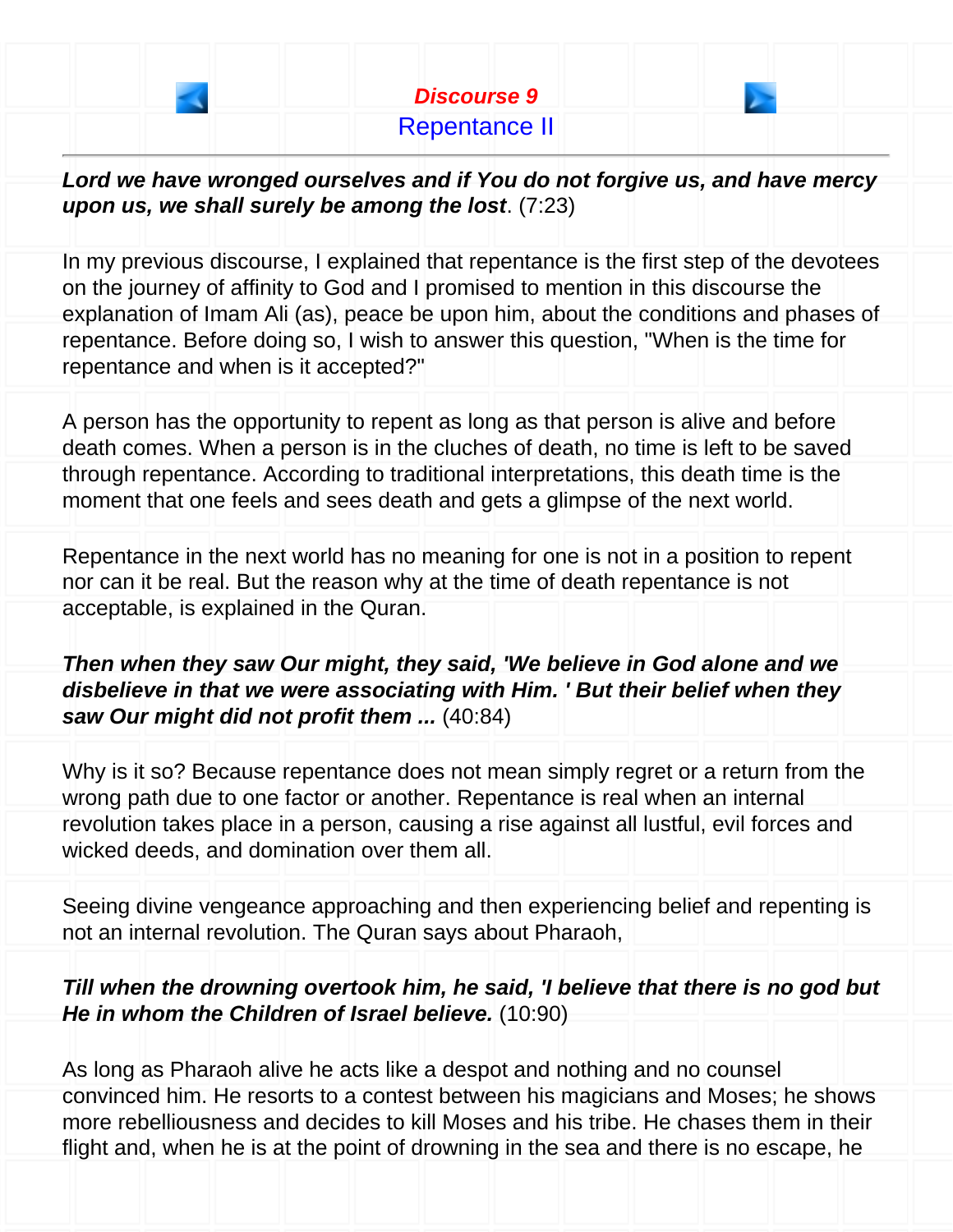repents and expresses his belief in the God of Moses. But it is too late for his repentance to be acceptable for it is not a real, internal revolution. His repentance is only due to his helplessness in a calamity. So they say to him, "Now? When you previously rebelled?" In other words, "Why did you not repent an hour before when you were quite free to do so?" For, then, it would have been a true change of heart. What criminal in the world is not penitent at the moment of punishment? But if he shows a regret and penitence before he is caught, then we can say he is changing spiritually.

Now, as for why repentance in the next world is unacceptable, this is because the criminal witnesses punishment there and the consequence of his deeds and therefore his repentance would not be a true revolution. Moreover, death is like the fall of a fruit from the tree. As long as it is a part of the tree, it is dependent on the air, water and nourishment that the tree obtains. Even an hour before falling, there is the chance for that fruit to become more ripe and sweet but the moment it falls every possibility of development comes to an end for it.

The human being is the fruit of nature with all the potentials for that person to be good or bad. If we adopt worship and devotion, we are being ripened. If we sin, we are plagued like a rotten fruit. Repentance is one of the ways by which one is nourished when one is alive, not in death or after it. All the changes and revolution and ups and downs are connected with this world while in the next world, they all come to an end and stop.

Another example is a baby in the mother's womb. All its nourishment and health are through the mother but the moment it is born, total dependance comes to an end and, a new order is established for its life that is quite different from the previous one. In the next world, too, everything is different from the order of this world.

Imam Ali (as), peace be upon him, says, 'Today is the time of deeds and not reckoning and tomorrow (in the hereafter) is the time for reckoning and not for deeds.' He does not mean that there is no punishment in this world. Some of the misfortunes which befall us are punishments. But again it does not mean that all punishments for wicked deeds are inflicted in this world. Therefore, if one receives no punishment here it does not mean that one is quite chaste and that one's account is clear.

On the other hand, if a happening like a flood destroys people, is it due to their deeds and their punishment in the world? No. The above saying of Imam Ali (as) says that as this world is for deeds and not for reckoning, the next world is for reckoning and not deeds. That is the reason why repentance must take place before death to be valid, that is, it must take place where there is still time and opportunity for it.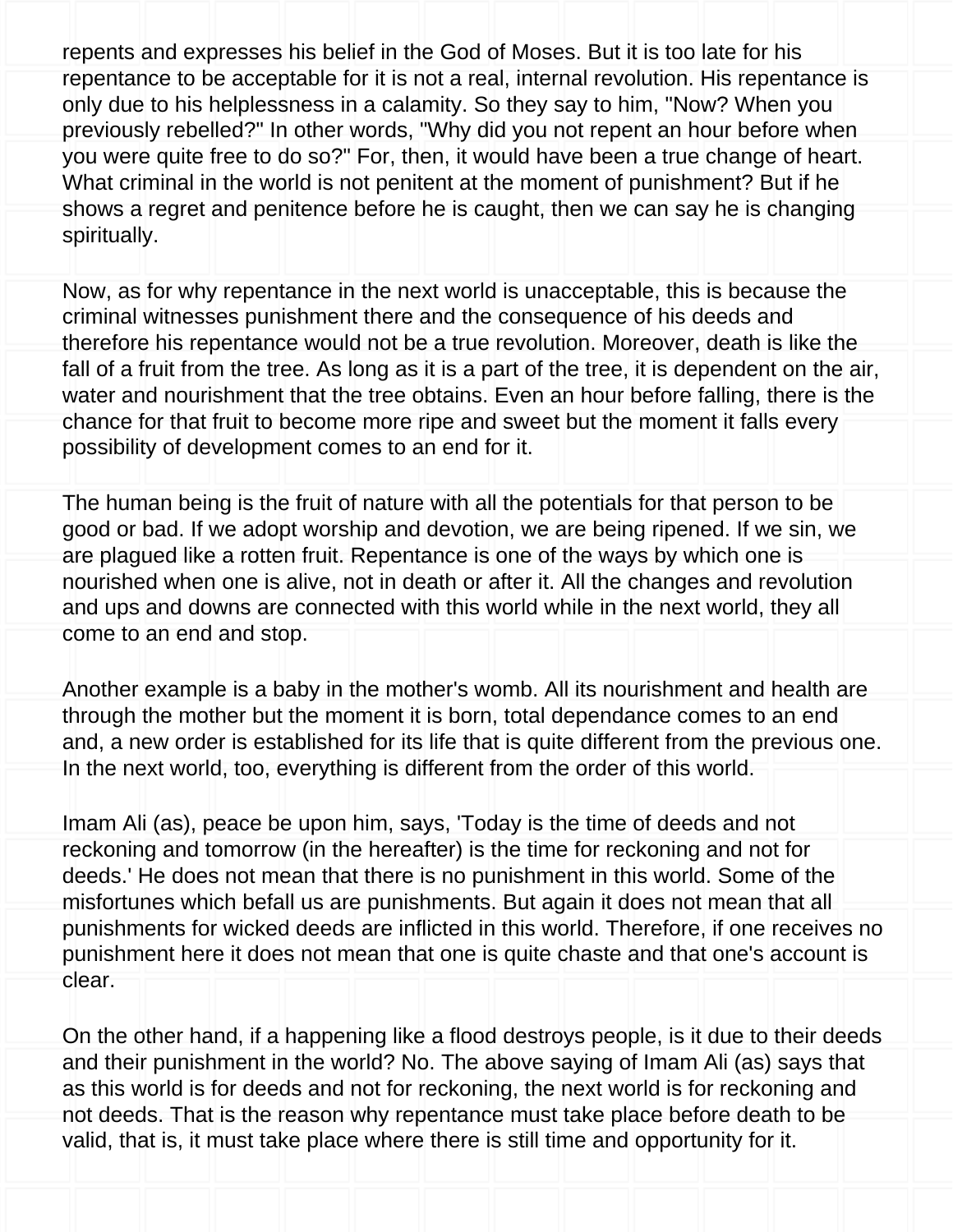God says in the Quran, **He promises them and fills them with fancies but there is nothing satan promises then? except delusion**. (4: 120) A man came to Hadrat Imam Ali (as) to repent and when the Imam realized that the man was ignorant of the importance of repentance, he said to him, "Do you know the meaning of repentance? It has an exalted position. It has six conditions for its acceptance and the last two are the conditions of its completion." What are those six points?

The first one is regretting what has passed. It means looking at the dark deed and being so sorry and ashamed of it that it makes your heart burn. The Quran says,

## **Oh believers, wine and arrow-shuffling, idols and divining arrows are an abomination, some of satan's work, so avoid it; haply you will prosper.** (5:90)

Everyone knows how despicable dead flesh is and there is nothing more fitting than comparing backbiting with it. Calumny is in the same category of sins. Some people in accusing others begin their words by the phrase, "It is said," and suppose that in this way they acquit themselves of the sin of calumny and later on they disclaim their remark and say that they have quoted others' words. This too is a sin and the Quran has forbidden it in the following verse.

## **Those who love that indecency should be spread abroad concerning those who believe there awaits them a painful chastisement**. (24:19)

Those who spread accusations of others are committing a great sin. The same applies to unclean glances at people's wives or daughters to the abandonment of prayer and fasting and showing indifference to sacred rites in the months of mourning and fasting. Being inadequately dressed in public is another such sin.

The Prophet in speaking of his ascension says, "I saw women there hung by their hair and beaten with fiery scourges and women who were hung by their breasts and beaten with whips. I asked who they were and was told, "These are the women who exhibited their bodies in public."

Of what worth is this brief span of life to expose oneself to such heavenly punishments. Is it not time to come to oneself, to feel humble and show interest in what is ordained by God? The Quran says,

#### **Is it not time that the hearts of those who believe should be humbled to the remembrance of God and the Truth which He has sent down** (57: 16)

What is the use of shedding one tear drop occasionally for appearance's sake instead of repenting and checking ourselves and others from sinning?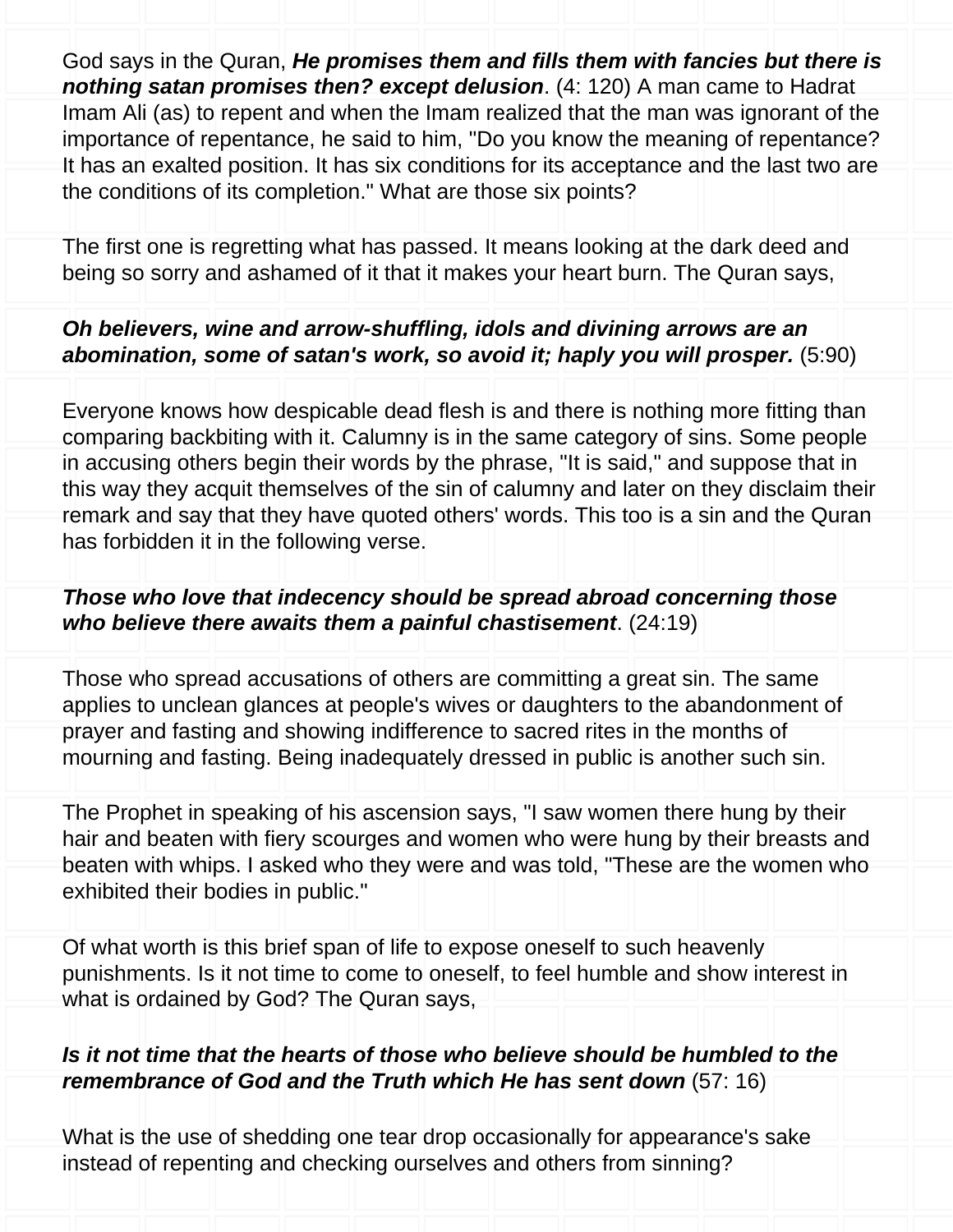The second condition that forms the basis of reference is a decisive resolution not to repeat the foul deed again. Repentance does not depend on the enormity of sin. Every kind of sin, whether big or small, lends itself to repentance provided the Penitent is serious in his or her intention .

One of the two conditions for the acceptance of repentance is to return what belongs to others, whether it is something that is seized or a right that has been trampled on. It must either be returned itself or, at least, the rightful owner must be given satisfaction. God will not forget him and the same applies to a person who has been backbitten. He must be given satisfaction. He must accept the apology.

I wish to narrate something that concerns myself. I was a young religious student attending a group in which someone started to slander the late Ayatullah Hujjat whose pupil I had been for years. I felt this to be quite wrong but I did nothing about it. One day I went to his house and asked to see him. I was let in and I explained that he had spoken about him behind his back a great deal and had done nothing to stop them. I felt penitent about it and asked for his forgiveness. With the greatness that this man had, he said, "There are two kinds of slander about people like us, one is an insult to Islam and the other concerns our person." I explained that he had not said anything offensive about Islam but had spoken only of his person.

He told me I was forgiven.

In repentance everything that is unlawfully acquired belongs to others whether it is a religious task, bribery or any illegitimate gain or any damage done and it must be repaid and amended so that the rightful owner or the person who has received the damage should be satisfied. If you have nothing left to give back and for example the rightful owner is no longer living, seek forgiveness from God. God willing, He will make that person satisfied. Similarly, heavenly rights must also be restored. What are heavenly rights? If you have failed to observe the fast or perform your ritual prayer or failed to make your obligatory pilgrimage to Mecca inspite of being able to bear it physically and financially, you must make up for all these failures. This is the second condition for the acceptance of your repentance.

A lady who attended one of my discourses had written to me saying that she was deeply influenced by my remarks about a total change of heart. She confessed that inspite of the higher education and her job as the head of a school, she was unfortunate enough not to be properly acquainted with the Quran and she asked for guidance and advice.

Allow me to give a general answer. It is necessary for every Muslim to know Arabic in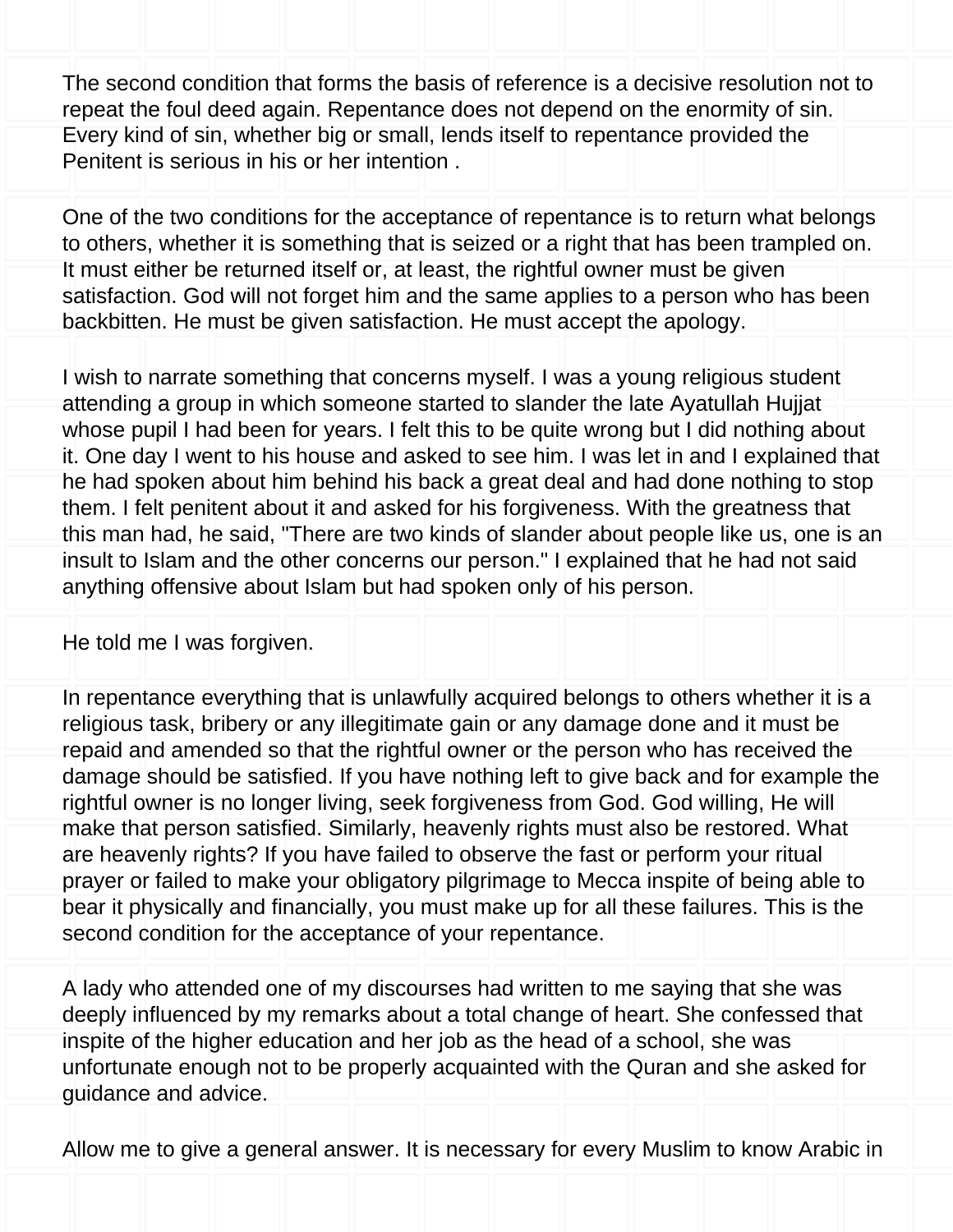order to understand the Quran and his own prayer. But as it happens English is at present the international language and a means of increasing one's income and every school boy and girl is taught that language, while Arabic is entirely neglected even though it is religiously and spiritually greatly needed by us.

The next point Imam Ali (as), peace be upon him, mentioned about the condition for the acceptance of repentance is to rid oneself of all the flesh that has grown on one by illegitimate means. This requires the mortification of the flesh, abstinence and selfdiscipline. It means benefitting from what is legitimate, honest and proper.

My father narrated that the late Razavi Khorasani, who was a religious sage, had a very corpulent body. In the last years of his life he met a devout ascetic and through his influence, he decided to get rid of his extra flesh to such an extent that he became quite lean and thin. I am not so insolent as to say that his fatness was due to loose living, but anyhow he himself had come to the conclusion that a religious person must not be so corpulent.

The last condition that I wish to explain is to let the body which has tasted the sweetness of sin, also taste the pain of deviation and worship. Fasting is not an easy matter especially if you spend the night in prayer. The Quran in speaking of repentance mentions the following points:

#### **God loves those who repent and He loves those who cleanse themselves**. (2:222)

This means that you must cleanse yourself not only physically but also spiritually. The Prophet was a fine example of both kinds of cleanliness.

The Quran also speaks of reforming oneself in connection with repentance.

#### **And he who repents, after his evil doing and makes amends, God is Allcompassionate**. (5:39)

I have already mentioned that sometimes one half of a person rebels against the other half and this rebellion may be by the lower side of a person such as his lust, anger or devilry or by his higher side like his intellect, conscience, his true nature and his depth of heart.

Those who have suffered sexual deprivations in the name of worship and virtue suddenly turn into libertines and make rebels of themselves. But a revolution which is started by a belief in God by recognizing the higher side of the human being, is holy and accompanied by reform.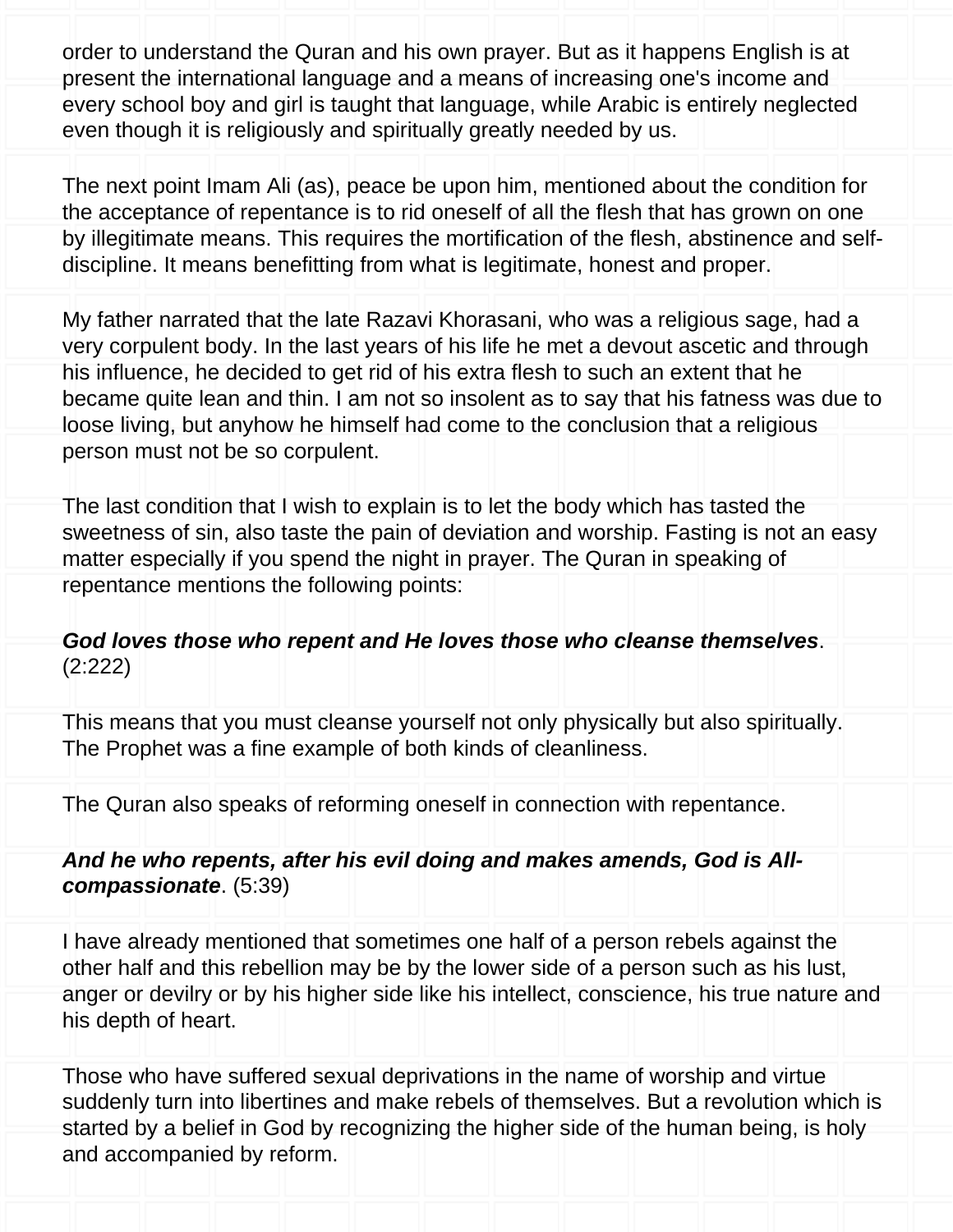One of the peculiarities of the Prophets as compared with other human leaders is that their revolution is different from a revolution begun by leaders in a society. The latter manage only to arouse one group or class against another class or classes of society and equip them with the means or vanquishing the adversaries. This kind of revolution has its use in cases where a class of oppressors and a class of the oppressed have come into existence. Calling upon the oppressed to seize the right is human and this action has been both recommended and carried out by Islam and all the Prophets. One of the testaments of Imam Ali (as), peace be upon him, to his two sons, was, "Always be an enemy of an oppressor and an ally of the oppressed."

But what revolutionary leaders are unable to do what Prophets can do is to arouse the human being against the self and make him or her repent, they can also make the oppressors rise against their own wicked deeds. You meet many figures like Abu Sufiyan and Abu Jahl in the history of Islam against whom the poor and weak people have arisen and also tyrants like these have rebelled against themselves.

Imam Musa ibn Ja'far was passing through a market in Baghdad. He heard the sound of music and merry-making from a house. As he was passing by it, he saw a girl servant coming out with a bucket of rubbish. He asked her whether the owner of the house was a free man or a slave. The girl was surprised at this question and answered that he was naturally a free man and a man of consequence in that town. It took her some time before she returned to the house. The master asked her why she had been away so long. She told him about her talk with the man and gave a description of him. She said that his last remark was that if the master of the house did not consider himself a free man, he would not engage in such revelry and merrymaking.

The man realized by her description that the man was none but the Imam. He gave himself no time even to put on his shoes and hurried to the door, bare-footed to see the Imam. He ran in the direction that he was told the Imam had taken and on catching up with him, knelt down and said, "You were quite right. I am a slave but I knew it not. I want from this hour to be God's slave and begin again with my repentance."

He returned home and threw away all the means of revelry and from then on he walked the streets of Baghdad in his bare feet receiving the nickname, 'the barefooted Bashar'. He was asked the reason for not wearing shoes and he answered, "As I had the honor of meeting the Imam as I am now I wish to preserve the memory of it by going bare-footed."

Concerning the affair of the Jewish tribe of the Bani Quraida who had acted treacherously against Islam and the Muslims, the Prophet decided to settle the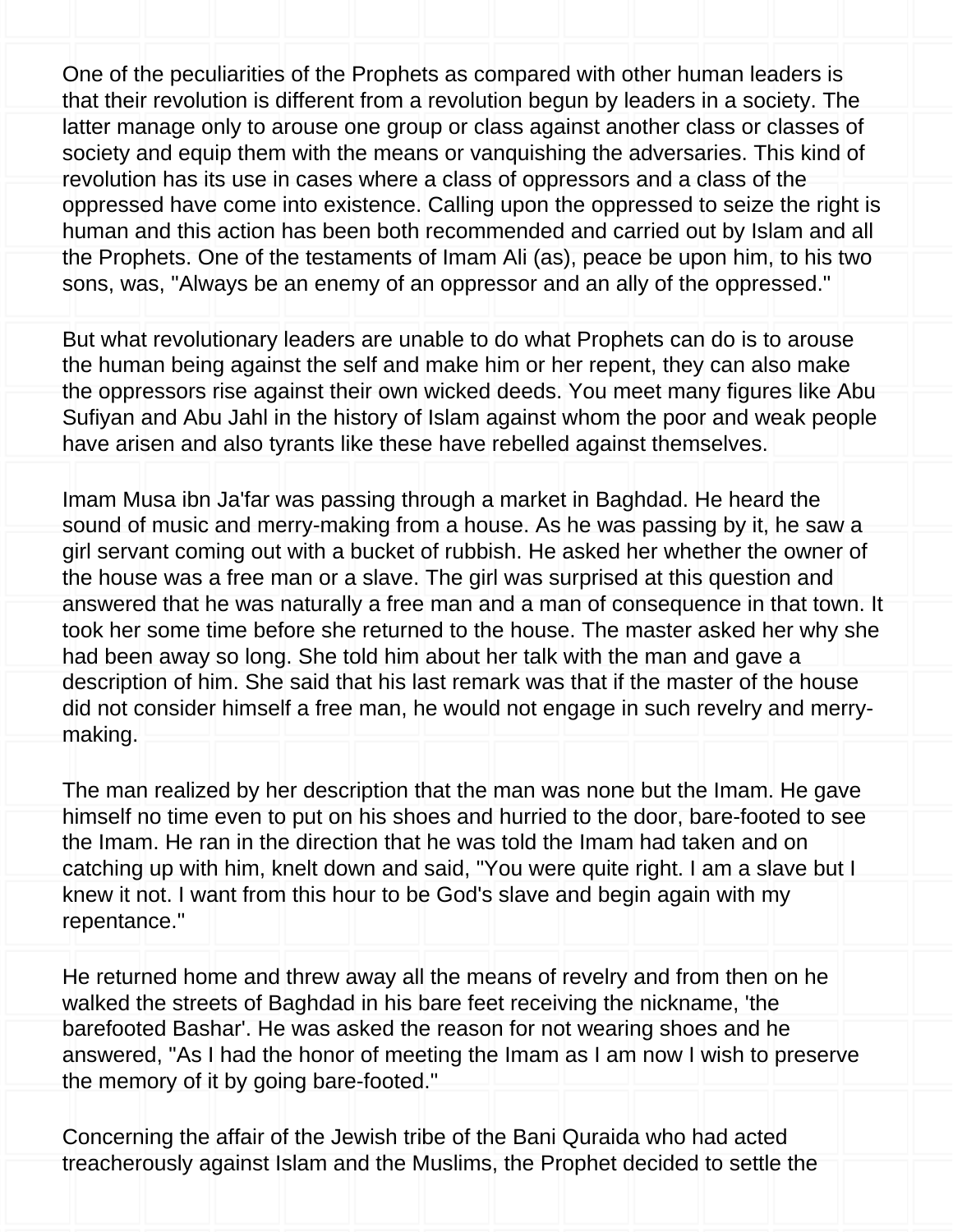question for good. They asked him to dispatch Abul Babah who had an inclination towards them for consultation. The Prophet agreed and sent him to them. He betrayed this trust by some remark which was in favor of the Jews and against the Muslims. As he was returning to Medina he felt ashamed of his action and went home, not to see his wife and children, but to get a piece of rope to go to the mosque of the Prophet. He tied himself to a pillar and cried, "Oh God I will not untie myself until my repentance is accepted." Only at the time of ritual prayers or to ease nature did his daughter untie him tor a few moments and gave him some food and again he asked to be bound, spending long hours lamenting and regretting what he had done and wishing to be dead unless he was absolved from his sin.

They reported this to the Prophet and he said, "If he had come to me I would have begged God to forgive him but as he has made a direct request of God, He will deal with him." After two or three days, divine revelation informed the Prophet that Abul Babah was forgiven. When the people of Medina heard this, they poured into the mosque to release him but he requested the Prophet to do so, which he did.

Those who have made a pilgrimage to Medina know that on one of the pillars of the Prophet's mosque it is written, 'pillar of repentance'. This is the pillar where Abul Babah repented and in his time it was a wooden column. After his absolution, Abul Babah, as a sign of gratitude offered all his wealth to be used in the way of God but the Prophet did not agree. He offered two-thirds of it. Again the Prophet refused. For the third time he offered one third and the Prophet agreed. This was just since Abul Babah had the duty of supporting his family.

It is narrated that a man died and the Prophet went to perform his burial prayer. He asked how many children the man had and what wealth he had left. They said he was well-off but had given away his wealth for charity before his death. The Prophet said, "If I had known this before, I would not have prayed for him since he has bequeathed hungry children to society."

It is also said that if a sick man intends to leave more than one third of his wealth to charity, his bequest is not acceptable since he has done so on his death bed even if this is not done by bequest but as an ordinary act of transfer.

I have discussed the question of repentance throughout these nights hecause these sacred nights of staying awake are the best time for penitence and begging God's forgiveness so that you may be absolved from your sins. But in this repentance all the conditions that I mentioned before must be fulfilled.

Another example of repentance was Zuhair ibn alQain who became a companion of Imam Husain, peace be upon him. He was one of the followers of Uthman who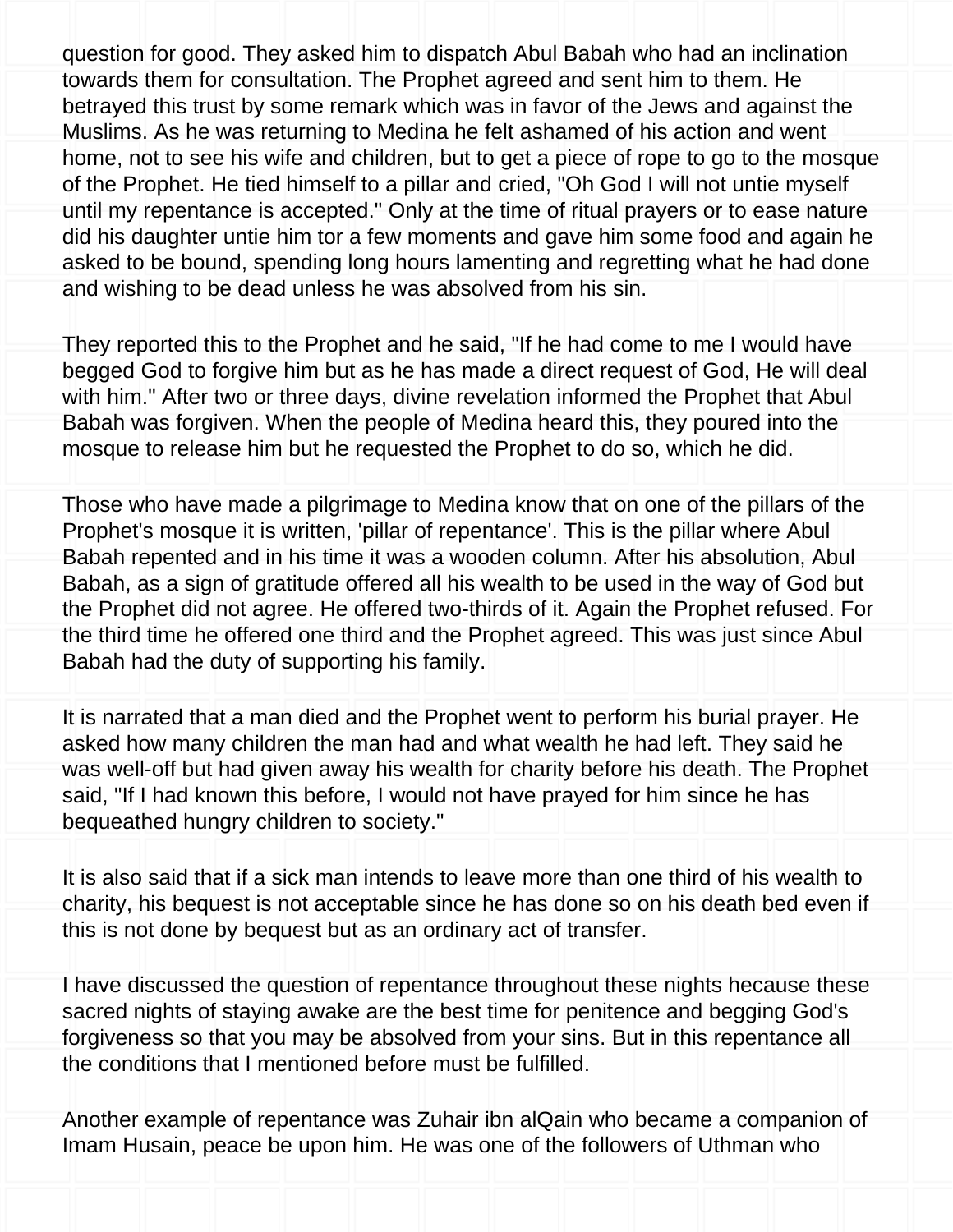believed that Imam Ali (as), peace be upon him, God forbid, had a hand in the murder of Uthman. He was returning from Mecca to Iraq and as Imam Husain, peace be upon him, was taking the same route, he wondered whether he should meet the Imam or not. As he was at heart a true believer he feared that the Imam, as the grandson of the Prophet, might ask him something which he would be unwilling to perform which would be very bad so he kept away from the Imam. But in one of the stopping places on their way they happened to alight by a well at the same time. The Imam sent someone to bring Zuhair to him. Zuhair, as the head of the tribe, was dining in his tent with his family and companions. He went pale on hearing the summons and said, "What I did not wish for has happened."

He did not know what to say. He had a wife full of belief who said to him, 'Are you not ashamed by showing hesitation in obeying the call of the Prophet's grandson which you should consider an honor? Go at once.' Zuhair unwillingly arose and went to meet the Imam. No one knows what passed between them but when Zuhair returned he looked quite a different man. He was now very cheerful and happy. We do not know how the Imam transformed him but a holy revolution had taken place in him. At once he started giving instructions about his will concerning his wealth and members of his family and hastened to join the Imam. In Karbala he was in the front line of the Imam's followers, where he achieved martyrdom with them all. When his wife sent a servant with a shroud for his body, the servant saw a shameful sight. They discovered that not only Zubair's body but also his master's body lacked a shroud .

In conclusion I pray to God for a good end for us all and for the chance of true repentance by us and forgiveness by Him.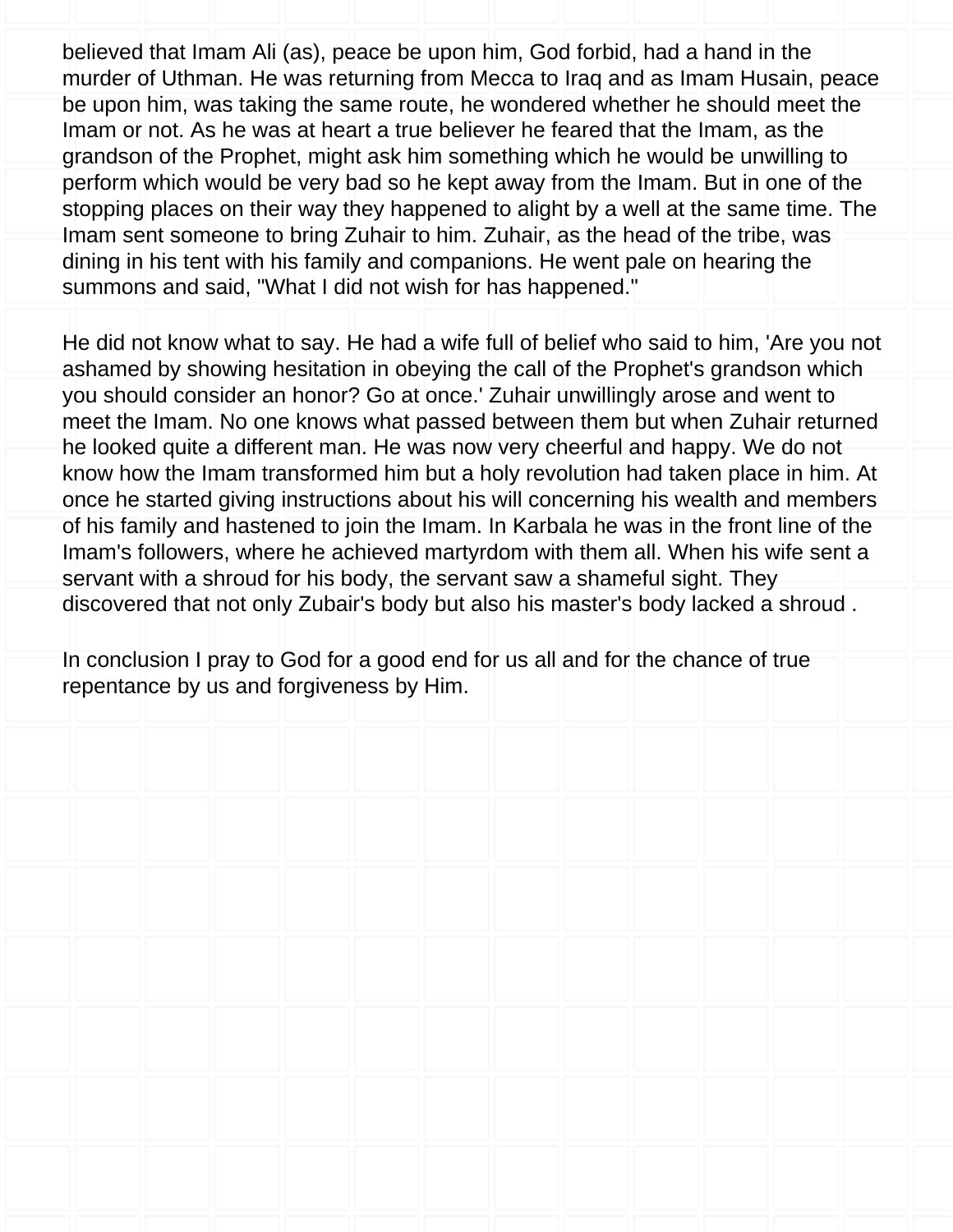

#### **And whoso goes forth from his house as an emigrant to God and His Messenger and then death overtakes him, his wage shall have fallen on God. Surely God is All-forgiving All-compassionate**. (4:100)

The holy religion of Islam is based on the two pillars of migration and jihad (spiritual and religious struggle upon the way of God). The Quran sanctifies both matters and praises profoundly those who migrate.

Migration means leaving one's home and dwelling and Setting off for another destination in order to save religion and faith This matter is referred to in many verses of the Quran The Muslims of early Islam consisted of two groups: The Emigrants and the Companions. The Companions were

In Medina and the Emigrants were those who left their town and Went to Medina. Migration and jihad cannot be abrogated; both are permanent decrees which conditions might at any time make necessary.

To remove misunderstanding, let me explain that other intepretations are also made of both migration and jihad. It has been said, " An emigrant is one who abandons sins." Is this meaning proper? If so, then all penitents in the world who avoid sin are emigrants. Two examples may be given here: Fuzeil bin Iyaz and Bashir Hafi. Fuzeil was a thief at the beginning but a change of heart made him reject all sins and repent sincerely. Later he was known not only as a virtuous man but as a guide and teacher of others. In his former days he climbed a wall to enter a house where as it happened a devout man kept awake praying and reading the Quran. He heard the melodious voice of the man reading a verse of the Holy Quran.

When he heard it, sitting on the wall, he thought, "It is a revelation addressed directly to me. Yes, oh God, it is time, this very moment." He climbed down and from that moment on, he abandoned theft, drinking and gambling and whatever other vices he had. He restored as much property as was possible and whatever other vices he had. He restored as much property as was possible to their owners and made up for all his missed acts of worship. Thus, he was an emigrant from sin.

In the time of Imam Musa Kazim, peace be upon him, there was a man in Baghdad called Bashir Hafi who was a pleasure-loving aristocrat. One day the Imam was passing by this man's house when a maid came out to leave the rubbish somewhere.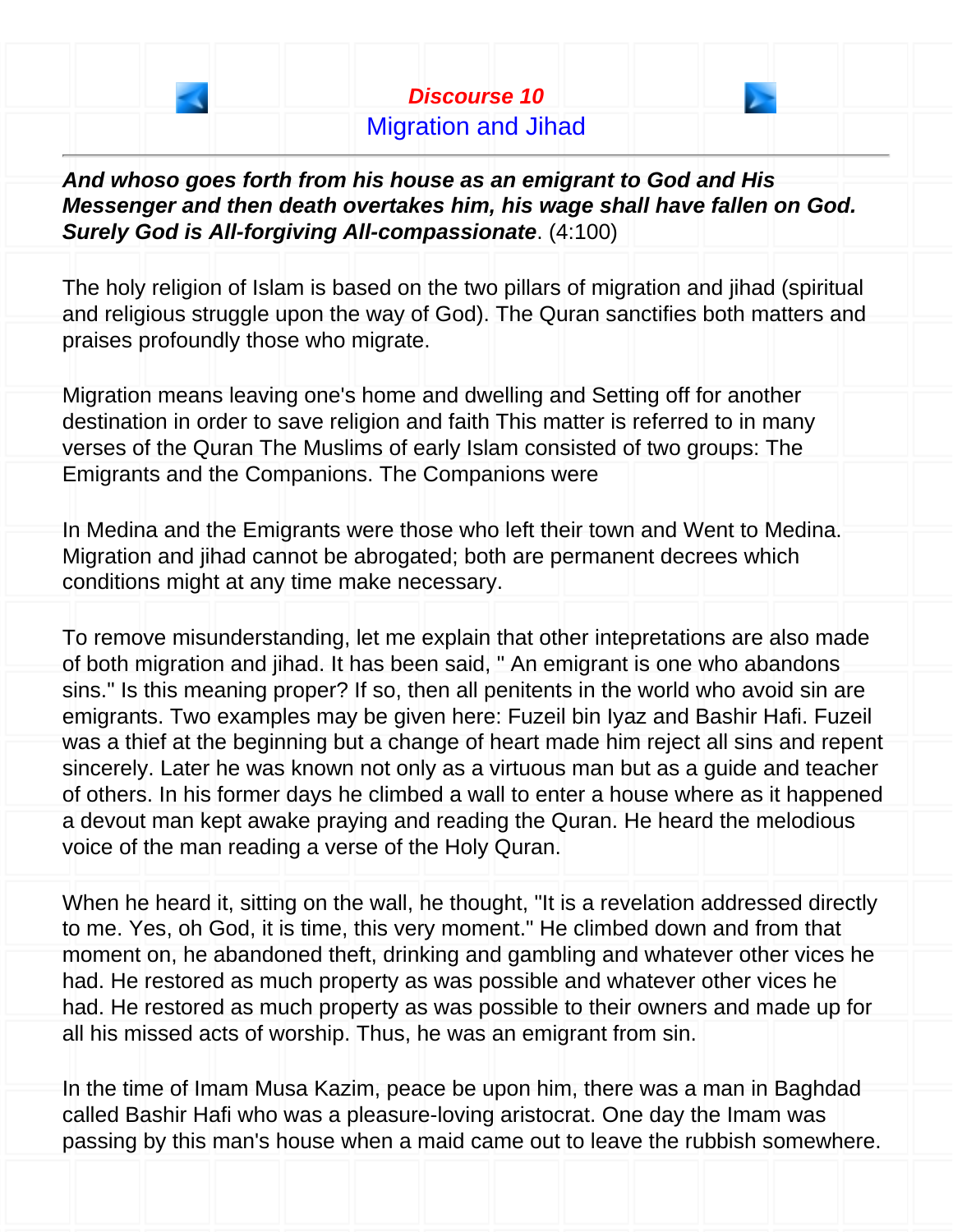At the same time, the sound of music was heard from the house. It seemed that some kind of revelry was going on there. The Imam tauntingly asked whose house it was and whether or not the owner was a slave or a free man. The maid answered in surprise, "Don't you know? This is the house of Bashir Hafi. How could he be a slave?" The Imam said, "He must be free to be engaged thus. If he were a slave his conduct would be different. " Then the Imam went on his way.

When the maid returned to the house, Bashir asked why she had been gone so long. She related the conversation she had with a man who, according to her, looked very virtuous and religious. By her description, Bashir realized that it could not have been anyone but the Imam. He felt a sudden change of heart and eagerly asked which direction he had taken. On being told, he ran out bare-footed and managed to catch up with the Imam. He fell at the Imam's feet, sobbing and admitted his interest in being a slave from that minute onward, a slave of God. He repented his past conduct and on returning home, threw away all the implements of revelry and began a life of virtue and devotion. Thus he may be considered another emigrant from sin.

There is a similar interpretation about jihad. It is said that a mujahid (one who engages in religious and spiritual struggle in the way of God) is one who combats the self and fights against his or her carnal desires.

Ali, peace be upon him, says, "The bravest person is he who conquers his own desires." One day the Holy Prophet was passing through a street in Medina. He saw a number of youths who were engaged in a contents of lifting a heavy stone. The Prophet asked if they would like him to act as a judge of the contest. They eagerly agreed. Then the Prophet said, "There is no need to lift the stone to see which of you is the strongest. I can say that the strongest person is he who in his desire for a sin is able to control that desire. Such a person is truly a brave warrior."

A story is related about Puryayeh Vali who is considered a great world champion as well as a symbol of chivalry and manliness. Once he had visited another country for a wrestling contest with its champion. In the street he came across an old woman who was offering people sweets as charity and begging them to pray for her son. She approached Puryayeh and offered her sweets. He asked what it was for. She said, "My son is a wrestling champion who is challenged by a champion from another country. We live on the income he gets from wrestling and if he loses this contest, we will have nothing to live on." He said he was at a cross-road whether to show his strength or his manliness in the next day's contest. Although he was far stronger than his adversary, he wrestled in such a way as to let him win. He says that at that moment he suddenly felt that his heart was opened by God and it seemed as if he was surrounded by angels. He fought his own desire and thus joined the rank of saints.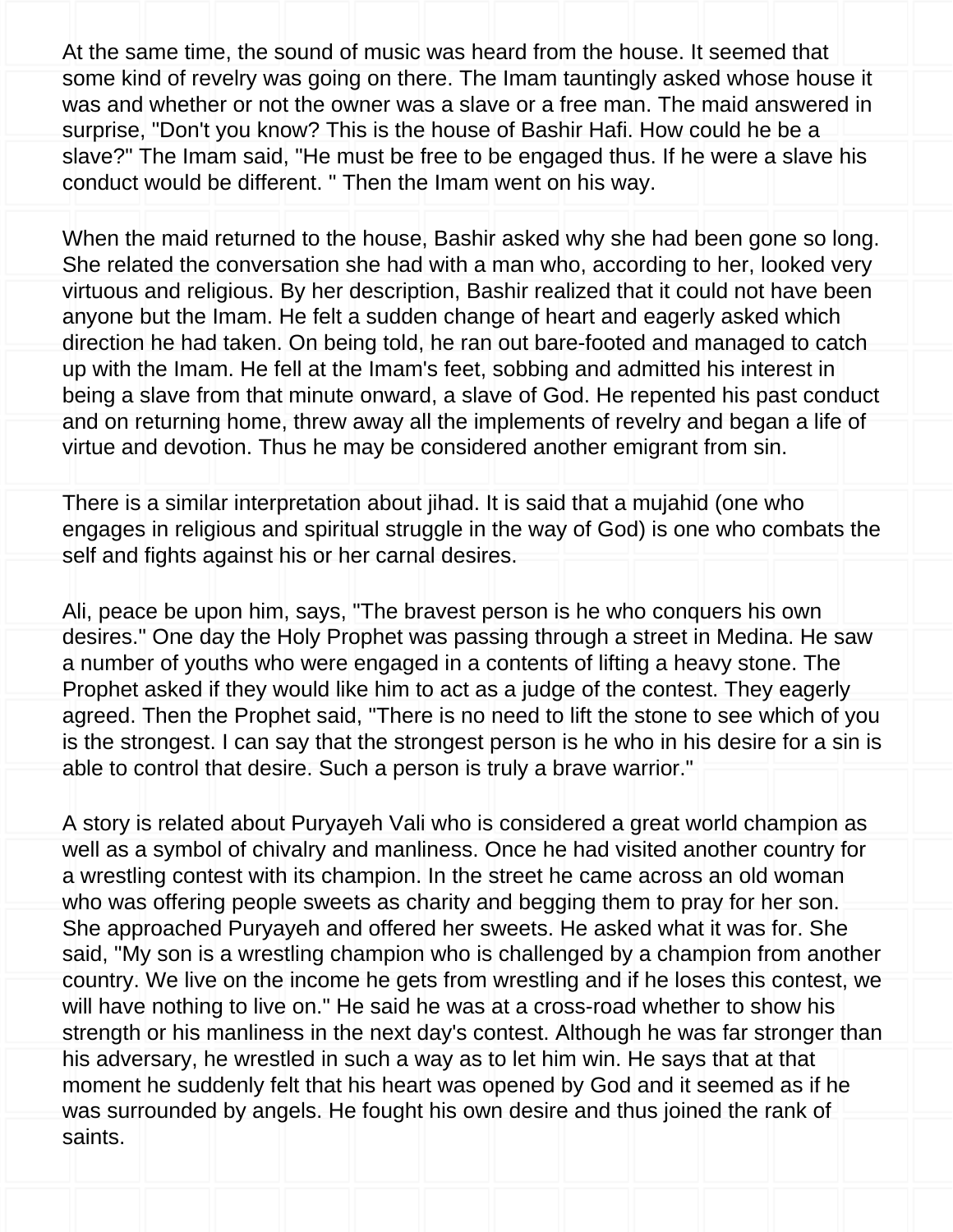There is another story about Ali, peace be upon him, and Amr ibn Abdawud, a champion who had stood alone against a thousand men. In the Battle of the Trench, the Muslims were on one side of the trench and the enemy, on the other, so that the enemy could not cross it. A few of the infidels including Amr managed to get to the other side challenging the Muslims who were afraid to face him since they were aware of his strength. The Prophet asked who would take the challenge but no one moved except a young man of 23 or 24 and that was Ali, peace be upon him. The Prophet did not give him leave.

Umar said to the Prophet that as no one came forth, Ali, peace be upon him, should be allowed to proceed. Ali, peace be upon him, faced Amr and knocked this great champion down and sat on his chest to kill him. But Amr spat in Ali's face in anger for his defeat. Ali, peace be upon him, was offended greatly at this mean conduct. He arose from the enemy's chest and walked about for a while to curb his anger. When Amr asked him the reason for his hesitation, he answered, "I did not wish to kill you in anger for I am fighting for God and in this task there is no room for wrath." This is what a brave warrior is like.

Another interpretation of the jihad is combatting one's self. The Prophet called it the greater jihad. But some people were diverted by this interpretation, supposing that migration was only abandoning sin and jihad was only against the self. Thus, they forgot that migration also means abandoning an undesirable place and jihad also includes fighting foreign enemies. Thus, Islam believes in two kinds of migration and two kinds of jihad. If we negate one type of either under the pretext of the other, we are diverted from the teachings of Islam.

The saints of our religion including the holy Prophets, Imam Ali and all the other Imams were all strivers and migrants. From a spiritual point of view, there are stages which cannot be passed except through these actions. A man who has never entered the field of jihad cannot be called a mujahid and one who has not migrated may not win the epithet of an emigrant.

From the view of Islam, marriage is sacred in several practical ways (unlike Christianity where celibacy is considered to be sacred). What is the reason for this? One of the reasons is in educating man's spirit. It is a kind of maturity and perfection which is not obtainable except through marriage. If a man or a woman remains single to the end of his/her life, even if that life is spent in asceticism, devotion, prayer and in combat with vices, there is still a kind of immaturity noticeable in each of them. That is why marriage is recommended as a necessary tradition.

The factors which are efficacious in man's education are so in their proper spheres and none of them can take the place of another. Migration and jihad, too, are factors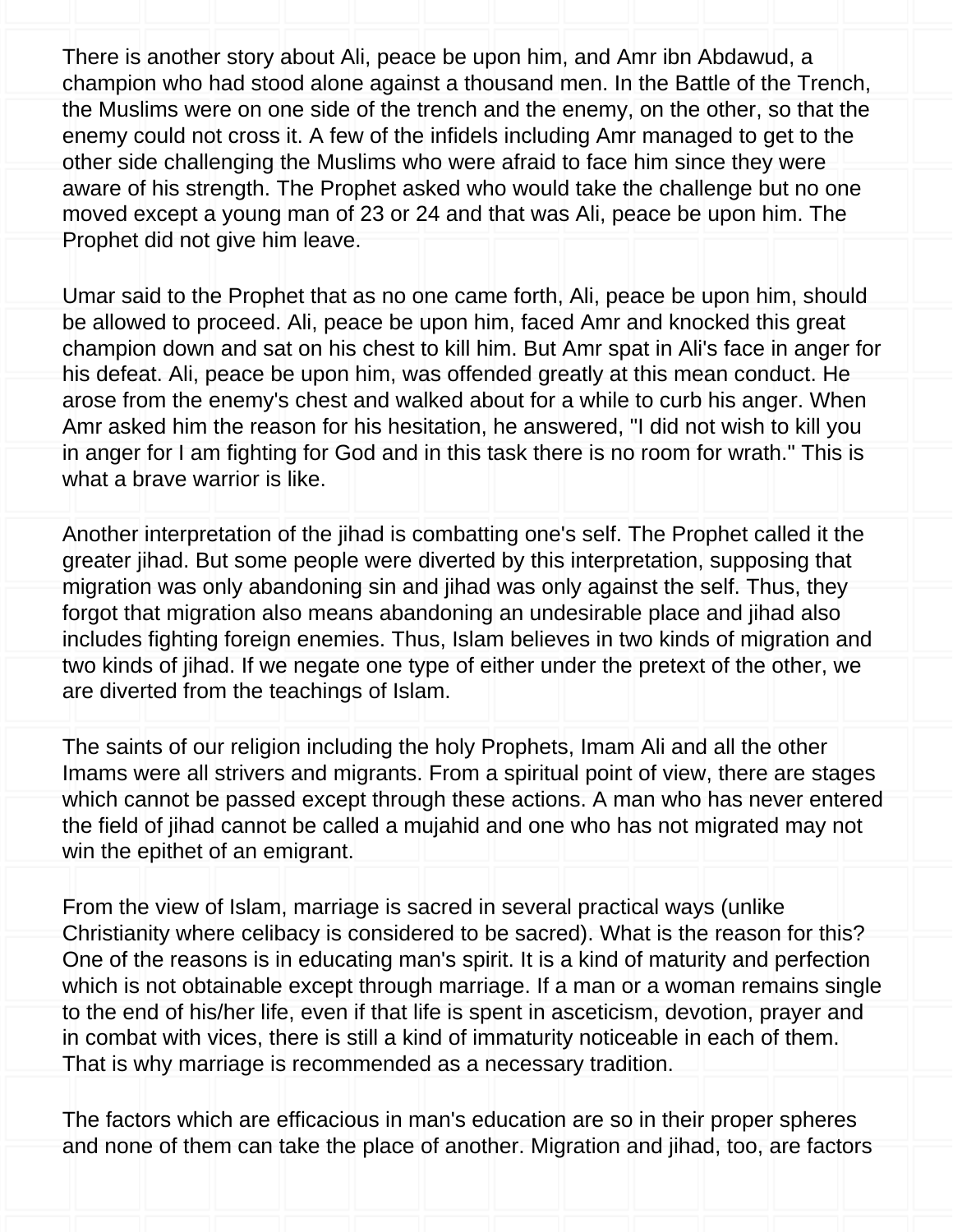which cannot be replaced by any other factor. Nor can one kind of each factor take the place of the other kind.

What is the duty of individuals under different conditions? For not all conditions are those of jihad and migration.

The Holy Prophet has seen to this and told us that the duty of a Muslim is to be serious in his intention to migrate or enter jihad whenever conditions so necessitate it. Thus a person who has never fought or never thought of fighting will in his death pass away in a kind of hypocrisy while those who cherish the intention to migrate or fight in a jihad under necessary conditions, may attain the rank. of emigrants and crusaders.

The Holy Quran says, "**Such believers as sit at home, unless they have an injury, are not the equals of those who struggle in the path of God with their possessions and their selves over the ones who sit at home, yet to each God has promised the reward most fair and God has preferred those who struggle over the ones who sit at home for the bounty of a mighty wage ...**" (4:95)

What God is telling us here is that the Muslims who are mujahids, fighters in the path of God with their wealth and their lives and those who sit in their homes (in disobedience to the Quran) merely on the pretext of 'those who are ready to fight are enough," are not all equal. The Holy Quran does not reproach those who sit in their homes due to some excess like blindness or being lame or ill, whose mentalities and intentions are such that if they were not handicapped in this way, they would be the first to rush to jihad in the path of God. Perhaps they too have the level of mujahids.

When Ali, peace be upon him, returned from the Battle of Siffin, someone came to him and said, "I wish my brother was with you in the battle." Ali said, "What was his intention? Did he have an excuse or not? If he had no excuse for not joining us, all the better that he did not come. But if his heart was with us though he could not join us for a reason, he may be considered to have been with us. " The man said, "He did intend to join you." Ali, peace be upon him, said, "Then not only was your brother with us but even those who are still in the wombs of their mothers or in the loins of their fathers may be considered as having joined us."

What is meant by 'waiting for the advent?' Some people suppose it to mean waiting for the twelfth Imam to reappear one day with his three hundred and thirteen special companions and other followers to destroy the enemies of Islam, to establish peace and prosperity and perfect freedom, for us to enjoy. What is really meant by waiting for relief (through the advent of the Imam Mahdi) is the hope of joining Imam Mahdi on his reappearance in the holy war and perhaps even attaining martyrdom. That is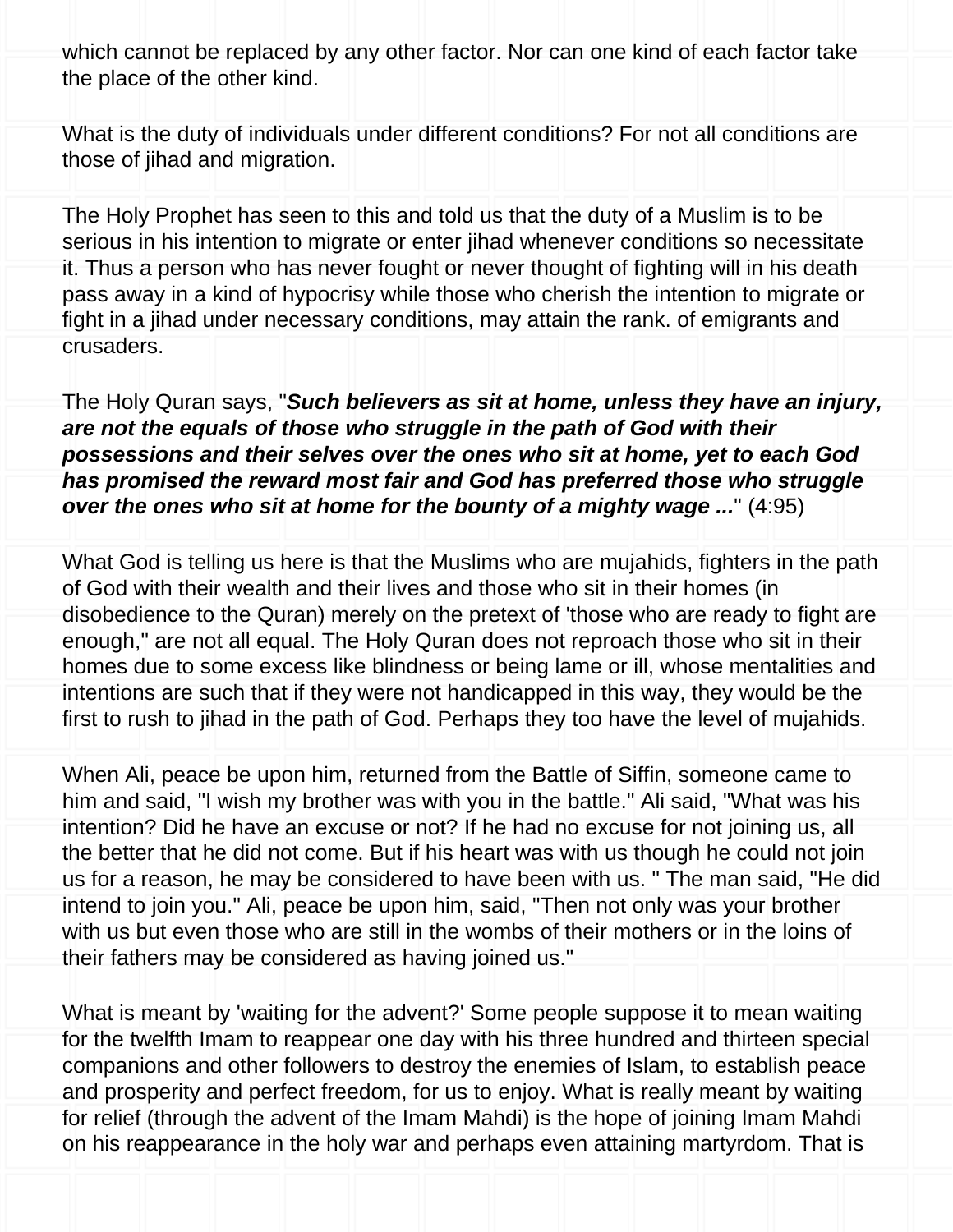the hearty wish of every true Muslim and striver. It never means sitting by until everything is put into order and then benefitting from the subsequent blessings. The Prophet's companions said, "We are not like Moses' tribe." When this tribe reached near Palestine, they said to Moses, 'You and your God can go and fight the enemy, and we will sit here until everything is all right." Moses asked, "What do you think is your duty? Your duty is to drive out the enemy who has occupied your home." The Prophet's companions said, "We are not like Moses' tribe. We will do whatever you command." Thus, waiting for relief means aiding Imam Mahdi in fighting and reforming the world.

Many of us in praying wish to have accompanied Imam Husain, peace be upon him, to have won salvation. Is this claim made in all sincerity? In some cases it is, but in others it is not.

On the night before his martyrdom, Imam Husain, peace be upon him, said, "I know of no better and more loyal companions than mine." A great Shi'ite man of learning stated that he did not believe the above statement was really made by Imam Husain, peace be upon him, for, according to them, the Imam's companions did not do much against the enemy's cruelty. It was the duty of every ordinary Muslim to offer his service to the grandson of the Prophet and Ali's son. Those who abstained from assisting him must have been wicked people. This learned man says that God made him realize his mistake by means of a dream. He dreamed that he was in the battlefield of Karbala and had come to the Imam to offer his services. The Imam told him that he would give him instructions in its proper time. It was the time of the ritual prayer and the Imam told him to stand guard in case the enemy started shooting while the Imams and his companions performed the noon ritual prayer. Suddenly an arrow was shot towards him and as he bent himself to avoid it, it struck the Imam. He says that in his dream he felt ashamed and penitent in evading the arrow and said he would not do so another time. But he repeated his former action to avoid the next three shots which again struck the Imam's body. "I never found better and more loyal companions than mine." His companions were men of action, not words. On the 10th of Muharram, most of Imam Husain's companions had been killed while a few of them and members of his household were still alive by noon.

In the first phase of the battle, the two sides faced each other. The Imam's side consisted of only 72 warriors but looking valiant and steadfast. The Imam arranged his little army by placing Zahir bin Alghin at the head of the right flank, Habib on the left flank and his brave brother Abul Fazl as his own standard bearer. The commanders asked permission to begin the fight.

Meanwhile Umar Sa'd as a commander of the enemy's side had been hesitant about beginning the battle, intending to satisfy both sides. He kept on writing letters to the Imam proposing some kind of compromise. Ibn Ziad as the enemy's commander-in-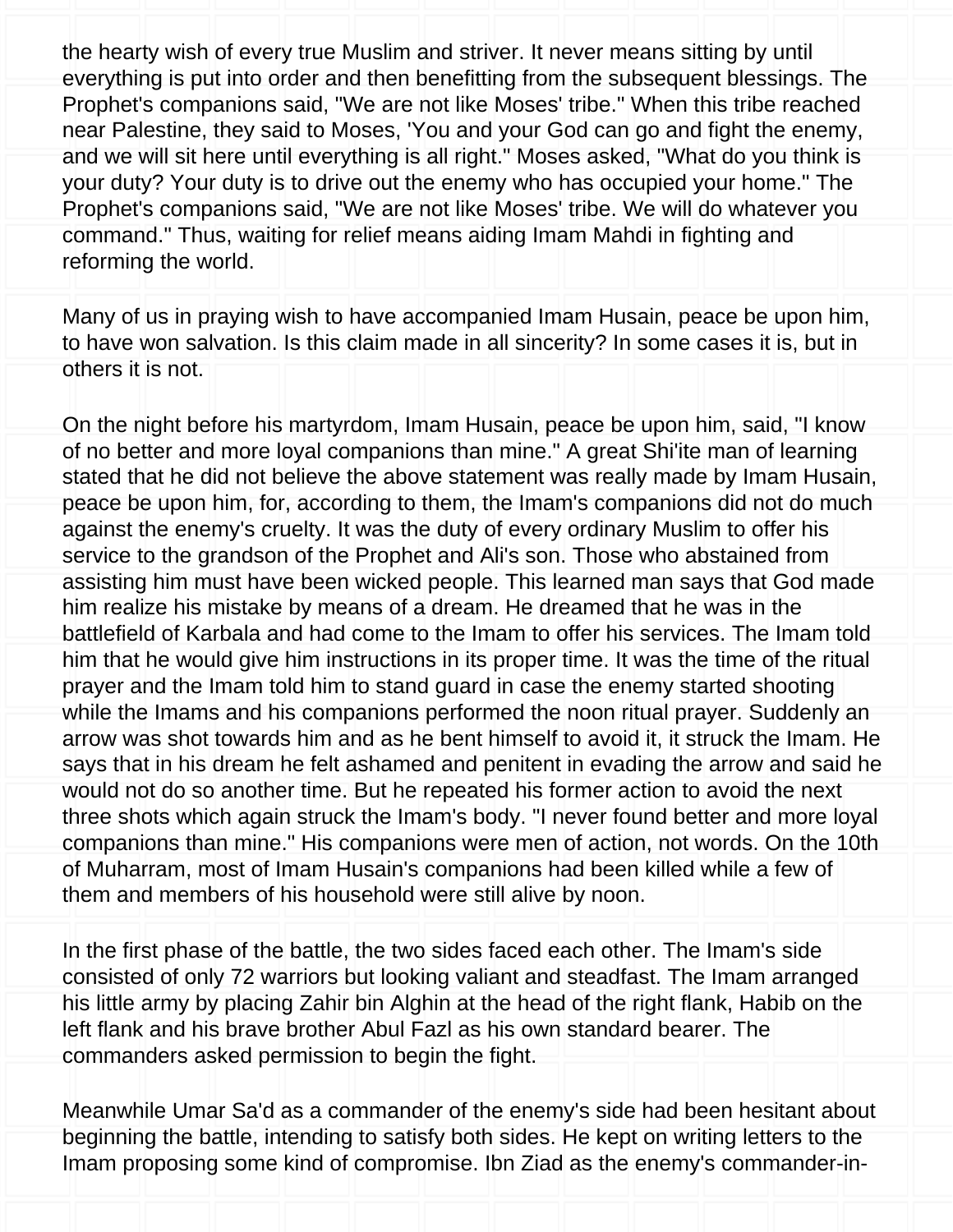chief was annoyed at this conduct and orded him either to act at once or yield the command to someone else.

Umar ibn Sa'd fearing that his former procrastination may have caused him loss of face with his superiors as well as the chance of being given the governorship of Rey, tried to make up for it by showing excessive cruelty and was the first man to shoot at the Imam's tent, calling the men around him to witness this act and report it in his favor to ibn Ziad.

The late Shaykh Ayati used to say in his sermons that the Battle of Karbala began with one arrow, shot by Umar ibn Sa'd and ended with another, when a poisoned arrow struck the Imam on the chest so that he ceased to proclaim his challenge against the enemy and only had time to pray to God. "In the Name of God, in God and for the sake of the nation of the Prophet of God."

One of Imam Husain's companions called Abbas ibn Abi Shubiyb faced the enemy bravely and challenged them. No one dared to take up the challenge. In anger he returned to the camp, took off his battle dress and came back to the battlefield again almost naked and challenged the enemy. Again no one came forth but they treacherously threw stones and broken swords at him and finally killed him.

The Imam's companions showed amazing manliness and loyalty on the last day of the battle. Both men and women created scenes which are unrivalled in human history. Abdullah ibn Umar Kalbi was one of these valiant men who had brought his wife and mother with him. When he wanted to set off for the field, his newly wed wife stopped him demanding what would happen to her if he was killed. His mother interrupted her telling him not to pay attention to his wife since that day was a day of trial and if he did not sacrifice himself for the Imam s she would not forgive him as a mother. Abdullah joined the battle and was killed. Then his mother picked up a tent pole and rushed upon the enemy. The Imam told her to return as women were not obliged to fight in Islam and she picked up the head, kissed it and pressed it tightly to her breast, saying, "Well done, my son. I am satisfied with you." Then she threw the head back at the enemy saying, "We do not take back what we have offered in the way of God."

Among those who offered their service to him was a boy of twelve who had tied a sword to his waist asking for leave to fight as his father had already been killed. The Imam said, "I fear that your mother may not be willing"' he answered, "It was my mother who gave me leave and told me that if I did not offer my life for the sake of the Imam, she would not forgive me." It was customary for the Arabs to introduce themselves on entering the battlefield but this boy did not do so and remained unknown. His battle cry in the face of the enemy was original for he said, "I am one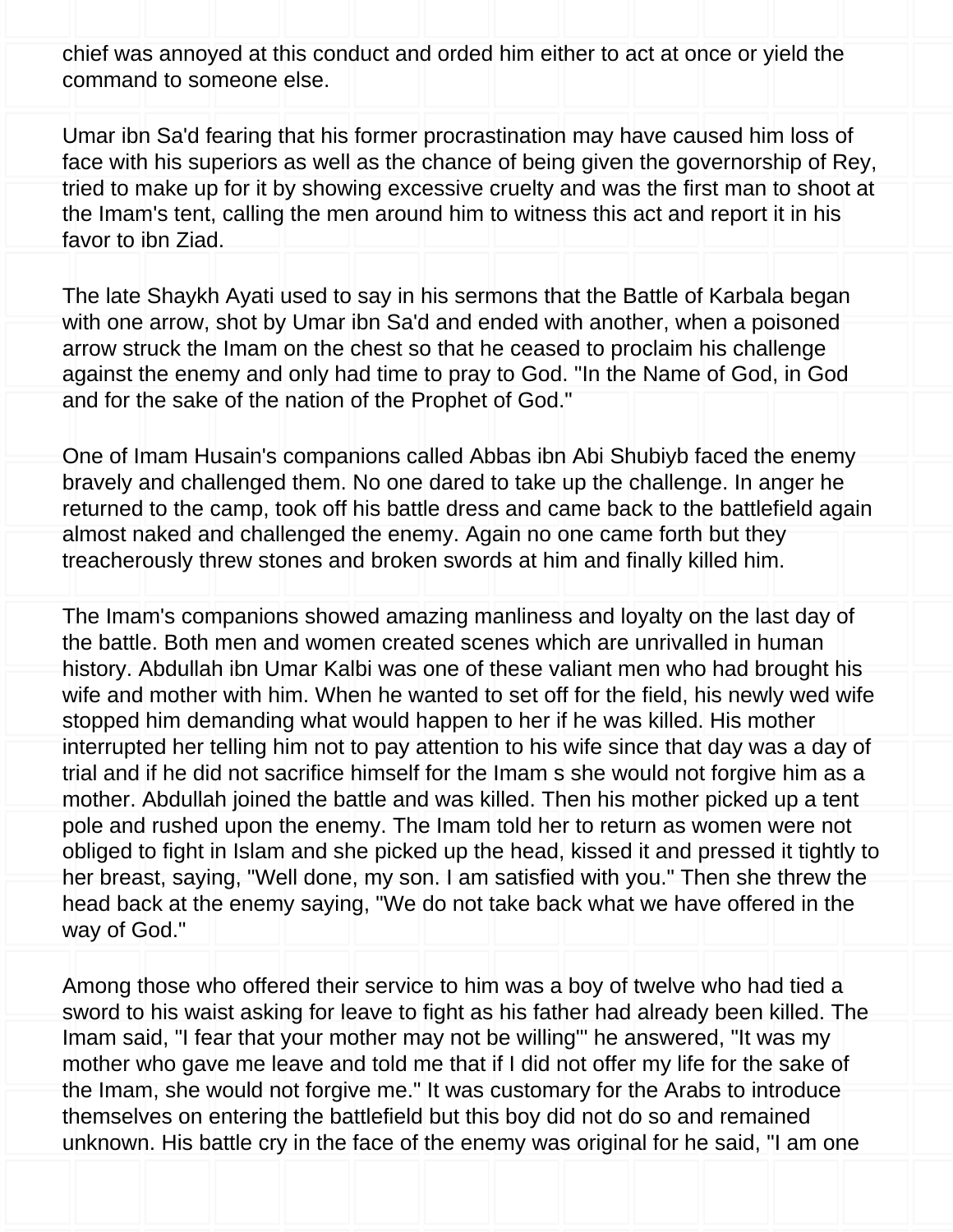whose master is Husain and what a good master he is, oh people." He considered this enough. In conclusion I pray to God to illuminate our hearts with the light of faith and make us true migrants and warriors in the religion of Islam and give us victory over its enemies and enable us to win His satisfaction.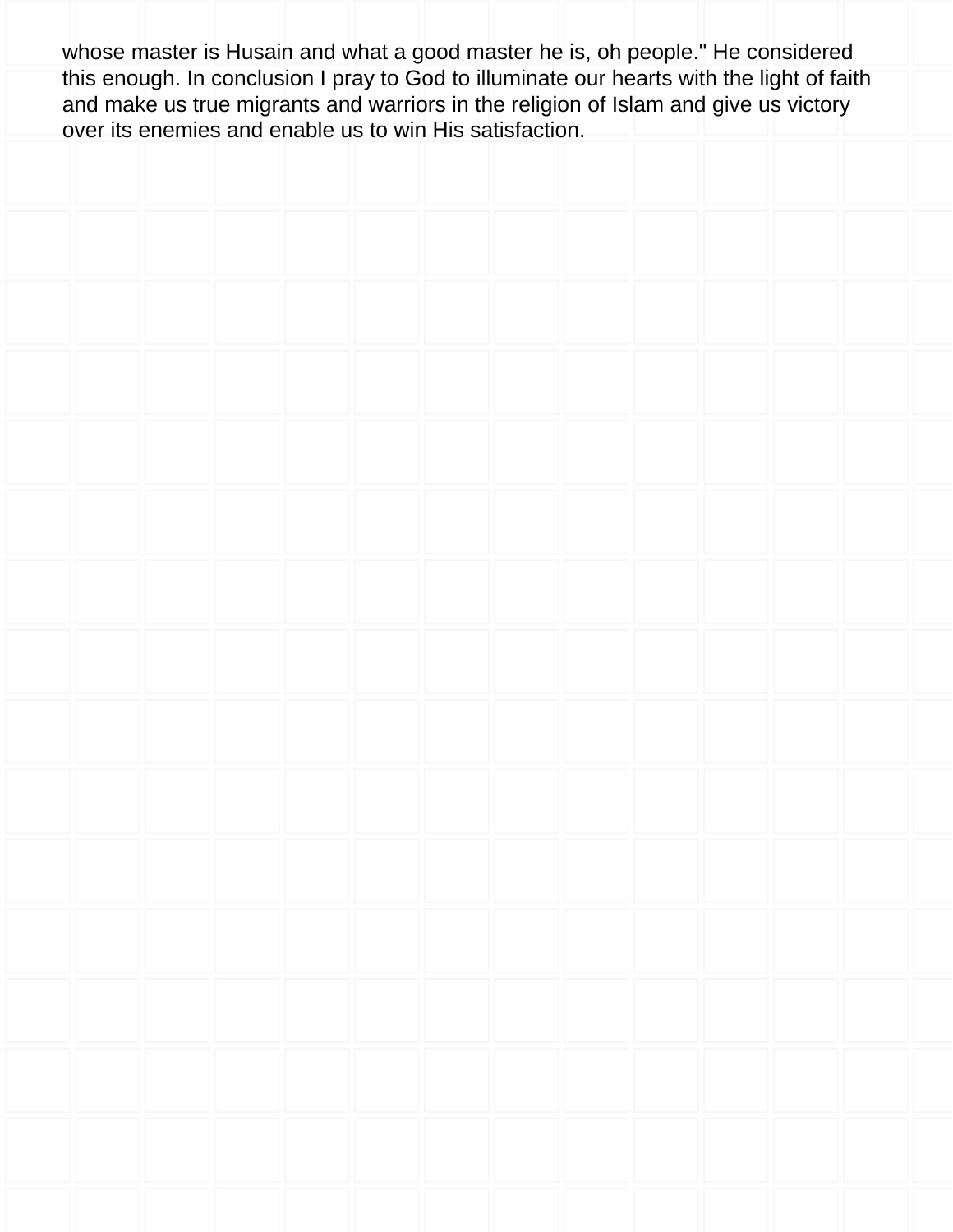

**Whoso goes forth from his house are migrants to God and His Messenger and then death overtakes him, and his wage shall have fallen on God; surely God is All-forgiving, All compassionate.** (4:201)

My previous discourse showed that the questions of migration and holy war are frequently mentioned in the Quran together. Today I wish to add to my previous remarks concerning the value of these two injunctions in training and perfecting man's spirit ethically and socially. If we wish to discover the spirit of migration and jihad, we should remember that migration means freeing oneself from certain attachments which prove themselves to be undesirable and jihad means combatting an enemy and the self. Without these two assets, man would be abject and enslaved for living in abasement in a material and spiritual environment shows total lack of spiritual freedom.

If we consider migration to mean travelling to other places the question arises whether travelling is better than staying in one place. In Islam, travel is praised though not as a permanent activity similar to a gypsy life. In the same way, staying permanently in a village or a town all one's

life is a form of enslavement which is not recommended since it weakens one's soul and spirit. Travel, especially if one is equipped with knowledge gamed at home, is most profitable, while for an ignorant person, it is of little value. Even studying books cannot supply the maturity that travel produces in one's spirit. Without travelling to Islamic countries, for example, we cannot truly know the Islamic world and its problems. Solely through reading is to some extent valuable. Thus the Holy Quran tells us, "Travel in the earth "

Historians are unanimous about the need for the study of history but the Quran does not confine the study of history to reading books on history. It recommends visits to historical monuments and relics which are made possible by travel.

In a poem attributed to the first Imam, we are told to travel in the sea of attainment and eminence and that these are five benefits to be had from journeys. These are as follows:

The removal of sorrow from the heart. As long as one sticks to an environment, his mind is full of grief and sadness and for a time at least he feels relieved of their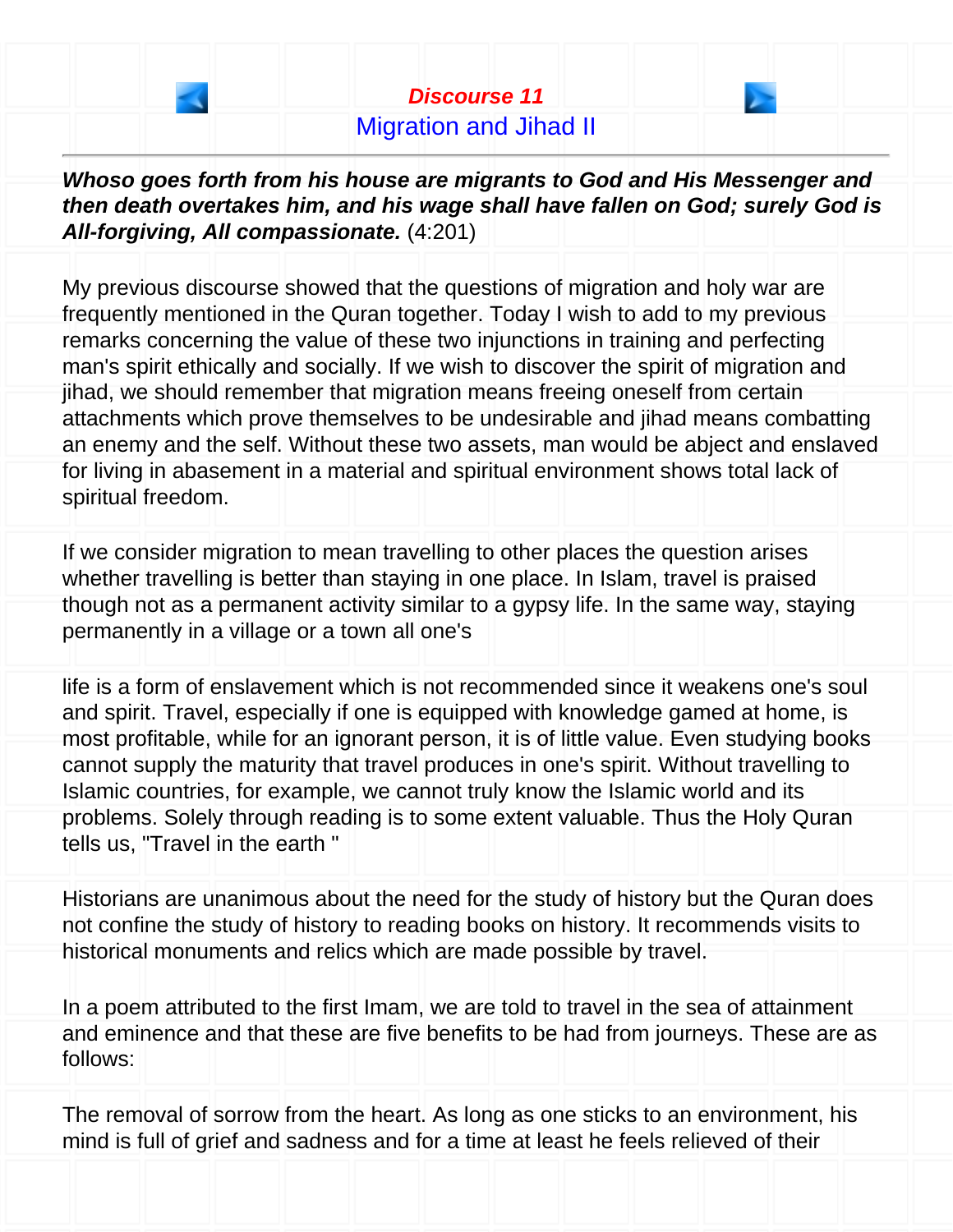burden.

Earning a livelihood. If you are intelligent enough you can gain a living in travel and improve your financial condition beyond what is possible by staying always in one place.

Earning knowledge. You can also increase your knowledge by travel, by contact with the learned men of the places you visit, by becoming acquainted with their world and thoughts.

Earning experience in manners and customs. Travel makes you familiar with all sorts of customs which may seem to you better than your local customs, thereby improving your conduct by selecting ways which seem desirable and appropriate to you.

Earning experience in companionship. There is a special delight of conversation and companionship that is often afforded by travel. This contact with lofty minds may ennoble your spirit.

Thus the phrase in the first line of the poem means "Seeking accomplishments and distinction by leaving one's domicile for travel."

History shows that men of learning on returning from their travels have gained a polish and maturity which they did not have before. Shaykh Bahai is a good example of versatility among learned men because of his extensive travels. The poet Sa'di is another traveller who shows his wide knowledge and experience in his works. He spent thirty years of his ninety years of life in studying and another thirty in travel to various parts of the world after which his finest books were produced. In his books Gulistan and Bustan he made many references to places in India, Arabia and many other countries he had visited and wrote delightful anecdotes about various incidents he had met with here and there.

Rumi is another much travelled poet who became familiar with various countries and their languages and cultures. But Hafiz, inspite of his deeply spiritual poems, shows more limitation of experience since he disliked travel and preferred to spend his life in his beloved Shiraz. Once he was invited by a ruler of India to visit his country. He went as far as the Persian Gulf and, reconsidering it, decided to return to Shiraz and stay there.

Obviously there is a difference between Shaykh Bahai who had travelled all over the world and a clergyman who has stayed in Najaf for fifty years. Many of our learned clergymen who have experienced the joys of travel and have come into contact with great religious masters have proved more broad-minded than others whose genius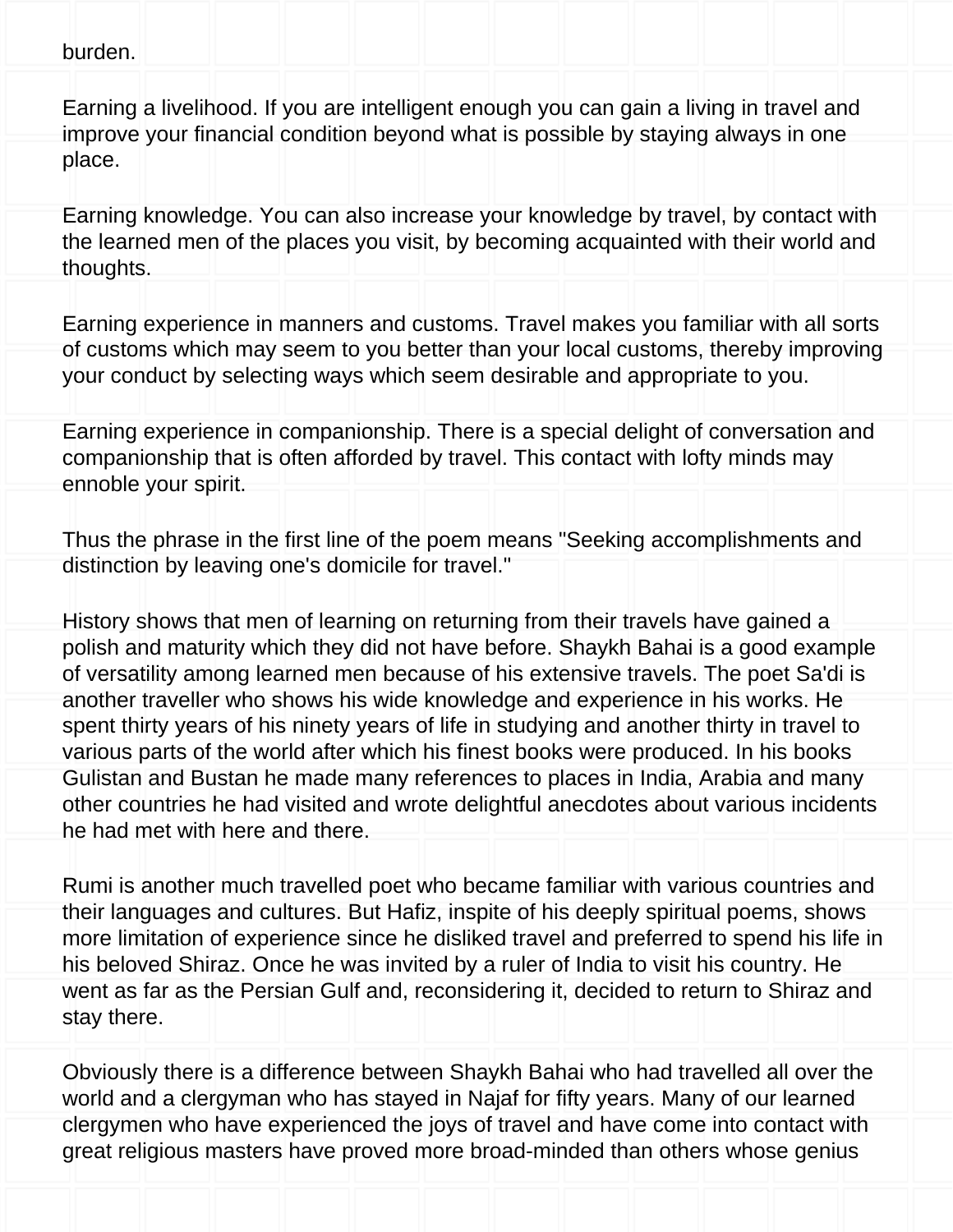has not been less than theirs but have always lived in limited surroundings.

So, in interpreting migration as abandoning undesirable spiritual conditions, it should not be supposed that this negates the actual abandonment of a place. Both kinds of emigration are important: Freeing oneself geographically from a town, zone, a climate, etc. and freeing oneself from habits and qualities which cause one's enslavement.

It is natural for a person to acquire certain habits or follow certain social traditions. Those who smoke usually tell the physician who advises them not to do so that they cannot leave the habit. But this is not manly. One should be able to separate oneself from what is harmful. One is not human if one lacks the ability to migrate from vice.

The late Ayatullah Hujjat was almost a chain smoker and in his waking hours he rarely stopped smoking. He fell ill and the doctors advised him to give up smoking. He said jokingly that he wanted his chest for the sake of smoking and without it had had no need for a chest. They warned him of the danger. He agreed at once to give it up and with one word he changed himself into a migrant from where he had been.

It is related about the Caliph Ma'mun that he was in the habit of eating soil. The physicians gathered to find a way of curing him from this strange habit. They prepared some kind of concoction and prescribed this and that, but it was of no use. One day a man dressed in patched garments came to their door and said, "I have the remedy for it. A kingly resolution." Ma'mumn felt humiliated and said that it was true and thus got rid of the habit.

Being enslaved by habits and customs is unfortunately more prevalent among women than men such as the ceremonies connected with funerals, weddings, etc. If you ask them why they follow these customs, they say it is a tradition. The meaning of migration is the revival of the human personality and combatting a factor which is the main cause of human abjection. A human being should have enough self-respect not to exchange one's freedom and independence for slavery to an environment or to habits and vices. Thus, migration is a necessary factor of selfrefinement.

Jihad means struggling, combatting ones desires and removing obstacles. The Quran says that when the angels come to take the souls of human beings and see their black records, they ask the reason and human beings answer that they were helpless and lived in a corrupt environment where they could do nothing. The angels answer that this is no excuse. A tree might offer such an excuse because it is stationary and cannot move elsewhere to escape from undesirable surroundings. Even animals cannot offer such an excuse for they are able to migrate. Pigeons, geese, swallows and other birds and animals and even fish keep on moving from one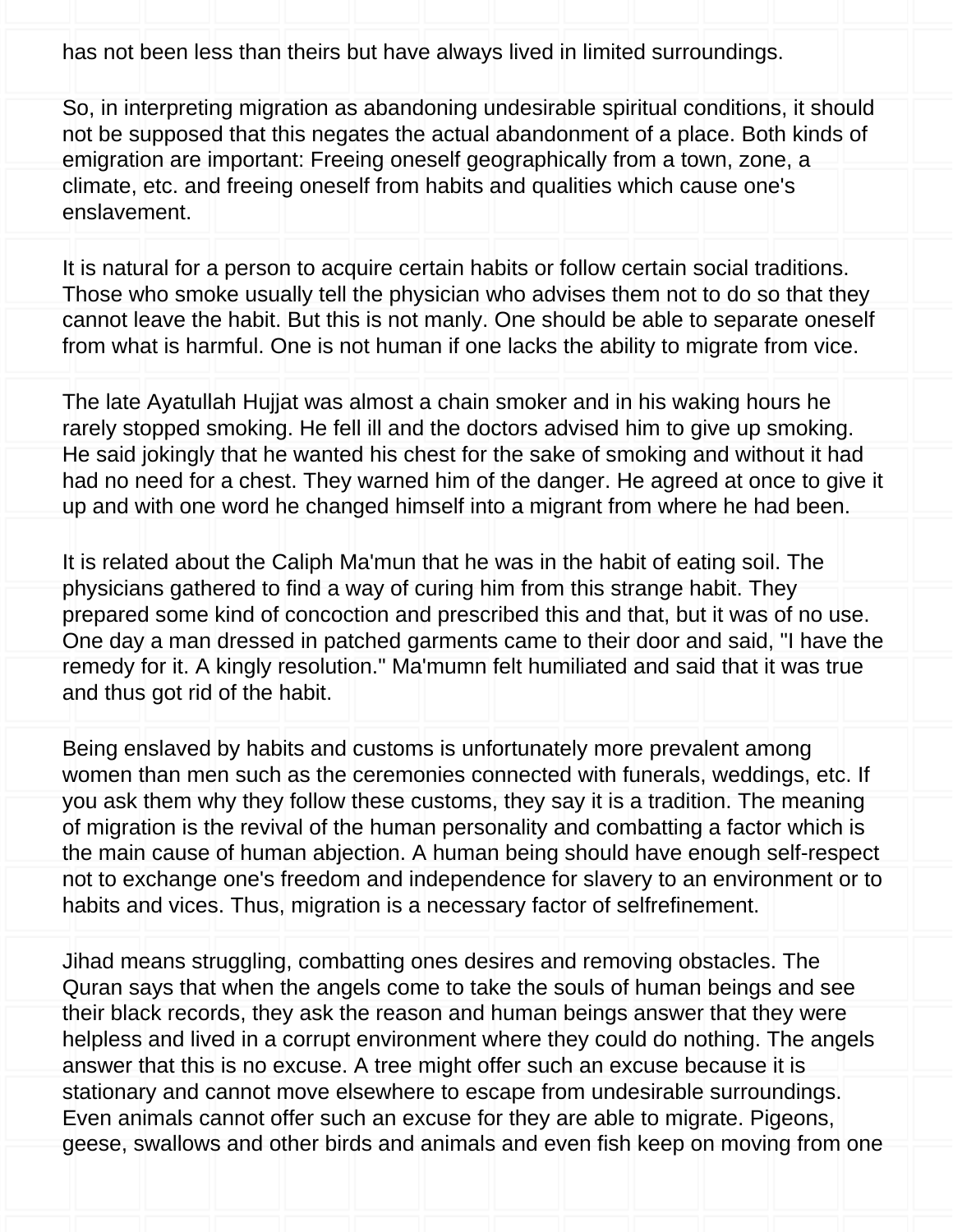region or climate to another in different seasons. Locusts and other insects, too, migrate in a body to new lands. No living creature ties itself down to the soil and rocks. Why then should a human being do so? It is no excuse to say that the enemy leaves no alternative but subjection and abasement. It is a human being's duty to migrate to a position of strength and then give the enemy the same treatment. This is called jihad.

The spiritual interpretation of jihad is similar. You advise people not to tell lies and they say it is impossible not to do so. Or you tell them to concentrate on God and holy matters in prayer and not allow themselves to be diverted by other thoughts. Again they think it impossible. Why should a man bear defeat? God has not made him to be vanquished by other creatures. He has given him enough freedom to liberate the self from all kinds of fetters, to fight against one's whims and fancies, against love of pleasure and luxury. The choice is between freedom and subjugation. If you cannot dominate desires and place them under your control, they will dominate you.

What was the philosophy of Hadrat Ali as to asceticism and his renunciation of the world? Just as he had no wish to be vanquished by renowned champions in the field of battle, so he had no desire at all to be in the clutches of desires.

It is related that one day he was passing by a butcher who invited the Imam to take away some fresh meat. The Imam said that he had no money with him. The butcher said, "I can wait for it." Ali, peace be upon him, answered, "And I will tell my stomach to wait." He could easily provide himself with the best food and the finest clothes but he refused to become the slave of worldly things. His wish was to be free from undesirable fetters.

Today is the day after the anniversary of the martyrdom of Imam Husain, peace be upon him, and his companions and relatives. All the vices and evils of which man is capable showed themselves in the battlefield of Karbala. The angels witnessed all of it but God Almighty told them to see the other aspect of it which showed all the virtues and fine qualities that man can show.

The enemy committed unheard of cruelties such as beheading children in front of their mothers or cutting them to pieces. They killed eight of them in this way. One of them was Ali Asghar, the son of Imam Husain, peace be upon him. The Imam was holding him in his arms and kissing him farewell. Another child was Asim, the son of Imam Hasan, peace be upon him, who was killed in the presence of his mother. Another youth whose death was witnessed by his mother was ibn Abdullah, the son of Zainab, the sister of Imam Husain, peace be upon him. His half-brother, too, was killed on the same day. A remarkable thing which shows the lofty mind of this woman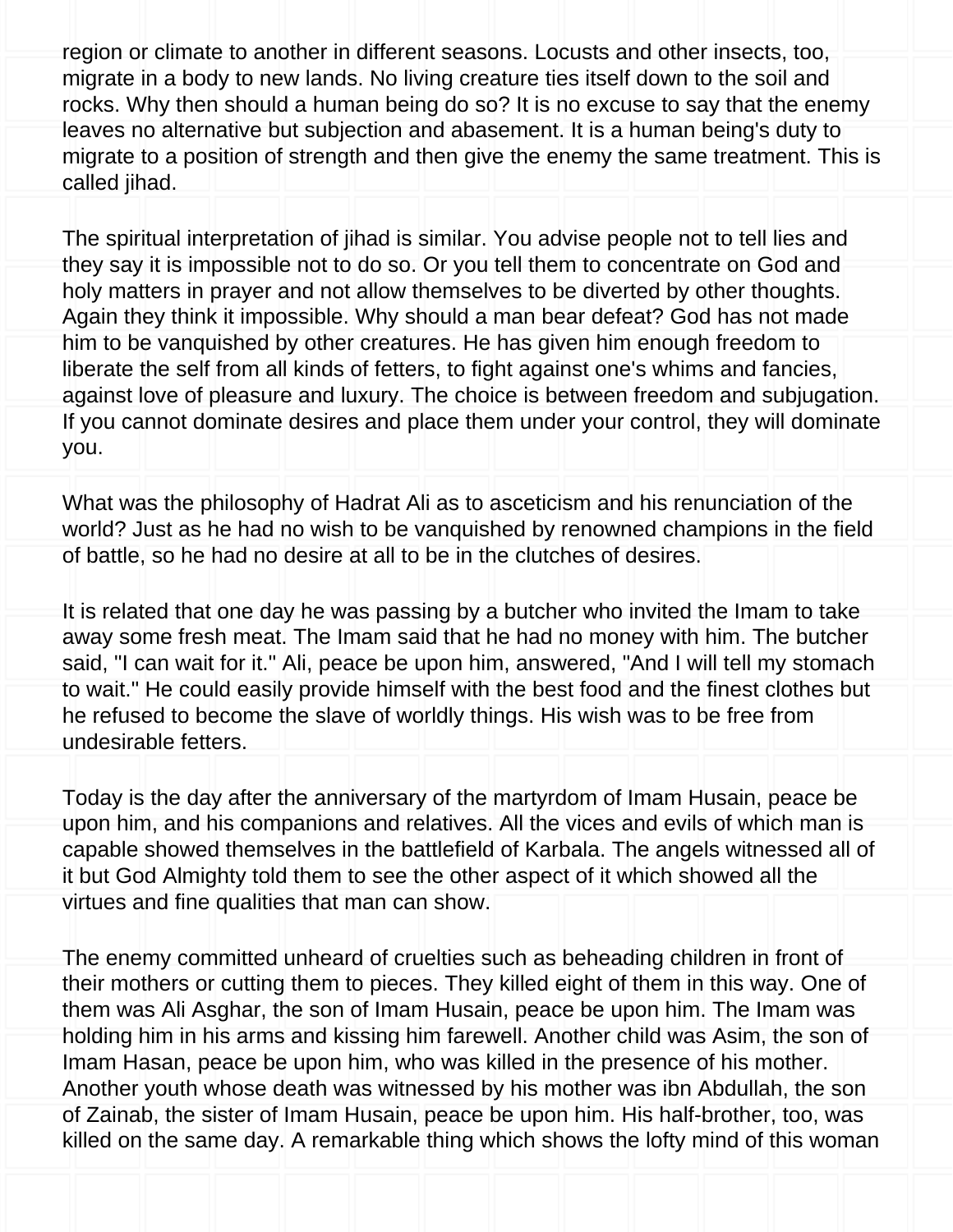is that neither before nor after the martyrdom of her son did she mention this happening while on the death of her brother's son she rushed out of the tent and cried, "Oh my brother and my brother's son."

Another youth who met his death in that battle was the son of Muslim ibn Qutb whose mother was Ruqiyah, the daughter of the first Imam. She witnessed the death of her son. Another youth who was killed after the Imam was a ten year old boy. As he rushed out of the tent and stood there looking stupefied, the enemy ran to him and cut off his head. Another sad event was the death of Imam Hasan's son, Abdullah, a ten year old orphan who had never seen his father and had been brought up by Imam Husain, peace be upon him. As the Imam was in his last dying moments, this boy rushed out of the tent and Zainab, his aunt, could do nothing to stop him. He shouted, "I will not be separated from my uncle." A man with a drawn sword rushed upon the Imam to deal him a death blow. The boy lifted his arm to shield his uncle but the blow of the sword cut off his arm and he cried, "Oh uncle." The Imam said, "Dear nephew, be patient. You will soon join your father's grandfather."

In conclusion, I pray to God to illuminate our hearts with the light of faith, full them with love for you and Your saints, grant our sick ones a speedy recovery, our dead ones, salvation, accept our efforts in mourning for the Imam, guide Muslims and grant us salvation in this and the next worlds.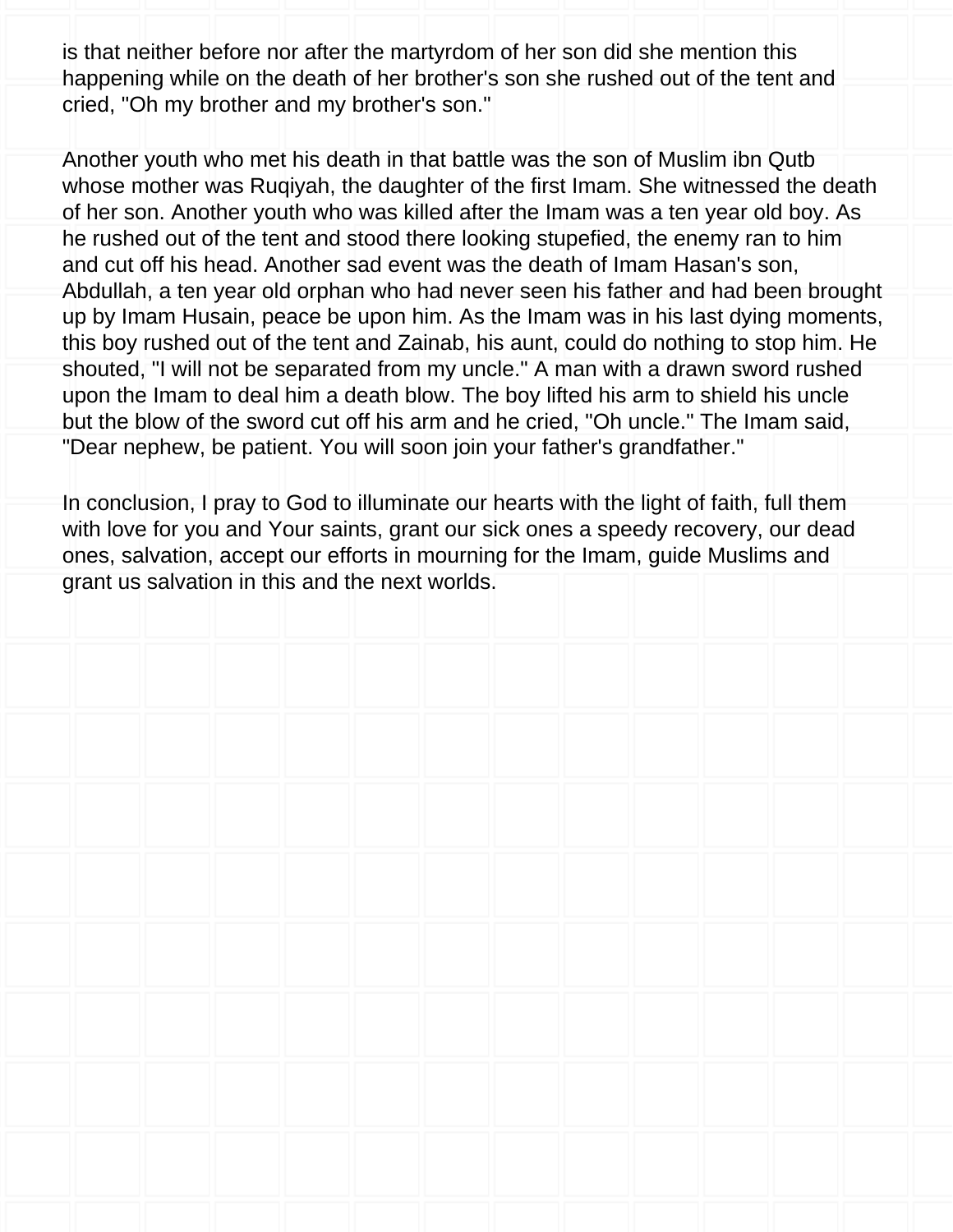

## **Discourse 12** Belief in the Unseen

## **Those who believe in the unseen and perform the prayer, and expend of that we have provided them ...** (2:3)

It is customary for us to call an individual believer a *mumin* by which is meant that he is a devout person who has faith in that he performs all the obligatory acts of devotion as well as recommended acts. In the same way, another person is said to be without faith. There is no harm in using those words like this but the Quran, too, uses the same words meaning: Having belief in religion or lack of belief in religion. So we must begin our discussion by considering beliefs as a matter of heart.

The Quran, speaking of a group of nomadic Arabs who came to the Prophet to say, "**We believe," says "You believe not, rather say, 'We surrender,' for belief has not yet entered your hearts.** " (49:14)

Is this a belief in God or His Attributes or in His Prophet and revelation or resurrection? All these are parts of belief but the Quran sums all these up in the first verse of Sura two: "**That is the Book, wherein is no doubt, a guidance for the God-fearing who believe in the unseen..**" (2:1)

Unseen means hidden. Hidden from what? In this enclosed area what is behind these walls is hidden from us but if we feel sure of what is happening behind them, it is faith in the unseen? No, tomorrow it is hidden from us but if we can predict what is going to happen tomorrow, is this a faith in the unseen? Again, no. What is the unseen then?

In this world, there are things which could be understood through the senses of sight, hearing, touch, smell and taste. We call things perceptible if our senses enable us to know them. Animals, too, possess these senses which are sometimes stronger than man's . Some animals possess a sharper sight than man. A dog has a very sensitive ear and power of smell. The tiny ant can easily find its way to a piece of meat by its strong power of smell. But these powers are not related to the unseen. Belief in the unseen means admitting that in the world of existence there are certain facts which we cannot distinguish by our senses, even if they are present before us. The senses given to living creatures are only limited means of contact with the world outside each being. The eyes are given to distinguish form, color and direction. The ears are meant to distinguish waves of sound. The other senses, too, are bestowed for various purposes. But if we cannot distinguish other facts beyond the senses, can we say that they do not exist?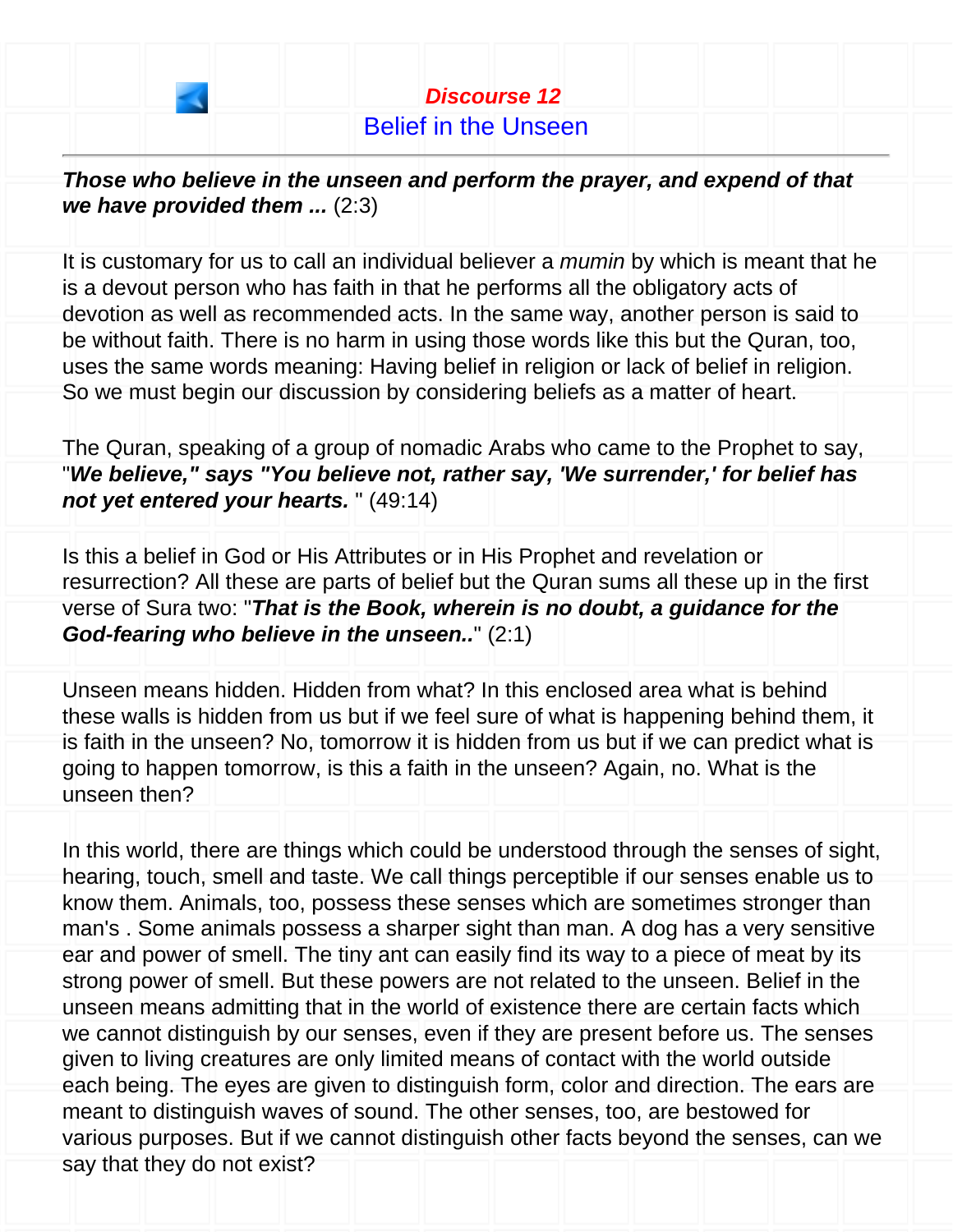No. This is wrong. The greatest mistake made by the human being is to suppose that all the senses that one has are adequate for understanding whatever exists and to negate what is not distinguishable for one. All the things which a human being should believe in are expressed by the Quran under the heading of the unseen. If we cannot distinguish them through the senses, how should we accept them? Other ways and means are placed at our disposal to believe in the unseen. The verse of the Quran concerning faith in the unseen does not mean that we should accept every hidden matter simply because we have faith. If an exorcist claimed that he had an army of jinn, we should not believe him simply because he speaks of the unseen. But we must not deny the unseen altogether.

If we were asked what are the ways of believing in the unseen, we would say that there are stages. The first stage is to distinguish the various signs which make it impossible to deny it. It means entering from the stage of denial into the stage of doubt.

Let me give you an example. In the past, the only wave which was recognized in the space was the sound wave, which was compared to the waves created by throwing a stone into a pool. But today, science has discovered other waves which are not distinguishable by our ears or any of our other senses such as electric waves or radio waves which are not sound waves. For if they were sound waves it would take a space of time similar to sound waves in order to be heard. It is sometimes said that the sound of Big Ben in London is heard all over the world before it is heard by the people in the area near it.

How can one distinguish various waves in the space which are not sound waves? Only by scientific conjecture, not by the senses. Thus the denial of the existence of such waves shows only ignorance.

Is faith in the unseen a belief in God, in the angels, in the Book and revelation, in the Resurrection? No. It is higher than that. It means belief in a relationship between oneself and the unseen and not thinking of the two as totally separate. When in our prayer we say, "**You only do we serve; to You alone do we pray for succour**." (1:5) we show that we worship hidden God and beg His assistance since we believe that all powers are in His hand. In a supplication you ask His aid to give strength to your body, your resolution and your thought. But what is that for?

It is said that the difference between divine philosophy and religion is that the former may at most believe that there is God apart from the universe, while the main thing in religion is the relationship between a creature and its Creator, between us and the unseen that it establishes and which inclines us to action and effort to serve and, at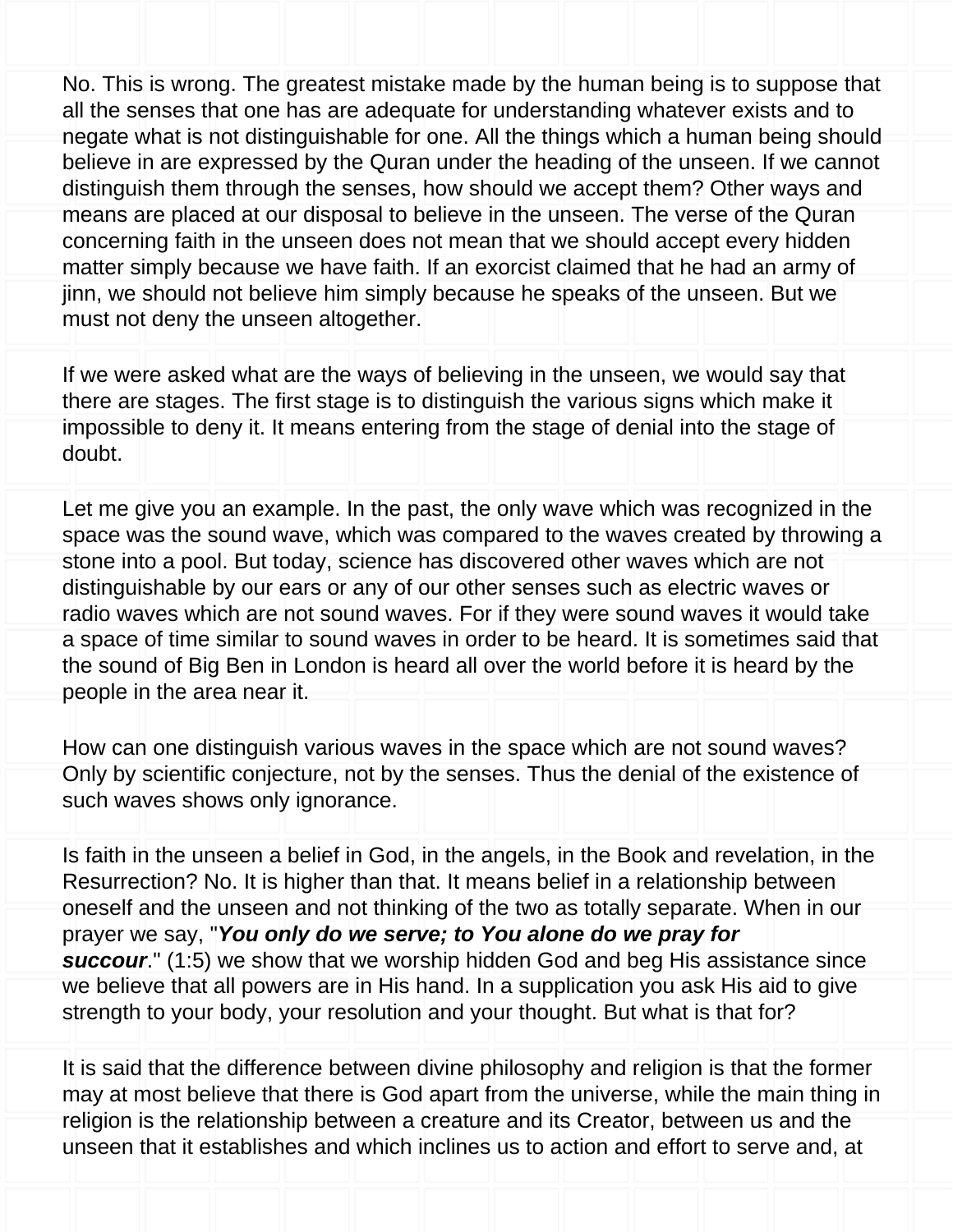the same time, tells us that because of our relationship with the unseen we are somehow helped through our supplications to attain our goal. It tells us to be charitable, for it removes calamity . It tells us to supplicate. Of course, the prayer requires certain conditions in order to be fulfilled. We cannot sit down and beg for assistance from the unseen.

The Quran speaking of the Prophet says, "**Remember God's blessing upon you when you were enemies and He brought your hearts together so that by His blessing you became brothers. You were upon the brink of a pit of fire and He delivered you from it ...** " (3:98-99)

This is assistance from the unseen. Sometimes you feel that if you follow a certain goal appointed by God, you receive some hidden aid and support beyond what you think or understand, and such a belief gives one a footing which is most necessary in life.

I remember something about Ayatullah Burrujerdi, a truly virtuous and fine authority to be imitated in religious matters. He was a monotheist of the highest rank and had a deep conviction and trust in God's aid to man. He had vowed that if he was cured after a surgical operation, he would make a pilgrimage to Mashhad. He announced his intention to his companions one day and asked who would accompany him. We discussed it among ourselves and did not think it advisable for him to make this visit since at that time he was not so well-known and we did not think he would receive the welcome he deserved there. We thought this vow could be fulfilled one or two years later when conditions were more favorable.

Another day when he repeated his invitation, one of us told him that as he was recovering from his illness, it was too soon to go on a long journey by car. He understood the real reason why his friends did not advise the journey. He was aroused enough to say that for seventy years God had favored him, not because of his own deliberations but because it was his lot. He said, "I have always thought what my duty is in the way of God. I have never considered whether it is above or below my dignity to act in a certain way. Whatever happens is my destiny. It is unbecoming to plan my steps at the age of seventy when I have God and His Favor. When I look upon myself as His servant, He will not forget me. Yes. I will depart." And we knew that he arose to the highest point of respect and appreciation by all Muslims.

God has never left the world without a master. Whenever mankind is in real danger, He saves them through a human being.You know how pessimistic the enlightened people of the world have become concerning the future of mankind. Do you know that this pessimism is fitting by the standard of apparent causes and factors? We Muslims do not appreciate this blessing so that, like our ancestors of a hundred